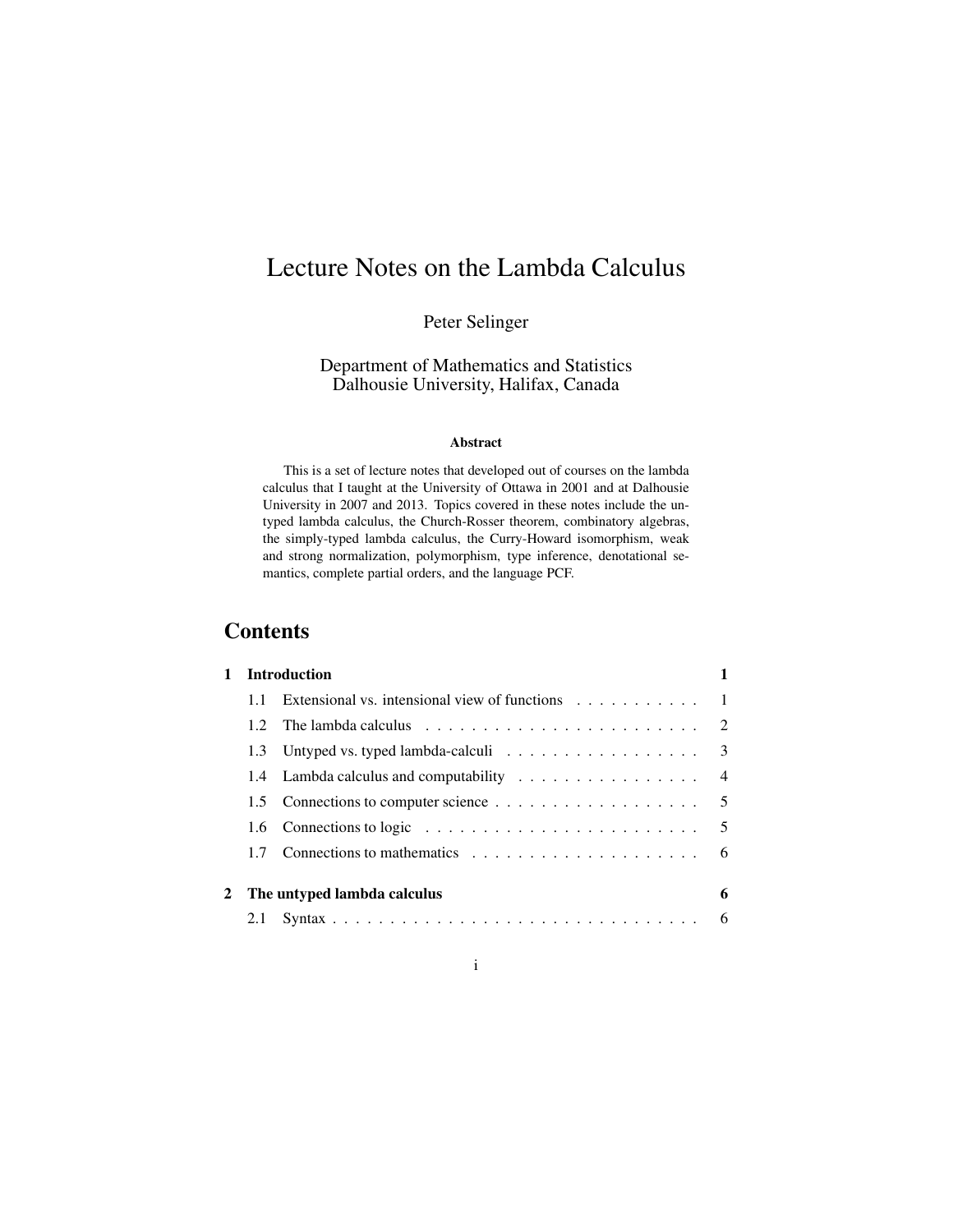|     | Free and bound variables, $\alpha$ -equivalence                                                | 8                                                                              |
|-----|------------------------------------------------------------------------------------------------|--------------------------------------------------------------------------------|
| 2.3 |                                                                                                | 10                                                                             |
| 2.4 |                                                                                                | 12                                                                             |
| 2.5 | Formal definitions of $\beta$ -reduction and $\beta$ -equivalence                              | 13                                                                             |
|     |                                                                                                | 14                                                                             |
| 3.1 | <b>Booleans</b>                                                                                | 14                                                                             |
| 3.2 | Natural numbers                                                                                | 15                                                                             |
| 3.3 | Fixed points and recursive functions                                                           | 17                                                                             |
| 3.4 | Other data types: pairs, tuples, lists, trees, etc.                                            | 20                                                                             |
|     |                                                                                                | 22                                                                             |
| 4.1 | Extensionality, $\eta$ -equivalence, and $\eta$ -reduction                                     | 22                                                                             |
| 4.2 | Statement of the Church-Rosser Theorem, and some consequences                                  | 23                                                                             |
| 4.3 | Preliminary remarks on the proof of the Church-Rosser Theorem.                                 | 25                                                                             |
| 4.4 | Proof of the Church-Rosser Theorem                                                             | 27                                                                             |
| 4.5 |                                                                                                | 32                                                                             |
|     |                                                                                                |                                                                                |
|     | <b>Combinatory algebras</b>                                                                    | 34                                                                             |
| 5.1 |                                                                                                | 34                                                                             |
| 5.2 |                                                                                                | 35                                                                             |
| 5.3 |                                                                                                | 37                                                                             |
| 5.4 | The failure of soundness for combinatory algebras $\dots \dots \dots$                          | 38                                                                             |
| 5.5 |                                                                                                | 40                                                                             |
| 5.6 | Extensional combinatory algebras                                                               | 44                                                                             |
|     | Simply-typed lambda calculus, propositional logic, and the Curry-<br><b>Howard</b> isomorphism | 46                                                                             |
| 6.1 | Simple types and simply-typed terms                                                            | 46                                                                             |
| 6.2 |                                                                                                | 49                                                                             |
|     |                                                                                                | Programming in the untyped lambda calculus<br><b>The Church-Rosser Theorem</b> |

ii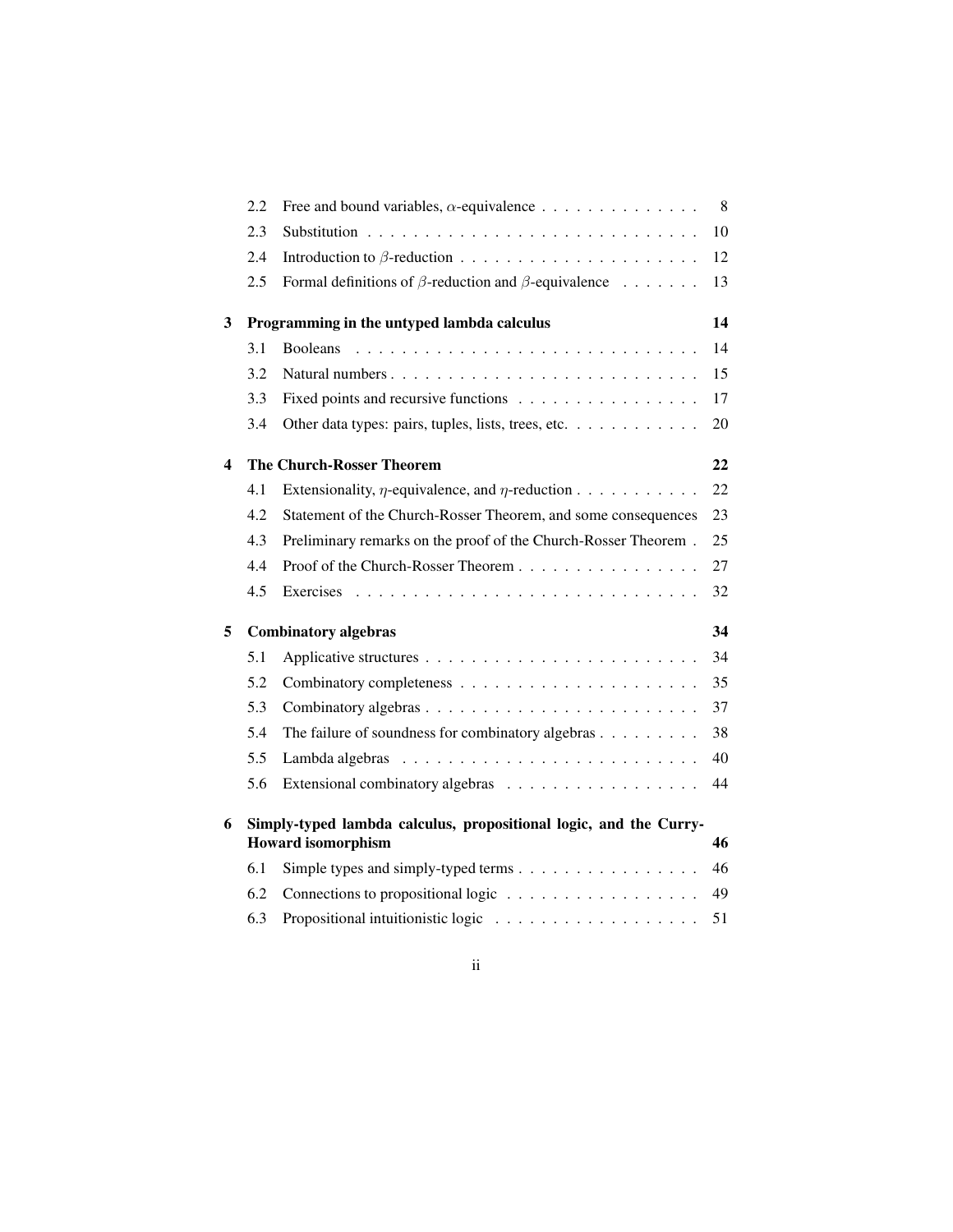|   | 6.4 | An alternative presentation of natural deduction                                  | 53 |
|---|-----|-----------------------------------------------------------------------------------|----|
|   | 6.5 |                                                                                   | 55 |
|   | 6.6 | Reductions in the simply-typed lambda calculus                                    | 57 |
|   | 6.7 |                                                                                   | 58 |
|   | 6.8 |                                                                                   | 59 |
|   | 6.9 | Getting mileage out of the Curry-Howard isomorphism                               | 60 |
|   |     | 6.10 Disjunction and sum types $\ldots \ldots \ldots \ldots \ldots \ldots \ldots$ | 61 |
|   |     | 6.11 Classical logic vs. intuitionistic logic                                     | 63 |
|   |     | 6.12 Classical logic and the Curry-Howard isomorphism                             | 65 |
| 7 |     | Weak and strong normalization                                                     | 66 |
|   | 7.1 | Definitions                                                                       | 66 |
|   | 7.2 | Weak and strong normalization in typed lambda calculus                            | 67 |
| 8 |     | Polymorphism                                                                      | 68 |
|   | 8.1 | Syntax of System F                                                                | 68 |
|   | 8.2 |                                                                                   | 69 |
|   | 8.3 |                                                                                   | 70 |
|   |     | 8.3.1                                                                             | 70 |
|   |     | 8.3.2                                                                             | 71 |
|   |     | 8.3.3                                                                             | 72 |
|   | 8.4 | Church-Rosser property and strong normalization                                   | 72 |
|   | 8.5 |                                                                                   | 73 |
|   | 8.6 | Supplying the missing logical connectives                                         | 74 |
|   | 8.7 | Normal forms and long normal forms                                                | 75 |
|   | 8.8 | The structure of closed normal forms                                              | 77 |
|   | 8.9 | Application: representation of arbitrary data in System $F \dots$ .               | 79 |
| 9 |     | <b>Type inference</b>                                                             | 81 |
|   | 9.1 | Principal types                                                                   | 82 |

iii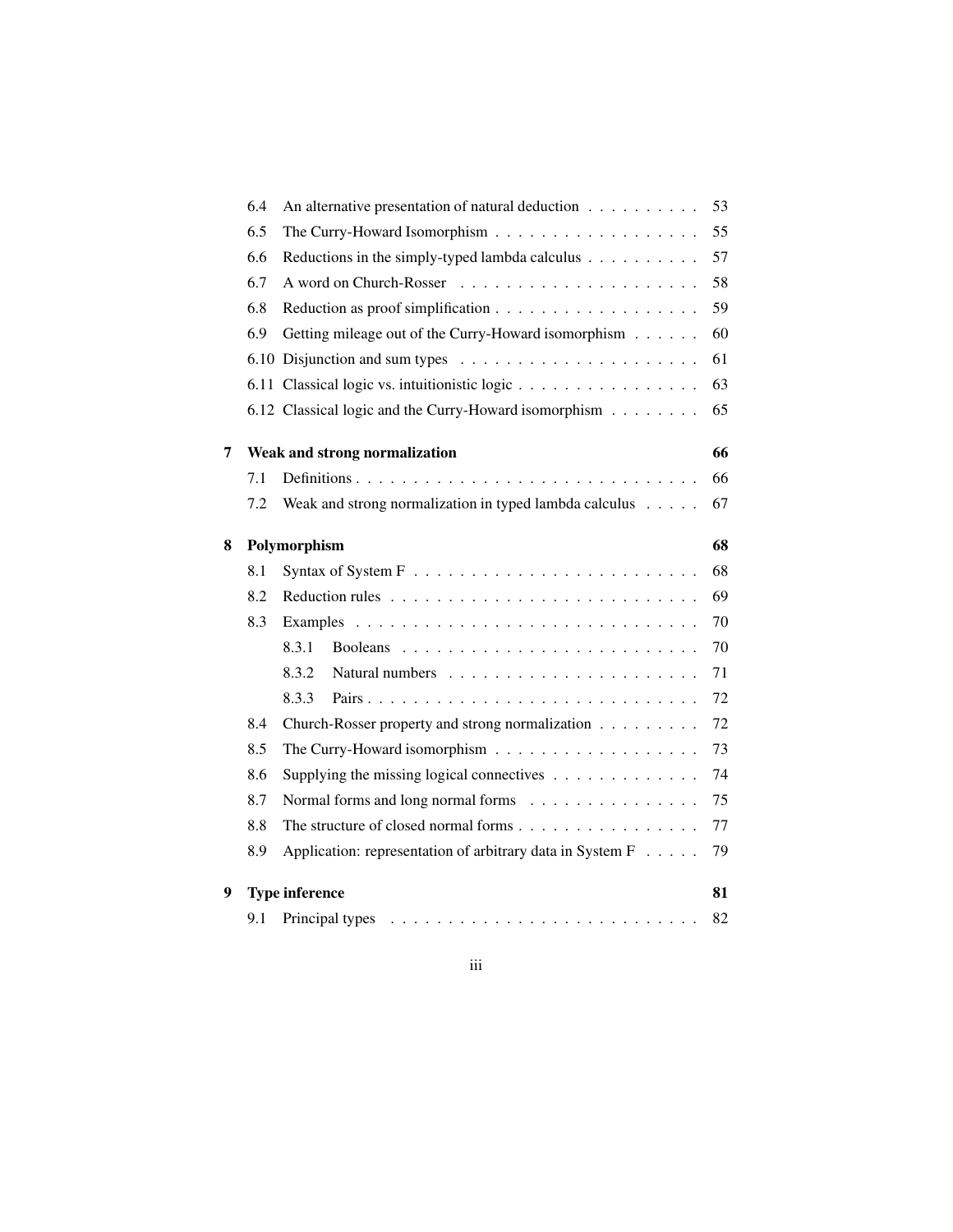| 9.2 | Type templates and type substitutions $\dots \dots \dots \dots \dots$        | 82  |
|-----|------------------------------------------------------------------------------|-----|
| 9.3 | <b>Unifiers</b>                                                              | 84  |
| 9.4 | The unification algorithm $\ldots \ldots \ldots \ldots \ldots \ldots \ldots$ | 85  |
| 9.5 |                                                                              | 87  |
|     | <b>10 Denotational semantics</b>                                             | 88  |
|     |                                                                              | 89  |
|     |                                                                              | 91  |
|     |                                                                              | 93  |
|     |                                                                              |     |
|     | 11 The language PCF                                                          | 93  |
|     |                                                                              | 94  |
|     |                                                                              | 95  |
|     |                                                                              | 96  |
|     |                                                                              | 98  |
|     |                                                                              |     |
|     |                                                                              |     |
|     | 11.7 Discussion of operational equivalence 101                               |     |
|     | 11.8 Operational equivalence and parallel or 102                             |     |
|     | 12 Complete partial orders                                                   | 104 |
|     | 12.1 Why are sets not enough, in general? 104                                |     |
|     |                                                                              |     |
|     |                                                                              |     |
|     |                                                                              |     |
|     |                                                                              |     |
|     |                                                                              |     |
|     |                                                                              |     |
|     | 12.7 The interpretation of the simply-typed lambda calculus in com-          |     |
|     |                                                                              |     |

## iv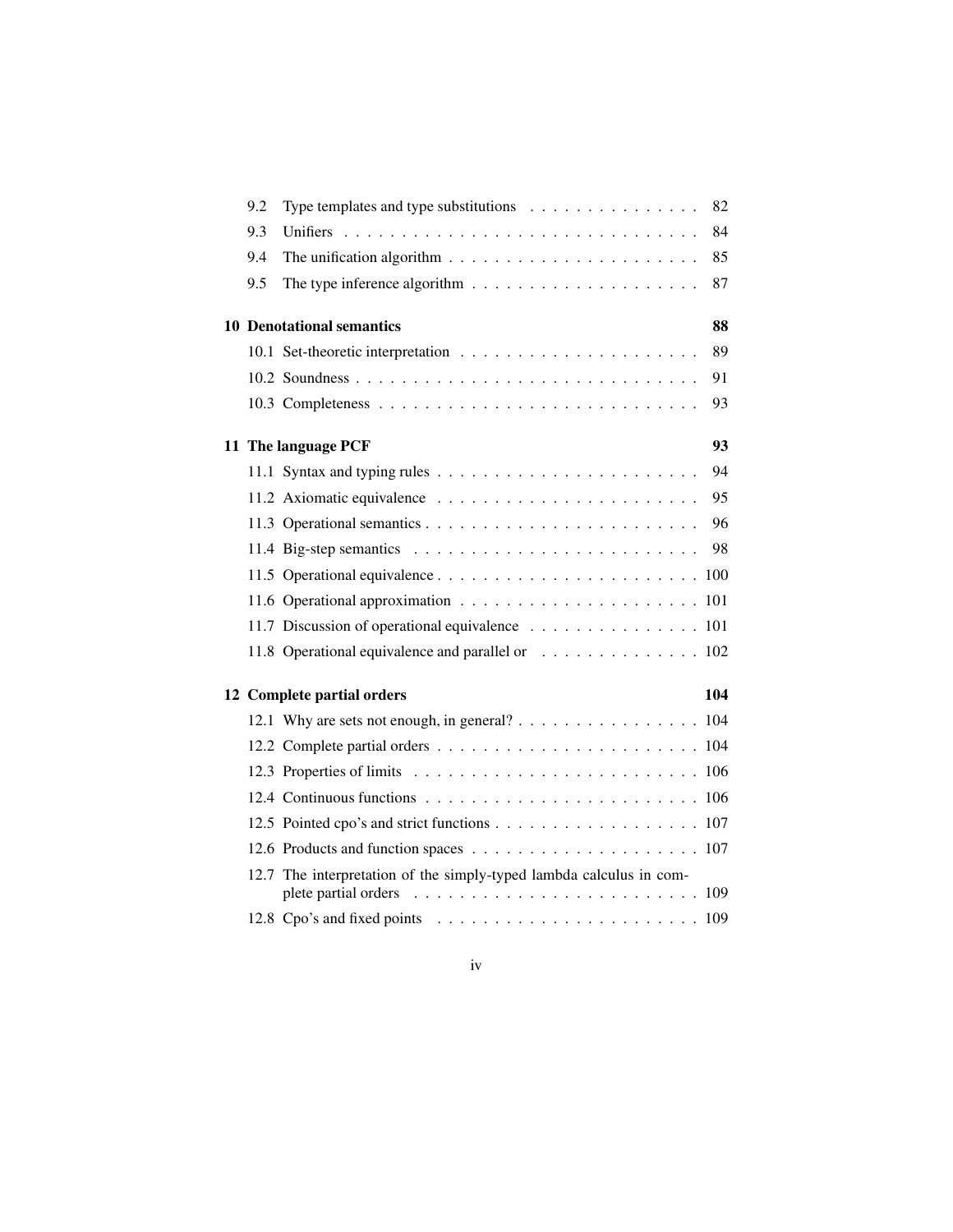| 15 Bibliography                                                                                             | 115 |
|-------------------------------------------------------------------------------------------------------------|-----|
| 14 Acknowledgements                                                                                         | 114 |
|                                                                                                             |     |
| 13.1 Soundness and adequacy $\dots \dots \dots \dots \dots \dots \dots \dots \dots \dots \dots \dots \dots$ |     |
| 13 Denotational semantics of PCF                                                                            | 111 |
|                                                                                                             |     |

v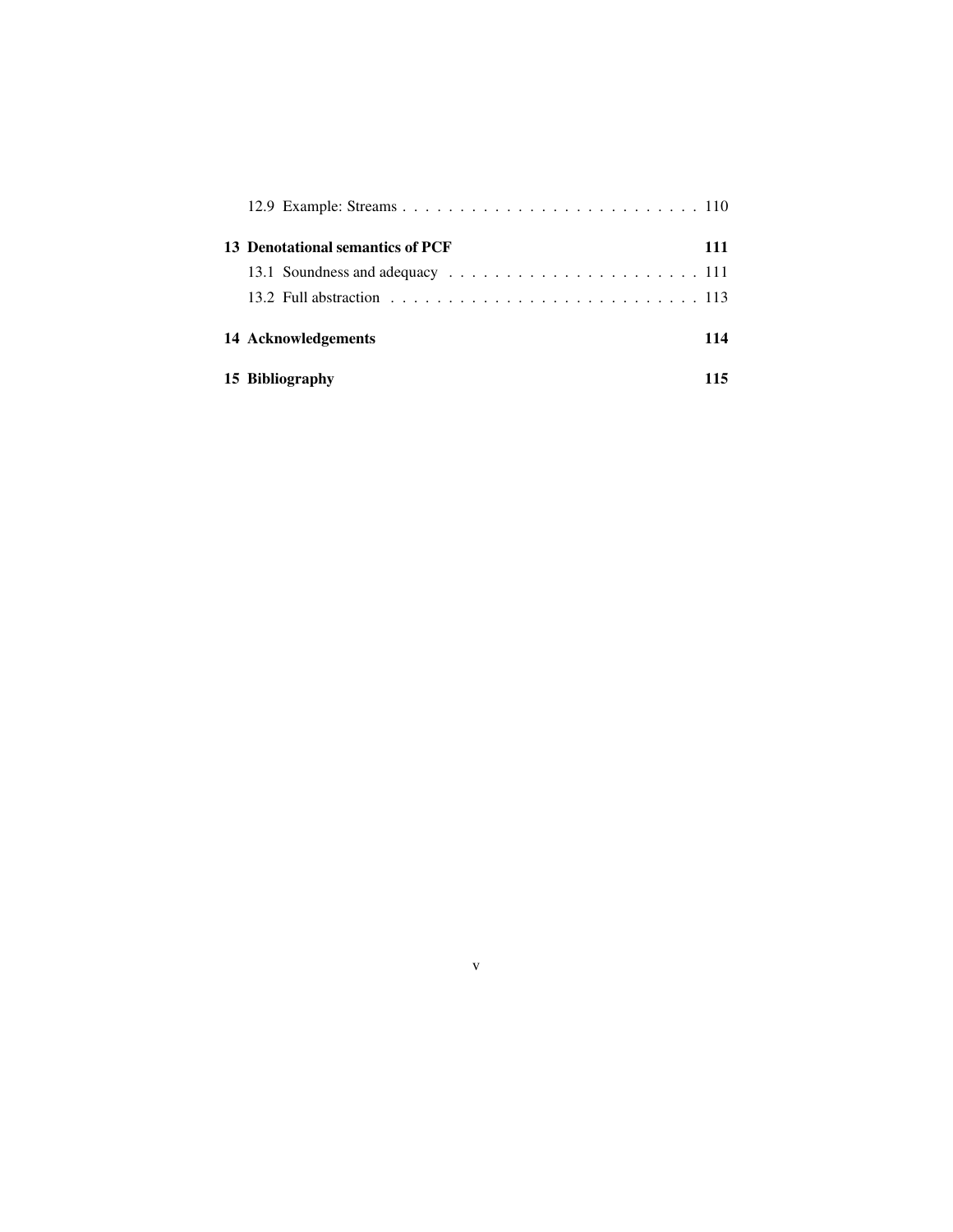## 1 Introduction

### 1.1 Extensional vs. intensional view of functions

What is a function? In modern mathematics, the prevalent notion is that of "functions as graphs": each function  $f$  has a fixed domain  $X$  and codomain  $Y$ , and a function  $f : X \to Y$  is a set of pairs  $f \subseteq X \times Y$  such that for each  $x \in X$ , there exists exactly one  $y \in Y$  such that  $(x, y) \in f$ . Two functions  $f, g: X \to Y$  are considered equal if they yield the same output on each input, i.e.,  $f(x) = q(x)$  for all  $x \in X$ . This is called the *extensional* view of functions, because it specifies that the only thing observable about a function is how it maps inputs to outputs.

However, before the 20th century, functions were rarely looked at in this way. An older notion of functions is that of "functions as rules". In this view, to give a function means to give a rule for how the function is to be calculated. Often, such a rule can be given by a formula, for instance, the familiar  $f(x) = x^2$  or  $g(x) = \sin(e^x)$  from calculus. As before, two functions are *extensionally* equal if they have the same input-output behavior; but now we can also speak of another notion of equality: two functions are *intensionally*<sup>1</sup> equal if they are given by (essentially) the same formula.

When we think of functions as given by formulas, it is not always necessary to know the domain and codomain of a function. Consider for instance the function  $f(x) = x$ . This is, of course, the identity function. We may regard it as a function  $f: X \to X$  for *any* set X.

In most of mathematics, the "functions as graphs" paradigm is the most elegant and appropriate way of dealing with functions. Graphs define a more general class of functions, because it includes functions that are not necessarily given by a rule. Thus, when we prove a mathematical statement such as "any differentiable function is continuous", we really mean this is true for *all* functions (in the mathematical sense), not just those functions for which a rule can be given.

On the other hand, in computer science, the "functions as rules" paradigm is often more appropriate. Think of a computer program as defining a function that maps input to output. Most computer programmers (and users) do not only care about the extensional behavior of a program (which inputs are mapped to which outputs), but also about *how* the output is calculated: How much time does it take? How much memory and disk space is used in the process? How much communication bandwidth is used? These are intensional questions having to do with the

<sup>&</sup>lt;sup>1</sup>Note that this word is intentionally spelled "intensionally".

<sup>1</sup>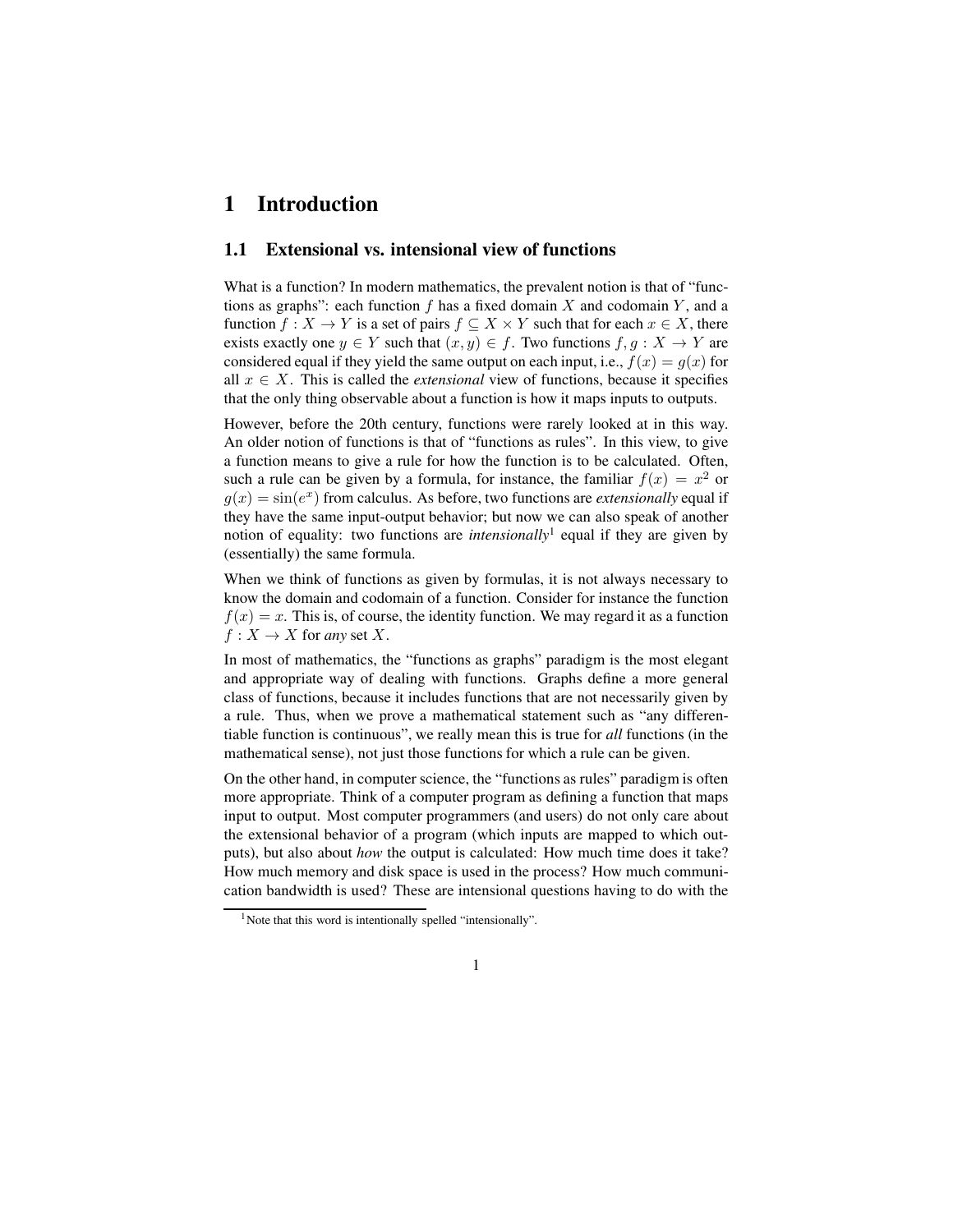particular way in which a function was defined.

### 1.2 The lambda calculus

The lambda calculus is a theory of *functions as formulas*. It is a system for manipulating functions as *expressions*.

Let us begin by looking at another well-known language of expressions, namely arithmetic. Arithmetic expressions are made up from variables  $(x, y, z \ldots)$ , numbers  $(1, 2, 3, \ldots)$ , and operators ("+", "-", " $\times$ " etc.). An expression such as x+y stands for the *result* of an addition (as opposed to an *instruction* to add, or the *statement* that something is being added). The great advantage of this language is that expressions can be nested without any need to mention the intermediate results explicitly. So for instance, we write

$$
A = (x + y) \times z^2,
$$

and not

let 
$$
w = x + y
$$
, then let  $u = z^2$ , then let  $A = w \times u$ .

The latter notation would be tiring and cumbersome to manipulate.

The lambda calculus extends the idea of an expression language to include functions. Where we normally write

Let f be the function 
$$
x \mapsto x^2
$$
. Then consider  $A = f(5)$ ,

in the lambda calculus we just write

$$
A = (\lambda x.x^2)(5).
$$

The expression  $\lambda x . x^2$  stands for the function that maps x to  $x^2$  (as opposed to the *statement* that x is being mapped to  $x^2$ ). As in arithmetic, we use parentheses to group terms.

It is understood that the variable x is a *local* variable in the term  $\lambda x.x^2$ . Thus, it does not make any difference if we write  $\lambda y \cdot y^2$  instead. A local variable is also called a *bound* variable.

One advantage of the lambda notation is that it allows us to easily talk about *higher-order* functions, i.e., functions whose inputs and/or outputs are themselves functions. An example is the operation  $f \mapsto f \circ f$  in mathematics, which takes a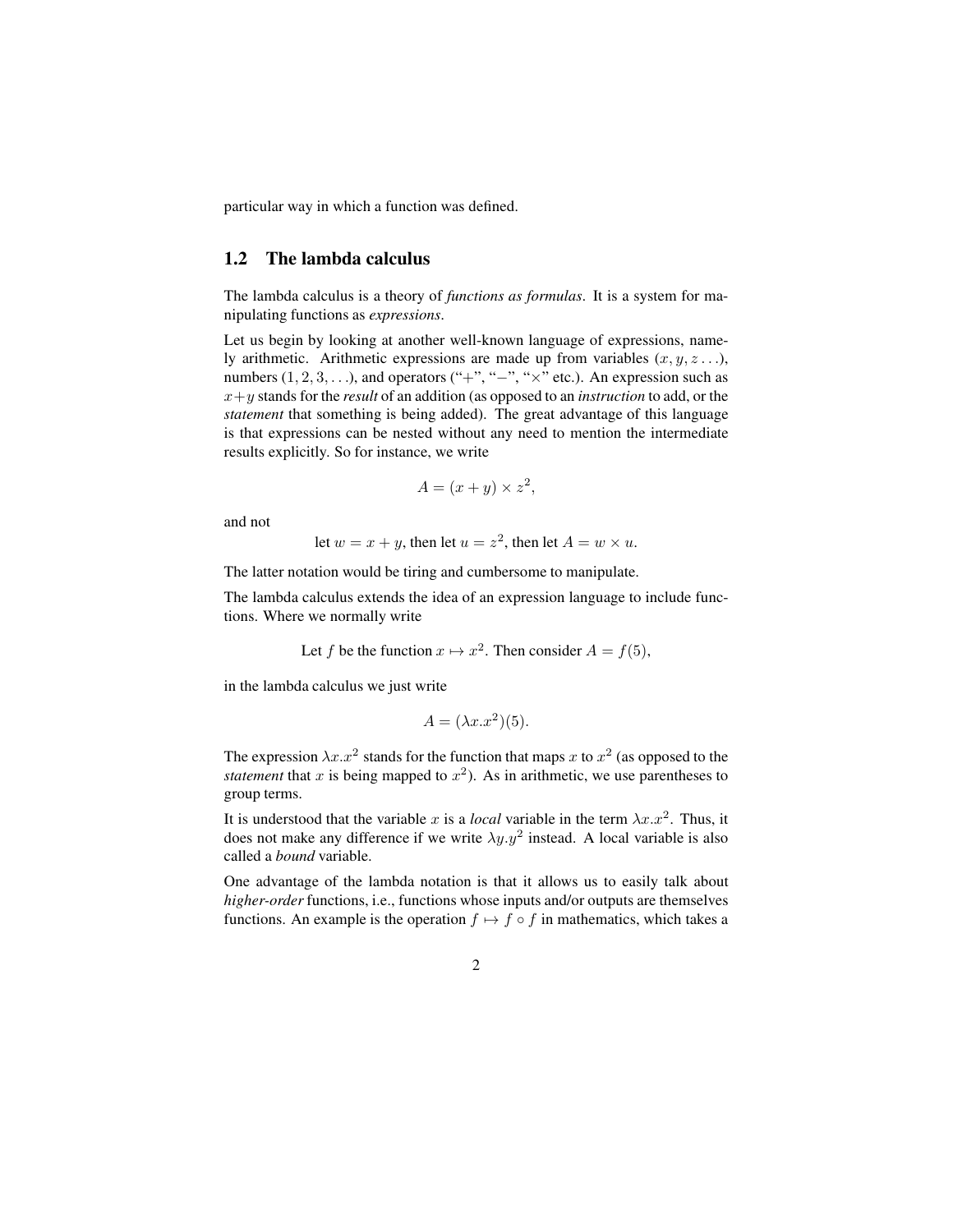function f and maps it to  $f \circ f$ , the composition of f with itself. In the lambda calculus,  $f \circ f$  is written as

$$
\lambda x.f(f(x)),
$$

and the operation that maps  $f$  to  $f \circ f$  is written as

$$
\lambda f. \lambda x. f(f(x)).
$$

The evaluation of higher-order functions can get somewhat complex; as an example, consider the following expression:

$$
((\lambda f. \lambda x. f(f(x)))(\lambda y. y^2)) (5)
$$

Convince yourself that this evaluates to 625. Another example is given in the following exercise:

Exercise 1. Evaluate the lambda-expression

$$
\Big(\big(\left(\lambda f.\lambda x.f(f(f(x)))\right)\left(\lambda g.\lambda y.g(g(y))\right)\big)\big(\lambda z.z + 1\big)\Big)(0).
$$

We will soon introduce some conventions for reducing the number of parentheses in such expressions.

## 1.3 Untyped vs. typed lambda-calculi

We have already mentioned that, when considering "functions as rules", it is not always necessary to know the domain and codomain of a function ahead of time. The simplest example is the identity function  $f = \lambda x.x$ , which can have any set X as its domain and codomain, as long as domain and codomain are equal. We say that f has the *type*  $X \to X$ . Another example is the function  $g = \lambda f \cdot \lambda x \cdot f(f(x))$ that we encountered above. One can check that q maps any function  $f: X \to X$ to a function  $g(f)$ :  $X \to X$ . In this case, we say that the type of g is

$$
(X \to X) \to (X \to X).
$$

By being flexible about domains and codomains, we are able to manipulate functions in ways that would not be possible in ordinary mathematics. For instance, if  $f = \lambda x \cdot x$  is the identity function, then we have  $f(x) = x$  for *any* x. In particular, we can take  $x = f$ , and we get

$$
f(f) = (\lambda x.x)(f) = f.
$$

| i |   | ٦       |   |
|---|---|---------|---|
|   |   |         |   |
|   |   |         | I |
| × | ٠ | I<br>۰. |   |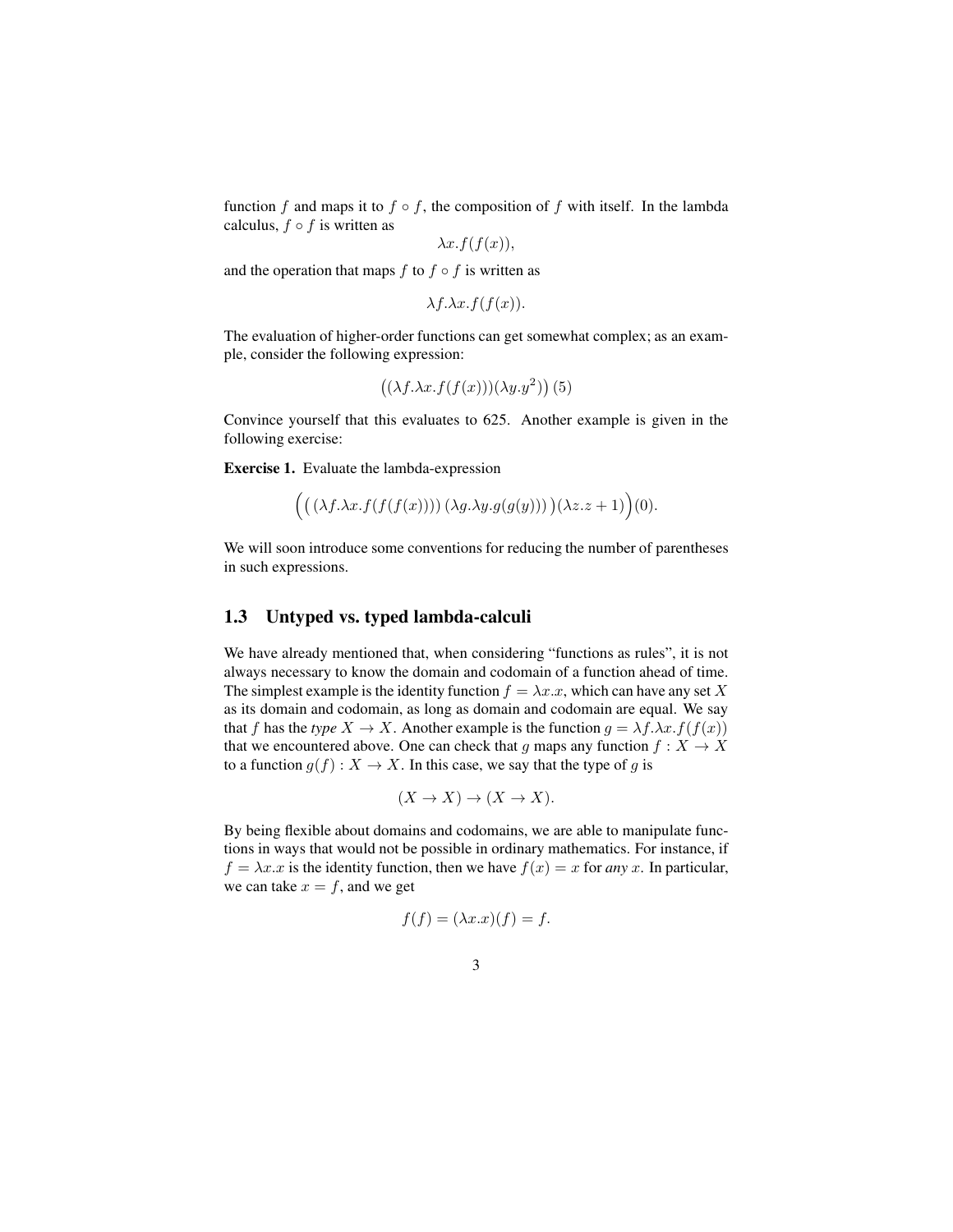Note that the equation  $f(f) = f$  never makes sense in ordinary mathematics, since it is not possible (for set-theoretic reasons) for a function to be included in its own domain.

As another example, let  $\omega = \lambda x.x(x)$ .

**Exercise 2.** What is  $\omega(\omega)$ ?

We have several options regarding types in the lambda calculus.

- *Untyped lambda calculus.* In the untyped lambda calculus, we never specify the type of any expression. Thus we never specify the domain or codomain of any function. This gives us maximal flexibility. It is also very unsafe, because we might run into situations where we try to apply a function to an argument that it does not understand.
- *Simply-typed lambda calculus.* In the simply-typed lambda calculus, we always completely specify the type of every expression. This is very similar to the situation in set theory. We never allow the application of a function to an argument unless the type of the argument is the same as the domain of the function. Thus, terms such as  $f(f)$  are ruled out, even if f is the identity function.
- *Polymorphically typed lambda calculus.* This is an intermediate situation, where we may specify, for instance, that a term has a type of the form  $X \to X$  for all X, without actually specifying X.

As we will see, each of these alternatives has dramatically different properties from the others.

## 1.4 Lambda calculus and computability

In the 1930s, several people were interested in the question: what does it mean for a function  $f : \mathbb{N} \to \mathbb{N}$  to be *computable*? An informal definition of computability is that there should be a pencil-and-paper method allowing a trained person to calculate  $f(n)$ , for any given n. The concept of a pencil-and-paper method is not so easy to formalize. Three different researchers attempted to do so, resulting in the following definitions of computability:

1. Turing defined an idealized computer we now call a *Turing machine*, and postulated that a function is computable (in the intuitive sense) if and only if it can be computed by such a machine.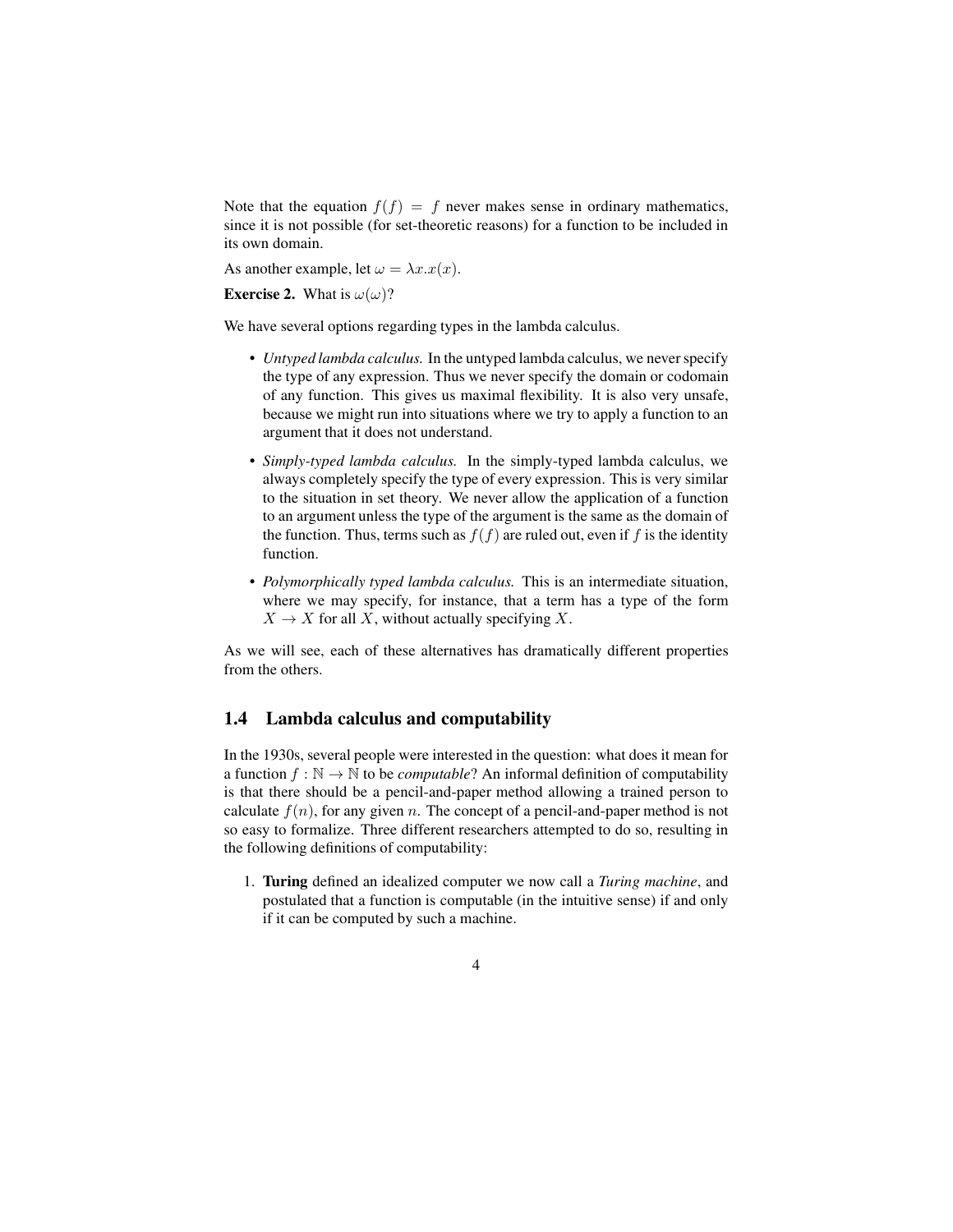- 2. Gödel defined the class of *general recursive functions* as the smallest set of functions containing all the constant functions, the successor function, and closed under certain operations (such as compositions and recursion). He postulated that a function is computable (in the intuitive sense) if and only if it is general recursive.
- 3. Church defined an idealized programming language called the *lambda calculus*, and postulated that a function is computable (in the intuitive sense) if and only if it can be written as a lambda term.

It was proved by Church, Kleene, Rosser, and Turing that all three computational models were equivalent to each other, i.e., each model defines the same class of computable functions. Whether or not they are equivalent to the "intuitive" notion of computability is a question that cannot be answered, because there is no formal definition of "intuitive computability". The assertion that they are in fact equivalent to intuitive computability is known as the *Church-Turing thesis*.

## 1.5 Connections to computer science

The lambda calculus is a very idealized programming language; arguably, it is the simplest possible programming language that is Turing complete. Because of its simplicity, it is a useful tool for defining and proving properties of programs.

Many real-world programming languages can be regarded as extensions of the lambda calculus. This is true for all *functional programming languages*, a class that includes Lisp, Scheme, Haskell, and ML. Such languages combine the lambda calculus with additional features, such as data types, input/output, side effects, updatable memory, object oriented features, etc. The lambda calculus provides a vehicle for studying such extensions, in isolation and jointly, to see how they will affect each other, and to prove properties of programming languages (such as: a well-formed program will not crash).

The lambda calculus is also a tool used in compiler construction, see e.g. [8, 9].

## 1.6 Connections to logic

In the 19th and early 20th centuries, there was a philosophical dispute among mathematicians about what a proof is. The so-called *constructivists*, such as Brouwer and Heyting, believed that to prove that a mathematical object exists, one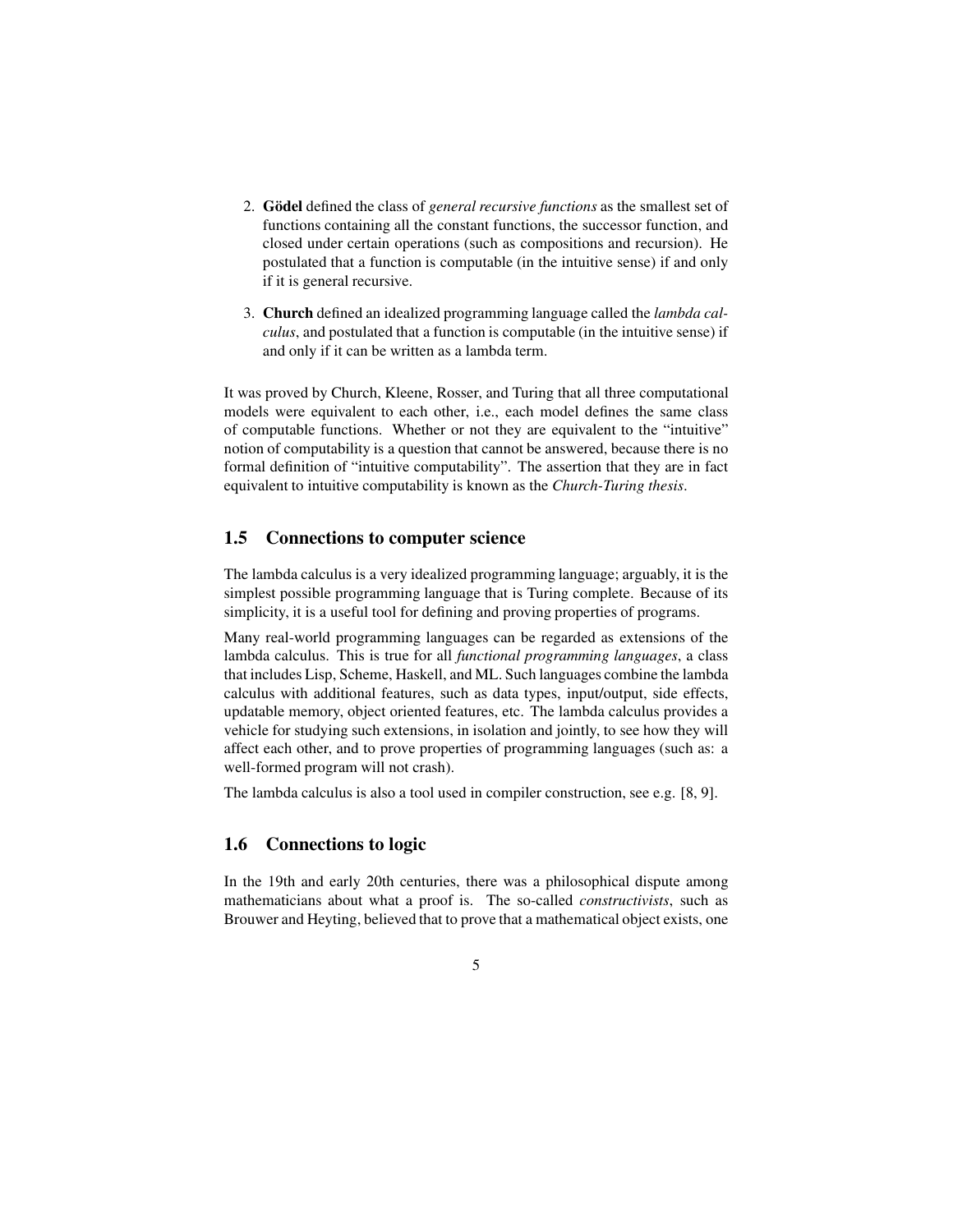must be able to construct it explicitly. *Classical logicians*, such as Hilbert, held that it is sufficient to derive a contradiction from the assumption that it doesn't exist.

Ironically, one of the better-known examples of a proof that isn't constructive is Brouwer's proof of his own fixed point theorem, which states that every continuous function on the unit disk has a fixed point. The proof is by contradiction and does not give any information on the location of the fixed point.

The connection between lambda calculus and constructive logics is via the "proofsas-programs" paradigm. To a constructivist, a proof (of an existence statement) must be a "construction", i.e., a program. The lambda calculus is a notation for such programs, and it can also be used as a notation for (constructive) proofs.

For the most part, constructivism has not prevailed as a philosophy in mainstream mathematics. However, there has been renewed interest in constructivism in the second half of the 20th century. The reason is that constructive proofs give more information than classical ones, and in particular, they allow one to compute solutions to problems (as opposed to merely knowing the existence of a solution). The resulting algorithms can be useful in computational mathematics, for instance in computer algebra systems.

## 1.7 Connections to mathematics

One way to study the lambda calculus is to give mathematical models of it, i.e., to provide spaces in which lambda terms can be given meaning. Such models are constructed using methods from algebra, partially ordered sets, topology, category theory, and other areas of mathematics.

## 2 The untyped lambda calculus

## 2.1 Syntax

The lambda calculus is a *formal language*. The expressions of the language are called *lambda terms*, and we will give rules for manipulating them.

**Definition.** Assume given an infinite set V of *variables*, denoted by  $x, y, z$  etc. The set of lambda terms is given by the following Backus-Naur Form:

Lambda terms:  $M, N ::= x \mid (MN) \mid (\lambda x.M)$ 

6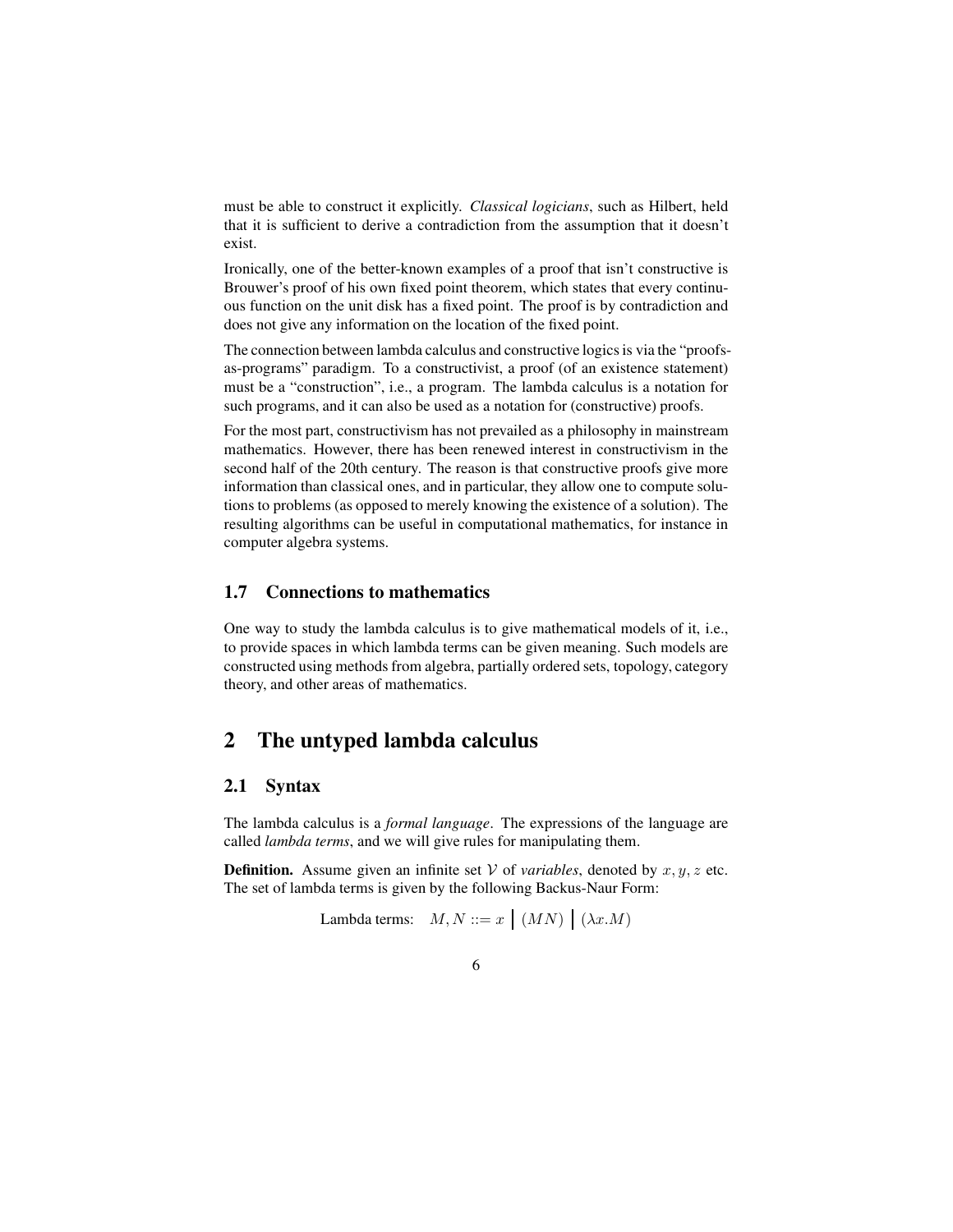The above Backus-Naur Form (BNF) is a convenient abbreviation for the following equivalent, more traditionally mathematical definition:

**Definition.** Assume given an infinite set V of variables. Let A be an alphabet consisting of the elements of  $V$ , and the special symbols " $($ ", " $)$ ", " $\lambda$ ", and ".". Let  $A^*$  be the set of strings (finite sequences) over the alphabet  $A$ . The set of lambda terms is the smallest subset  $\Lambda \subseteq A^*$  such that:

- Whenever  $x \in V$  then  $x \in \Lambda$ .
- Whenever  $M, N \in \Lambda$  then  $(MN) \in \Lambda$ .
- Whenever  $x \in V$  and  $M \in \Lambda$  then  $(\lambda x.M) \in \Lambda$ .

Comparing the two equivalent definitions, we see that the Backus-Naur Form is a convenient notation because: (1) the definition of the alphabet can be left implicit, (2) the use of distinct meta-symbols for different syntactic classes  $(x, y, z)$ for variables and  $M, N$  for terms) eliminates the need to explicitly quantify over the sets  $V$  and  $\Lambda$ . In the future, we will always present syntactic definitions in the BNF style.

The following are some examples of lambda terms:

 $(\lambda x.x)$   $((\lambda x.(xx))(\lambda y.(yy)))$   $(\lambda f.(\lambda x.(f(fx))))$ 

Note that in the definition of lambda terms, we have built in enough mandatory parentheses to ensure that every term  $M \in \Lambda$  can be uniquely decomposed into subterms. This means, each term  $M \in \Lambda$  is of precisely one of the forms x,  $(MN)$ ,  $(\lambda x.M)$ . Terms of these three forms are called *variables*, *applications*, and *lambda abstractions*, respectively.

We use the notation  $(MN)$ , rather than  $M(N)$ , to denote the application of a function M to an argument N. Thus, in the lambda calculus, we write  $(fx)$  instead of the more traditional  $f(x)$ . This allows us to economize more efficiently on the use of parentheses. To avoid having to write an excessive number of parentheses, we establish the following conventions for writing lambda terms:

- **Convention.** We omit outermost parentheses. For instance, we write  $MN$ instead of  $(MN)$ .
	- Applications associate to the left; thus,  $MNP$  means  $(MN)P$ . This is convenient when applying a function to a number of arguments, as in  $fxyz$ , which means  $((fx)y)z$ . Applying a function to multiple arguments by applying it to one argument at a time is also known as "currying" the function.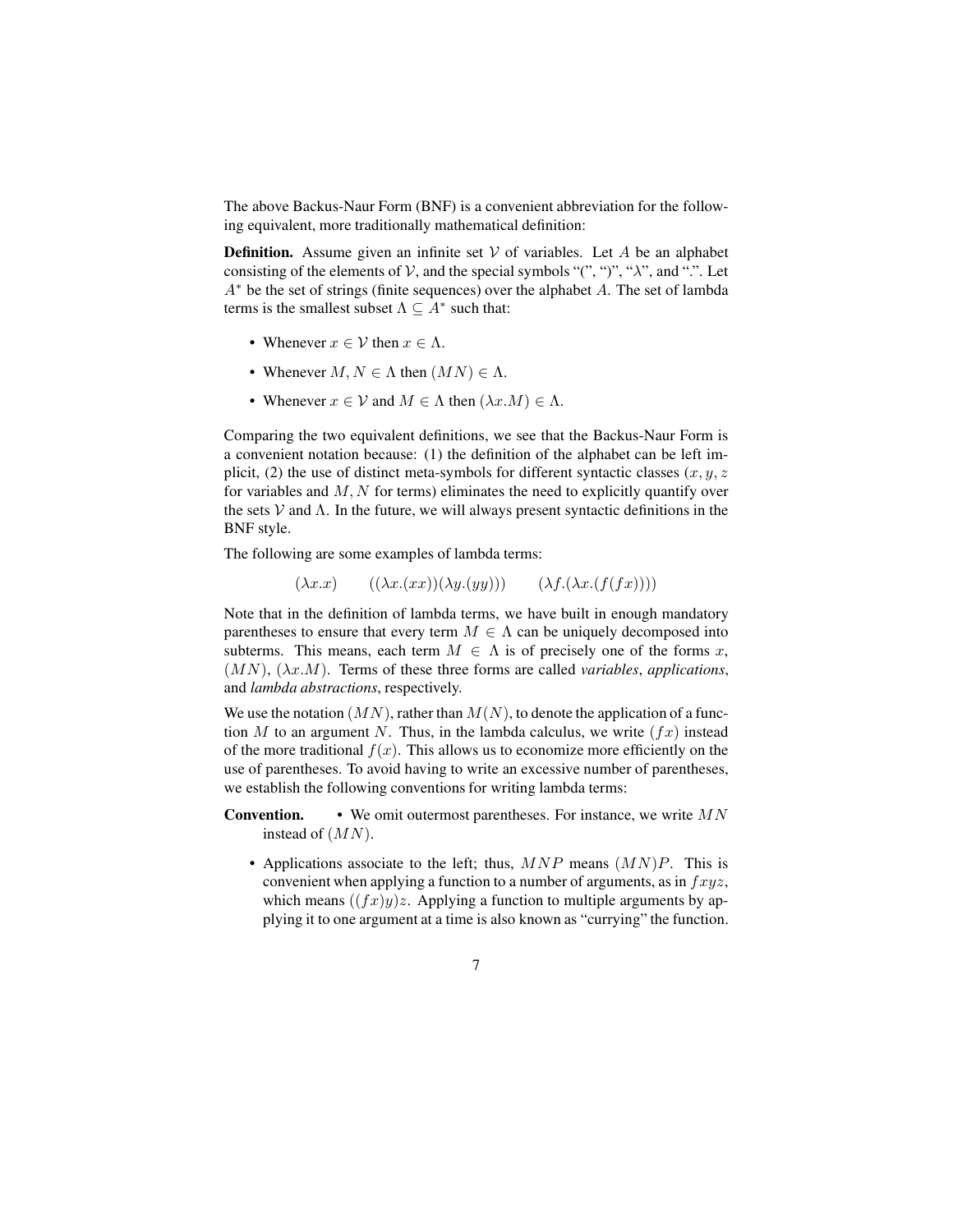- The body of a lambda abstraction (the part after the dot) extends as far to the right as possible. In particular,  $\lambda x. MN$  means  $\lambda x. (MN)$ , and not  $(\lambda x.M)N$ .
- Multiple lambda abstractions can be contracted; thus  $\lambda xyz.M$  will abbreviate  $\lambda x.\lambda y.\lambda z.M$ .

It is important to note that this convention is only for notational convenience; it does not affect the "official" definition of lambda terms.

- Exercise 3. (a) Write the following terms with as few parenthesis as possible, without changing the meaning or structure of the terms:
	- (i)  $(\lambda x.(\lambda y.(\lambda z.((xz)(yz))))),$
	- (ii)  $(((ab)(cd))((ef)(qh))),$
	- (iii)  $(\lambda x.((\lambda y.(yx))(\lambda v.v)z)u)(\lambda w.w).$
	- (b) Restore all the dropped parentheses in the following terms, without changing the meaning or structure of the terms:
		- $(i)$   $xxxx$ ,
		- (ii)  $\lambda x.x\lambda y.y$ ,
		- (iii)  $\lambda x.(x\lambda y.yxx)x$ .

## 2.2 Free and bound variables,  $\alpha$ -equivalence

In our informal discussion of lambda terms, we have already pointed out that the terms  $\lambda x.x$  and  $\lambda y.y$ , which differ only in the name of their bound variable, are essentially the same. We will say that such terms are  $\alpha$ -equivalent, and we write  $M = \alpha N$ . In the rare event that we want to say that two terms are precisely equal, symbol for symbol, we say that M and N are *identical* and we write  $M \equiv N$ . We reserve "=" as a generic symbol used for different purposes.

An occurrence of a variable x inside a term of the form  $\lambda x.N$  is said to be *bound*. The corresponding  $\lambda x$  is called a *binder*, and we say that the subterm N is the *scope* of the binder. A variable occurrence that is not bound is *free*. Thus, for example, in the term

$$
M \equiv (\lambda x. xy)(\lambda y. yz),
$$

 $x$  is bound, but  $z$  is free. The variable  $y$  has both a free and a bound occurrence. The set of free variables of M is  $\{y, z\}$ .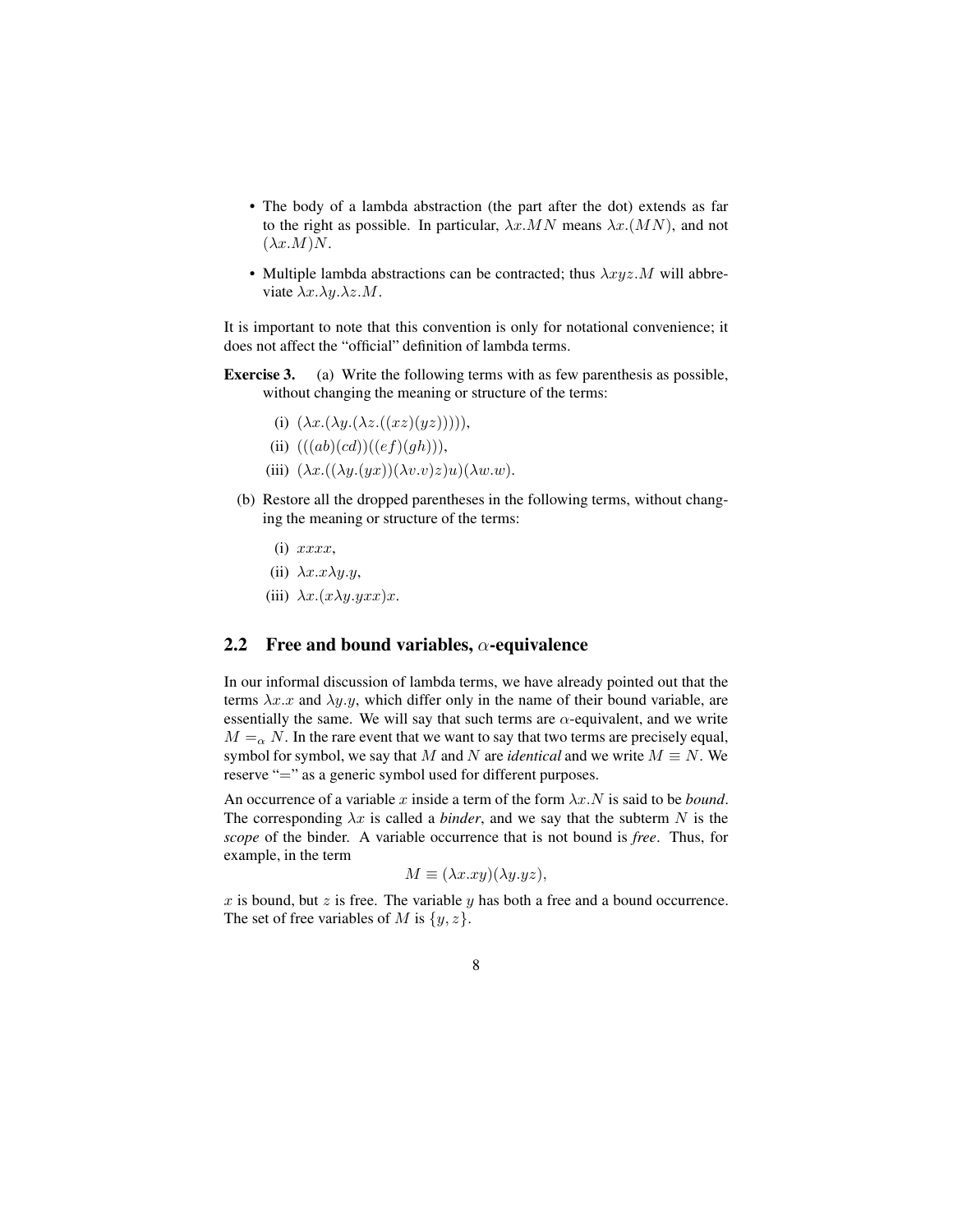More generally, the set of free variables of a term  $M$  is denoted  $FV(M)$ , and it is defined formally as follows:

$$
FV(x) = \{x\},
$$
  
\n
$$
FV(MN) = FV(M) \cup FV(N),
$$
  
\n
$$
FV(\lambda x.M) = FV(M) \setminus \{x\}.
$$

This definition is an example of a definition by recursion on terms. In other words, in defining  $FV(M)$ , we assume that we have already defined  $FV(N)$  for all subterms of  $M$ . We will often encounter such recursive definitions, as well as inductive proofs.

Before we can formally define  $\alpha$ -equivalence, we need to define what it means to *rename* a variable in a term. If  $x, y$  are variables, and  $M$  is a term, we write  $M\{y/x\}$  for the result of renaming x as y in M. Renaming is formally defined as follows:

$$
x\{y/x\} \equiv y,
$$
  
\n
$$
z\{y/x\} \equiv z,
$$
  
\n
$$
(MN)\{y/x\} \equiv (M\{y/x\})(N\{y/x\}),
$$
  
\n
$$
(\lambda x.M)\{y/x\} \equiv \lambda y.(M\{y/x\}),
$$
  
\n
$$
(\lambda z.M)\{y/x\} \equiv \lambda z.(M\{y/x\}),
$$
  
\nif  $x \neq z$ .

Note that this kind of renaming replaces all occurrences of  $x$  by  $y$ , whether free, bound, or binding. We will only apply it in cases where  $y$  does not already occur in M.

Finally, we are in a position to formally define what it means for two terms to be "the same up to renaming of bound variables":

**Definition.** We define  $\alpha$ -equivalence to be the smallest congruence relation =  $\alpha$ on lambda terms, such that for all terms  $M$  and all variables  $y$  that do not occur in  $M$ ,

$$
\lambda x.M =_{\alpha} \lambda y.(M\{y/x\}).
$$

Recall that a relation on lambda terms is an equivalence relation if it satisfies rules (*refl*), (*symm*), and (*trans*). It is a congruence if it also satisfies rules (*cong*) and (ξ). Thus, by definition,  $\alpha$ -equivalence is the smallest relation on lambda terms satisfying the six rules in Table 1.

It is easy to prove by induction that any lambda term is  $\alpha$ -equivalent to another term in which the names of all bound variables are distinct from each other and from any free variables. Thus, when we manipulate lambda terms in theory and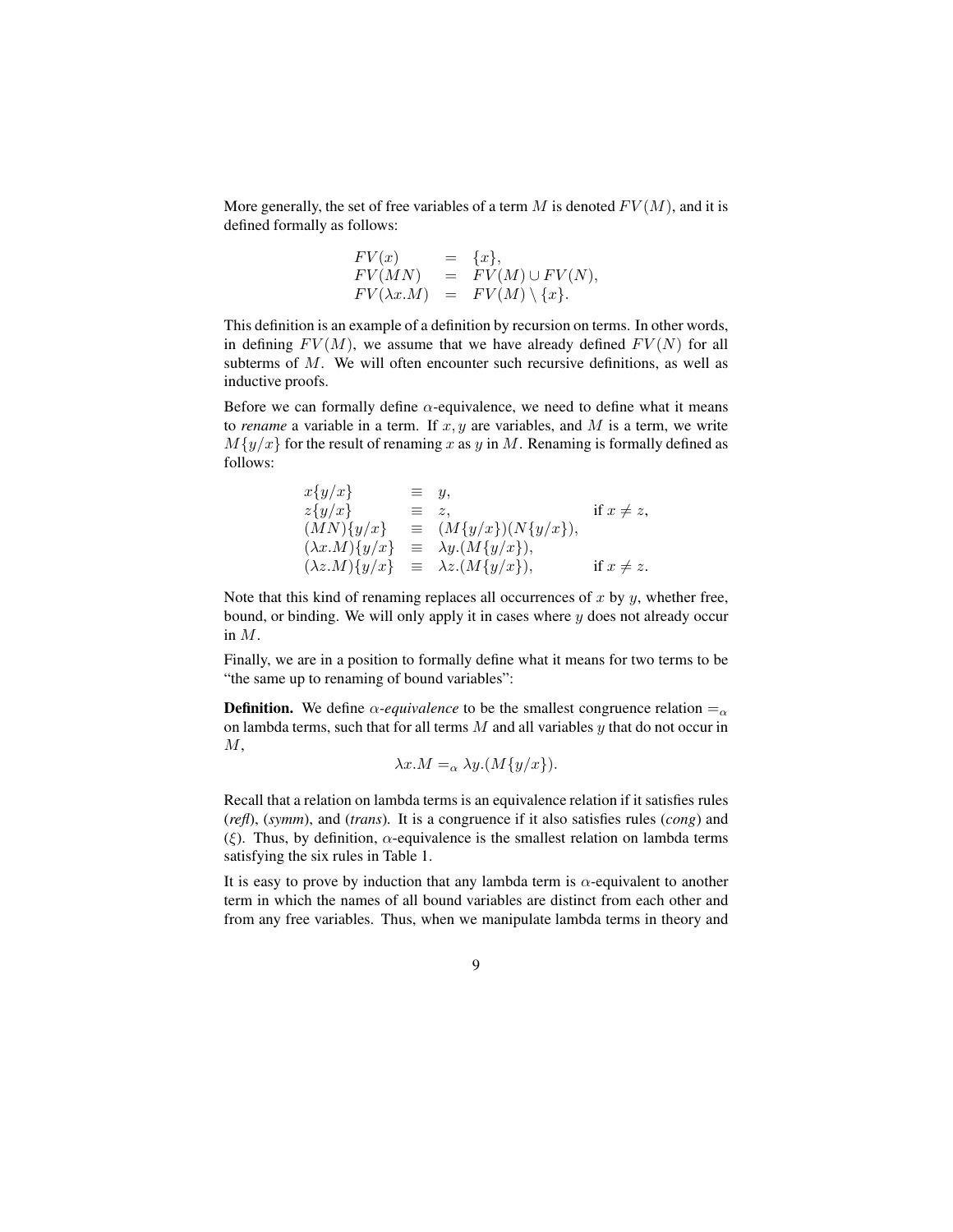(*refl*) <sup>M</sup> <sup>=</sup> <sup>M</sup> (*cong*) M = M′ N = N′ MN = M′N′

$$
(symm) \quad \frac{M=N}{N=M} \quad (\xi) \quad \frac{M=M'}{\lambda x.M = \lambda x.M'}
$$
\n
$$
M = N \quad N = P \quad \text{and} \quad M \neq M
$$

$$
(trans) \quad \frac{M=N \quad N=P}{M=P} \qquad \qquad (\alpha) \qquad \frac{y \notin M}{\lambda x.M = \lambda y.(M\{y/x\})}
$$

Table 1: The rules for alpha-equivalence

in practice, we can (and will) always assume without loss of generality that bound variables have been renamed to be distinct. This convention is called *Barendregt's variable convention*.

As a remark, the notions of free and bound variables and  $\alpha$ -equivalence are of course not particular to the lambda calculus; they appear in many standard mathematical notations, as well as in computer science. Here are four examples where the variable  $x$  is bound.

$$
\int_0^1 x^2 dx
$$
  

$$
\sum_{x=1}^{10} \frac{1}{x}
$$
  

$$
\lim_{x \to \infty} e^{-x}
$$
  
int succ(int x) { return x+1; }

## 2.3 Substitution

In the previous section, we defined a renaming operation, which allowed us to replace a variable by another variable in a lambda term. Now we turn to a less trivial operation, called *substitution*, which allows us to replace a variable by a lambda term. We will write  $M[N/x]$  for the result of replacing x by N in M. The definition of substitution is complicated by two circumstances:

1. We should only replace *free* variables. This is because the names of bound variables are considered immaterial, and should not affect the result of a substitution. Thus,  $x(\lambda xy.x)[N/x]$  is  $N(\lambda xy.x)$ , and not  $N(\lambda xy.N)$ .

10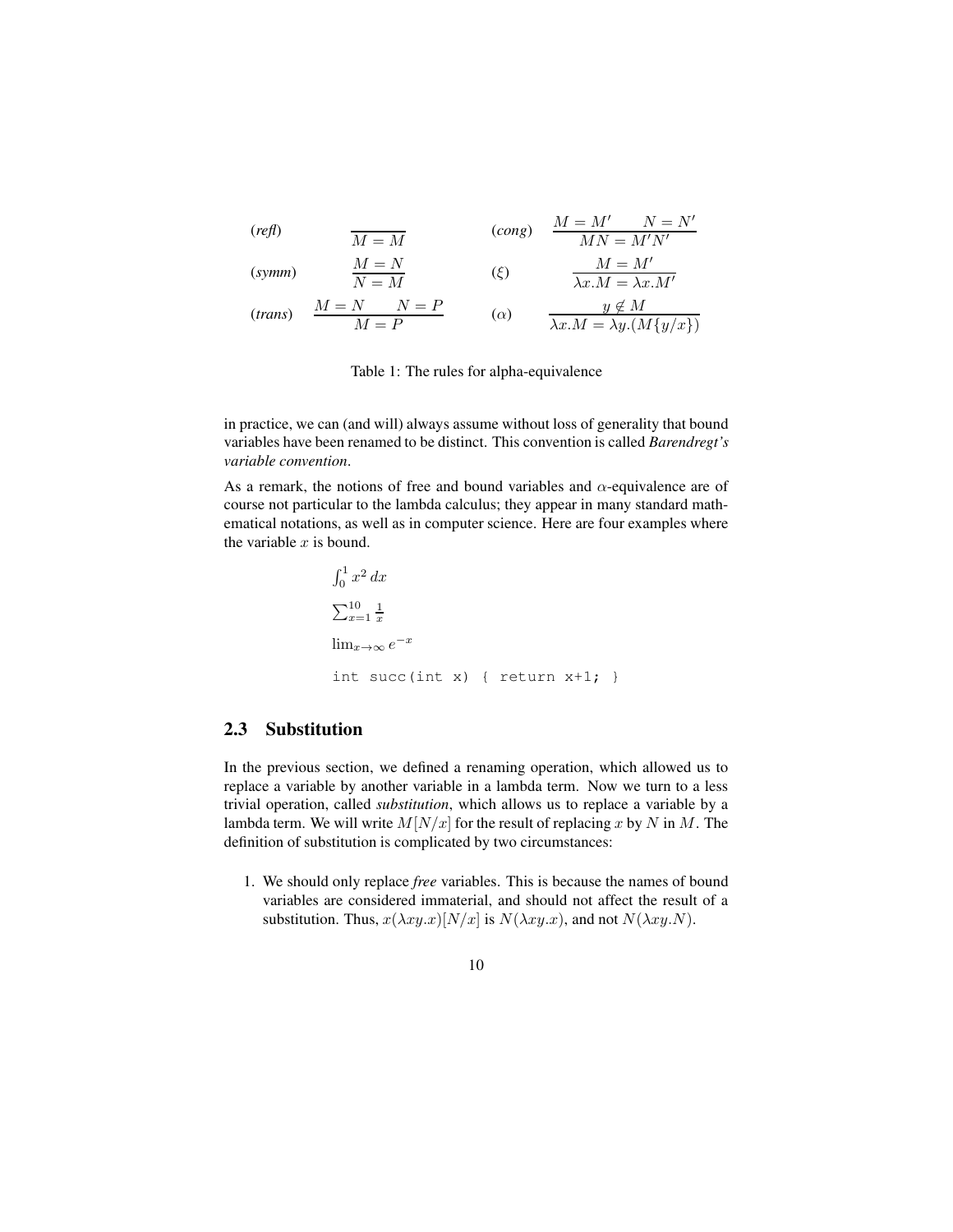2. We need to avoid unintended "capture" of free variables. Consider for example the term  $M \equiv \lambda x.yx$ , and let  $N \equiv \lambda z.xz$ . Note that x is free in N and bound in  $M$ . What should be the result of substituting  $N$  for  $y$  in  $M$ ? If we do this naively, we get

$$
M[N/y] = (\lambda x.yx)[N/y] = \lambda x.Nx = \lambda x.(\lambda z.xz)x.
$$

However, this is not what we intended, since the variable  $x$  was free in  $N$ , and during the substitution, it got bound. We need to account for the fact that the x that was bound in M was not the "same"  $x$  as the one that was free in N. The proper thing to do is to rename the bound variable *before* the substitution:

$$
M[N/y] = (\lambda x'.yx')[N/y] = \lambda x'.Nx' = \lambda x'.(\lambda z.xz)x'.
$$

Thus, the operation of substitution forces us to sometimes rename a bound variable. In this case, it is best to pick a variable from  $V$  that has not been used yet as the new name of the bound variable. A variable that is currently unused is called *fresh*. The reason we stipulated that the set  $V$  is infinite was to make sure a fresh variable is always available when we need one.

**Definition.** The (capture-avoiding) *substitution* of  $N$  for free occurrences of  $x$  in M, in symbols  $M[N/x]$ , is defined as follows:

$$
\begin{array}{ll} x[N/x] & \equiv N, \\ y[N/x] & \equiv y, \\ (MP)[N/x] & \equiv (M[N/x])(P[N/x]), \\ (\lambda x.M)[N/x] & \equiv \lambda x.M, \\ (\lambda y.M)[N/x] & \equiv \lambda y.(M[N/x]), \\ (\lambda y.M)[N/x] & \equiv \lambda y'.(M\{y'/y\}[N/x]), \quad \text{if } x \neq y, y \in FV(N), \text{ and } y' \text{ fresh}. \end{array}
$$

This definition has one technical flaw: in the last clause, we did not specify which fresh variable to pick, and thus, technically, substitution is not well-defined. One way to solve this problem is to declare all lambda terms to be identified up to  $\alpha$ -equivalence, and to prove that substitution is in fact well-defined modulo  $\alpha$ equivalence. Another way would be to specify which variable  $y'$  to choose: for instance, assume that there is a well-ordering on the set  $V$  of variables, and stipulate that  $y'$  should be chosen to be the least variable that does not occur in either  $M$  or  $N$ .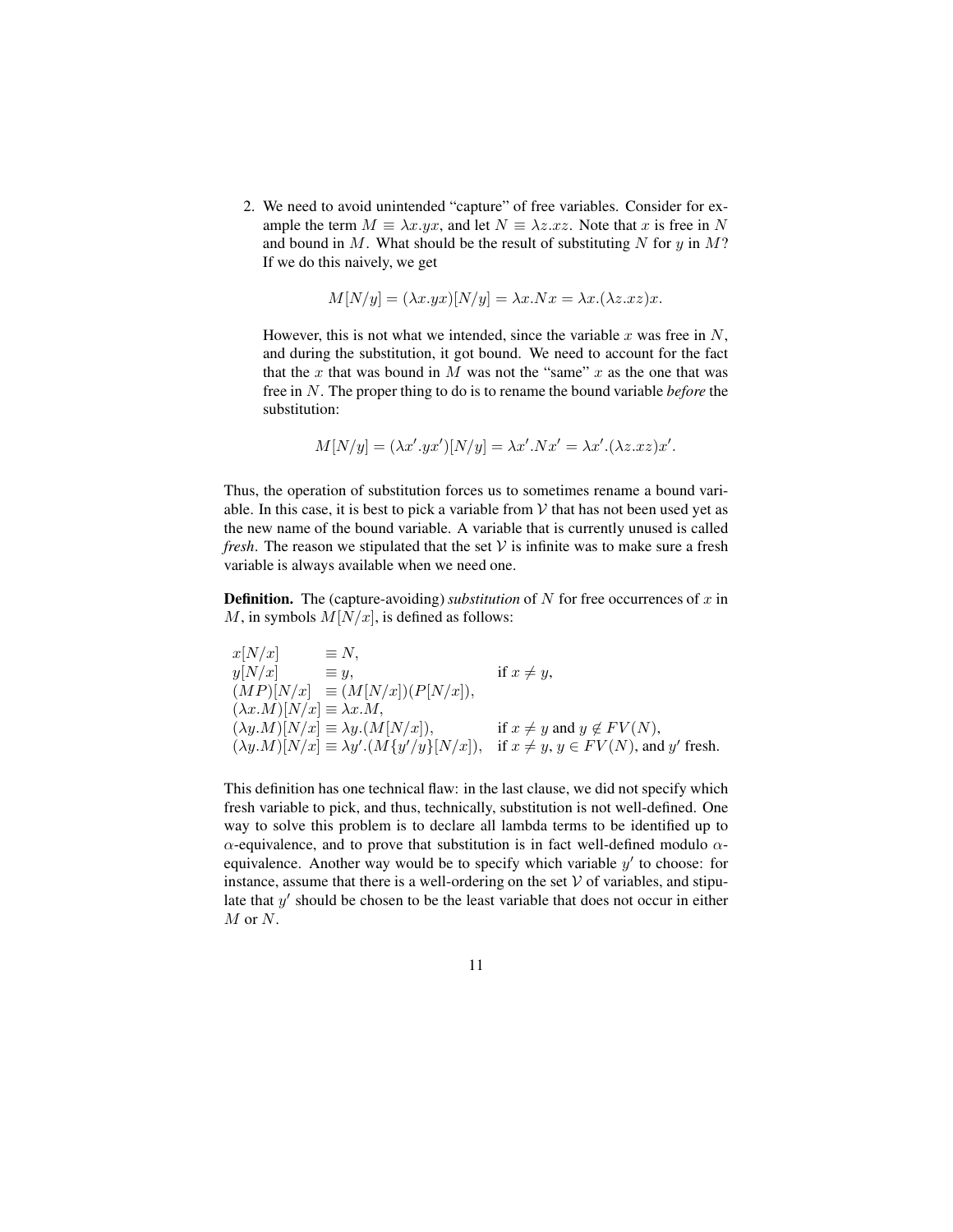## 2.4 Introduction to  $\beta$ -reduction

Convention. From now on, unless stated otherwise, we identify lambda terms up to  $\alpha$ -equivalence. This means, when we speak of lambda terms being "equal", we mean that they are  $\alpha$ -equivalent. Formally, we regard lambda terms as equivalence classes modulo  $\alpha$ -equivalence. We will often use the ordinary equality symbol  $M = N$  to denote  $\alpha$ -equivalence.

The process of evaluating lambda terms by "plugging arguments into functions" is called  $\beta$ -reduction. A term of the form  $(\lambda x.M)N$ , which consists of a lambda abstraction applied to another term, is called a β*-redex*. We say that it *reduces* to  $M[N/x]$ , and we call the latter term the *reduct*. We reduce lambda terms by finding a subterm that is a redex, and then replacing that redex by its reduct. We repeat this as many times as we like, or until there are no more redexes left to reduce. A lambda term without any β-redexes is said to be in β*-normal form*.

For example, the lambda term  $(\lambda x.y)((\lambda z.zz)(\lambda w.w))$  can be reduced as follows. Here, we underline each redex just before reducing it:

$$
(\lambda x.y)((\lambda z.zz)(\lambda w.w)) \rightarrow_{\beta} (\lambda x.y)((\lambda w.w)(\lambda w.w)) \rightarrow_{\beta} (\lambda x.y)(\lambda w.w) \rightarrow_{\beta} y.
$$

The last term, y, has no redexes and is thus in normal form. We could reduce the same term differently, by choosing the redexes in a different order:

 $(\lambda x.y)((\lambda z.zz)(\lambda w.w)) \rightarrow_{\beta} y.$ 

As we can see from this example:

- reducing a redex can create new redexes,
- reducing a redex can delete some other redexes,
- the number of steps that it takes to reach a normal form can vary, depending on the order in which the redexes are reduced.

We can also see that the final result,  $y$ , does not seem to depend on the order in which the redexes are reduced. In fact, this is true in general, as we will prove later.

If M and M' are terms such that  $M \rightarrow_{\beta} M'$ , and if M' is in normal form, then we say that M *evaluates* to M′ .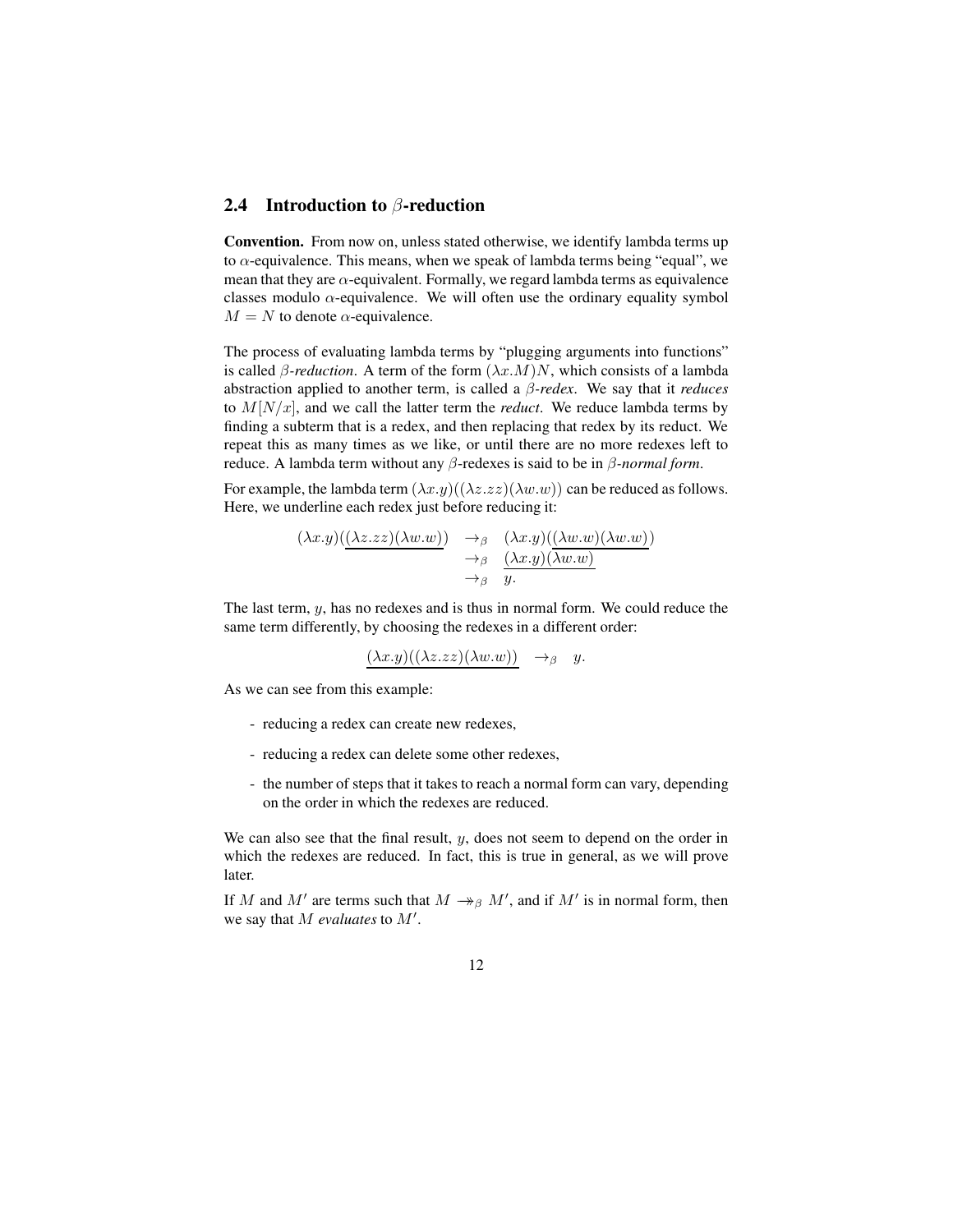Not every term evaluates to something; some terms can be reduced forever without reaching a normal form. The following is an example:

$$
(\lambda x.xx)(\lambda y.yyy) \rightarrow_{\beta} (\lambda y.yyy)(\lambda y.yyy)
$$
  
\n
$$
\rightarrow_{\beta} (\lambda y.yyy)(\lambda y.yyy)(\lambda y.yyy)
$$
  
\n
$$
\rightarrow_{\beta} ...
$$

This example also shows that the size of a lambda term need not decrease during reduction; it can increase, or remain the same. The term  $(\lambda x.xx)(\lambda x.xx)$ , which we encountered in Section 1, is another example of a lambda term that does not reach a normal form.

## 2.5 Formal definitions of  $\beta$ -reduction and  $\beta$ -equivalence

The concept of  $\beta$ -reduction can be defined formally as follows:

**Definition.** We define *single-step*  $\beta$ -reduction to be the smallest relation  $\rightarrow_{\beta}$  on terms satisfying:

$$
\frac{(\beta)}{(\lambda x.M)N \to_{\beta} M[N/x]}\n(cong1) \qquad \frac{M \to_{\beta} M'}{MN \to_{\beta} M'N}\n(cong2) \qquad \frac{N \to_{\beta} N'}{MN \to_{\beta} MN'}\n(\xi) \qquad \frac{M \to_{\beta} M'}{\lambda x.M \to_{\beta} \lambda x.M'}
$$

Thus,  $M \to_{\beta} M'$  iff  $M'$  is obtained from M by reducing a *single*  $\beta$ -redex of M.

**Definition.** We write  $M \rightarrow_{\beta} M'$  if M reduces to M' in zero or more steps. Formally,  $\rightarrow_{\beta}$  is defined to be the reflexive transitive closure of  $\rightarrow_{\beta}$ , i.e., the smallest reflexive transitive relation containing  $\rightarrow$ <sub>β</sub>.

Finally,  $\beta$ -equivalence is obtained by allowing reduction steps as well as inverse reduction steps, i.e., by making  $\rightarrow$ <sub>β</sub> symmetric:

**Definition.** We write  $M =_{\beta} M'$  if M can be transformed into M' by zero or more reduction steps and/or inverse reduction steps. Formally,  $=_\beta$  is defined to be the reflexive symmetric transitive closure of  $\rightarrow$ <sub>β</sub>, i.e., the smallest equivalence relation containing  $\rightarrow$ <sub>β</sub>.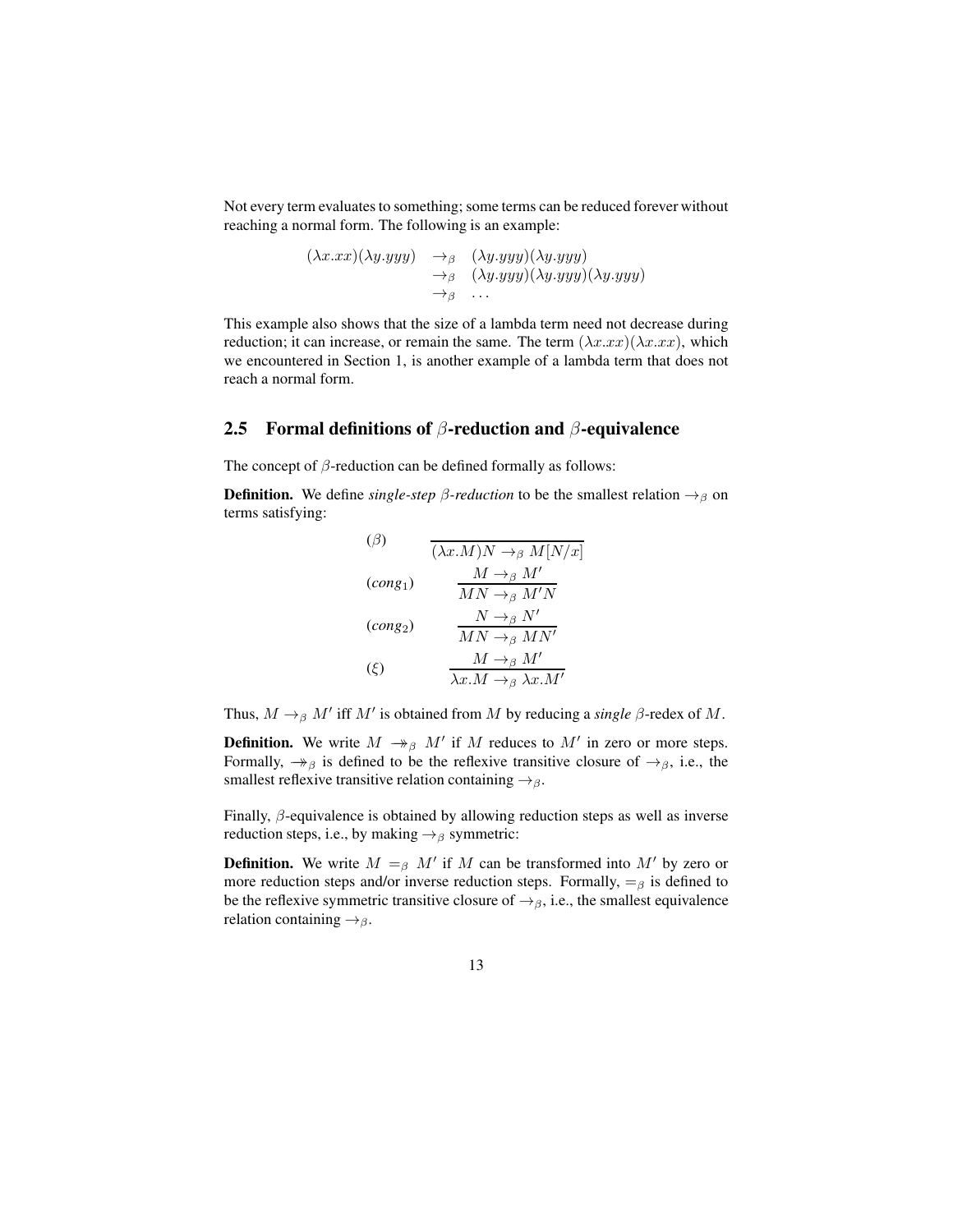**Exercise 4.** A slightly different way to define  $\beta$ -equivalence is as the smallest equivalence relation  $=_\beta$  on terms satisfying:

$$
\frac{(3)}{(\lambda x.M)N} =_{\beta} M[N/x]
$$
  
\n
$$
\frac{M}{MN} =_{\beta} M'
$$
  
\n
$$
\frac{N}{MN} =_{\beta} M'N
$$
  
\n
$$
\frac{N}{MN} =_{\beta} N'
$$
  
\n
$$
\frac{N}{MN} =_{\beta} M''
$$
  
\n
$$
\frac{M}{\lambda x.M} =_{\beta} \lambda x.M'
$$

Prove that the two definitions are equivalent.

## 3 Programming in the untyped lambda calculus

One of the amazing facts about the untyped lambda calculus is that we can use it to encode data, such as booleans and natural numbers, as well as programs that operate on the data. This can be done purely within the lambda calculus, without adding any additional syntax or axioms.

We will often have occasion to give names to particular lambda terms; we will usually use boldface letters for such names.

## 3.1 Booleans

We begin by defining two lambda terms to encode the truth values "true" and "false":

$$
\begin{array}{rcl}\n\mathbf{T} & = & \lambda xy.x \\
\mathbf{F} & = & \lambda xy.y\n\end{array}
$$

Let and be the term  $\lambda ab.ab$ F. Verify the following:

and TT 
$$
\rightarrow_{\beta}
$$
 T  
and TF  $\rightarrow_{\beta}$  F  
and FT  $\rightarrow_{\beta}$  F  
and FF  $\rightarrow_{\beta}$  F

Note that  $T$  and  $F$  are normal forms, so we can really say that a term such as and TT *evaluates* to T. We say that and *encodes* the boolean function "and". It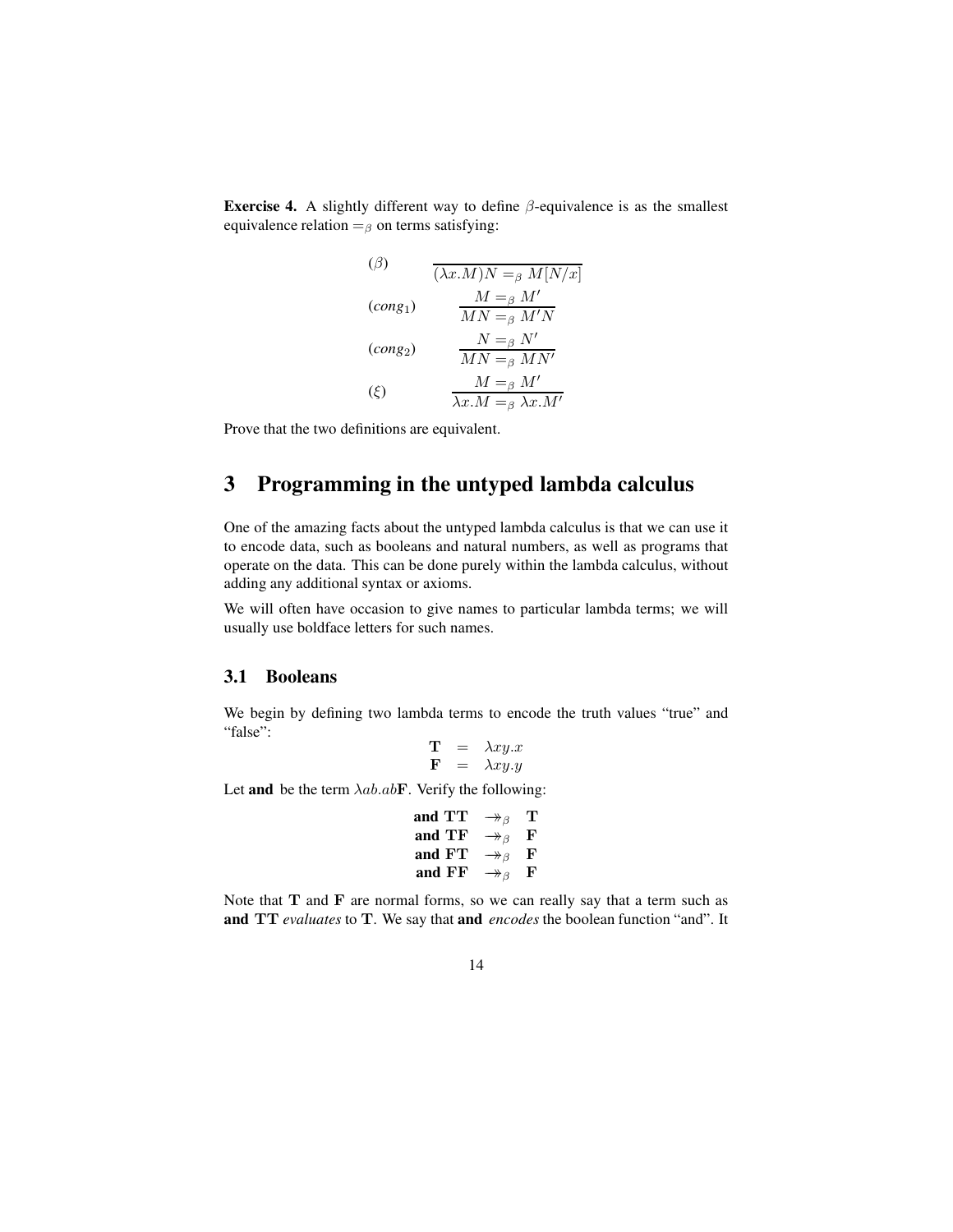is understood that this coding is with respect to the particular coding of "true" and "false". We don't claim that and  $MN$  evaluates to anything meaningful if M or  $N$  are terms other than  $T$  and  $F$ .

Incidentally, there is nothing unique about the term  $\lambda ab.ab$ F. It is one of many possible ways of encoding the "and" function. Another possibility is  $\lambda ab. bab.$ 

Exercise 5. Find lambda terms or and not that encode the boolean functions "or" and "not". Can you find more than one term?

Moreover, we define the term **if then else** =  $\lambda x.x$ . This term behaves like an "if-then-else" function — specifically, we have

| if_then_else $\mathrm{T}MN$ | $\rightarrow$ <sub>B</sub> | М |
|-----------------------------|----------------------------|---|
| if then else $FMN$          | $\rightarrow$ $\beta$      | N |

for all lambda terms M, N.

## 3.2 Natural numbers

If f and x are lambda terms, and  $n \geq 0$  a natural number, write  $f^n x$  for the term  $f(f(\ldots(fx)\ldots))$ , where f occurs n times. For each natural number n, we define a lambda term  $\overline{n}$ , called the *nth Church numeral*, as  $\overline{n} = \lambda f x . f^n x$ . Here are the first few Church numerals:

$$
\begin{array}{rcl}\n\overline{0} & = & \lambda fx.x \\
\overline{1} & = & \lambda fx.fx \\
\overline{2} & = & \lambda fx.f(fx) \\
\overline{3} & = & \lambda fx.f(f(fx))\n\end{array}
$$

This particular way of encoding the natural numbers is due to Alonzo Church, who was also the inventor of the lambda calculus. Note that  $\overline{0}$  is in fact the same term as F; thus, when interpreting a lambda term, we should know ahead of time whether to interpret the result as a boolean or a numeral.

The successor function can be defined as follows:  $succ = \lambda n f x.f(nfx)$ . What does this term compute when applied to a numeral?

$$
\begin{array}{rcl}\n\textbf{succ} \ \overline{n} & = & (\lambda nfx.f(nfx))(\lambda fx.f^nx) \\
\rightarrow & \lambda fx.f((\lambda fx.f^nx)fx) \\
\rightarrow & \lambda fx.f(f^nx) \\
& = & \lambda fx.f^{n+1}x \\
& = & \overline{n+1}\n\end{array}
$$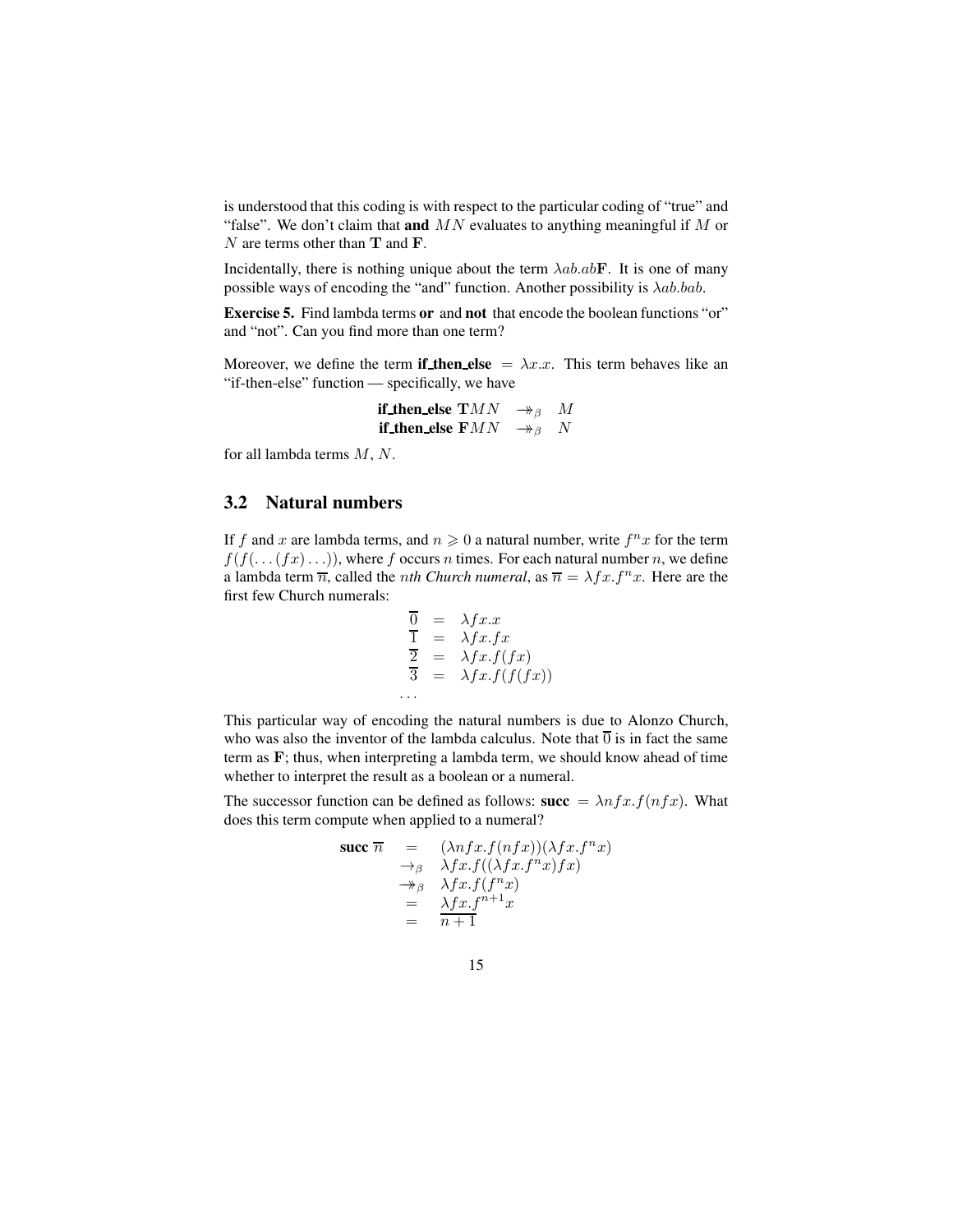Thus, we have proved that the term succ does indeed encode the successor function, when applied to a numeral. Here are possible definitions of addition and multiplication:

> add =  $\lambda nmfx.nf(mfx)$ mult  $= \lambda n m f.n(m f).$

**Exercise 6.** (a) Manually evaluate the lambda terms **add**  $\overline{2}3\overline{3}$  and **mult**  $\overline{2}3\overline{3}$ .

- (b) Prove that **add**  $\overline{n} \overline{m} \rightarrow_{\beta} \overline{n+m}$ , for all natural numbers *n*, *m*.
- (c) Prove that **mult**  $\overline{n} \overline{m} \rightarrow_{\beta} \overline{n \cdot m}$ , for all natural numbers *n*, *m*.

**Definition.** Suppose  $f : \mathbb{N}^k \to \mathbb{N}$  is a k-ary function on the natural numbers, and that  $M$  is a lambda term. We say that  $M$  *(numeralwise) represents*  $f$  if for all  $n_1, \ldots, n_k \in \mathbb{N}$ ,

$$
M\overline{n_1}\dots\overline{n_k}\rightarrow_{\beta}\overline{f(n_1,\dots,n_k)}.
$$

This definition makes explicit what it means to be an "encoding". We can say, for instance, that the term  $\mathbf{add} = \lambda nmfx.nf(mfx)$  represents the addition function. The definition generalizes easily to boolean functions, or functions of other data types.

Often handy is the function iszero from natural numbers to booleans, which is defined by

> **iszero**  $(0)$  = true **iszero**  $(n)$  = false, if  $n \neq 0$ .

Convince yourself that the following term is a representation of this function:

$$
iszero = \lambda nxy.n(\lambda z.y)x.
$$

Exercise 7. Find lambda terms that represent each of the following functions:

- (a)  $f(n) = (n+3)^2$ ,
- (b)  $f(n) = \begin{cases}$  true if n is even, false if  $n$  is odd,
- (c)  $exp(n, m) = n^m$ ,
- (d) **pred**  $(n) = n 1$ .
- 16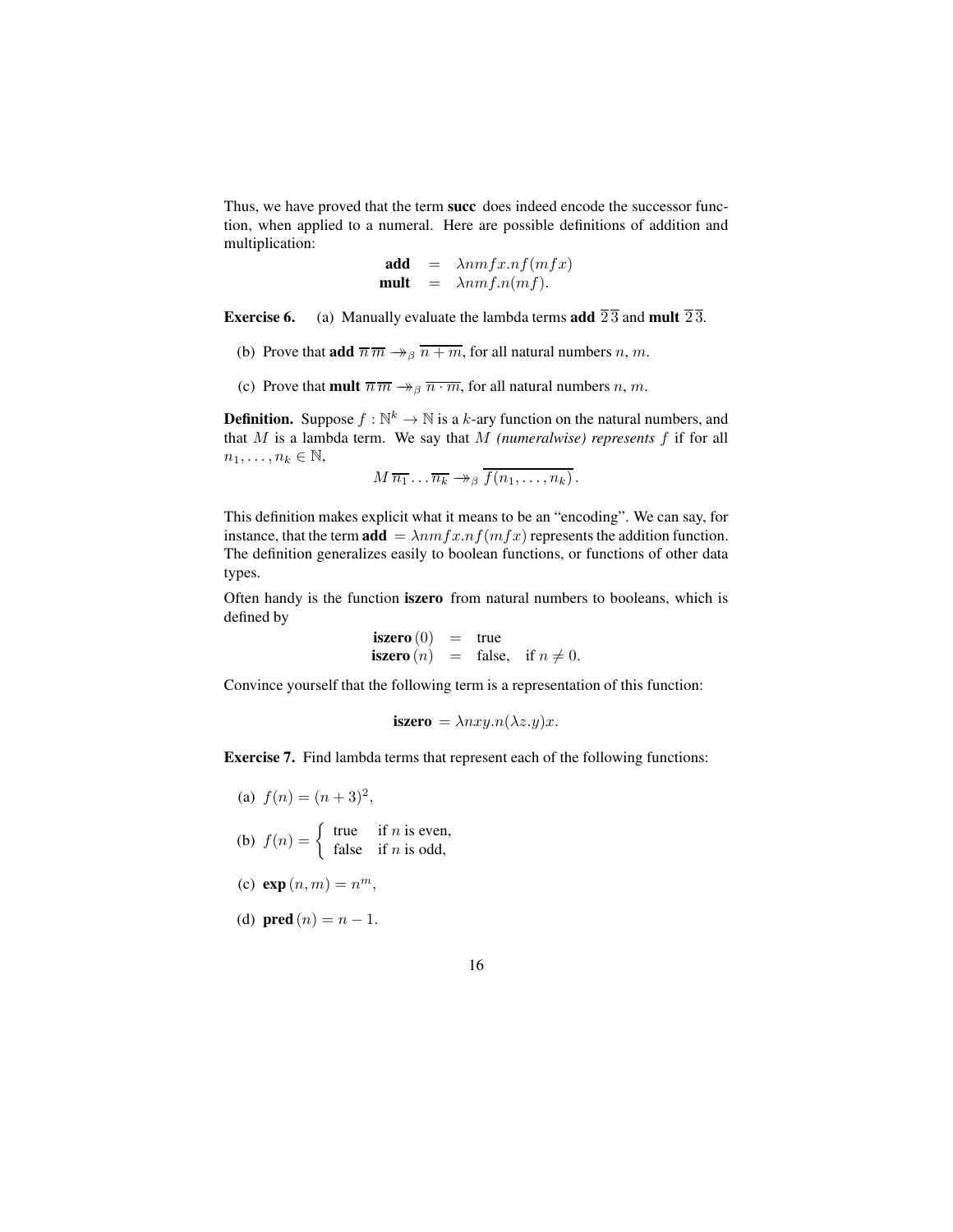Note: part (d) is not easy. In fact, Church believed for a while that it was impossible, until his student Kleene found a solution. (In fact, Kleene said he found the solution while having his wisdom teeth pulled, so his trick for defining the predecessor function is sometimes referred to as the "wisdom teeth trick".)

We have seen how to encode some simple boolean and arithmetic functions. However, we do not yet have a systematic method of constructing such functions. What we need is a mechanism for defining more complicated functions from simple ones. Consider for example the factorial function, defined by:

0! = 1  
n! = 
$$
n \cdot (n-1)!
$$
, if  $n \neq 0$ .

The encoding of such functions in the lambda calculus is the subject of the next section. It is related to the concept of a fixed point.

## 3.3 Fixed points and recursive functions

Suppose f is a function. We say that x is a fixed point of f if  $f(x) = x$ . In arithmetic and calculus, some functions have fixed points, while others don't. For instance,  $f(x) = x^2$  has two fixed points 0 and 1, whereas  $f(x) = x + 1$  has no fixed points. Some functions have infinitely many fixed points, notably  $f(x) = x$ .

We apply the notion of fixed points to the lambda calculus. If  $F$  and  $N$  are lambda terms, we say that N is a fixed point of F if  $FN = g N$ . The lambda calculus contrasts with arithmetic in that *every* lambda term has a fixed point. This is perhaps the first surprising fact about the lambda calculus we learn in this course.

Theorem 3.1. *In the untyped lambda calculus, every term* F *has a fixed point.*

*Proof.* Let  $A = \lambda xy. y(xxy)$ , and define  $\Theta = AA$ . Now suppose F is any lambda term, and let  $N = \Theta F$ . We claim that N is a fixed point of F. This is shown by the following calculation:

$$
N = \Theta F
$$
  
=  $AAF$   
=  $(\lambda xy.y(xxy))AF$   
 $\rightarrow_{\beta} F(AAF)$   
=  $F(\Theta F)$   
=  $FN$ .

 $\Box$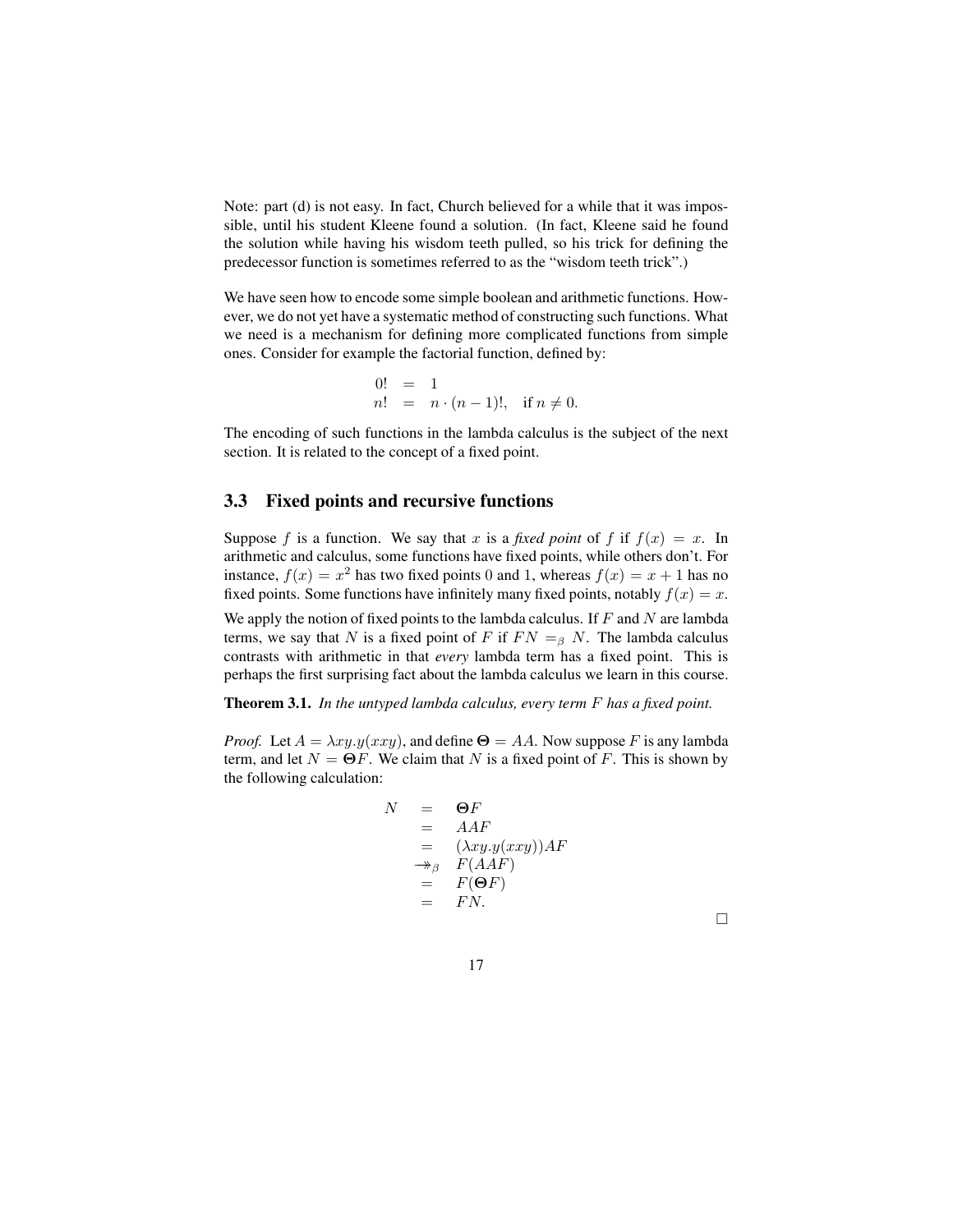The term Θ used in the proof is called *Turing's fixed point combinator*.

The importance of fixed points lies in the fact that they allow us to solve *equations*. After all, finding a fixed point for  $f$  is the same thing as solving the equation  $x = f(x)$ . This covers equations with an arbitrary right-hand side, whose lefthand side is x. From the above theorem, we know that we can always solve such equations in the lambda calculus.

To see how to apply this idea, consider the question from the last section, namely, how to define the factorial function. The most natural definition of the factorial function is recursive, and we can write it in the lambda calculus as follows:

fact  $n =$  if then else (iszero  $n(\overline{1})($  mult  $n$ (fact (pred n)))

Here we have used various abbreviations for lambda terms that were introduced in the previous section. The evident problem with a recursive definition such as this one is that the term to be defined, fact, appears both on the left- and the right-hand side. In other words, to find fact requires solving an equation!

We now apply our newfound knowledge of how to solve fixed point equations in the lambda calculus. We start by rewriting the problem slightly:

fact  $= \lambda n$ . if then else (iszero  $n(\overline{1})($ mult  $n$ (fact(pred n))) fact  $= (\lambda f \cdot \lambda n \cdot \text{if\_then\_else}$  (iszero  $n)(\overline{1})(\text{mult } n(f(\text{pred } n))))$  fact

Let us temporarily write  $F$  for the term

 $\lambda f \cdot \lambda n$ . if then else (iszero n)(1)(mult n(f(pred n))).

Then the last equation becomes **fact**  $=$  **F fact**, which is a fixed point equation. We can solve it up to  $\beta$ -equivalence, by letting

fact =  $\Theta F$  $= \Theta(\lambda f \cdot \lambda n \cdot \text{if } \text{then } \text{else } (\text{iszero } n)(\overline{1})(\text{mult } n(f(\text{pred } n))))$ 

Note that fact has disappeared from the right-hand side. The right-hand side is a closed lambda term that represents the factorial function. (A lambda term is called *closed* if it contains no free variables).

To see how this definition works in practice, let us evaluate fact  $\overline{2}$ . Recall from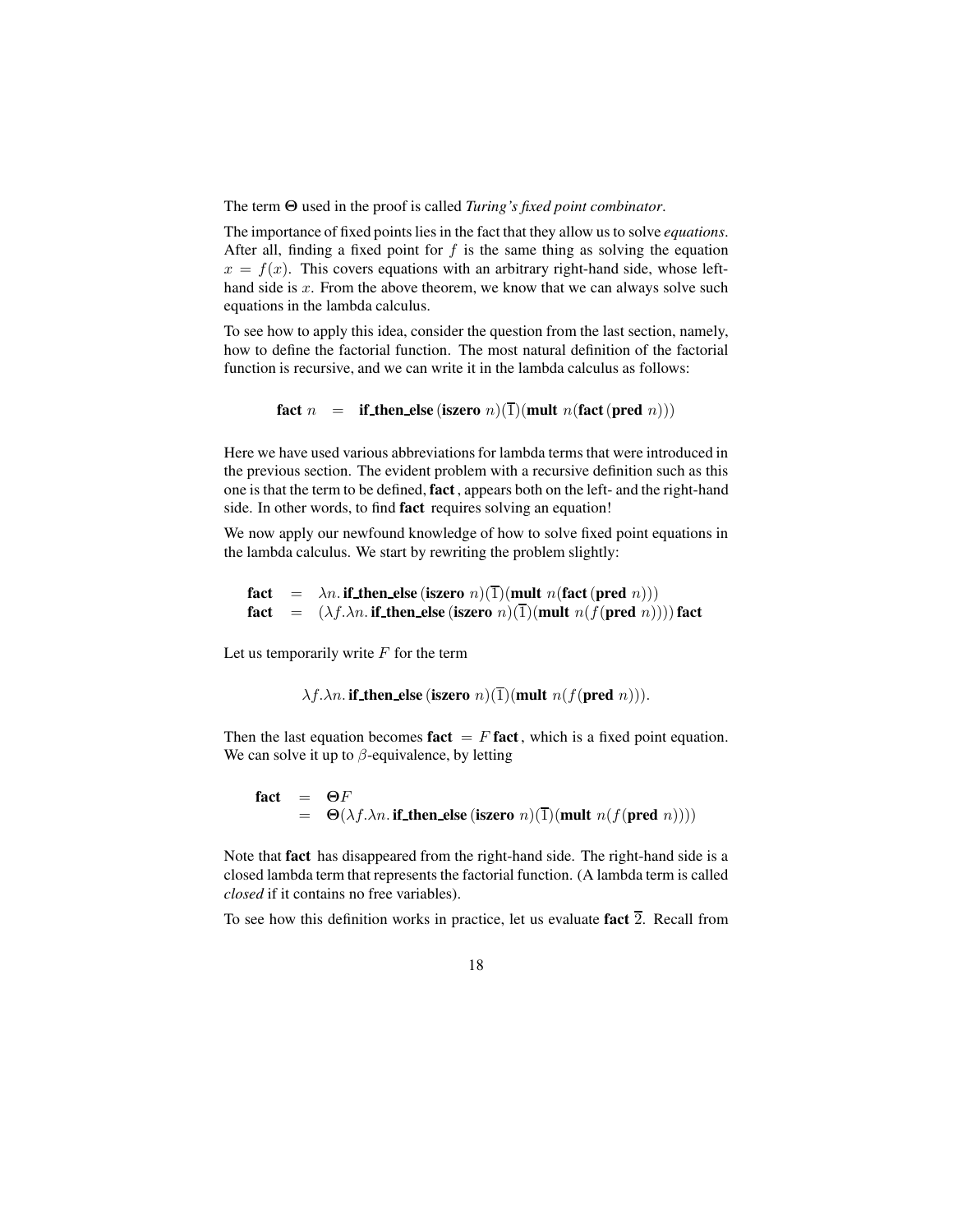the proof of Theorem 3.1 that  $\Theta F \rightarrow_{\beta} F(\Theta F)$ , therefore fact  $\rightarrow_{\beta} F$  fact.

fact  $\overline{2} \rightarrow_{\beta} F$  fact  $\overline{2}$  $\rightarrow$ <sub>β</sub> if then else (iszero  $\overline{2}$ )( $\overline{1}$ )(mult  $\overline{2}$ (fact(pred  $\overline{2}$ )))  $\rightarrow$ <sub>β</sub> if then else (F)(1)(mult 2(fact (pred 2)))  $\rightarrow$ <sub>β</sub> mult 2(fact (pred 2))  $\rightarrow$ <sub>β</sub> mult 2(fact 1)  $\rightarrow$ <sub>β</sub> mult  $\overline{2}(F$  fact  $\overline{1})$  $\rightarrow$ <sub>β</sub> ...  $\rightarrow$ <sub>β</sub> mult  $\overline{2}$ (mult  $\overline{1}$ (fact  $\overline{0}$ ))  $\rightarrow$ <sub>β</sub> mult  $2$ (mult  $1$ (*F* fact  $0$ ))  $\rightarrow$ <sub>β</sub> mult  $\overline{2}$ (mult  $\overline{1}$ (if then else (iszero  $\overline{0}$ )( $\overline{1}$ )(mult  $\overline{0}$ (fact(pred  $\overline{0}$ )))))  $\rightarrow$ <sub>β</sub> mult  $\overline{2}$ (mult  $\overline{1}$ (if\_then\_else (T)( $\overline{1}$ )(mult  $\overline{0}$ (fact (pred  $\overline{0}$ )))))

> $\rightarrow$ <sub>β</sub> mult 2(mult 11)  $\rightarrow$ <sub>β</sub> 2

Note that this calculation, while messy, is completely mechanical. You can easily convince yourself that fact  $\overline{3}$  reduces to **mult**  $\overline{3}$ (fact  $\overline{2}$ ), and therefore, by the above calculation, to **mult**  $\overline{3}\overline{2}$ , and finally to  $\overline{6}$ . It is now a matter of a simple induction to prove that fact  $\overline{n} \rightarrow_{\beta} \overline{n!}$ , for any n.

Exercise 8. Write a lambda term that represents the Fibonacci function, defined by

 $f(0) = 1,$   $f(1) = 1,$   $f(n+2) = f(n+1) + f(n)$ , for  $n \ge 2$ 

Exercise 9. Write a lambda term that represents the characteristic function of the prime numbers, i.e.,  $f(n) =$  true if n is prime, and false otherwise.

Exercise 10. We have remarked at the beginning of this section that the numbertheoretic function  $f(x) = x + 1$  does not have a fixed point. On the other hand, the lambda term  $F = \lambda x$ . succ x, which represents the same function, does have a fixed point by Theorem 3.1. How can you reconcile the two statements?

Exercise 11. The first fixed point combinator for the lambda calculus was discovered by Curry. Curry's fixed point combinator, which is also called the *paradoxical fixed point combinator*, is the term  $\mathbf{Y} = \lambda f.(\lambda x.f(xx))(\lambda x.f(xx)).$ 

(a) Prove that this is indeed a fixed point combinator, i.e., that  $YF$  is a fixed point of  $F$ , for any term  $F$ .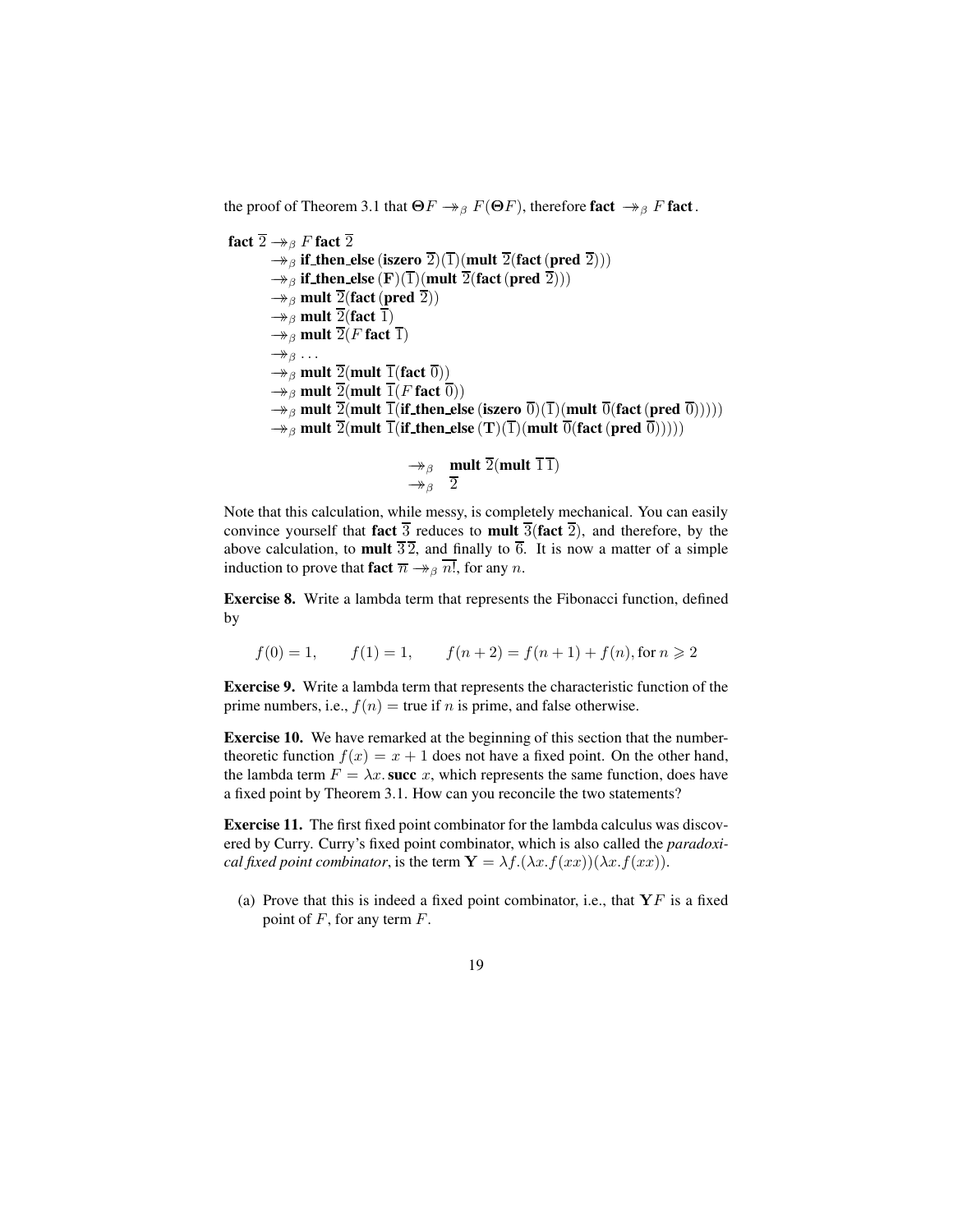- (b) Turing's fixed point combinator not only satisfies  $\Theta F = \beta F(\Theta F)$ , but also  $\Theta F \rightarrow_{\beta} F(\Theta F)$ . We used this fact in evaluating fact  $\overline{2}$ . Does an analogous property hold for  $Y$ ? Does this affect the outcome of the evaluation of fact 2?
- (c) Can you find another fixed point combinator, besides Curry's and Turing's?

## 3.4 Other data types: pairs, tuples, lists, trees, etc.

So far, we have discussed lambda terms that represented functions on booleans and natural numbers. However, it is easily possible to encode more general data structures in the untyped lambda calculus. Pairs and tuples are of interest to everybody. The examples of lists and trees are primarily interesting to people with experience in a list-processing language such as LISP or PROLOG; you can safely ignore these examples if you want to.

**Pairs.** If M and N are lambda terms, we define the pair  $\langle M, N \rangle$  to be the lambda term  $\lambda z. zMN$ . We also define two terms  $\pi_1 = \lambda p. p(\lambda xy.x)$  and  $\pi_2 =$  $\lambda p.p(\lambda xy.y)$ . We observe the following:

$$
\begin{array}{ccc}\n\pi_1 \langle M, N \rangle & \twoheadrightarrow_{\beta} & M \\
\pi_2 \langle M, N \rangle & \twoheadrightarrow_{\beta} & N\n\end{array}
$$

The terms  $\pi_1$  and  $\pi_2$  are called the left and right *projections*.

Tuples. The encoding of pairs can easily be extended to arbitrary  $n$ -tuples. If  $M_1, \ldots, M_n$  are terms, we define the *n*-tuple  $\langle M_1, \ldots, M_n \rangle$  as the lambda term  $\lambda z.zM_1 \ldots M_n$ , and we define the *i*th projection  $\pi_i^n = \lambda p.p(\lambda x_1 \ldots x_n.x_i)$ . Then

$$
\pi_i^n\langle M_1,\ldots,M_n\rangle\quad \twoheadrightarrow_{\beta} \quad M_i, \text{for all $1\leqslant i\leqslant n$.}
$$

Lists. A list is different from a tuple, because its length is not necessarily fixed. A list is either empty ("nil"), or else it consists of a first element (the "head") followed by another list (the "tail"). We write **nil** for the empty list, and  $H :: T$ for the list whose head is  $H$  and whose tail is  $T$ . So, for instance, the list of the first three numbers can be written as  $1$  ::  $(2::(3::\nmid \mathbf{nil}))$ . We usually omit the parentheses, where it is understood that "::" associates to the right. Note that every list ends in nil .

In the lambda calculus, we can define nil =  $\lambda xy.y$  and H ::  $T = \lambda xy.xHT$ . Here is a lambda term that adds a list of numbers:

addlist 
$$
l = l(\lambda h t. \text{ add } h(\text{addlist } t))(\overline{0}).
$$

20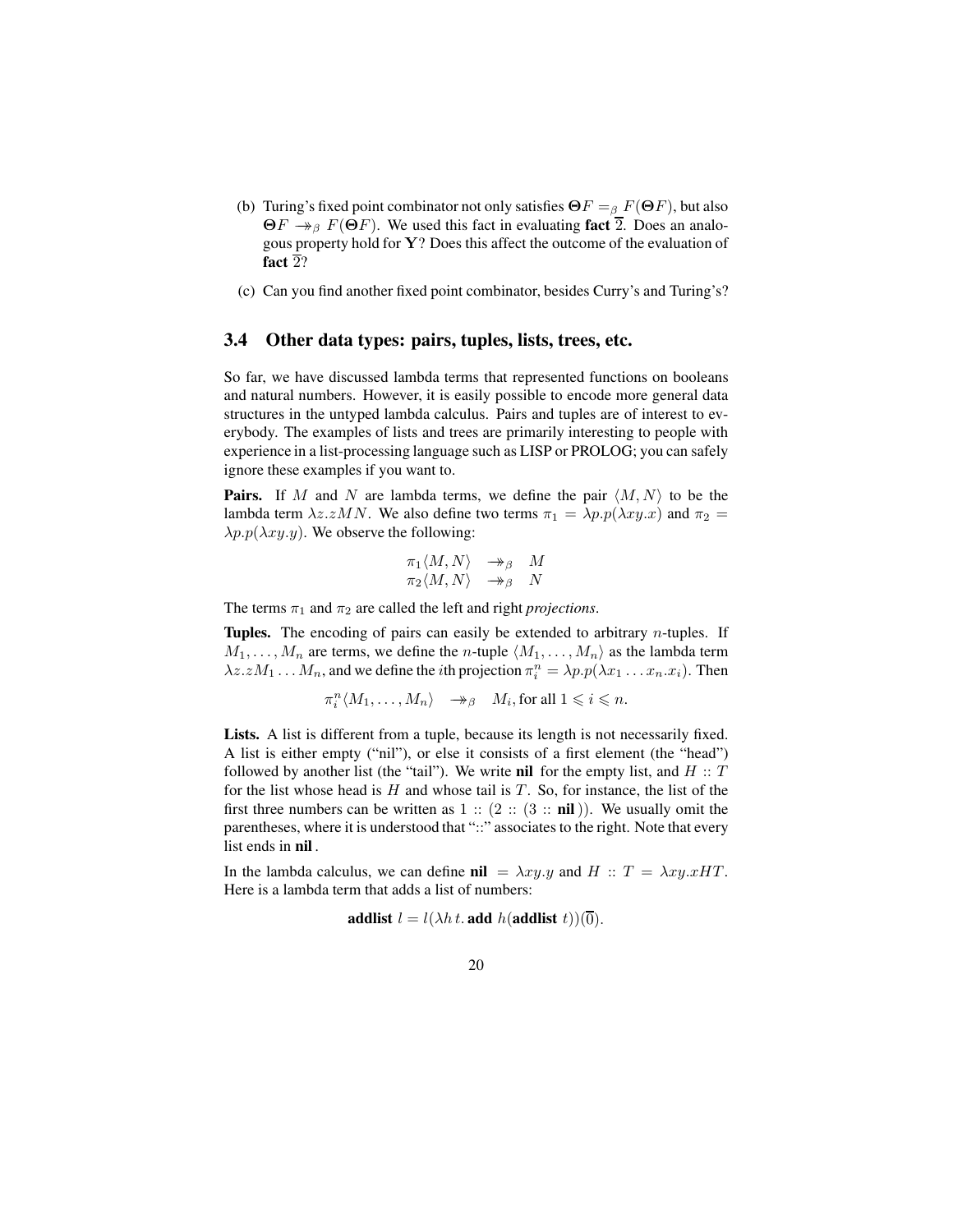Of course, this is a recursive definition, and must be translated into an actual lambda term by the method of Section 3.3. In the definition of **addlist**,  $l$  and  $t$  are lists of numbers, and  $h$  is a number. If you are very diligent, you can calculate the sum of last weekend's Canadian lottery results by evaluating the term

addlist  $(\overline{4} :: \overline{22} :: \overline{24} :: \overline{32} :: \overline{42} :: \overline{43} :: \textbf{nil}).$ 

Note that lists enable us to give an alternative encoding of the natural numbers: We can encode a natural number as a list of booleans, which we interpret as the binary digits 0 and 1. Of course, with this encoding, we would have to carefully redesign our basic functions, such as successor, addition, and multiplication. However, if done properly, such an encoding would be a lot more efficient (in terms of number of  $\beta$ -reductions to be performed) than the encoding by Church numerals.

Trees. A binary tree is a data structure that can be one of two things: either a *leaf*, labelled by a natural number, or a *node*, which has a left and a right subtree. We write leaf (N) for a leaf labelled N, and node (L, R) for a node with left subtree L and right subtree  $R$ . We can encode trees as lambda terms, for instance as follows:

$$
leaf(n) = \lambda xy.xn, \qquad node(L, R) = \lambda xy.yLR
$$

As an illustration, here is a program (i.e., a lambda term) that adds all the numbers at the leafs of a given tree.

addtree 
$$
t = t(\lambda n.n)(\lambda l r)
$$
. add (addtree  $l$ )(addtree  $r$ )).

Exercise 12. This is a voluntary programming exercise.

- (a) Write a lambda term that calculates the length of a list.
- (b) Write a lambda term that calculates the depth (i.e., the nesting level) of a tree. You may need to define a function max that calculates the maximum of two numbers.
- (c) Write a lambda term that sorts a list of numbers. You may assume given a term less that compares two numbers.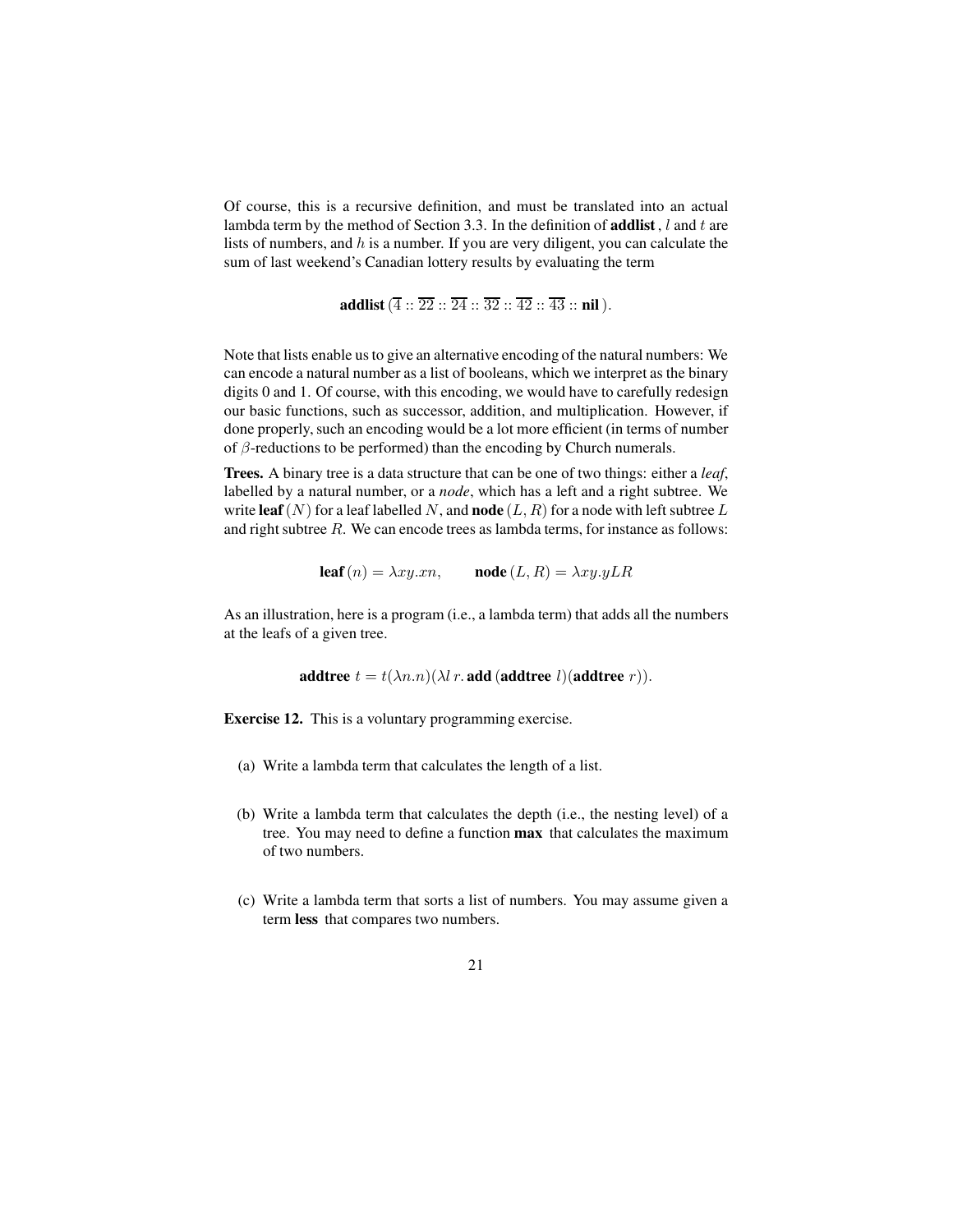## 4 The Church-Rosser Theorem

#### 4.1 Extensionality,  $\eta$ -equivalence, and  $\eta$ -reduction

In the untyped lambda calculus, any term can be applied to another term. Therefore, any term can be regarded as a function. Consider a term M, not containing the variable x, and consider the term  $M' = \lambda x.Mx$ . Then for any argument A, we have  $MA =_{\beta} M'A$ . So in this sense, M and M' define "the same function". Should  $M$  and  $M'$  be considered equivalent as terms?

The answer depends on whether we want to accept the principle that "if M and M' define the same function, then  $M$  and  $M'$  are equal". This is called the principle of *extensionality*, and we have already encountered it in Section 1.1. Formally, the extensionality rule is the following:

$$
(ext_{\forall}) \quad \frac{\forall A.M.A = M'A}{M = M'}.
$$

In the presence of the axioms ( $\xi$ ), (*cong*), and ( $\beta$ ), it can be easily seen that  $MA =$  $M'A$  is true for *all* terms A if and only if  $Mx = M'x$ , where x is a fresh variable. Therefore, we can replace the extensionality rule by the following equivalent, but simpler rule:

$$
(ext) \quad \frac{Mx = M'x, \text{ where } x \notin FV(M, M')}{M = M'}.
$$

Note that we can apply the extensionality rule in particular to the case where  $M' =$  $\lambda x.Mx$ , where x is not free in M. As we have remarked above,  $Mx =_{\beta} M'x$ , and thus extensionality implies that  $M = \lambda x.Mx$ . This last equation is called the  $\eta$ -law (eta-law):

$$
(\eta) \quad M = \lambda x.Mx, \text{ where } x \notin FV(M).
$$

In fact, (η) and (*ext*) are equivalent in the presence of the other axioms of the lambda calculus. We have already seen that  $(ext)$  and  $(\beta)$  imply  $(\eta)$ . Conversely, assume  $(\eta)$ , and assume that  $Mx = M'x$ , for some terms M and M' not containing x freely. Then by (ξ), we have  $\lambda x.Mx = \lambda x.M'x$ , hence by (η) and transitivity,  $M = M'$ . Thus *(ext)* holds.

We note that the  $\eta$ -law does not follow from the axioms and rules of the lambda calculus that we have considered so far. In particular, the terms x and  $\lambda y.xy$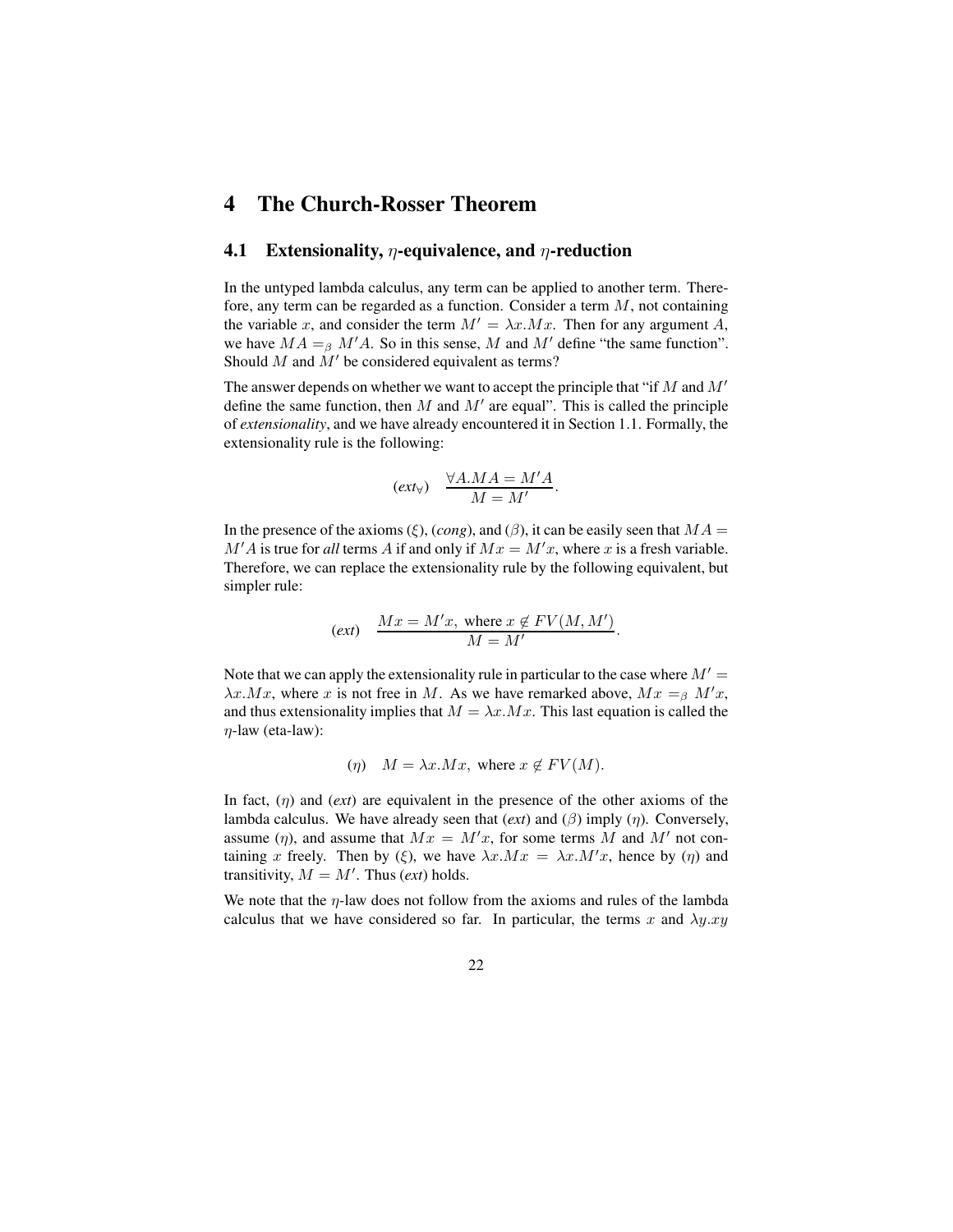are not  $\beta$ -equivalent, although they are clearly  $\eta$ -equivalent. We will prove that  $x \neq_{\beta} \lambda y.xy$  in Corollary 4.5 below.

Single-step  $\eta$ -reduction is the smallest relation  $\rightarrow_{\eta}$  satisfying (*cong*<sub>1</sub>), (*cong*<sub>2</sub>), (ξ), and the following axiom (which is the same as the  $\eta$ -law, directed right to left):

$$
(\eta)
$$
  $\lambda x.Mx \rightarrow_{\eta} M$ , where  $x \notin FV(M)$ .

Single-step  $\beta\eta$ -reduction  $\rightarrow_{\beta\eta}$  is defined as the union of the single-step  $\beta$ - and *η*-reductions, i.e.,  $M \to_{\beta\eta} M'$  iff  $M \to_{\beta} M'$  or  $M \to_{\eta} M'$ . Multi-step *η*reduction  $\rightarrow_{\eta}$ , multi-step  $\beta\eta$ -reduction  $\rightarrow_{\beta\eta}$ , as well as  $\eta$ -equivalence  $=_\eta$  and  $βη$ -equivalence  $=βη$  are defined in the obvious way as we did for  $β$ -reduction and equivalence. We also get the evident notions of  $\eta$ -normal form,  $\beta\eta$ -normal form, etc.

## 4.2 Statement of the Church-Rosser Theorem, and some consequences

Theorem (Church and Rosser, 1936). *Let* →→ *denote either* →→<sup>β</sup> *or* →→βη*. Suppose* M, N, and P are lambda terms such that  $M \rightarrow N$  and  $M \rightarrow P$ . Then there *exists a lambda term* Z *such that*  $N \rightarrow Z$  *and*  $P \rightarrow Z$ *.* 

In pictures, the theorem states that the following diagram can always be completed:



This property is called the *Church-Rosser property*, or *confluence*. Before we prove the Church-Rosser Theorem, let us highlight some of its consequences.

**Corollary 4.1.** *If*  $M =_{\beta} N$  *then there exists some* Z *with*  $M, N \rightarrow_{\beta} Z$ *. Similarly for* βη*.*

*Proof.* Please refer to Figure 1 for an illustration of this proof. Recall that  $=_\beta$  is the reflexive symmetric transitive closure of  $\rightarrow_{\beta}$ . Suppose that  $M =_{\beta} N$ . Then there exist  $n \geq 0$  and terms  $M_0, \ldots, M_n$  such that  $M = M_0, N = M_n$ , and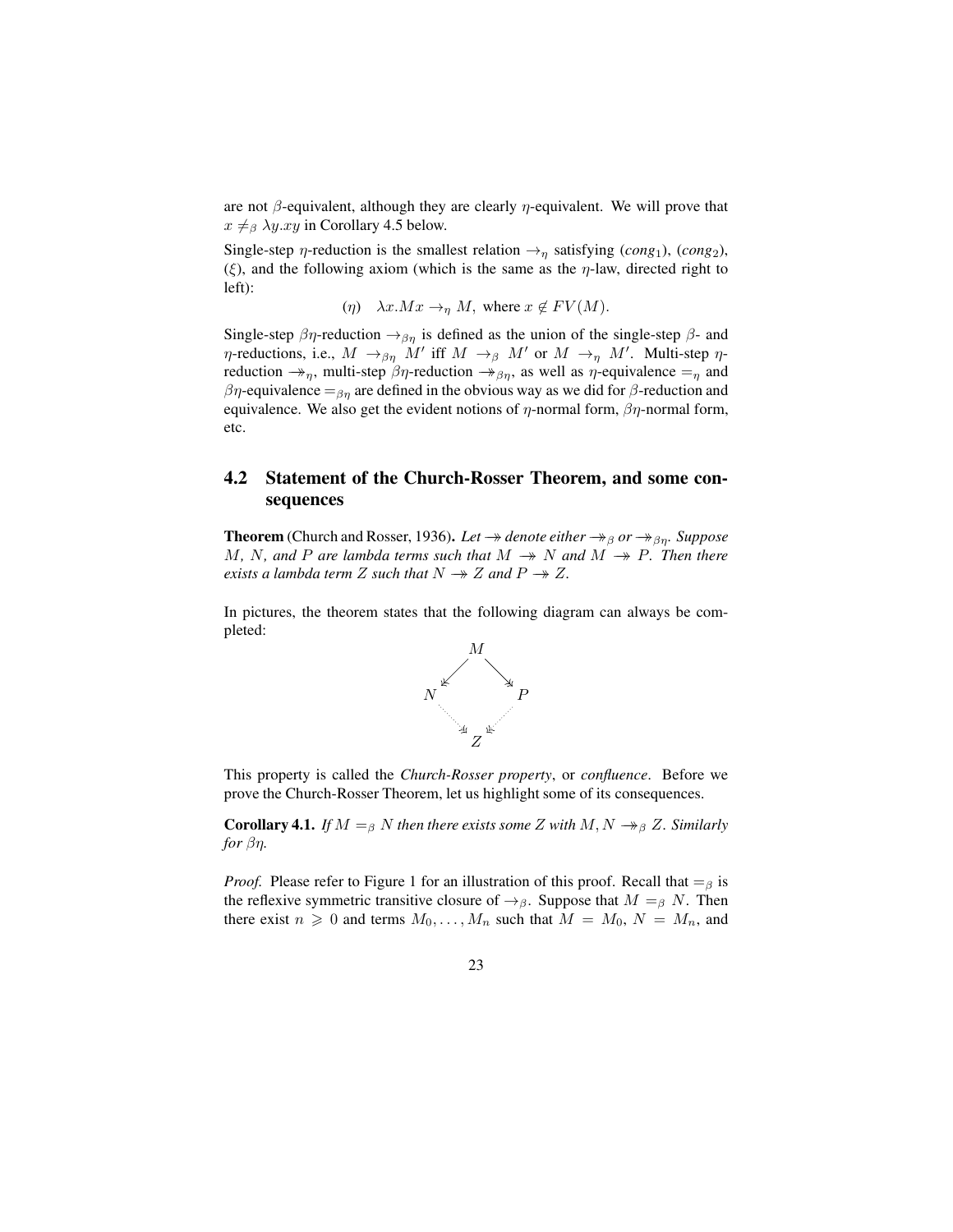

Figure 1: The proof of Corollary 4.1

for all  $i = 1 \dots n$ , either  $M_{i-1} \rightarrow \beta M_i$  or  $M_i \rightarrow \beta M_{i-1}$ . We prove the claim by induction on n. For  $n = 0$ , we have  $M = N$  and there is nothing to show. Suppose the claim has been proven for  $n-1$ . Then by induction hypothesis, there exists a term Z' such that  $M \to_{\beta} Z'$  and  $M_{n-1} \to_{\beta} Z'$ . Further, we know that either  $N \to_{\beta} M_{n-1}$  or  $M_{n-1} \to_{\beta} N$ . In case  $N \to_{\beta} M_{n-1}$ , then  $N \to_{\beta} Z'$ , and we are done. In case  $M_{n-1} \rightarrow \beta N$ , we apply the Church-Rosser Theorem to  $M_{n-1}$ , Z', and N to obtain a term Z such that  $Z' \to_{\beta} Z$  and  $N \to_{\beta} Z$ . Since  $M \to_{\beta} Z' \to_{\beta} Z$ , we are done. The proof in the case of  $\beta \eta$ -reduction is identical.

**Corollary 4.2.** *If* N *is a*  $\beta$ *-normal form and*  $N =_{\beta} M$ *, then*  $M \rightarrow_{\beta} N$ *, and similarly for* βη*.*

*Proof.* By Corollary 4.1, there exists some Z with  $M, N \rightarrow_{\beta} Z$ . But N is a normal form, thus  $N =_{\alpha} Z$ .

**Corollary 4.3.** *If* M and N are  $\beta$ -normal forms such that  $M =_{\beta} N$ , then  $M =_{\alpha} N$ N*, and similarly for* βη*.*

*Proof.* By Corollary 4.2, we have  $M \rightarrow_{\beta} N$ , but since M is a normal form, we have  $M = \alpha N$ .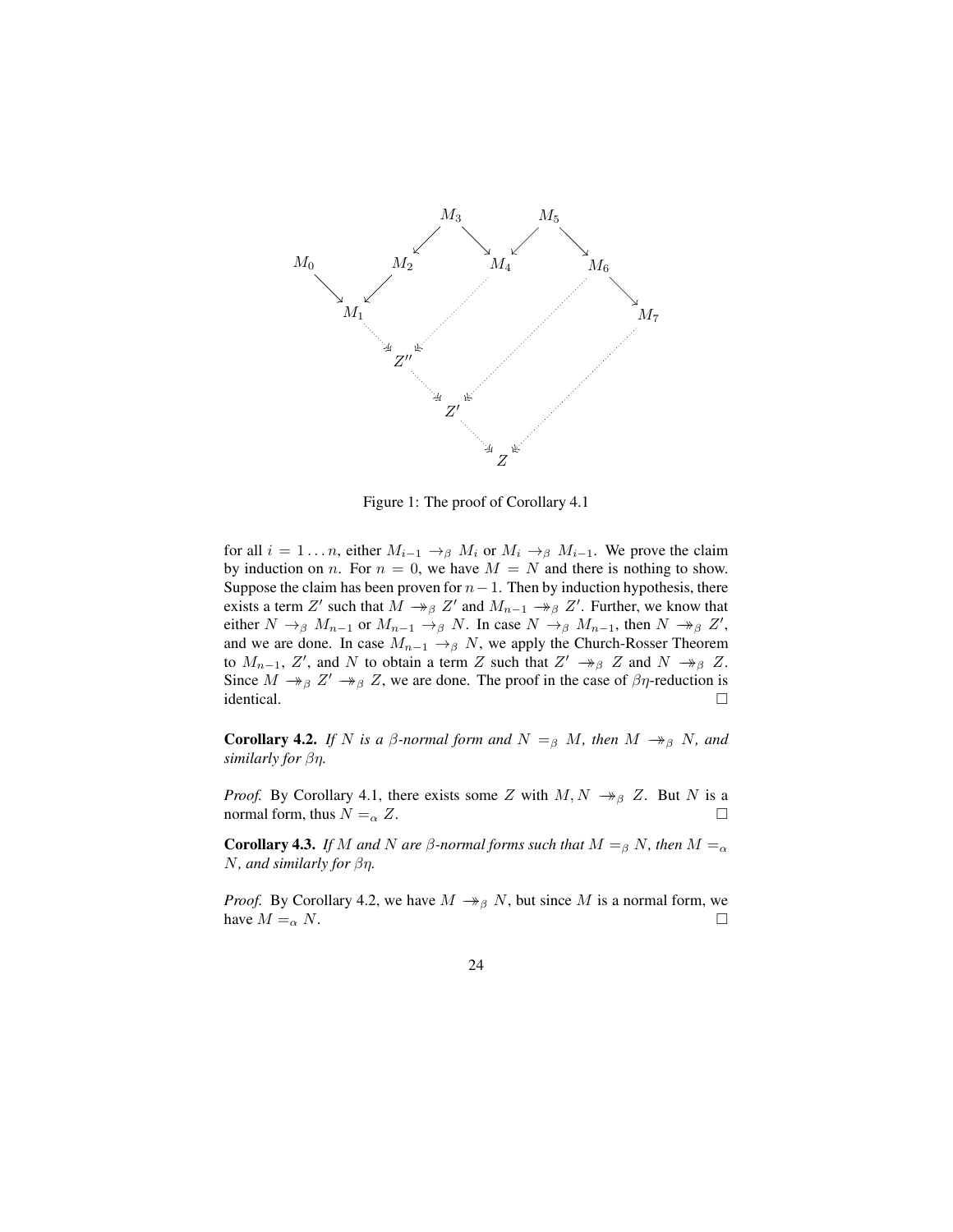**Corollary 4.4.** *If*  $M =_B N$ , then neither or both have a  $\beta$ -normal form. Similarly *for* βη*.*

*Proof.* Suppose that  $M =_{\beta} N$ , and that one of them has a  $\beta$ -normal form. Say, for instance, that M has a normal form Z. Then  $N =_{\beta} Z$ , hence  $N \rightarrow_{\beta} Z$  by Corollary 4.2. □

Corollary 4.5. *The terms* x *and* λy.xy *are not* β*-equivalent. In particular, the* η*-rule does not follow from the* β*-rule.*

*Proof.* The terms x and  $\lambda y . xy$  are both  $\beta$ -normal forms, and they are not  $\alpha$ equivalent. It follows by Corollary 4.3 that  $x \neq_{\beta} \lambda y.xy$ .

## 4.3 Preliminary remarks on the proof of the Church-Rosser Theorem

Consider any binary relation  $\rightarrow$  on a set, and let  $\rightarrow$  be its reflexive transitive closure. Consider the following three properties of such relations:



Each of these properties states that for all  $M, N, P$ , if the solid arrows exist, then there exists  $Z$  such that the dotted arrows exist. The only difference between (a), (b), and (c) is the difference between where  $\rightarrow$  and  $\rightarrow \rightarrow$  are used.

Property (a) is the Church-Rosser property. Property (c) is called the diamond property (because the diagram is shaped like a diamond).

A naive attempt to prove the Church-Rosser Theorem might proceed as follows: First, prove that the relation  $\rightarrow$ <sub>β</sub> satisfies property (b) (this is relatively easy to prove); then use an inductive argument to conclude that it also satisfies property (a).

Unfortunately, this does not work: the reason is that in general, property (b) does not imply property (a)! An example of a relation that satisfies property (b) but not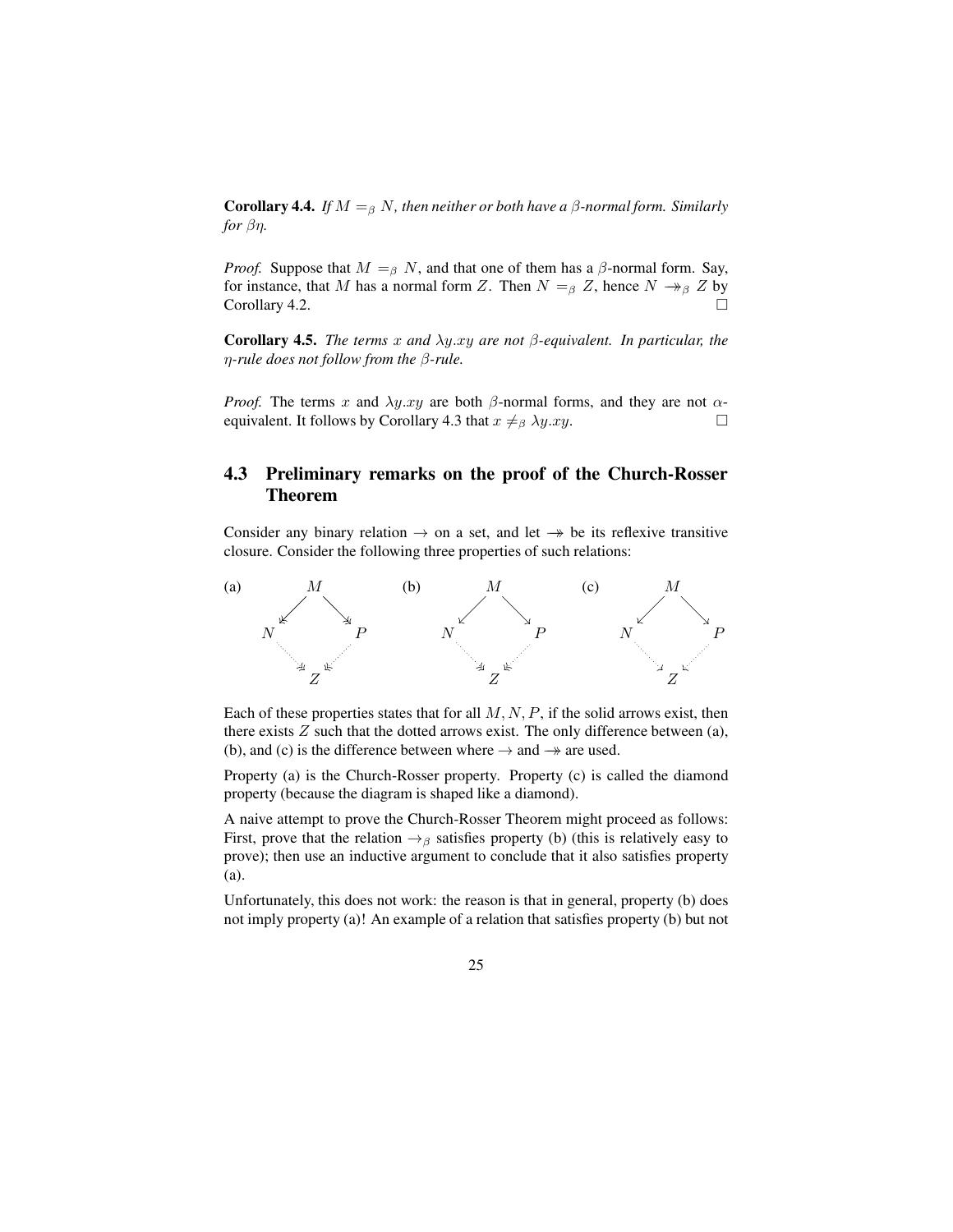

Figure 2: An example of a relation that satisfies property (b), but not property (a)



Figure 3: Proof that property (c) implies property (a)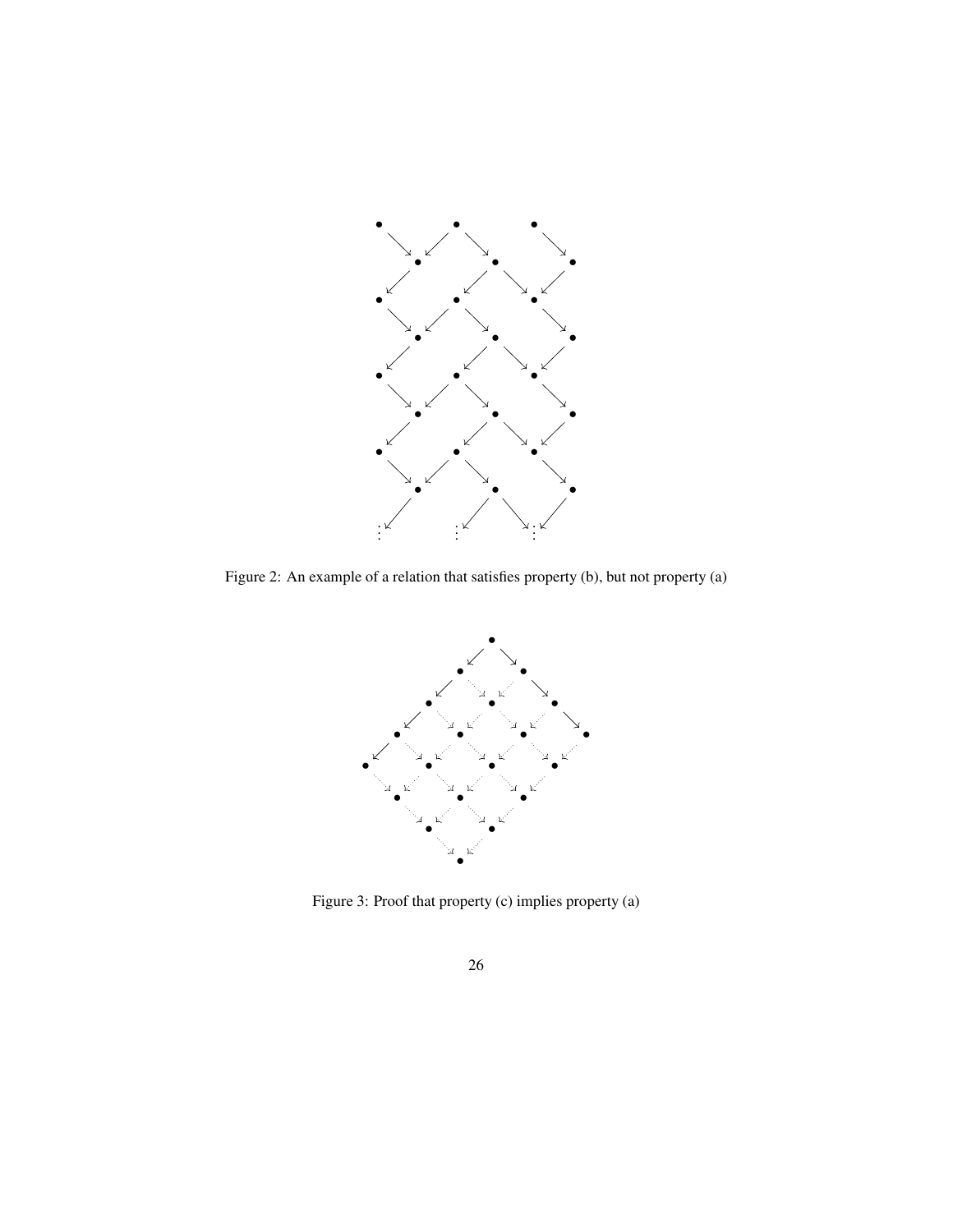property (a) is shown in Figure 2. In other words, a proof of property (b) is not sufficient in order to prove property (a).

On the other hand, property (c), the diamond property, *does* imply property (a). This is very easy to prove by induction, and the proof is illustrated in Figure 3. But unfortunately,  $\beta$ -reduction does not satisfy property (c), so again we are stuck.

To summarize, we are faced with the following dilemma:

- $\beta$ -reduction satisfies property (b), but property (b) does not imply property (a).
- Property (c) implies property (a), but  $\beta$ -reduction does not satisfy property (c).

On the other hand, it seems hopeless to prove property (a) directly. In the next section, we will solve this dilemma by defining yet another reduction relation ⊳, with the following properties:

- $\triangleright$  satisfies property (c), and
- the transitive closure of  $\triangleright$  is the same as that of  $\rightarrow_{\beta}$  (or  $\rightarrow_{\beta\eta}$ ).

## 4.4 Proof of the Church-Rosser Theorem

In this section, we will prove the Church-Rosser Theorem for  $\beta\eta$ -reduction. The proof for  $\beta$ -reduction (without  $\eta$ ) is very similar, and in fact slightly simpler, so we omit it here. The proof presented here is due to Tait and Martin-Löf. We begin by defining a new relation  $M \triangleright M'$  on terms, called *parallel one-step reduction*. We define  $\triangleright$  to be the smallest relation satisfying

(1)  
\n
$$
\frac{P \triangleright P'}{x \triangleright x}
$$
\n(2)  
\n
$$
\frac{P \triangleright P' \quad N \triangleright N'}{PN \triangleright P'N'}
$$
\n(3)  
\n
$$
\frac{N \triangleright N'}{N \cdot N' \cdot N'}
$$

(4) 
$$
\lambda x.N \triangleright \lambda x.N'
$$
  

$$
(4) \qquad \frac{Q \triangleright Q' \qquad N \triangleright N'}{(\lambda x.Q)N \triangleright Q'[N'/x]}
$$

(5) 
$$
\frac{P \triangleright P', \text{ where } x \notin FV(P)}{\lambda x.Px \triangleright P'}.
$$

27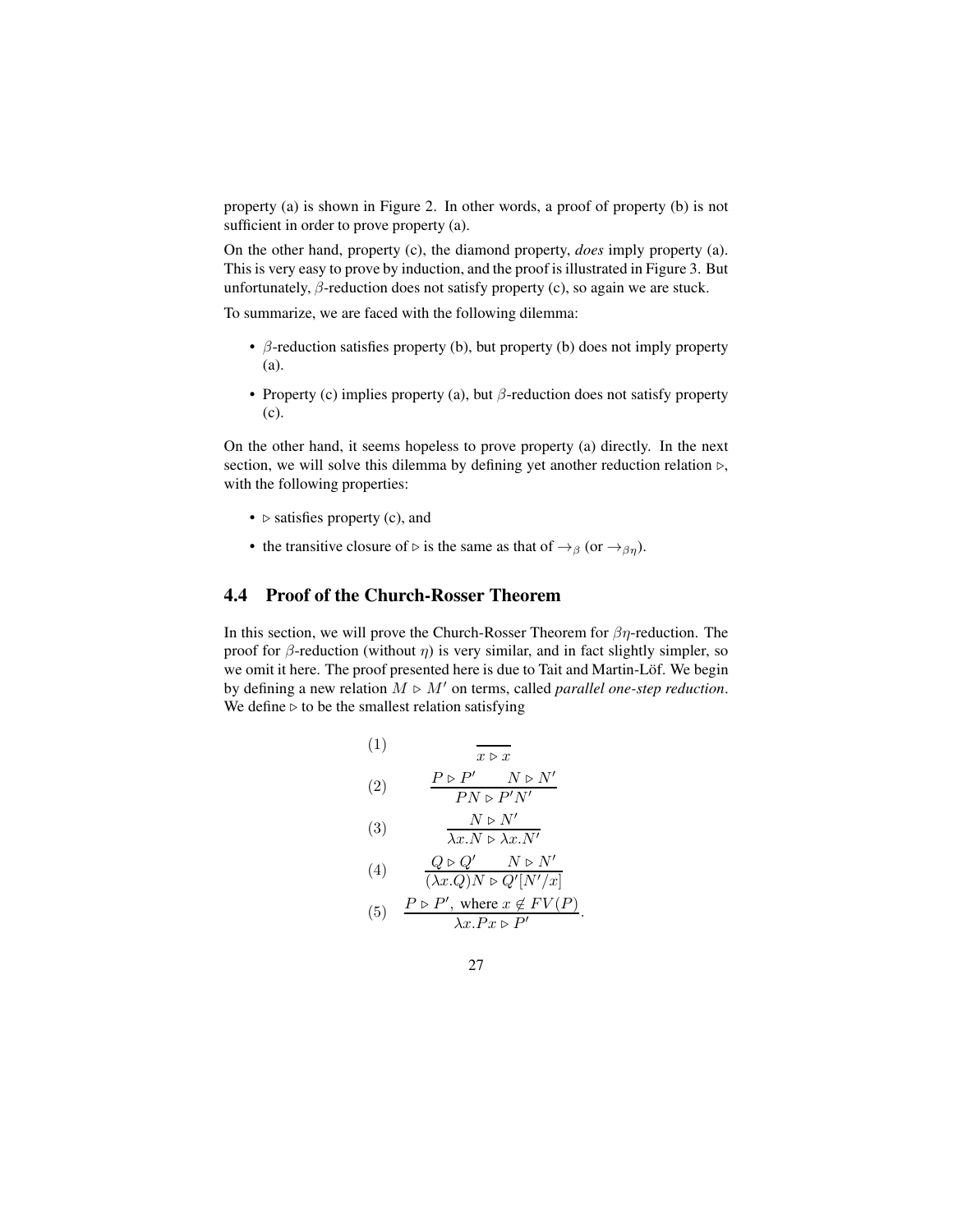**Lemma 4.6.** *(a)* For all M, M', if  $M \rightarrow_{\beta\eta} M'$  then  $M \triangleright M'$ .

- *(b)* For all  $M, M'$ , if  $M \triangleright M'$  then  $M \rightarrow_{\beta\eta} M'$ .
- *(c)*  $\rightarrow$   $\beta_{\eta}$  *is the reflexive, transitive closure of*  $\triangleright$ *.*

*Proof.* (a) First note that we have  $P \triangleright P$ , for any term P. This is easily shown by induction on P. We now prove the claim by induction on a derivation of  $M \rightarrow_{\beta\eta}$ M'. Please refer to pages 13 and 23 for the rules that define  $\rightarrow_{\beta\eta}$ . We make a case distinction based on the last rule used in the derivation of  $M \to_{\beta\eta} M'$ .

- If the last rule was ( $\beta$ ), then  $M = (\lambda x . Q)N$  and  $M' = Q[N/x]$ , for some Q and N. But then  $M \triangleright M'$  by (4), using the facts  $Q \triangleright Q$  and  $N \triangleright N$ .
- If the last rule was  $(\eta)$ , then  $M = \lambda x.Px$  and  $M' = P$ , for some P such that  $x \notin FV(P)$ . Then  $M \triangleright M'$  follows from (5), using  $P \triangleright P$ .
- If the last rule was  $(cong_1)$ , then  $M = PN$  and  $M' = P'N$ , for some P, P', and N where  $P \rightarrow_{\beta\eta} P'$ . By induction hypothesis,  $P \triangleright P'$ . From this and  $N \triangleright N$ , it follows immediately that  $M \triangleright M'$  by (2).
- If the last rule was (*cong*<sub>2</sub>), we proceed similarly to the last case.
- If the last rule was ( $\xi$ ), then  $M = \lambda x.N$  and  $M' = \lambda x.N'$  for some N and N' such that  $N \to_{\beta\eta} N'$ . By induction hypothesis,  $N \triangleright N'$ , which implies  $M \triangleright M'$  by (3).

(b) We prove this by induction on a derivation of  $M \triangleright M'$ . We distinguish several cases, depending on the last rule used in the derivation.

- If the last rule was (1), then  $M = M' = x$ , and we are done because  $x \rightarrow_{\beta\eta} x$ .
- If the last rule was (2), then  $M = PN$  and  $M' = P'N'$ , for some P, P', N, N' with  $P \triangleright P'$  and  $N \triangleright N'$ . By induction hypothesis,  $P \rightarrow_{\beta\eta} P'$  and  $N \rightarrow_{\beta\eta} N'$ . Since  $\rightarrow_{\beta\eta}$  satisfies (*cong*), it follows that  $PN \rightarrow_{\beta\eta} P'N'$ , hence  $M \rightarrow_{\beta\eta} M'$  as desired.
- If the last rule was (3), then  $M = \lambda x.N$  and  $M' = \lambda x.N'$ , for some N, N' with  $N \triangleright N'$ . By induction hypothesis,  $N \rightarrow_{\beta\eta} N'$ , hence  $M =$  $\lambda x.N \rightarrow_{\beta\eta} \lambda x.N' = M'$  by (ξ).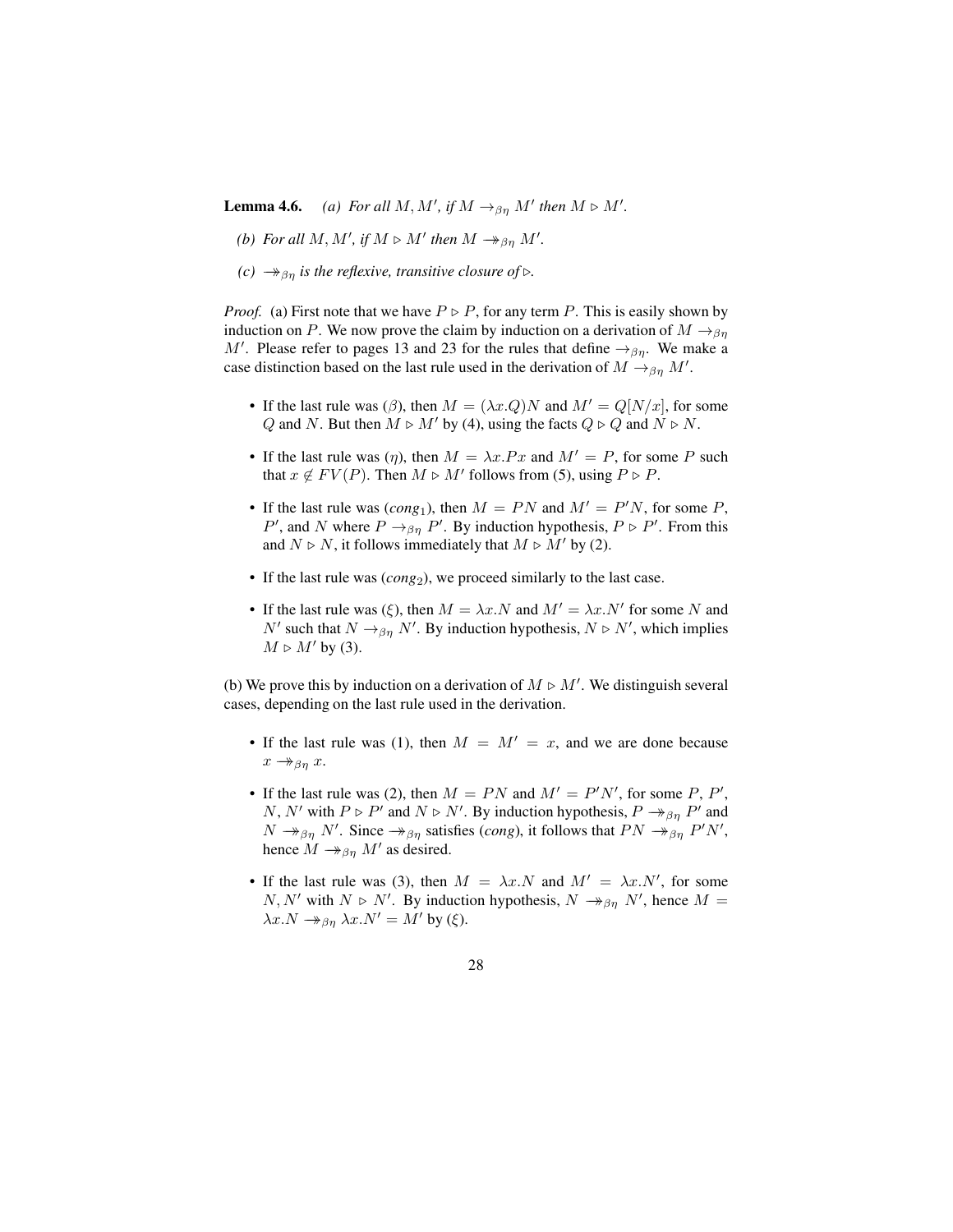- If the last rule was (4), then  $M = (\lambda x.Q)N$  and  $M' = Q'[N'/x]$ , for some  $Q, Q', N, N'$  with  $Q \triangleright Q'$  and  $N \triangleright N'$ . By induction hypothesis,  $Q \rightarrow_{\beta\eta}$ Q' and  $N \to_{\beta\eta} N'$ . Therefore  $M = (\lambda x.Q)N \to_{\beta\eta} (\lambda x.Q')N' \to_{\beta\eta}$  $Q'[N'/x] = M'$ , as desired.
- If the last rule was (5), then  $M = \lambda x.Px$  and  $M' = P'$ , for some P, P' with  $P \triangleright P'$ , and  $x \notin FV(P)$ . By induction hypothesis,  $P \rightarrow_{\beta\eta} P'$ , hence  $M = \lambda x.Px \rightarrow_{\beta\eta} P \rightarrow_{\beta\eta} P' = M'$ , as desired.

(c) This follows directly from (a) and (b). Let us write  $R^*$  for the reflexive transitive closure of a relation R. By (a), we have  $\rightarrow_{\beta\eta} \subseteq \triangleright$ , hence  $\rightarrow_{\beta\eta} = \rightarrow_{\beta\eta}^* \subseteq$  $\triangleright^*$ . By (b), we have  $\triangleright \subseteq \rightarrow_{\beta\eta}$ , hence  $\triangleright^* \subseteq \rightarrow_{\beta\eta}^* = \rightarrow_{\beta\eta}$ . It follows that  $\rho^* = \rightarrow_{\beta\eta}$ .

We will soon prove that ⊳ satisfies the diamond property. Note that together with Lemma 4.6(c), this will immediately imply that  $\rightarrow_{\beta\eta}$  satisfies the Church-Rosser property.

**Lemma 4.7** (Substitution). *If*  $M \triangleright M'$  *and*  $U \triangleright U'$ *, then*  $M[U/y] \triangleright M'[U'/y]$ *.* 

*Proof.* We assume without loss of generality that any bound variables of M are different from  $y$  and from the free variables of U. The claim is now proved by induction on derivations of  $M \triangleright M'$ . We distinguish several cases, depending on the last rule used in the derivation:

- If the last rule was (1), then  $M = M' = x$ , for some variable x. If  $x = y$ , then  $M[U/y] = U \triangleright U' = M'[U'/y]$ . If  $x \neq y$ , then by (1),  $M[U/y] =$  $x \triangleright x = M'[U'/y].$
- If the last rule was (2), then  $M = PN$  and  $M' = P'N'$ , for some P, P', N, *N'* with *P* ⊳ *P'* and *N* ⊳ *N'*. By induction hypothesis,  $P[U/y] \triangleright P'[U'/y]$ and  $N[U/y] \triangleright N'[U'/y]$ , hence by (2),  $M[U/y] = P[U/y]N[U/y] \triangleright N'[U/y]$  $P'[U'/y]N'[U'/y] = M'[U'/y].$
- If the last rule was (3), then  $M = \lambda x.N$  and  $M' = \lambda x.N'$ , for some N, N' with  $N \triangleright N'$ . By induction hypothesis,  $N[U/y] \triangleright N'[U'/y]$ , hence by (3)  $M[U/y] = \lambda x. N[U/y] \triangleright \lambda x. N'[U'/y] = M'[U'/y].$
- If the last rule was (4), then  $M = (\lambda x.Q)N$  and  $M' = Q'[N'/x]$ , for some  $Q, Q', N, N'$  with  $Q \triangleright Q'$  and  $N \triangleright N'$ . By induction hypothesis,  $Q[U/y] \triangleright$  $Q'[U'/y]$  and  $N[U/y] \triangleright N'[U'/y]$ , hence by (4),  $(\lambda x.Q[U/y])N[U/y] \triangleright$  $Q'[U'/y][N'[U'/y]/x] = Q'[N'/x][U'/y]$ . Thus  $M[U/y] \triangleright M'[U'/y]$ .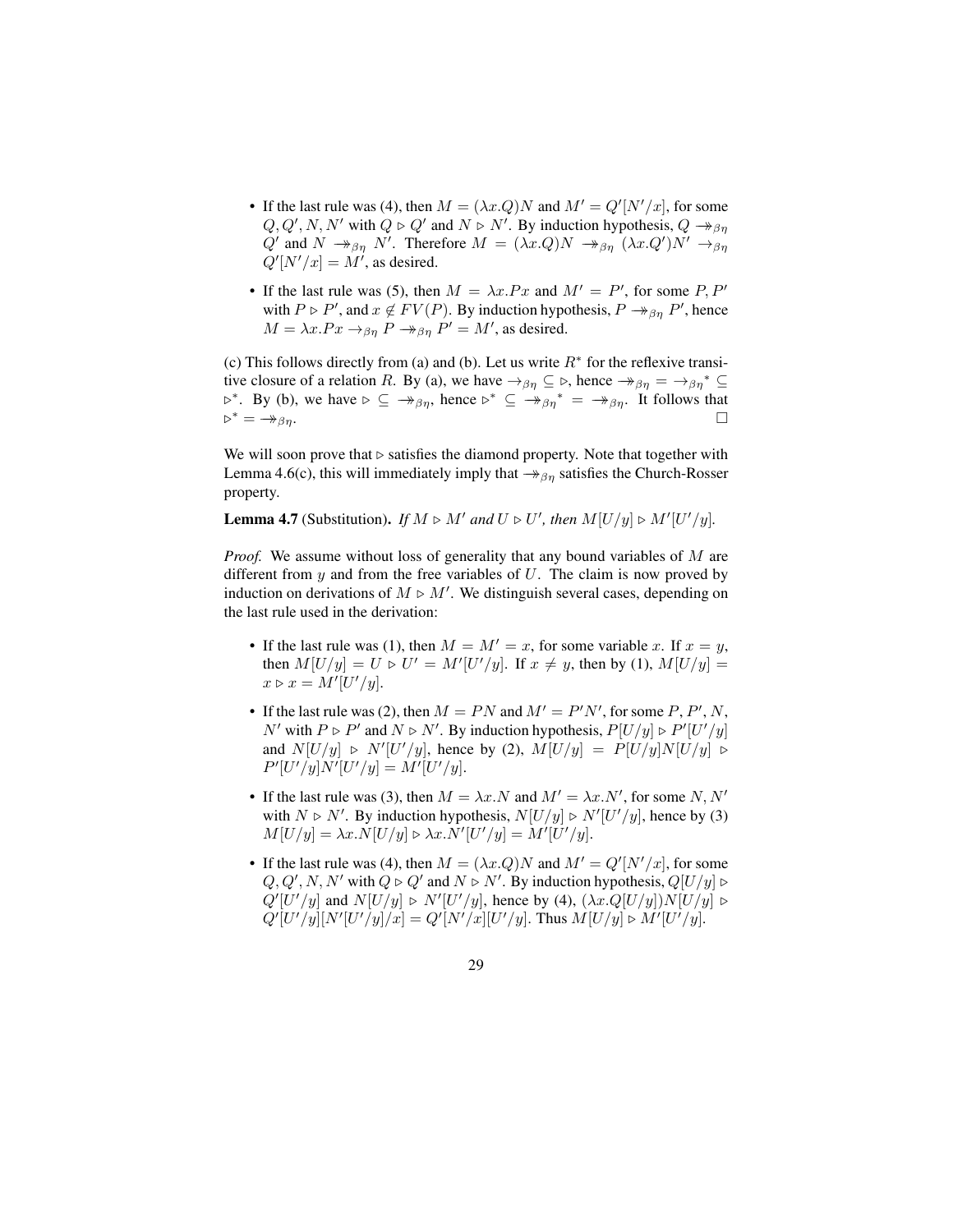• If the last rule was (5), then  $M = \lambda x.Px$  and  $M' = P'$ , for some P, P' with  $P \triangleright P'$ , and  $x \notin FV(P)$ . By induction hypothesis,  $P[U/y] \triangleright P'[U'/y]$ , hence by (5),  $M[U/y] = \lambda x.P[U/y] x \triangleright P'[U'/y] = M'[U'/y].$ 

A more conceptual way of looking at this proof is the following: consider any derivation of  $M \triangleright M'$  from axioms (1)–(5). In this derivation, replace any axiom  $y \triangleright y$  by  $U \triangleright U'$ , and propagate the changes (i.e., replace y by U on the lefthand-side, and by  $U'$  on the right-hand-side of any  $\triangleright$ ). The result is a derivation of  $M[U/y] \triangleright M'[U'/y]$ . (The formal proof that the result of this replacement is indeed a valid derivation requires an induction, and this is the reason why the proof of the substitution lemma is so long).

Our next goal is to prove that  $\triangleright$  satisfies the diamond property. Before proving this, we first define the *maximal parallel one-step reduct* M<sup>∗</sup> of a term M as follows:

- 1.  $x^* = x$ , for a variable.
- 2.  $(PN)^* = P^*N^*$ , if PN is not a  $\beta$ -redex.
- 3.  $((\lambda x.Q)N)^* = Q^*[N^*/x].$
- 4.  $(\lambda x.N)^* = \lambda x.N^*$ , if  $\lambda x.N$  is not an  $\eta$ -redex.
- 5.  $(\lambda x.Px)^* = P^*$ , if  $x \notin FV(P)$ .

Note that  $M^*$  depends only on M. The following lemma implies the diamond property for  $\triangleright$ .

**Lemma 4.8** (Maximal parallel one-step reductions). Whenever  $M \triangleright M'$ , then  $M' \triangleright M^*$ .

*Proof.* By induction on the size of M. We distinguish five cases, depending on the last rule used in the derivation of  $M \triangleright M'$ . As usual, we assume that all bound variables have been renamed to avoid clashes.

- If the last rule was (1), then  $M = M' = x$ , also  $M^* = x$ , and we are done.
- If the last rule was (2), then  $M = PN$  and  $M' = P'N'$ , where  $P \triangleright P'$  and  $N$  ⊳  $N'$ . By induction hypothesis  $P'$  ⊳  $P^*$  and  $N'$  ⊳  $N^*$ . Two cases:
	- If PN is not a  $\beta$ -redex, then  $M^* = P^*N^*$ . Thus  $M' = P'N' \triangleright$  $P^*N^* = M^*$  by (2), and we are done.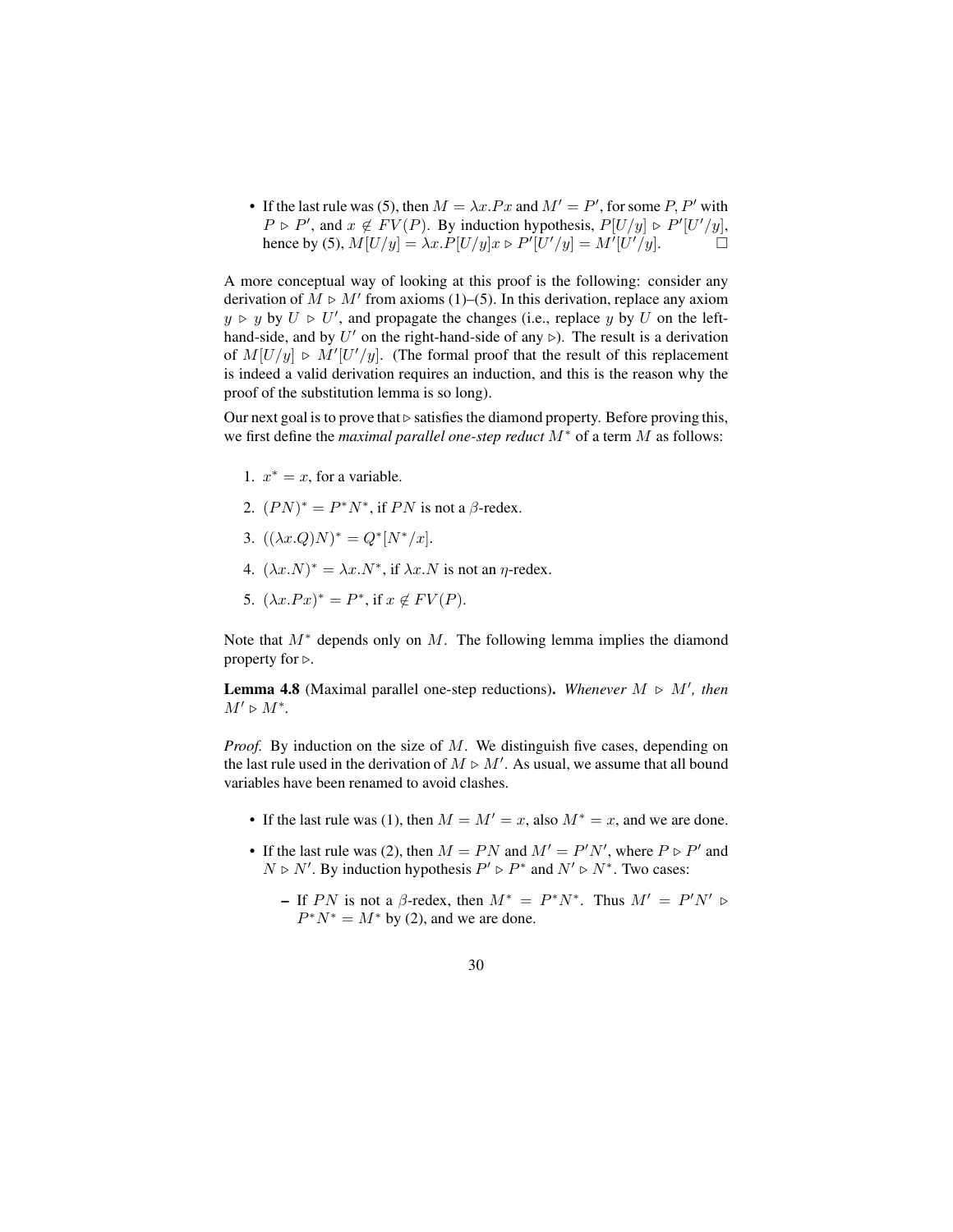- If PN is a  $\beta$ -redex, say  $P = \lambda x.Q$ , then  $M^* = Q^*[N^*/x]$ . We distinguish two subcases, depending on the last rule used in the derivation of  $P \triangleright P'$ :
	- \* If the last rule was (3), then  $P' = \lambda x.Q'$ , where  $Q \triangleright Q'$ . By induction hypothesis  $Q' \triangleright Q^*$ , and with  $N' \triangleright N^*$ , it follows that  $M' = (\lambda x . Q')N' \triangleright Q^*[N^*/x] = M^*$  by (4).
	- \* If the last rule was (5), then  $P = \lambda x.Rx$  and  $P' = R'$ , where  $x \notin FV(R)$  and  $R \triangleright R'$ . Consider the term  $Q = Rx$ . Since  $Rx \triangleright R'x$ , and  $Rx$  is a subterm of M, by induction hypothesis  $R'x \triangleright (Rx)^*$ . By the substitution lemma,  $M' = R'N' =$  $(R'x)[N'/x] \triangleright (Rx)^*[N^*/x] = M^*.$
- If the last rule was (3), then  $M = \lambda x.N$  and  $M' = \lambda x.N'$ , where  $N \triangleright N'$ . Two cases:
	- $-$  If *M* is not an *η*-redex, then  $M^* = \lambda x.N^*$ . By induction hypothesis,  $N' \triangleright N^*$ , hence  $M' \triangleright M^*$  by (3).
	- If M is an  $\eta$ -redex, then  $N = Px$ , where  $x \notin FV(P)$ . In this case,  $M^* = P^*$ . We distinguish two subcases, depending on the last rule used in the derivation of  $N \triangleright N'$ :
		- \* If the last rule was (2), then  $N' = P'x$ , where  $P \triangleright P'$ . By induction hypothesis  $P' \triangleright P^*$ . Hence  $M' = \lambda x.P'x \triangleright P^* =$  $M^*$  by (5).
		- \* If the last rule was (4), then  $P = \lambda y.Q$  and  $N' = Q'[x/y]$ , where  $Q \triangleright Q'$ . Then  $M' = \lambda x. Q'[x/y] = \lambda y. Q'$  (note  $x \notin FV(Q')$ ). But  $P \triangleright \lambda y. Q'$ , hence by induction hypothesis,  $\lambda y. Q' \triangleright P^* =$  $M^*$ .
- If the last rule was (4), then  $M = (\lambda x.Q)N$  and  $M' = Q'[N'/x]$ , where  $Q \supset Q'$  and  $N \supset N'$ . Then  $M^* = Q^*[N^*/x]$ , and  $M' \supset M^*$  by the substitution lemma.
- If the last rule was (5), then  $M = \lambda x.Px$  and  $M' = P'$ , where  $P \triangleright P'$  and  $x \notin FV(P)$ . Then  $M^* = P^*$ . By induction hypothesis,  $P' \triangleright P^*$ , hence  $M' \triangleright M^*$ . .

The previous lemma immediately implies the diamond property for  $\triangleright$ :

**Lemma 4.9** (Diamond property for ⊳). *If*  $M \triangleright N$  *and*  $M \triangleright P$ *, then there exists*  $Z$ *such that*  $N \triangleright Z$  *and*  $P \triangleright Z$ *.*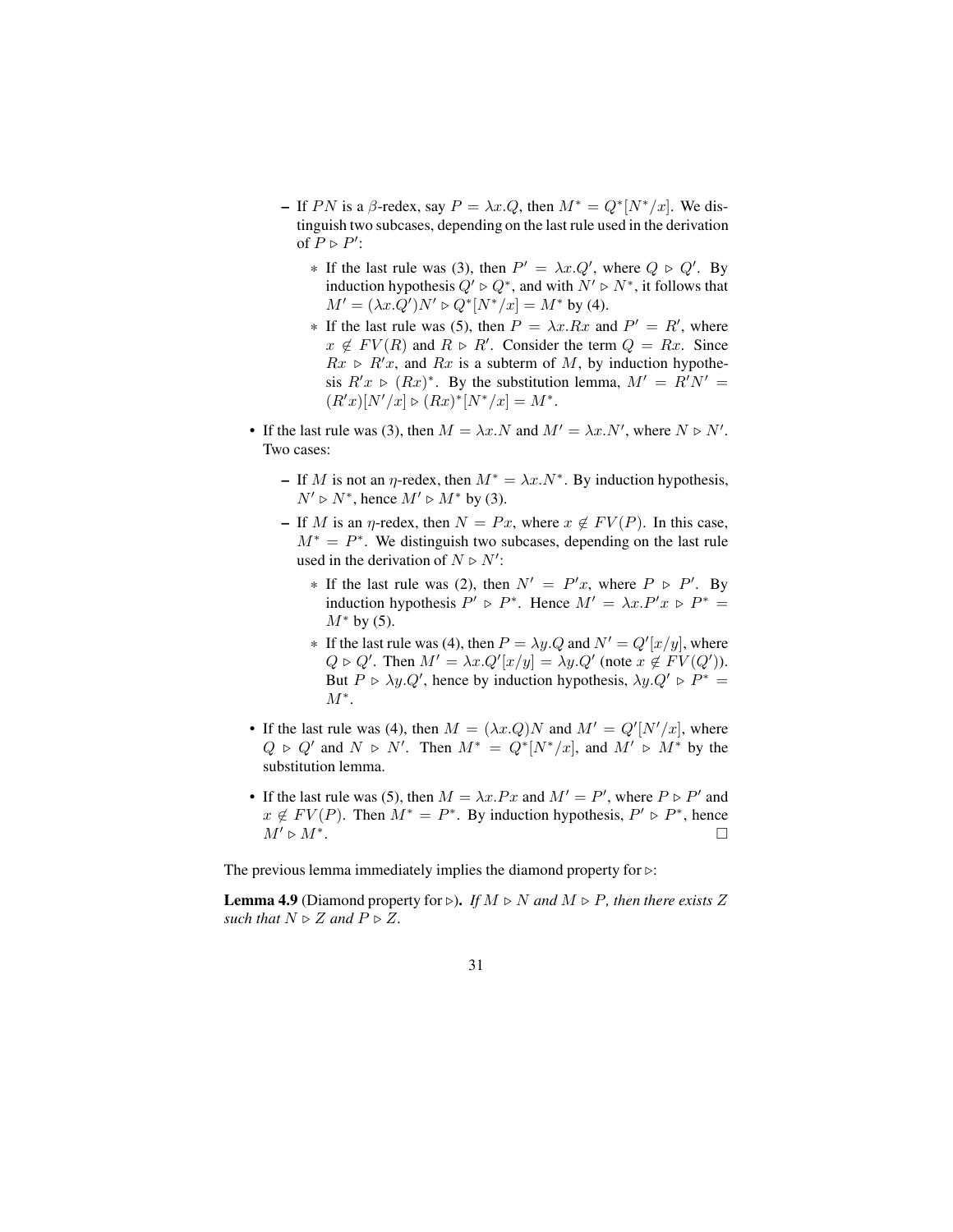*Proof.* Take  $Z = M^*$ .

Finally, we have a proof of the Church-Rosser Theorem:

*Proof of Theorem 4.2:* Since ⊳ satisfies the diamond property, it follows that its reflexive transitive closure ⊳\* also satisfies the diamond property, as shown in Figure 3. But  $\triangleright^*$  is the same as  $\rightarrow_{\beta\eta}$  by Lemma 4.6(c), and the diamond property for  $\rightarrow_{\beta\eta}$  is just the Church-Rosser property for  $\rightarrow_{\beta\eta}$ .

#### 4.5 Exercises

Exercise 13. Give a detailed proof that property (c) from Section 4.3 implies property (a).

**Exercise 14.** Prove that  $M \triangleright M$ , for all terms M.

**Exercise 15.** Without using Lemma 4.8, prove that  $M \triangleright M^*$  for all terms M.

**Exercise 16.** Let  $\Omega = (\lambda x . xx)(\lambda x . xx)$ . Prove that  $\Omega \neq_{\beta\eta} \Omega \Omega$ .

Exercise 17. What changes have to be made to Section 4.4 to get a proof of the Church-Rosser Theorem for  $\rightarrow_{\beta}$ , instead of  $\rightarrow_{\beta\eta}$ ?

**Exercise 18.** Recall the properties (a)–(c) of binary relations  $\rightarrow$  that were discussed in Section 4.3. Consider the following similar property, which is sometimes called the "strip property":



Does (d) imply (a)? Does (b) imply (d)? In each case, give either a proof or a counterexample.

**Exercise 19.** To every lambda term  $M$ , we may associate a directed graph (with possibly multiple edges and loops)  $\mathcal{G}(M)$  as follows: (i) the vertices are terms N such that  $M \rightarrow_{\beta} N$ , i.e., all the terms that M can  $\beta$ -reduce to; (ii) the edges are given by a single-step  $\beta$ -reduction. Note that the same term may have two (or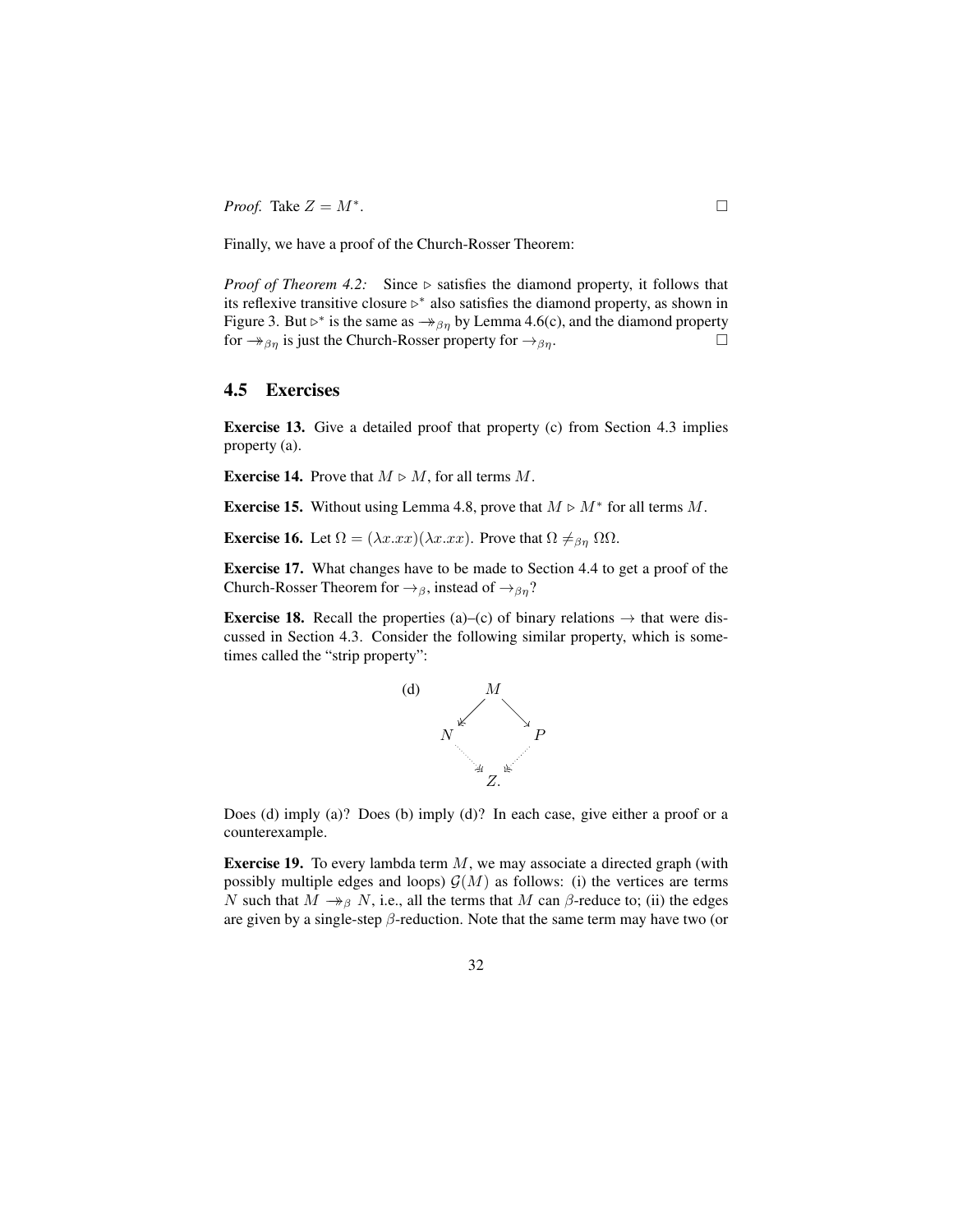more) reductions coming from different redexes; each such reduction is a separate edge. For example, let  $I = \lambda x.x$ . Let  $M = I(Ix)$ . Then

$$
\mathcal{G}(M) = I(Ix) \longrightarrow Ix \longrightarrow x .
$$

Note that there are two separate edges from  $I(Ix)$  to  $Ix$ . We also sometimes write bullets instead of terms, to get  $\bullet \subseteq \mathbb{R} \bullet \longrightarrow \bullet$ . As another example, let  $\Omega = (\lambda x . xx)(\lambda x . xx)$ . Then

$$
\mathcal{G}(\Omega) = \bullet \bigcirc_{\kappa} \qquad .
$$

- (a) Let  $M = (\lambda x. I(xx))(\lambda x.xx)$ . Find  $\mathcal{G}(M)$ .
- (b) For each of the following graphs, find a term  $M$  such that  $\mathcal{G}(M)$  is the given graph, or explain why no such term exists. (Note: the "starting" vertex need not always be the leftmost vertex in the picture). Warning: some of these terms are tricky to find!



$$
\bullet \longleftarrow \bullet \check{\bullet}
$$

$$
\bullet \longleftarrow \bullet \longrightarrow \bullet
$$
 (iv)

$$
\bullet \longleftarrow \bullet \overbrace{\longleftarrow} \bullet
$$

(v) • • • •

$$
(vi)
$$

$$
\overrightarrow{a}
$$

(vii)

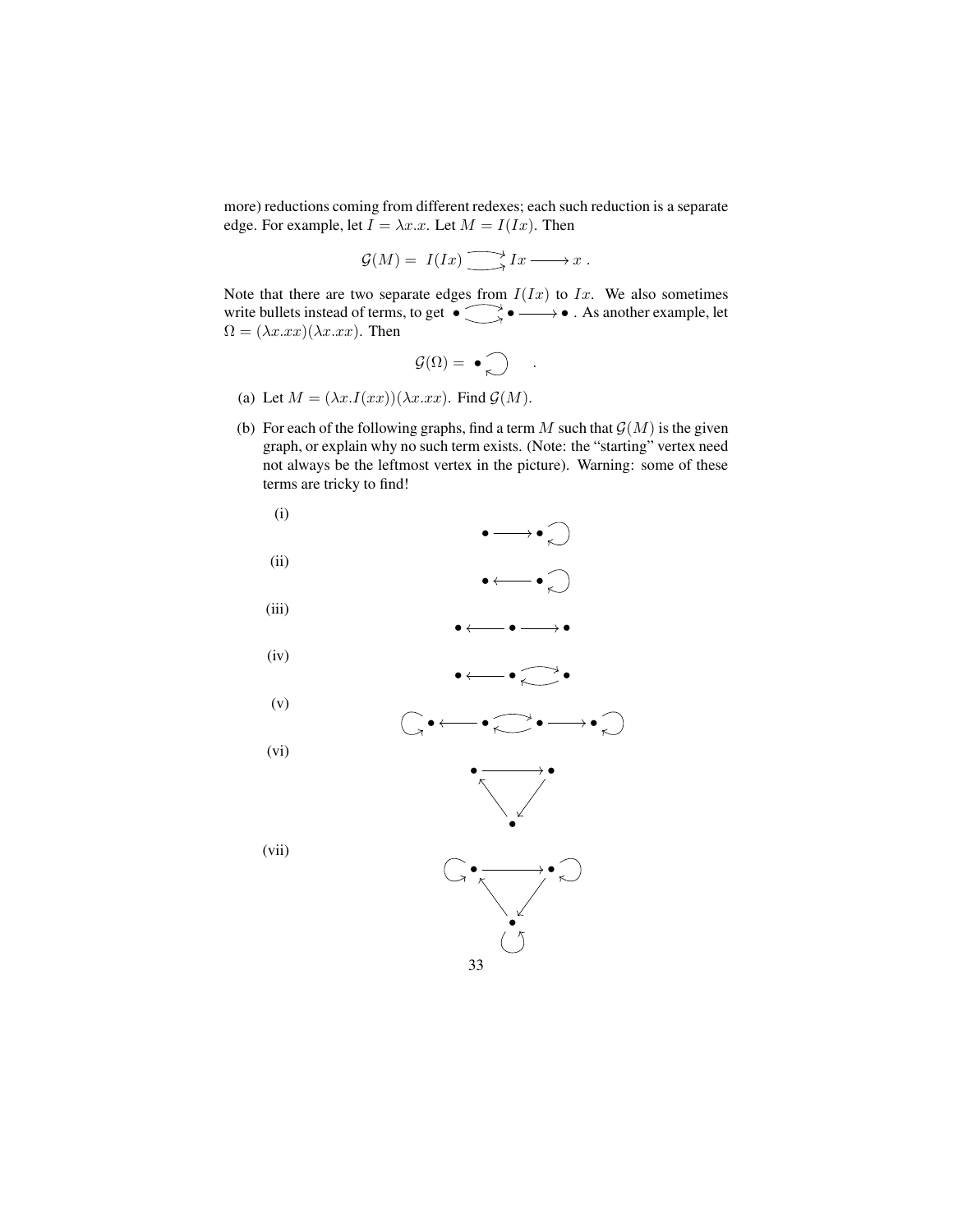# 5 Combinatory algebras

To give a model of the lambda calculus means to provide a mathematical space in which the axioms of lambda calculus are satisfied. This usually means that the elements of the space can be understood as functions, and that certain functions can be understood as elements.

Naïvely, one might try to construct a model of lambda calculus by finding a set X such that X is in bijective correspondence with the set  $X^X$  of *all* functions from  $X$  to  $X$ . This, however, is impossible: for cardinality reasons, the equation  $X \cong X^X$  has no solutions except for a one-element set  $X = 1$ . To see this, first note that the empty set  $\emptyset$  is not a solution. Also, suppose X is a solution with  $|X| \ge 2$ . Then  $|X^X| \ge |2^X|$ , but by Cantor's argument,  $|2^X| > |X|$ , hence  $X^X$ is of greater cardinality than X, contradicting  $X \cong X^X$ .

There are two main strategies for constructing models of the lambda calculus, and both involve a restriction on the class of functions to make it smaller. The first approach, which will be discussed in this section, uses *algebra*, and the essential idea is to replace the set  $X^X$  of all function by a smaller, and suitably defined set of *polynomials*. The second approach is to equip the set X with additional structure (such as topology, ordered structure, etc), and to replace  $X^X$  by a set of structure-preserving functions (for example, continuous functions, monotone functions, etc).

#### 5.1 Applicative structures

**Definition.** An *applicative structure*  $(A, \cdot)$  is a set A together with a binary operation ".".

Note that there are no further assumptions; in particular, we do *not* assume that application is an associative operation. We write ab for  $a \cdot b$ , and as in the lambda calculus, we follow the convention of left associativity, i.e., we write abc for  $(ab)c$ .

**Definition.** Let  $(A, \cdot)$  be an applicative structure. A *polynomial* in a set of variables  $x_1, \ldots, x_n$  and with coefficients in **A** is a formal expression built from variables and elements of A by means of the application operation. In other words, the set of polynomials is given by the following grammar:

$$
t,s \quad ::= \quad x \quad a \quad ts,
$$

34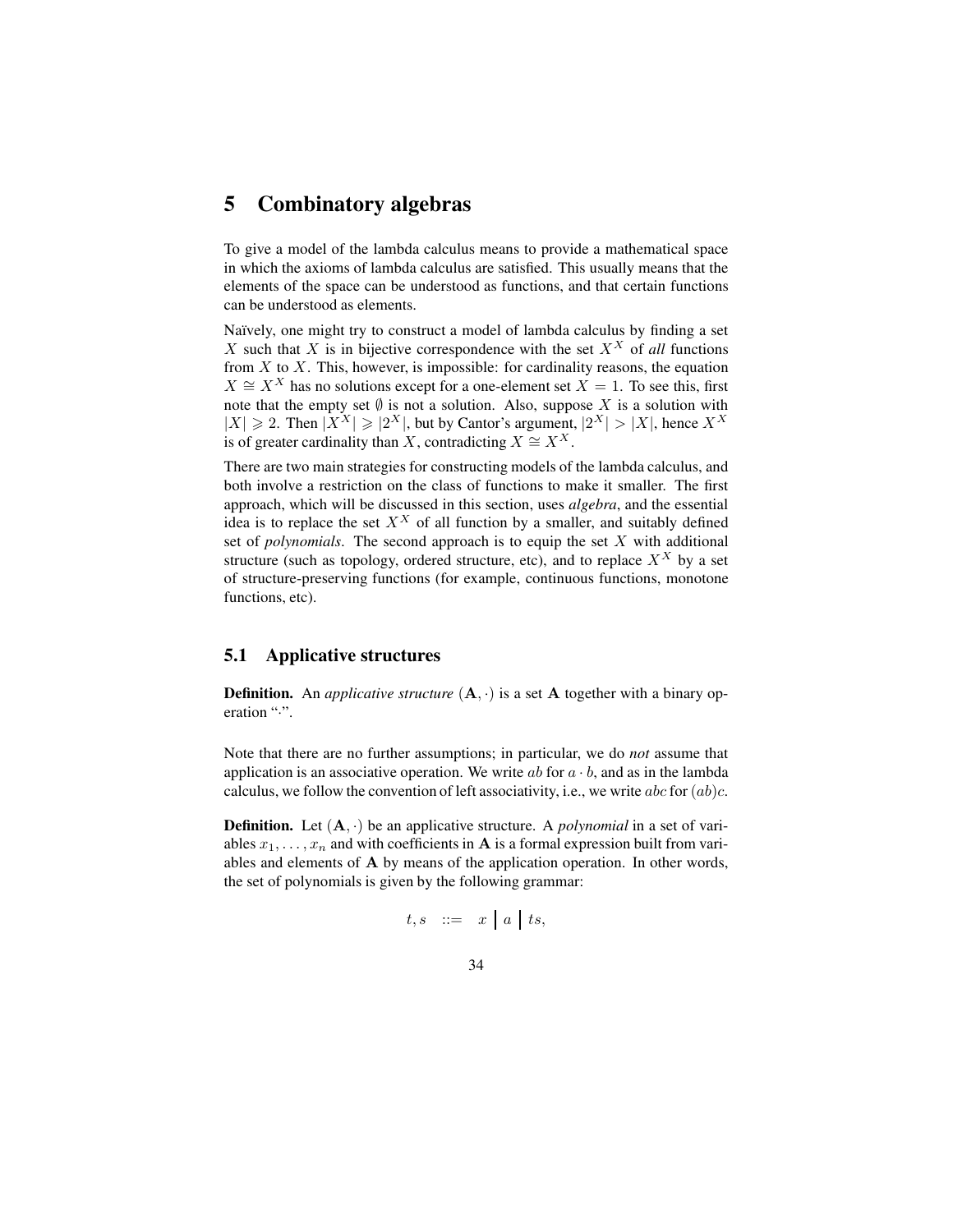where  $x$  ranges over variables and  $a$  ranges over the elements of  $A$ . We write  ${\bf A}\{x_1,\ldots,x_n\}$  for the set of polynomials in variables  $x_1,\ldots,x_n$  with coefficients in A.

Here are some examples of polynomials in the variables  $x, y, z$ , where  $a, b \in \mathbf{A}$ :

x, xy,  $axx$ ,  $(x(y(zb)))(ax)$ .

If  $t(x_1, \ldots, x_n)$  is a polynomial in the indicated variables, and  $b_1, \ldots, b_n$  are elements of A, then we can evaluate the polynomial at the given elements: the evaluation  $t(b_1, \ldots, b_n)$  is the element of **A** obtained by "plugging"  $x_i = b_i$  into the polynomial, for  $i = 1, \ldots, n$ , and evaluating the resulting expression in A. Note that in this way, every polynomial  $t$  in  $n$  variables can be understood as a *function* from  $A^n \to A$ . This is very similar to the usual polynomials in algebra, which can also either be understood as formal expressions or as functions.

If  $t(x_1, \ldots, x_n)$  and  $s(x_1, \ldots, x_n)$  are two polynomials with coefficients in A, we say that the equation  $t(x_1, \ldots, x_n) = s(x_1, \ldots, x_n)$  *holds* in **A** if for all  $b_1, \ldots, b_n \in \mathbf{A}, t(b_1, \ldots, b_n) = s(b_1, \ldots, b_n).$ 

### 5.2 Combinatory completeness

**Definition** (Combinatory completeness). An applicative structure  $(A, \cdot)$  is *combinatorially complete* if for every polynomial  $t(x_1, \ldots, x_n)$  of  $n \geq 0$  variables, there exists some element  $a \in A$  such that

$$
ax_1 \ldots x_n = t(x_1, \ldots, x_n)
$$

holds in A.

In other words, combinatory completeness means that every polynomial *function*  $t(x_1, \ldots, x_n)$  can be represented (in curried form) by some *element* of **A**. We are therefore setting up a correspondence between functions and elements as discussed in the introduction of this section.

Note that we do not require the element  $a$  to be unique in the definition of combinatory completeness. This means that we are dealing with an intensional view of functions, where a given function might in general have several different names (but see the discussion of extensionality in Section 5.6).

The following theorem characterizes combinatory completeness in terms of a much simpler algebraic condition.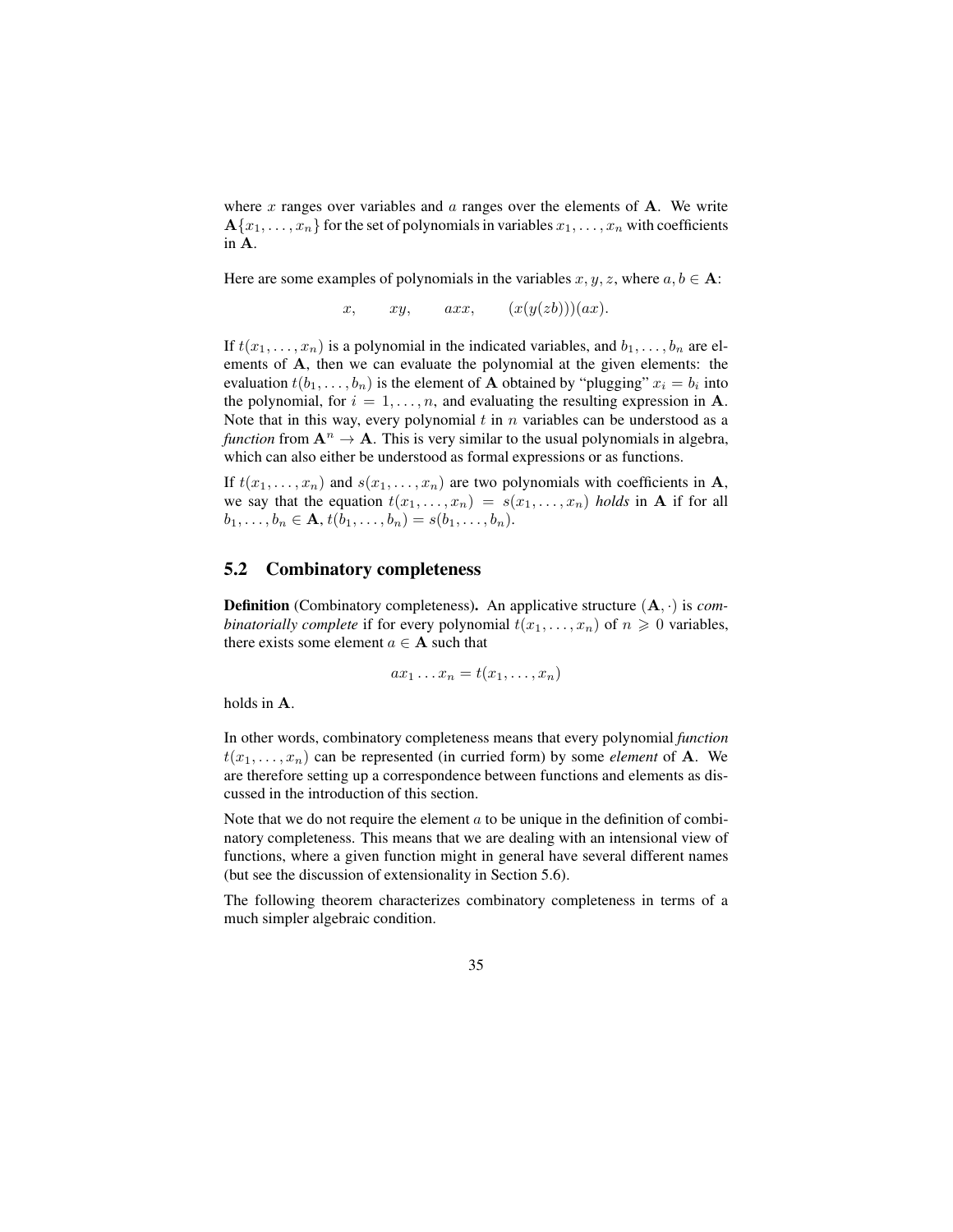Theorem 5.1. *An applicative structure* (A, ·) *is combinatorially complete if and only if there exist two elements*  $s, k \in \mathbf{A}$ , such that the following equations are *satisfied for all*  $x, y, z \in \mathbf{A}$ *:* 

(1) 
$$
sxyz = (xz)(yz)
$$
  
(2)  $kxy = x$ 

*Example* 5.2*.* Before we prove this theorem, let us look at a few examples.

- (a) The identity function. Can we find an element  $i \in A$  such that  $ix = x$  for all x? Yes, indeed, we can let  $i = skk$ . We check that for all x,  $skkx =$  $(kx)(kx) = x.$
- (b) The boolean "true". Can we find an element T such that for all  $x, y, Txy =$ x? Yes, this is easy:  $\mathbf{T} = k$ .
- (c) The boolean "false". Can we find F such that  $Fxy = y$ ? Yes, what we need is  $\mathbf{F}x = i$ . Therefore a solution is  $\mathbf{F} = ki$ . And indeed, for all y, we have  $kixy = iy = y.$
- (d) Find a function f such that  $fx = xx$  for all x. Solution: let  $f = sii$ . Then  $siix = (ix)(ix) = xx.$

*Proof of Theorem 5.1:* The "only if" direction is trivial. If **A** is combinatorially complete, then consider the polynomial  $t(x, y, z) = (xz)(yz)$ . By combinatory completeness, there exists some  $s \in A$  with  $sxyz = t(x, y, z)$ , and similarly for k.

We therefore have to prove the "if" direction. Recall that  $A\{x_1, \ldots, x_n\}$  is the set of polynomials with variables  $x_1, \ldots, x_n$ . Now for each polynomial  $t \in$  $\mathbf{A}\{x, y_1, \ldots, y_n\}$  in  $n+1$  variables, we will define a new polynomial  $\lambda^* x.t \in$  $A{y_1, \ldots, y_n}$  in *n* variables, as follows by recursion on *t*:

| $\lambda^* x . x = i$             |                                                            |                                   |
|-----------------------------------|------------------------------------------------------------|-----------------------------------|
| $\lambda^* x.y_i := ky_i$         |                                                            | where $y_i \neq x$ is a variable, |
| $\lambda^* x.a \quad := \quad ka$ |                                                            | where $a \in \mathbf{A}$ ,        |
|                                   | $\lambda^* x.pq \; := \; s(\lambda^* x.p)(\lambda^* x.q).$ |                                   |

We claim that for all t, the equation  $(\lambda^* x.t)x = t$  holds in **A**. Indeed, this is easily proved by induction on t, using the definition of  $\lambda^*$ :

$$
(\lambda^* x.x)x = ix = x,
$$
  
\n
$$
(\lambda^* x.y_i)x = ky_ix = y_i,
$$
  
\n
$$
(\lambda^* x.a)x = kax = a,
$$
  
\n
$$
(\lambda^* x.pq)x = s(\lambda^* x.p)(\lambda^* x.q)x = ((\lambda^* x.p)x)((\lambda^* x.q)x) = pq.
$$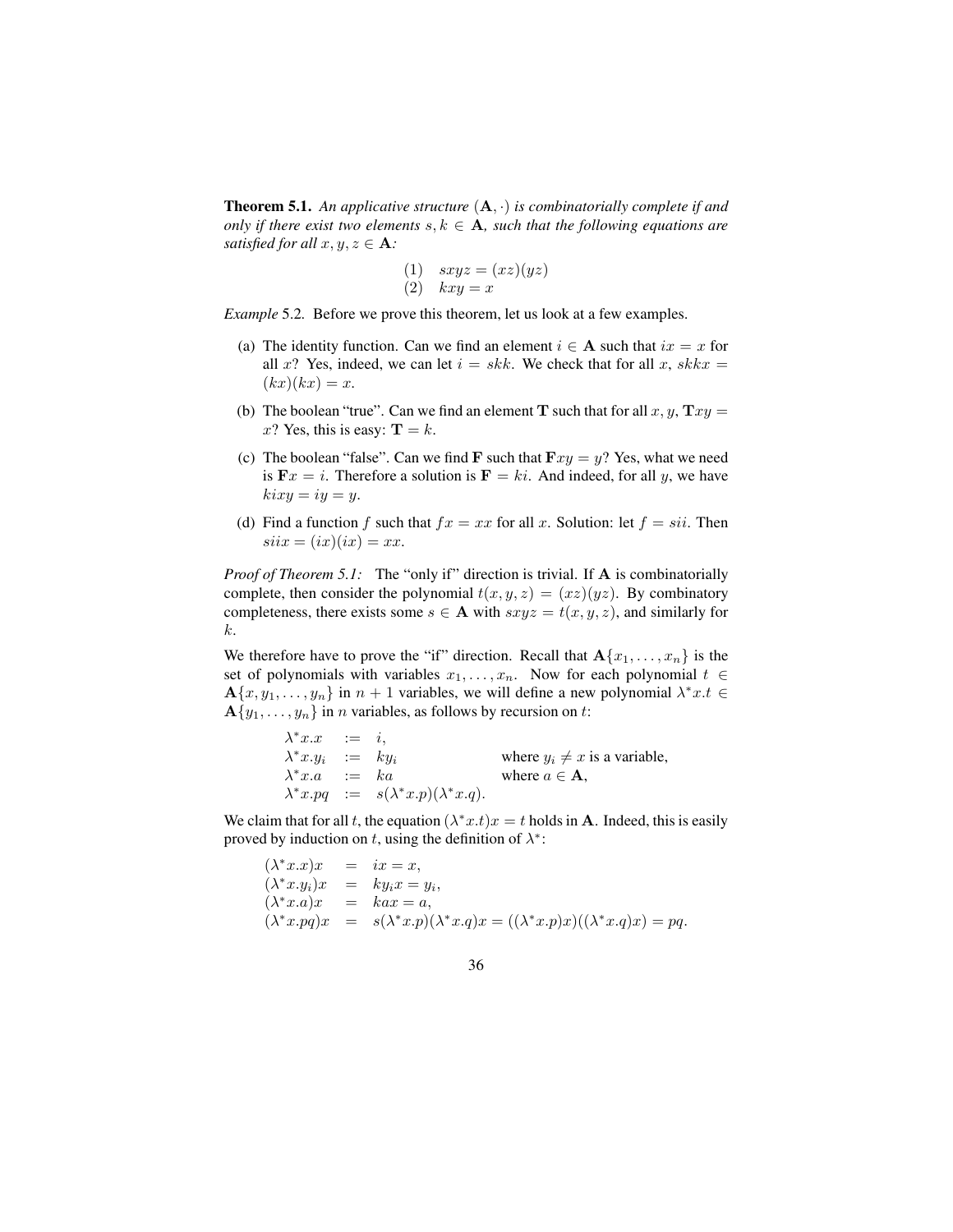Note that the last case uses the induction hypothesis for  $p$  and  $q$ .

Finally, to prove the theorem, assume that  $A$  has elements  $s, k$  satisfying equations (1) and (2), and consider a polynomial  $t \in \mathbf{A}\{x_1, \ldots, x_n\}$ . We must show that there exists  $a \in A$  such that  $ax_1 \ldots x_n = t$  holds in A. We let

$$
a = \lambda^* x_1 \dots \lambda^* x_n \dots
$$

Note that  $a$  is a polynomial in  $0$  variables, which we may consider as an element of A. Then from the previous claim, it follows that

$$
ax_1 \dots x_n = (\lambda^* x_1 \cdot \lambda^* x_2 \dots \cdot \lambda^* x_n \cdot t) x_1 x_2 \dots x_n
$$
  
=  $(\lambda^* x_2 \dots \lambda^* x_n \cdot t) x_2 \dots x_n$   
=  $\dots$   
=  $(\lambda^* x_n \cdot t) x_n$   
= t

holds in  $A$ .

#### 5.3 Combinatory algebras

By Theorem 5.1, combinatory completeness is equivalent to the existence of the s and  $k$  operators. We enshrine this in the following definition:

**Definition** (Combinatory algebra). A *combinatory algebra*  $(A, \cdot, s, k)$  is an applicative structure  $(A, \cdot)$  together with elements  $s, k \in A$ , satisfying the following two axioms:

(1) 
$$
sxyz = (xz)(yz)
$$
  
(2)  $kxy = x$ 

*Remark* 5.3. The operation  $\lambda^*$ , defined in the proof of Theorem 5.1, is defined on the polynomials of any combinatory algebra. It is called the *derived lambda abstractor*, and it satisfies the law of  $\beta$ -equivalence, i.e.,  $(\lambda^* x.t)b = t[b/x]$ , for all  $b \in \mathbf{A}$ .

Finding actual examples of combinatory algebras is not so easy. Here are some examples:

*Example* 5.4. The one-element set  $A = \{*\}$ , with  $*\cdot* = *, s = *,$  and  $k = *,$  is a combinatory algebra. It is called the *trivial* combinatory algebra.

*Example* 5.5. Recall that  $\Lambda$  is the set of lambda terms. Let  $\mathbf{A} = \Lambda / =_B$ , the set of lambda terms modulo  $\beta$ -equivalence. Define  $M \cdot N = MN$ ,  $S = \lambda xyz.(xz)(yz)$ ,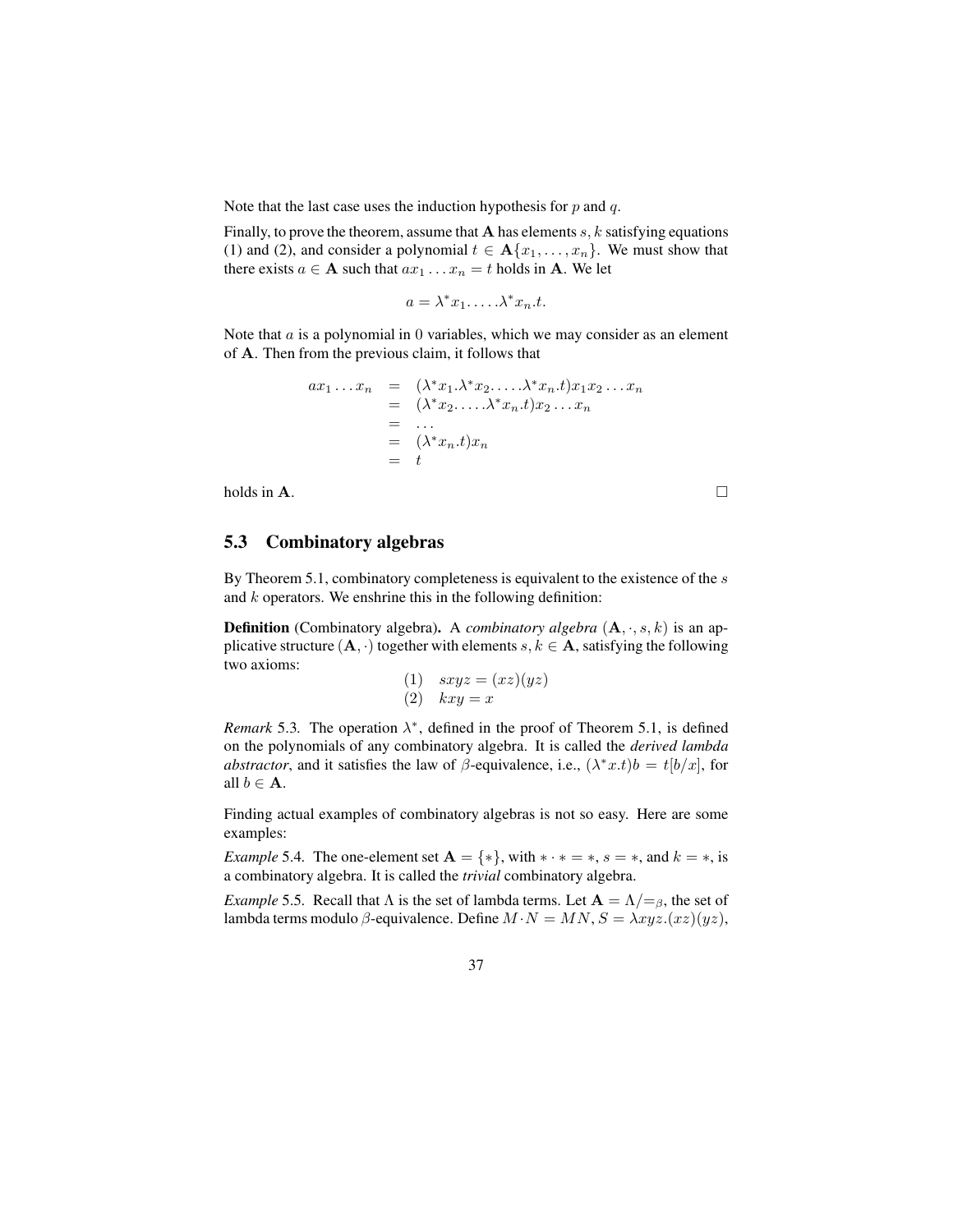and  $K = \lambda xy.x$ . Then  $(\Lambda, \cdot, S, K)$  is a combinatory algebra. Also note that, by Corollary 4.5, this algebra is non-trivial, i.e., it has more than one element.

Similar examples are obtained by replacing  $=_\beta$  by  $=_{\beta\eta}$ , and/or replacing  $\Lambda$  by the set  $\Lambda_0$  of closed terms.

*Example* 5.6*.* We construct a combinatory algebra of SK-terms as follows. Let V be a given set of variables. The set  $\mathfrak C$  of *terms* of combinatory logic is given by the grammar:

$$
A, B \quad ::= \quad x \mid \mathbf{S} \mid \mathbf{K} \mid AB,
$$

where  $x$  ranges over the elements of  $V$ .

On  $\mathfrak{C}$ , we define combinatory equivalence  $e$  as the smallest equivalence relation satisfying  $SABC =_{c} (AC)(BC)$ ,  $KAB =_{c} A$ , and the rules (*cong*<sub>1</sub>) and (*cong*<sub>2</sub>) (see page 13). Then the set  $\mathfrak{C}/\mathfrak{=}_c$  is a combinatory algebra (called the *free* combinatory algebra generated by V , or the *term algebra*). You will prove in Exercise 20 that it is non-trivial.

Exercise 20. On the set C of combinatory terms, define a notion of *single-step reduction* by the following laws:

$$
\mathbf{S}ABC \to_c (AC)(BC),
$$
  

$$
\mathbf{K}AB \to_c A,
$$

together with the usual rules (*cong*1) and (*cong*2) (see page 13). As in lambda calculus, we call a term a *normal form* if it cannot be reduced. Prove that the reduction  $\rightarrow_c$  satisfies the Church-Rosser property. (Hint: similarly to the lambda calculus, first define a suitable parallel one-step reduction  $\triangleright$  whose reflexive transitive closure is that of  $\rightarrow_c$ . Then show that it satisfies the diamond property.)

Corollary 5.7. *It immediately follows from the Church-Rosser Theorem for combinatory logic (Exercise 20) that two normal forms are*  $=$ <sub>c</sub>-equivalent if and only *if they are equal.*

## 5.4 The failure of soundness for combinatory algebras

A combinatory algebra is almost a model of the lambda calculus. Indeed, given a combinatory algebra A, we can interpret any lambda term as follows. To each term M with free variables among  $x_1, \ldots, x_n$ , we recursively associate a polyno-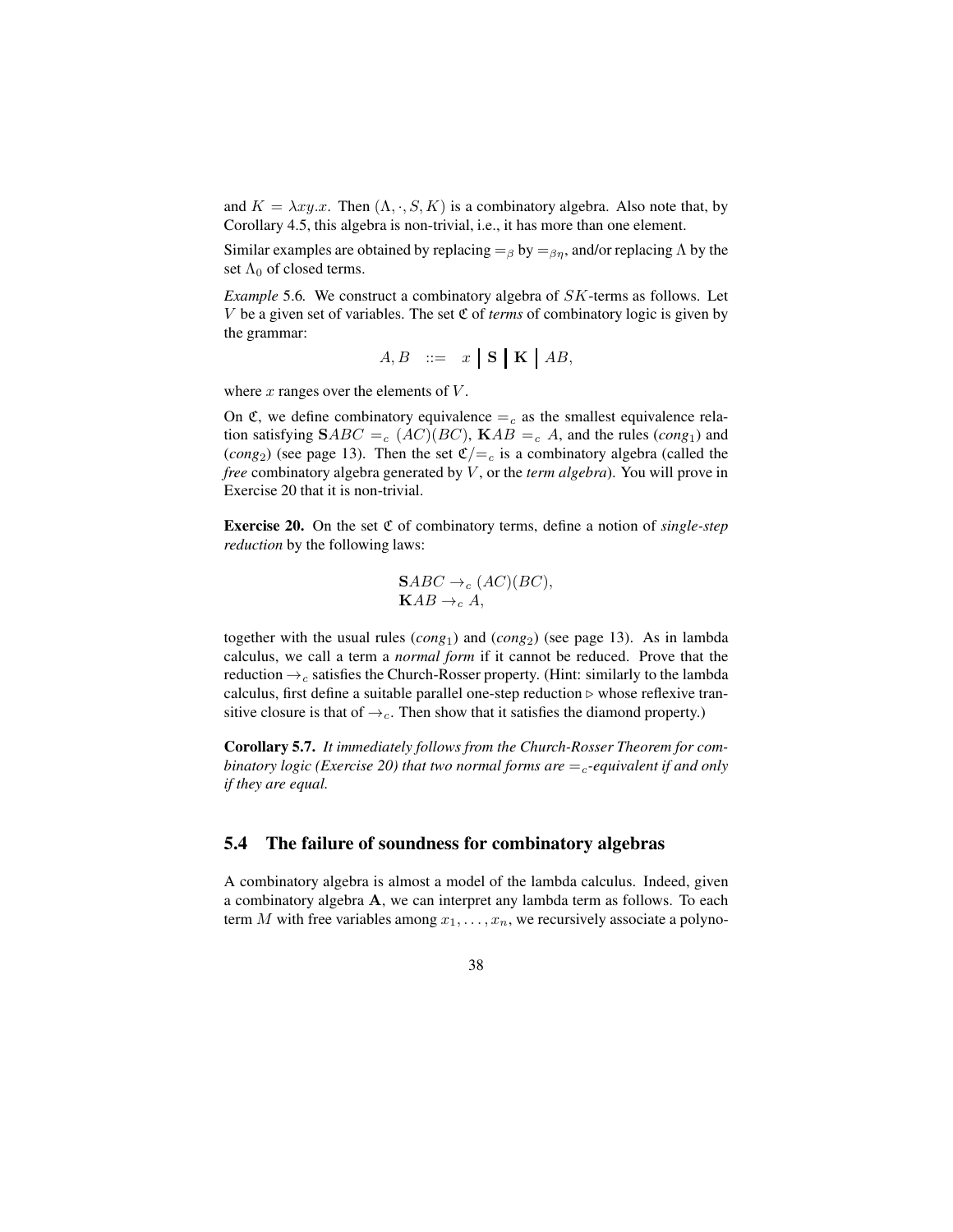mial  $[M] \in \mathbf{A}\{x_1,\ldots,x_n\}$ :

$$
\begin{array}{l} [\![x]\!] := x, \\ [\![NP]\!] := [\![N]\!] [\![P]\!], \\ [\![\lambda x. M]\!] := \lambda^* x. [\![M]\!]. \end{array}
$$

Notice that this definition is almost the identity function, except that we have replaced the ordinary lambda abstractor of lambda calculus by the derived lambda abstractor of combinatory logic. The result is a polynomial in  $A\{x_1, \ldots, x_n\}$ . In the particular case where M is a closed term, we can regard  $\llbracket M \rrbracket$  as an element of A.

To be able to say that A is a "model" of the lambda calculus, we would like the following property to be true:

$$
M =_{\beta} N \Rightarrow [M] = [N]
$$
 holds in **A**.

This property is called *soundness* of the interpretation. Unfortunately, it is in general false for combinatory algebras, as the following example shows.

*Example* 5.8*.* Let  $M = \lambda x \cdot x$  and  $N = \lambda x \cdot (\lambda y \cdot y) x$ . Then clearly  $M = \beta N$ . On the other hand,

$$
M \rbrack \rbrack X \rbrack = \lambda^* x. x = i,
$$
  

$$
N \rbrack \rbrack = \lambda^* x. (\lambda^* y. y) x = \lambda^* x. ix = s(ki)i.
$$

It follows from Exercise 20 and Corollary 5.7 that the equation  $i = s(ki)i$  does not hold in the combinatory algebra  $\mathfrak{C}/\mathfrak{C}_c$ . In other words, the interpretation is not sound.

Let us analyze the failure of the soundness property further. Recall that  $\beta$ -equivalence is the smallest equivalence relation on lambda terms satisfying the six rules in Table 2.

If we define a relation ∼ on lambda terms by

 $M \sim N \qquad \Longleftrightarrow \qquad [M] = [N]$  holds in **A**,

then we may ask which of the six rules of Table 2 the relation ∼ satisfies. Clearly, not all six rules can be satisfied, or else we would have  $M =_B N \Rightarrow M \sim N \Rightarrow$  $\llbracket M \rrbracket = \llbracket N \rrbracket$ , i.e., the model would be sound.

Clearly, ∼ is an equivalence relation, and therefore satisfies (*refl*), (*symm*), and (*trans*). Also, (*cong*) is satisfied, because whenever  $p, q, p', q'$  are polynomials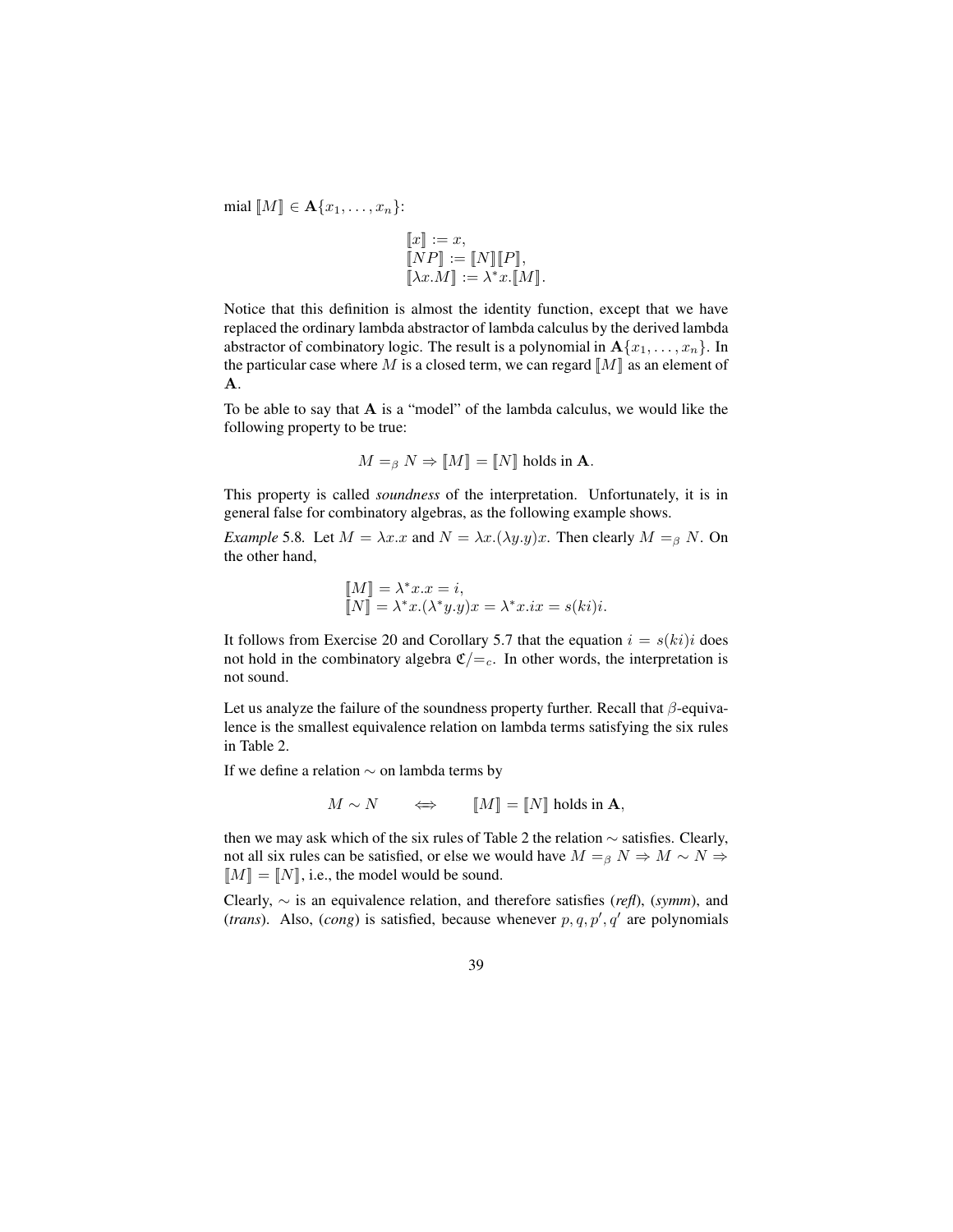(*refl*) <sup>M</sup> <sup>=</sup> <sup>M</sup> (*cong*) M = M′ N = N′ MN = M′N′

(*symm*)  $M = N$  $N = M$ (ξ)  $M = M'$  $\lambda x.M = \lambda x.M'$ 

$$
(trans) \quad \frac{M=N \quad N=P}{M=P} \qquad (\beta) \qquad \frac{}{(\lambda x.M)N = M[N/x]}
$$

Table 2: The rules for  $\beta$ -equivalence

such that  $p = p'$  and  $q = q'$  holds in **A**, then clearly  $pq = p'q'$  holds in **A** as well. Finally, we know from Remark 5.3 that the rule  $(\beta)$  is satisfied.

So the rule that fails is the  $(\xi)$  rule. Indeed, Example 5.8 illustrates this. Note that  $x \sim (\lambda y.y)x$  (from the proof of Theorem 5.1), but  $\lambda x.x \nsim \lambda x.(\lambda y.y)x$ , and therefore the  $(\xi)$  rule is violated.

## 5.5 Lambda algebras

A lambda algebra is, by definition, a combinatory algebra that is a sound model of lambda calculus, and in which s and k have their expected meanings.

Definition (Lambda algebra). A *lambda algebra* is a combinatory algebra A satisfying the following properties:

$$
(\forall M, N \in \Lambda) \ M =_{\beta} N \Rightarrow [M] = [N] \quad (soundness),s = \lambda^* x. \lambda^* y. \lambda^* z. (xz)(yz) \quad (s-derived),k = \lambda^* x. \lambda^* y. x \quad (k-derived).
$$

The purpose of the remainder of this section is to give an axiomatic description of lambda algebras.

**Lemma 5.9.** *Recall that*  $\Lambda_0$  *is the set of closed lambda terms, i.e., lambda terms without free variables. Soundness is equivalent to the following:*

 $(\forall M, N \in \Lambda_0)$   $M =_{\beta} N \Rightarrow [M] = [N]$  *(closed soundness)* 

*Proof.* Clearly soundness implies closed soundness. For the converse, assume closed soundness and let  $M, N \in \Lambda$  with  $M =_{\beta} N$ . Let  $FV(M) \cup FV(N) =$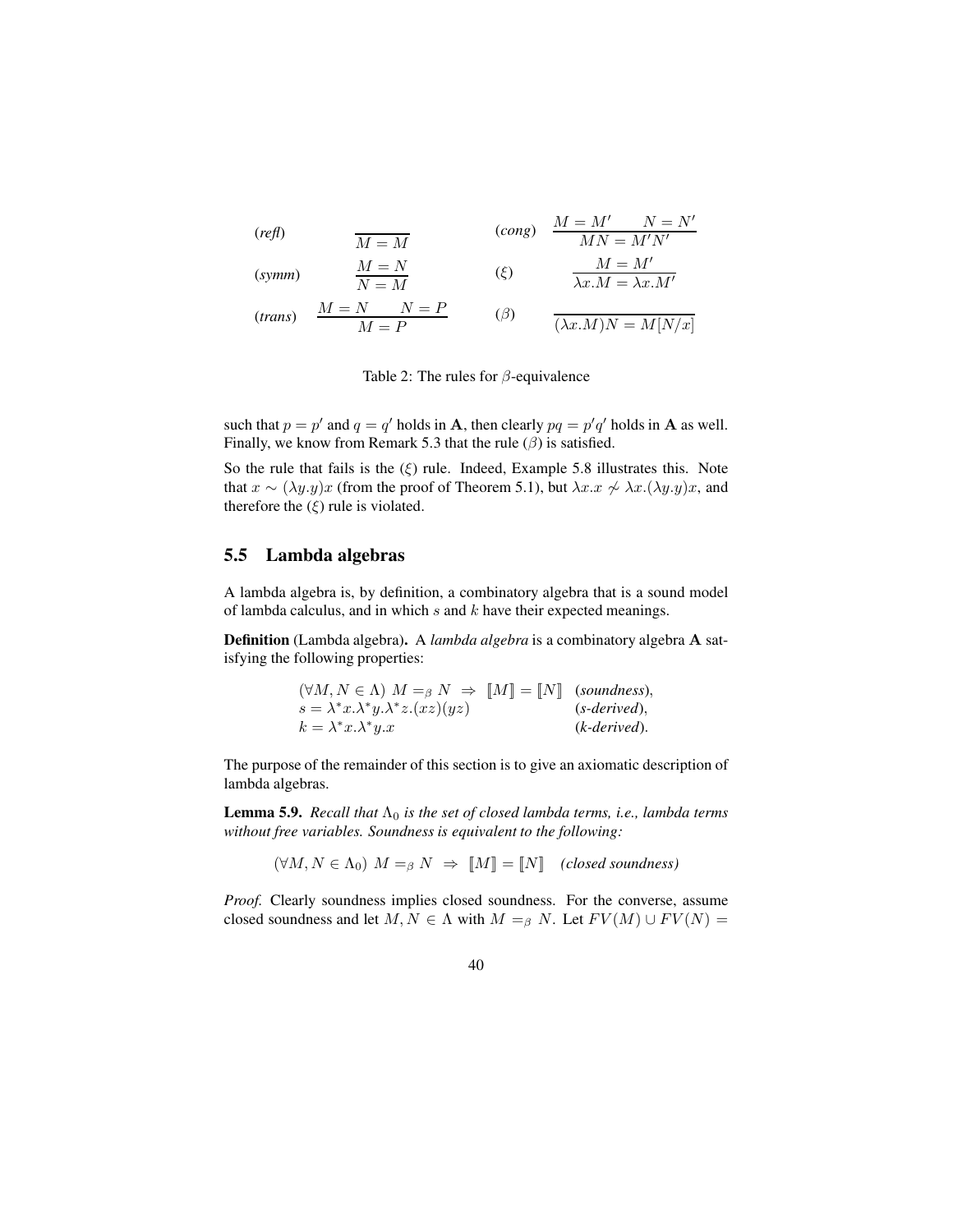${x_1, \ldots, x_n}$ . Then  $M = \beta N$  $\Rightarrow \lambda x_1 \dots x_n M =_\beta \lambda x_1 \dots x_n N$  by (ξ)  $\Rightarrow \[\![\lambda x_1 \dots x_n.M]\!] = [\![\lambda x_1 \dots x_n.N]\!]$  by closed soundness  $\Rightarrow \lambda^* x_1 \dots x_n$ .  $\llbracket M \rrbracket = \lambda^* x_1 \dots x_n$ .  $\llbracket N \rrbracket$  by def. of  $\llbracket - \rrbracket$  $\Rightarrow (\lambda^* x_1 \dots x_n. [\![M]\!]) x_1 \dots x_n$  $= (\lambda^* x_1 \ldots x_n. [\![N]\!]) x_1 \ldots x_n$  $\Rightarrow$   $\llbracket M \rrbracket = \llbracket N \rrbracket$  by proof of Thm 5.1

This proves soundness.

Definition (Translations between combinatory logic and lambda calculus). Let  $A \in \mathfrak{C}$  be a combinatory term (see Example 5.6). We define its translation to lambda calculus in the obvious way: the translation  $A_{\lambda}$  is given recursively by:

$$
\begin{array}{rcl}\n\mathbf{S}_{\lambda} & = & \lambda xyz.(xz)(yz), \\
\mathbf{K}_{\lambda} & = & \lambda xy.x, \\
x_{\lambda} & = & x, \\
(AB)_{\lambda} & = & A_{\lambda}B_{\lambda}.\n\end{array}
$$

Conversely, given a lambda term  $M \in \Lambda$ , we recursively define its translation  $M_c$ to combinatory logic like this:

$$
\begin{array}{rcl}\nx_c & = & x, \\
(MN)_c & = & M_cN_c, \\
(\lambda x.M)_c & = & \lambda^* x.(M_c).\n\end{array}
$$

**Lemma 5.10.** *For all lambda terms*  $M$ *,*  $(M_c)_{\lambda} = \beta M$ *.* 

**Lemma 5.11.** Let **A** be a combinatory algebra satisfying  $k = \lambda^* x . \lambda^* y . x$  and  $s = \lambda^* x \cdot \lambda^* y \cdot \lambda^* z \cdot (xz)(yz)$ . Then for all combinatory terms  $A$ ,  $(A_\lambda)_c = A$  holds *in* A*.*

Exercise 21. Prove Lemmas 5.10 and 5.11.

Let  $\mathfrak{C}_0$  be the set of *closed* combinatory terms. The following is our first useful characterization of lambda calculus.

Lemma 5.12. *Let* A *be a combinatory algebra. Then* A *is a lambda algebra if and only if it satisfies the following property:*

 $(\forall A, B \in \mathfrak{C}_0)$   $A_{\lambda} =_{\beta} B_{\lambda} \Rightarrow A = B$  *holds in* **A**. *(alt-soundness)* 

41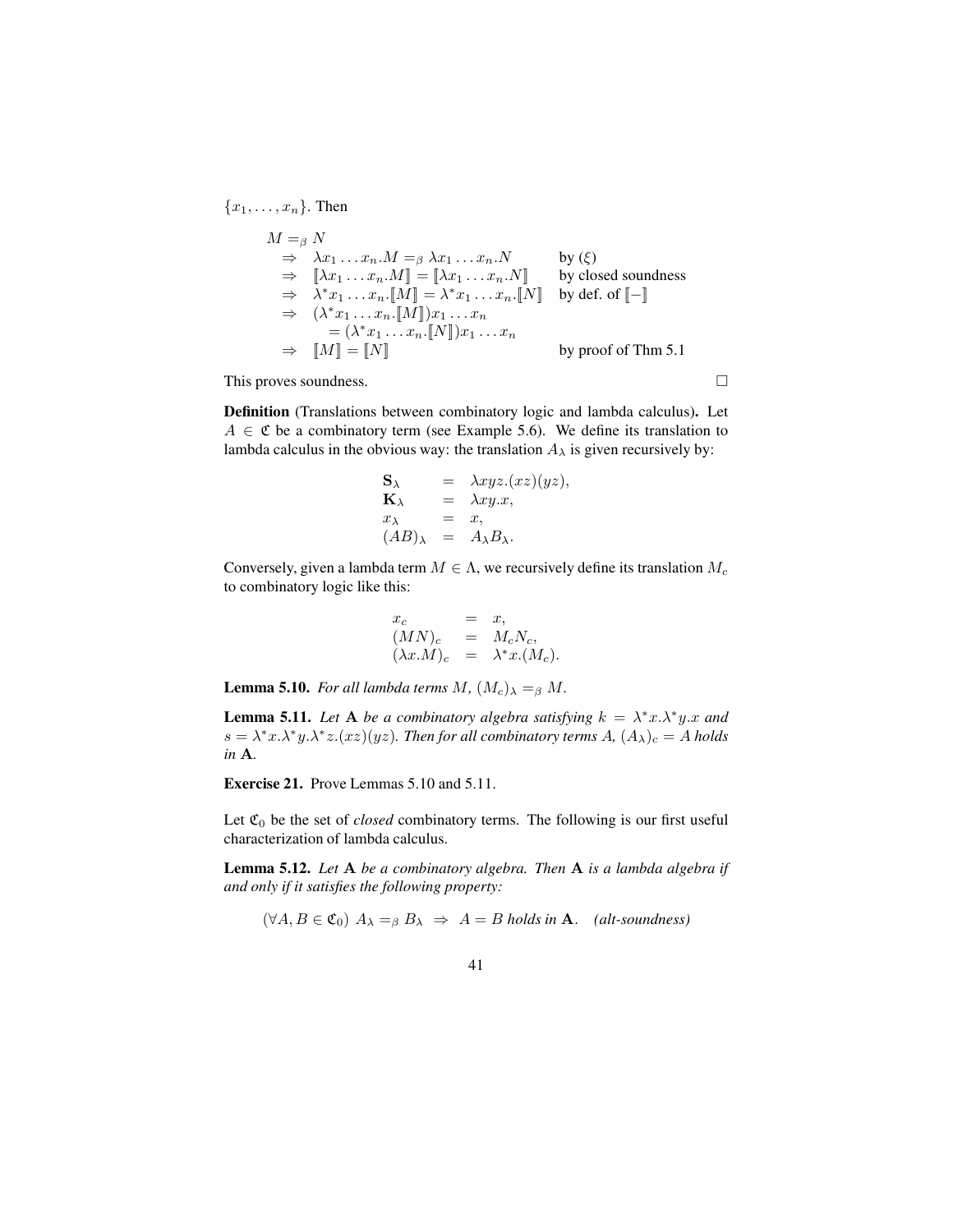*Proof.* First, assume that A satisfies (*alt-soundness*). To prove closed soundness, let M, N be closed lambda terms with  $M =_B N$ . Then  $(M_c)_{\lambda} =_B M =_B N =_B$  $(N_c)_{\lambda}$ , hence by *(alt-soundness)*,  $M_c = N_c$  holds in A. But this is the definition of  $\llbracket M \rrbracket = \llbracket N \rrbracket$ .

To prove (*k-derived*), note that

$$
\mathbf{K}_{\lambda} = (\lambda x.\lambda y.x) \qquad \text{by definition of } (-)_{\lambda} \n=_{\beta} ((\lambda x.\lambda y.x)_{c})_{\lambda} \qquad \text{by Lemma 5.10} \n= (\lambda^* x.\lambda^* y.x)_{\lambda} \qquad \text{by definition of } (-)_{c}.
$$

Hence, by (*alt-soundness*), it follows that  $\mathbf{K} = (\lambda^* x . \lambda^* y . x)$  holds in A. Similarly for (*s-derived*).

Conversely, assume that **A** is a lambda algebra. Let  $A, B \in \mathfrak{C}_0$  and assume  $A_{\lambda} =_{\beta} B_{\lambda}$ . By soundness,  $[A_{\lambda}] = [B_{\lambda}]$ . By definition of the interpretation,  $(A_{\lambda})_c = (B_{\lambda})_c$  holds in A. But by (*s-derived*), (*k-derived*), and Lemma 5.11,  $A = (A_{\lambda})_c = (B_{\lambda})_c = B$  holds in **A**, proving *(alt-soundness)*.

**Definition** (Homomorphism). Let  $(A, \cdot_A, s_A, k_A)$ ,  $(B, \cdot_B, s_B, k_B)$  be combinatory algebras. A *homomorphism* of combinatory algebras is a function  $\varphi : \mathbf{A} \to$ **B** such that  $\varphi(s_{\mathbf{A}}) = s_{\mathbf{B}}, \varphi(k_{\mathbf{A}}) = k_{\mathbf{B}},$  and for all  $a, b \in \mathbf{A}, \varphi(a \cdot_{\mathbf{A}} b) =$  $\varphi(a) \cdot \mathbf{B} \varphi(b).$ 

Any given homomorphism  $\varphi : \mathbf{A} \to \mathbf{B}$  can be extended to polynomials in the obvious way: we define  $\hat{\varphi}$  :  $\mathbf{A}\{x_1,\ldots,x_n\} \to \mathbf{B}\{x_1,\ldots,x_n\}$  by

$$
\hat{\varphi}(a) = \varphi(a) \quad \text{for } a \in \mathbf{A}, \n\hat{\varphi}(x) = x \quad \text{if } x \in \{x_1, \dots, x_n\}, \n\hat{\varphi}(pq) = \hat{\varphi}(p)\hat{\varphi}(q).
$$

*Example* 5.13. If  $\varphi(a) = a'$  and  $\varphi(b) = b'$ , then  $\hat{\varphi}((ax)(by)) = (a'x)(b'y)$ .

The following is the main technical concept needed in the characterization of lambda algebras. We say that an equation *holds absolutely* if it holds in A and in any homomorphic image of A. If an equation holds only in the previous sense, then we sometimes say it holds *locally*.

**Definition** (Absolute equation). Let  $p, q \in \mathbf{A}\{x_1, \dots, x_n\}$  be two polynomials with coefficients in A. We say that the equation  $p = q$  *holds absolutely* in A if for all combinatory algebras **B** and all homomorphisms  $\varphi : \mathbf{A} \to \mathbf{B}$ ,  $\hat{\varphi}(p) = \hat{\varphi}(q)$ holds in B. If an equation holds absolutely, we write  $p =_{\text{abs}} q$ .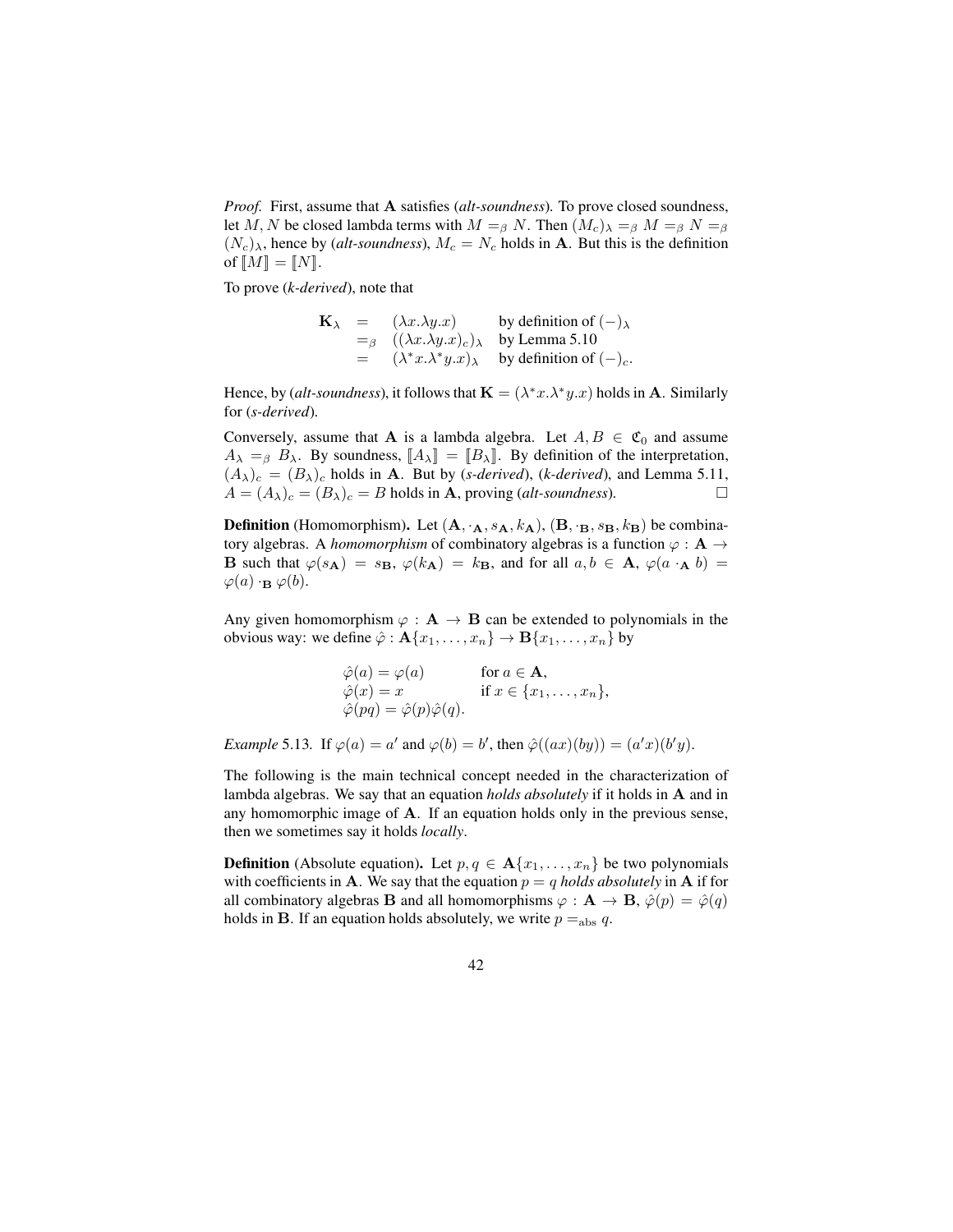| $\left( a\right)$ | 1k             | $=_{\rm abs}$      | k.           |
|-------------------|----------------|--------------------|--------------|
| (b)               | 1s             | $=$ <sub>abs</sub> | s,           |
| (c)               | 1(kx)          | $=_{\rm abs}$      | kx,          |
| (d)               | 1(sx)          | $=_{\rm abs}$      | sx,          |
| (e)               | 1(sxy)         | $=$ abs            | sxy,         |
| (f)               | s(s(kk)x)y     | $=$ <sub>abs</sub> | 1x           |
| (g)               | s(s(s(ks)x)y)z | $=$ abs            | s(sxz)(syz), |
| (h)               | k(xy)          | $=$ <sub>abs</sub> | s(kx)(ky),   |
| (i)               | s(kx)i         | $=$ <sub>abs</sub> | $1x$ .       |

Table 3: An axiomatization of lambda algebras. Here  $1 = s(ki)$ .

We can now state the main theorem characterizing lambda algebras. Let  $1 =$  $s(ki)$ .

Theorem 5.14. *Let* A *be a combinatory algebra. Then the following are equivalent:*

- *1.* A *is a lambda algebra,*
- *2.* A *satisfies (alt-soundness),*
- *3. for all*  $A, B \in \mathfrak{C}$  *such that*  $A_{\lambda} = B_{\lambda}$ *, the equation*  $A = B$  *holds absolutely in* A*,*
- *4.* A *absolutely satisfies the nine axioms in Table 3,*
- *5.* **A** *satisfies* (*s-derived*) and (*k-derived*), and for all  $p, q \in \mathbf{A}\{y_1, \ldots, y_n\}$ , if  $px =_{\text{abs}} qx$  *then*  $1p =_{\text{abs}} 1q$ *,*
- *6.* **A** *satisfies* (*s*-derived) and (*k*-derived), and for all  $p, q \in \mathbf{A}\{x, y_1, \ldots, y_n\}$ , *if*  $p =$ <sub>abs</sub> q *then*  $\lambda^* x . p =$ <sub>abs</sub>  $\lambda^* y . q$ .

The proof proceeds via  $1 \Rightarrow 2 \Rightarrow 3 \Rightarrow 4 \Rightarrow 5 \Rightarrow 6 \Rightarrow 1$ .

We have already proven  $1 \Rightarrow 2$  in Lemma 5.12.

To prove  $2 \Rightarrow 3$ , let  $FV(A) \cup FV(B) \subseteq \{x_1, \ldots, x_n\}$ , and assume  $A_{\lambda} =_{\beta}$ B<sub>λ</sub>. Then  $\lambda x_1 \ldots x_n \cdot (A_\lambda) =_\beta \lambda x_1 \ldots x_n \cdot (B_\lambda)$ , hence  $(\lambda^* x_1 \ldots x_n \cdot A)_\lambda =_\beta$  $(\lambda^* x_1 \dots x_n B)_\lambda$  (why?). Since the latter terms are closed, it follows by the rule (*alt-soundness*) that  $\lambda^* x_1 \dots x_n A = \lambda^* x_1 \dots x_n B$  holds in **A**. Since closed equations are preserved by homomorphisms, the latter also holds in B for any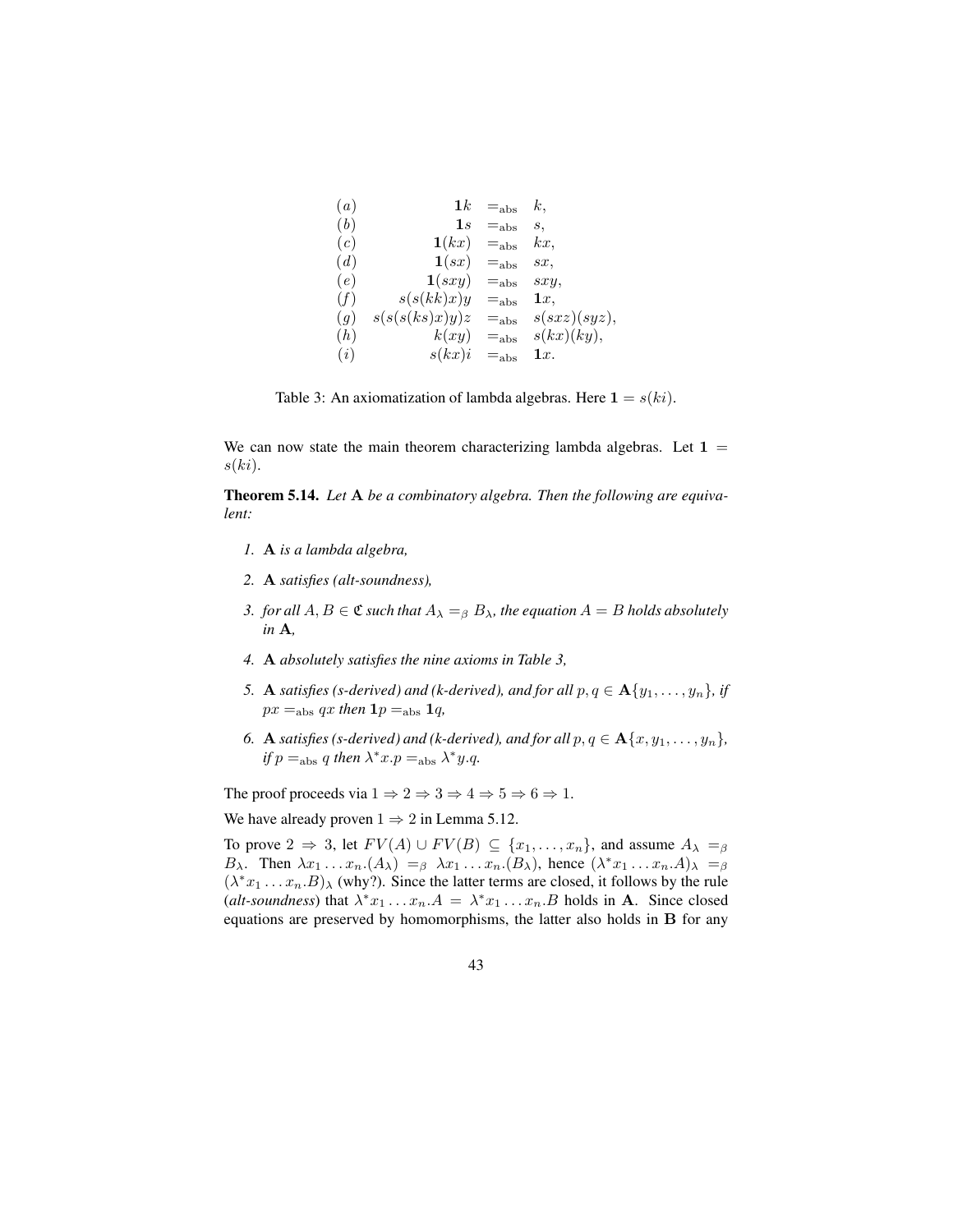homomorphism  $\varphi : \mathbf{A} \to \mathbf{B}$ . Finally, this implies that  $A = B$  holds for any such **B**, proving that  $A = B$  holds absolutely in **A**.

**Exercise 22.** Prove the implication  $3 \Rightarrow 4$ .

The implication  $4 \Rightarrow 5$  is the most difficult part of the theorem. We first dispense with the easier part:

Exercise 23. Prove that the axioms from Table 3 imply (*s-derived*) and (*k-derived*).

The last part of  $4 \Rightarrow 5$  needs the following lemma:

Lemma 5.15. *Suppose* A *satisfies the nine axioms from Table 3. Define a structure*  $(\mathbf{B}, \bullet, S, K)$  *by:* 

$$
B = \{a \in A \mid a = 1a\},\
$$
  
\n $a \bullet b = sab,$   
\n $S = ks,$   
\n $K = kk.$ 

*Then* **B** *is a well-defined combinatory algebra. Moreover, the function*  $\varphi$  : **A**  $\rightarrow$ **B** *defined by*  $\varphi(a) = ka$  *defines a homomorphism.* 

Exercise 24. Prove Lemma 5.15.

To prove the implication  $4 \Rightarrow 5$ , assume  $ax = bx$  holds absolutely in A. Then  $\hat{\varphi}(ax) = \hat{\varphi}(bx)$  holds in **B** by definition of "absolute". But  $\hat{\varphi}(ax) = (\varphi a)x =$  $s(ka)x$  and  $\hat{\varphi}(bx) = (\varphi b)x = s(kb)x$ . Therefore  $s(ka)x = s(kb)x$  holds in **A**. We plug in  $x = i$  to get  $s(ka)i = s(kb)i$ . By axiom (i),  $1a = 1b$ .

To prove  $5 \Rightarrow 6$ , assume  $p =_{\text{abs}} q$ . Then  $(\lambda^* x \cdot p)x =_{\text{abs}} p =_{\text{abs}} q =_{\text{abs}} (\lambda^* x \cdot q)x$ by the proof of Theorem 5.1. Then by 5.,  $(\lambda^* x.p) =_{\text{abs}} (\lambda^* x.q)$ .

Finally, to prove  $6 \Rightarrow 1$ , note that if 6 holds, then the absolute interpretation satisfies the  $\xi$ -rule, and therefore satisfies all the axioms of lambda calculus.

**Exercise 25.** Prove  $6 \Rightarrow 1$ .

*Remark* 5.16*.* The axioms in Table 3 are required to hold *absolutely*. They can be replaced by local axioms by prefacing each axiom with  $\lambda^*xyz$ . Note that this makes the axioms much longer.

## 5.6 Extensional combinatory algebras

**Definition.** An applicative structure  $(A, \cdot)$  is *extensional* if for all  $a, b \in A$ , if  $ac = bc$  holds for all  $c \in A$ , then  $a = b$ .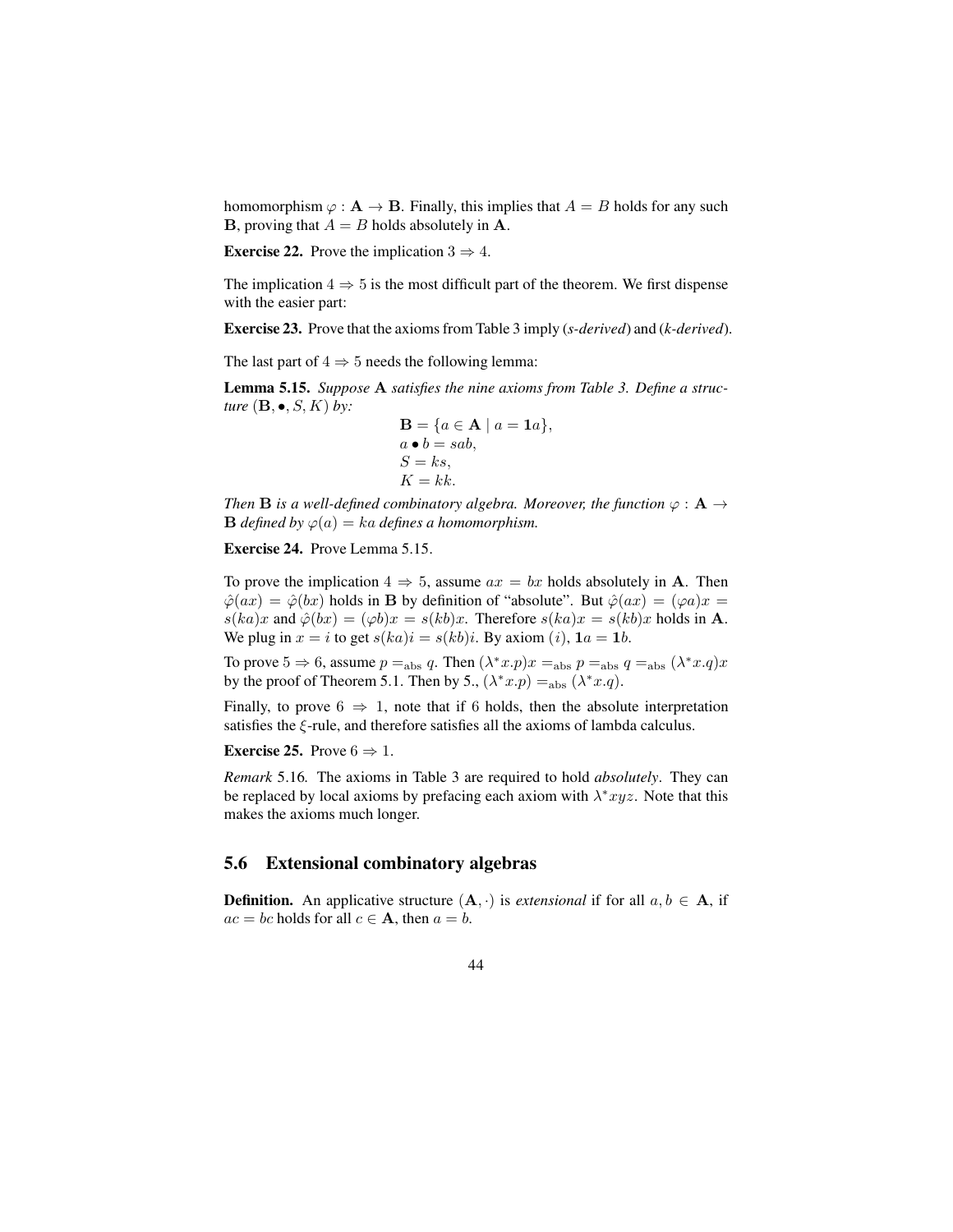Proposition 5.17. *In an extensional combinatory algebra, the (*η*) axioms is valid.*

*Proof.* By ( $\beta$ ),  $(\lambda^* x.Mx)c = Mc$  for all  $c \in A$ . Therefore, by extensionality,  $(\lambda^* x.Mx) = M.$ 

Proposition 5.18. *In an extensional combinatory algebra, an equation holds locally if and only if it holds absolutely.*

*Proof.* Clearly, if an equation holds absolutely, then it holds locally. Conversely, assume the equation  $p = q$  holds locally in A. Let  $x_1, \ldots, x_n$  be the variables occurring in the equation. By  $(\beta)$ ,

$$
(\lambda^* x_1 \dots x_n.p)x_1 \dots x_n = (\lambda^* x_1 \dots x_n.q)x_1 \dots x_n
$$

holds locally. By extensionality,

$$
\lambda^* x_1 \dots x_n \cdot p = \lambda^* x_1 \dots x_n \cdot q
$$

holds. Since this is a closed equation (no free variables), it automatically holds absolutely. This implies that  $(\lambda^*x_1 \ldots x_n \cdot p)x_1 \ldots x_n = (\lambda^*x_1 \ldots x_n \cdot q)x_1 \ldots x_n$ holds absolutely, and finally, by  $(\beta)$  again, that  $p = q$  holds absolutely.

Proposition 5.19. *Every extensional combinatory algebra is a lambda algebra.*

*Proof.* By Theorem 5.14(6), it suffices to prove (*s-derived*), (*k-derived*) and the (ξ)-rule. Let  $a, b, c \in A$  be arbitrary. Then

$$
(\lambda^* x . \lambda^* y . \lambda^* z . (xz)(yz))abc = (ac)(bc) = sabc
$$

by  $(\beta)$  and definition of s. Applying extensionality three times (with respect to c,  $b$ , and  $a$ ), we get

$$
\lambda^* x . \lambda^* y . \lambda^* z . (xz)(yz) = s.
$$

This proves (*s-derived*). The proof of (*k-derived*) is similar. Finally, to prove (ξ), assume that  $p =_{\text{abs}} q$ . Then by ( $\beta$ ),  $(\lambda^* x.p)c = (\lambda^* x.q)c$  for all  $c \in A$ . By extensionality,  $\lambda^* x.p = \lambda^* x.q$  holds.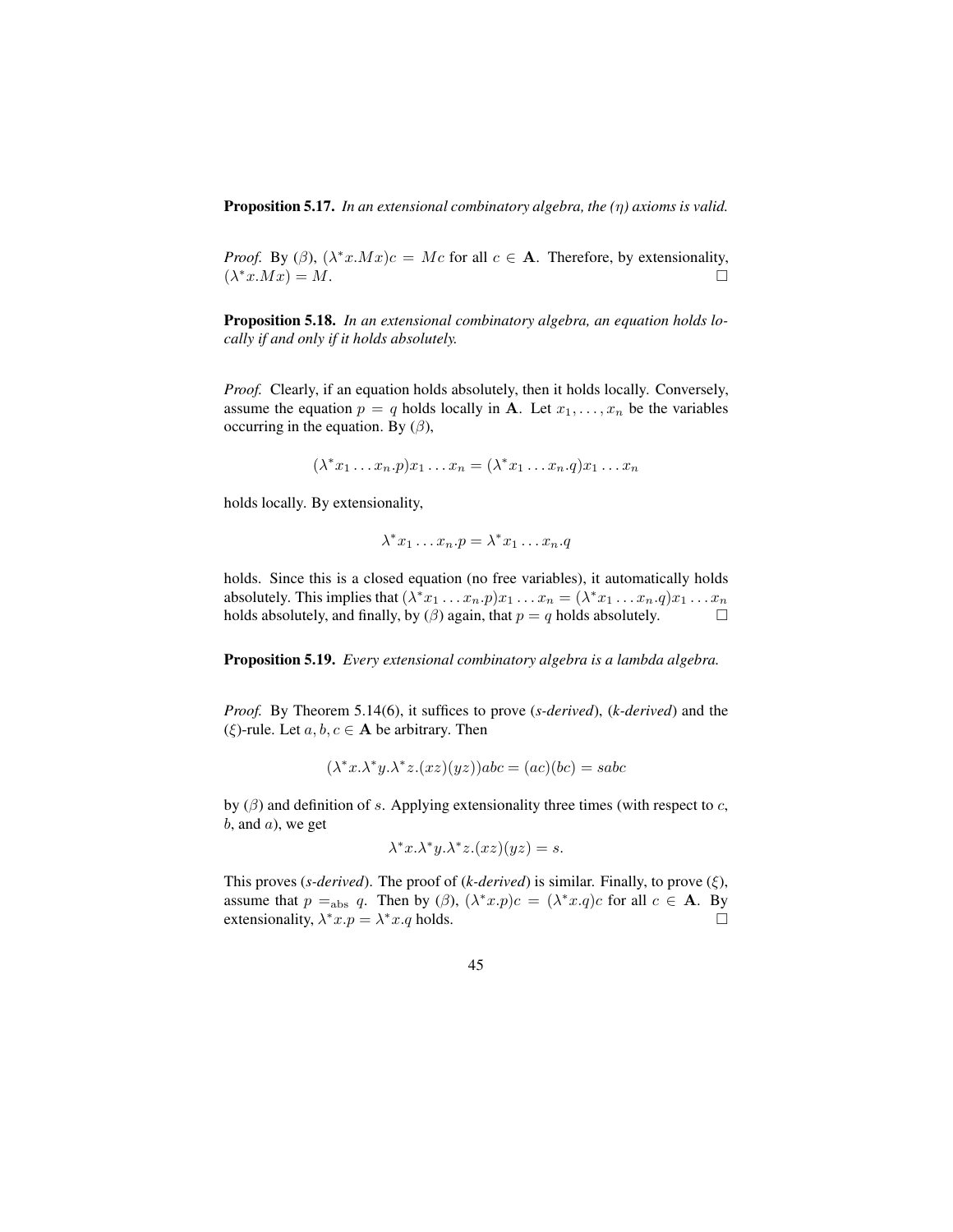# 6 Simply-typed lambda calculus, propositional logic, and the Curry-Howard isomorphism

In the untyped lambda calculus, we spoke about functions without speaking about their domains and codomains. The domain and codomain of any function was the set of all lambda terms. We now introduce types into the lambda calculus, and thus a notion of domain and codomain for functions. The difference between types and sets is that types are *syntactic* objects, i.e., we can speak of types without having to speak of their elements. We can think of types as *names* for sets.

## 6.1 Simple types and simply-typed terms

We assume a set of basic types. We usually use the Greek letter  $\iota$  ("iota") to denote a basic type. The set of simple types is given by the following BNF:

Simple types:  $A, B ::= \iota \mid A \rightarrow B \mid A \times B \mid 1$ 

The intended meaning of these types is as follows: base types are things like the type of integers or the type of booleans. The type  $A \rightarrow B$  is the type of functions from A to B. The type  $A \times B$  is the type of pairs  $\langle x, y \rangle$ , where x has type A and  $y$  has type  $B$ . The type 1 is a one-element type. You can think of 1 as an abridged version of the booleans, in which there is only one boolean instead of two. Or you can think of 1 as the "void" or "unit" type in many programming languages: the result type of a function that has no real result.

When we write types, we adopt the convention that  $\times$  binds stronger than  $\rightarrow$ , and  $\rightarrow$  associates to the right. Thus,  $A \times B \rightarrow C$  is  $(A \times B) \rightarrow C$ , and  $A \rightarrow B \rightarrow C$ is  $A \to (B \to C)$ .

The set of *raw typed lambda terms* is given by the following BNF:

Raw terms:  $M, N ::= x \mid MN \mid \lambda x^A.M \mid \langle M, N \rangle \mid \pi_1M \mid \pi_2M \mid *$ 

Unlike what we did in the untyped lambda calculus, we have added special syntax here for pairs. Specifically,  $\langle M, N \rangle$  is a pair of terms,  $\pi_i M$  is a projection, with the intention that  $\pi_i \langle M_1, M_2 \rangle = M_i$ . Also, we have added a term  $*$ , which is the unique element of the type 1. One other change from the untyped lambda calculus is that we now write  $\lambda x^A \cdot M$  for a lambda abstraction to indicate that x has type A. However, we will sometimes omit the superscripts and write  $\lambda x.M$  as before. The notions of free and bound variables and  $\alpha$ -conversion are defined as for the untyped lambda calculus; again we identify  $\alpha$ -equivalent terms.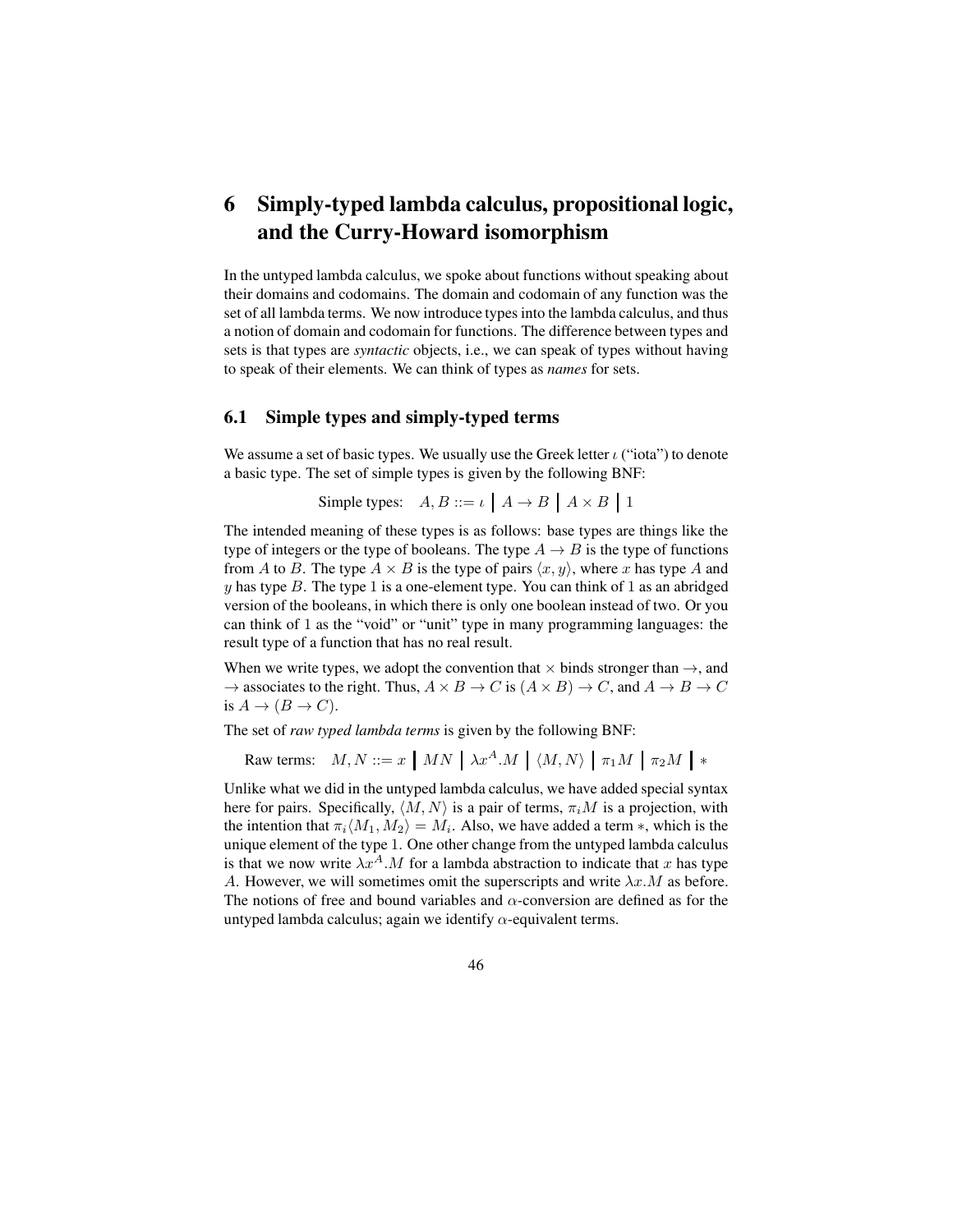(*var*)  $\overline{\Gamma, x:A \vdash x:A}$ 

$$
(app) \quad \frac{\Gamma \vdash M : A \to B \qquad \Gamma \vdash N : A}{\Gamma \vdash MN : B} \quad (\pi_1) \quad \frac{\Gamma \vdash M : A \times B}{\Gamma \vdash \pi_1 M : A}
$$

(*abs*) 
$$
\frac{\Gamma, x:A \vdash M:B}{\Gamma \vdash \lambda x^A.M:A \to B} \qquad (\pi_2) \quad \frac{\Gamma \vdash M:A \times B}{\Gamma \vdash \pi_2 M:B}
$$

$$
(pair) \qquad \frac{\Gamma \vdash M : A \qquad \Gamma \vdash N : B}{\Gamma \vdash \langle M, N \rangle : A \times B} \qquad (*) \qquad \frac{\Gamma \vdash \cdots \Gamma}{\Gamma \vdash * : 1}
$$

Table 4: Typing rules for the simply-typed lambda calculus

We call the above terms the *raw* terms, because we have not yet imposed any typing discipline on these terms. To avoid meaningless terms such as  $\langle M, N \rangle (P)$ or  $\pi_1(\lambda x.M)$ , we introduce *typing rules*.

We use the colon notation  $M : A$  to mean "M is of type  $A$ ". (Similar to the element notation in set theory). The typing rules are expressed in terms of *typing judgments*. A typing judgment is an expression of the form

$$
x_1:A_1, x_2:A_2, \ldots, x_n:A_n \vdash M:A.
$$

Its meaning is: "under the assumption that  $x_i$  is of type  $A_i$ , for  $i = 1...n$ , the term  $M$  is a well-typed term of type  $A$ ." The free variables of  $M$  must be contained in  $x_1, \ldots, x_n$ . The idea is that in order to determine the type of M, we must make some assumptions about the type of its free variables. For instance, the term xy will have type B if  $x:A \rightarrow B$  and y:A. Clearly, the type of xy depends on the type of its free variables.

A sequence of assumptions of the form  $x_1:A_1,\ldots,x_n:A_n$ , as in the left-hand-side of a typing judgment, is called a *typing context*. We always assume that no variable appears more than once in a typing context, and we allow typing contexts to be reordered implicitly. We often use the Greek letter  $\Gamma$  to stand for an arbitrary typing context, and we use the notations  $\Gamma, \Gamma'$  and  $\Gamma, x:A$  to denote the concatenation of typing contexts, where it is always assumed that the sets of variables are disjoint.

The symbol ⊢, which appears in a typing judgment, is called the *turnstile* symbol. Its purpose is to separate the left-hand side from the right-hand side.

The typing rules for the simply-typed lambda calculus are shown in Table 4. The rule (*var*) is a tautology: under the assumption that x has type A, x has type A. The rule (*app*) states that a function of type  $A \rightarrow B$  can be applied to an argument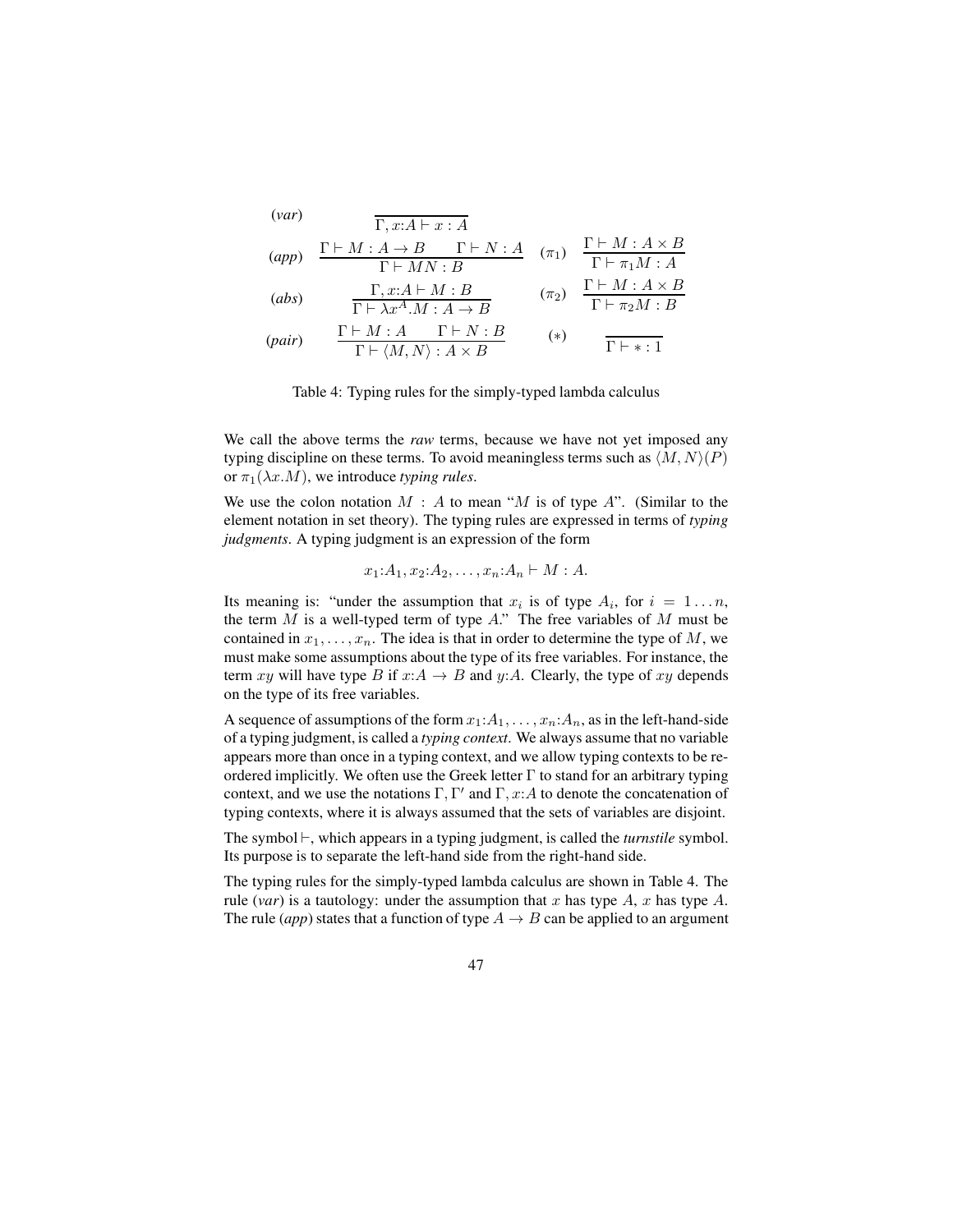of type A to produce a result of type B. The rule (*abs*) states that if M is a term of type B with a free variable x of type A, then  $\lambda x^A$ . M is a function of type  $A \rightarrow B$ . The other rules have similar interpretations.

Here is an example of a valid typing derivation:

$$
\begin{array}{c|c}\n\hline x:A \rightarrow A, y:A \vdash x:A \rightarrow A & x:A \rightarrow A & x:A \rightarrow A, y:A \vdash y:A \\
\hline x:A \rightarrow A, y:A \vdash x:A \rightarrow A, y:A \vdash xy:A \\
x:A \rightarrow A, y:A \vdash x(xy): A \\
\hline x:A \rightarrow A \vdash \lambda yA \cdot x(xy): A \rightarrow A \\
\hline \vdash \lambda x^{A \rightarrow A} \cdot \lambda y^{A} \cdot x(xy): (A \rightarrow A) \rightarrow A \rightarrow A\n\end{array}
$$

One important property of these typing rules is that there is precisely one rule for each kind of lambda term. Thus, when we construct typing derivations in a bottom-up fashion, there is always a unique choice of which rule to apply next. The only real choice we have is about which types to assign to variables.

Exercise 26. Give a typing derivation of each of the following typing judgments:

(a) 
$$
\vdash \lambda x^{(A \to A) \to B} . x(\lambda y^A . y) : ((A \to A) \to B) \to B
$$

(b) 
$$
\vdash \lambda x^{A \times B} . \langle \pi_2 x, \pi_1 x \rangle : (A \times B) \to (B \times A)
$$

Not all terms are typable. For instance, the terms  $\pi_1(\lambda x.M)$  and  $\langle M, N \rangle(P)$ cannot be assigned a type, and neither can the term  $\lambda x.xx$ . Here, by "assigning a type" we mean, assigning types to the free and bound variables such that the corresponding typing judgment is derivable. We say that a term is typable if it can be assigned a type.

Exercise 27. Show that neither of the three terms mentioned in the previous paragraph is typable.

**Exercise 28.** We said that we will identify  $\alpha$ -equivalent terms. Show that this is actually necessary. In particular, show that if we didn't identify  $\alpha$ -equivalent terms, there would be no valid derivation of the typing judgment

$$
\vdash \lambda x^A . \lambda x^B . x : A \to B \to B.
$$

Give a derivation of this typing judgment using the bound variable convention.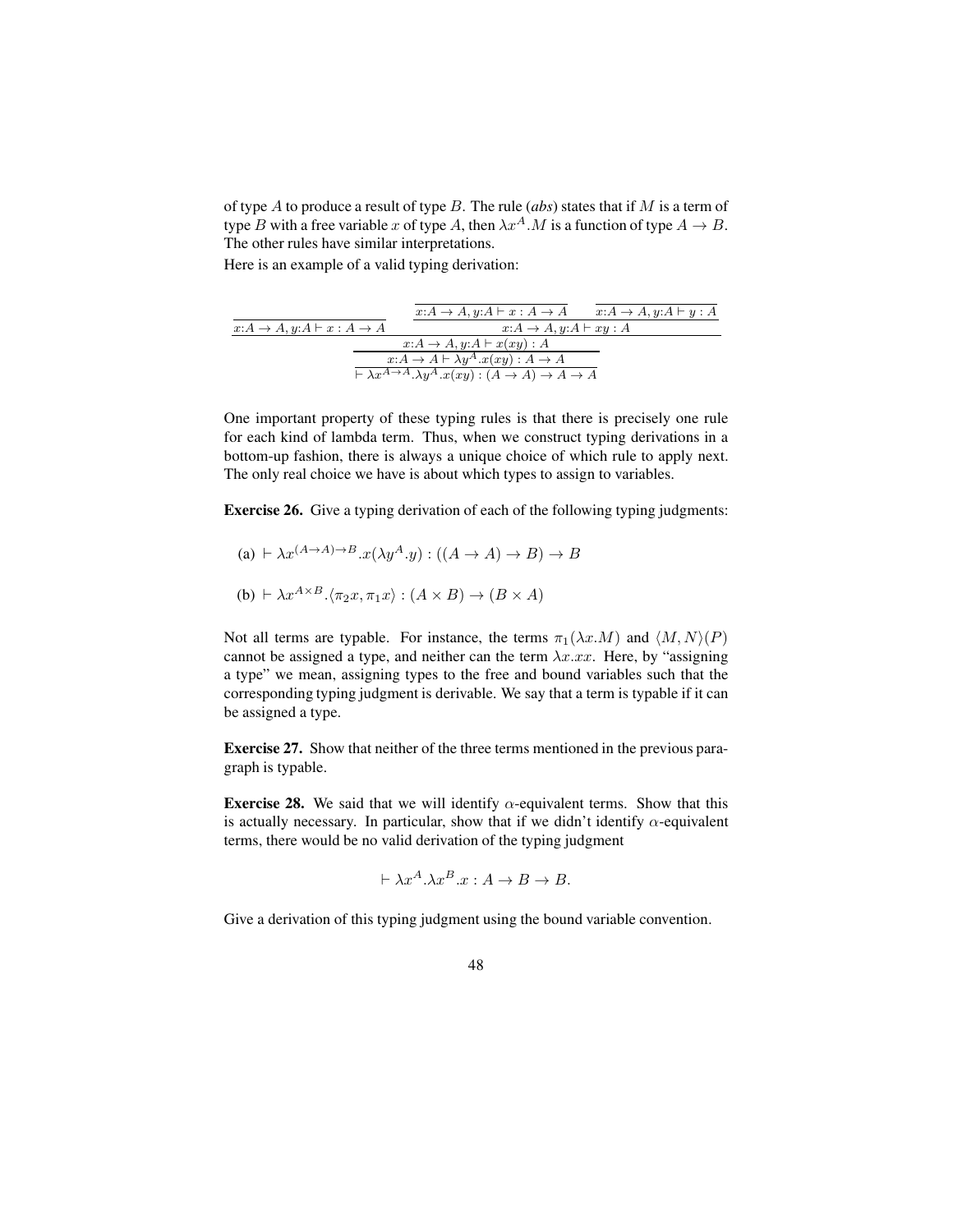## 6.2 Connections to propositional logic

Consider the following types:

(1) 
$$
(A \times B) \rightarrow A
$$
  
\n(2)  $A \rightarrow B \rightarrow (A \times B)$   
\n(3)  $(A \rightarrow B) \rightarrow (B \rightarrow C) \rightarrow (A \rightarrow C)$   
\n(4)  $A \rightarrow A \rightarrow A$   
\n(5)  $((A \rightarrow A) \rightarrow B) \rightarrow B$   
\n(6)  $A \rightarrow (A \times B)$   
\n(7)  $(A \rightarrow C) \rightarrow C$ 

Let us ask, in each case, whether it is possible to find a closed term of the given type. We find the following terms:

(1) 
$$
\lambda x^{A \times B}.\pi_1 x
$$
  
\n(2)  $\lambda x^A.\lambda y^B. \langle x, y \rangle$   
\n(3)  $\lambda x^{A \to B}.\lambda y^{B \to C}.\lambda z^A.y(xz)$   
\n(4)  $\lambda x^A.\lambda y^A.x$  and  $\lambda x^A.\lambda y^A.y$   
\n(5)  $\lambda x^{(A \to A) \to B}.\mathcal{x}(\lambda y^A.y)$   
\n(6) can't find a closed term  
\n(7) can't find a closed term

Can we answer the general question, given a type, whether there exists a closed term for it?

For a new way to look at the problem, take the types  $(1)$ – $(7)$  and make the following replacement of symbols: replace "→" by "⇒" and replace "×" by "∧". We obtain the following formulas:

(1) 
$$
(A \wedge B) \Rightarrow A
$$
  
\n(2)  $A \Rightarrow B \Rightarrow (A \wedge B)$   
\n(3)  $(A \Rightarrow B) \Rightarrow (B \Rightarrow C) \Rightarrow (A \Rightarrow C)$   
\n(4)  $A \Rightarrow A \Rightarrow A$   
\n(5)  $((A \Rightarrow A) \Rightarrow B) \Rightarrow B$   
\n(6)  $A \Rightarrow (A \wedge B)$   
\n(7)  $(A \Rightarrow C) \Rightarrow C$ 

Note that these are formulas of propositional logic, where "⇒" is implication, and "∧" is conjunction ("and"). What can we say about the validity of these formulas? It turns out that  $(1)$ – $(5)$  are tautologies, whereas  $(6)$ – $(7)$  are not. Thus, the types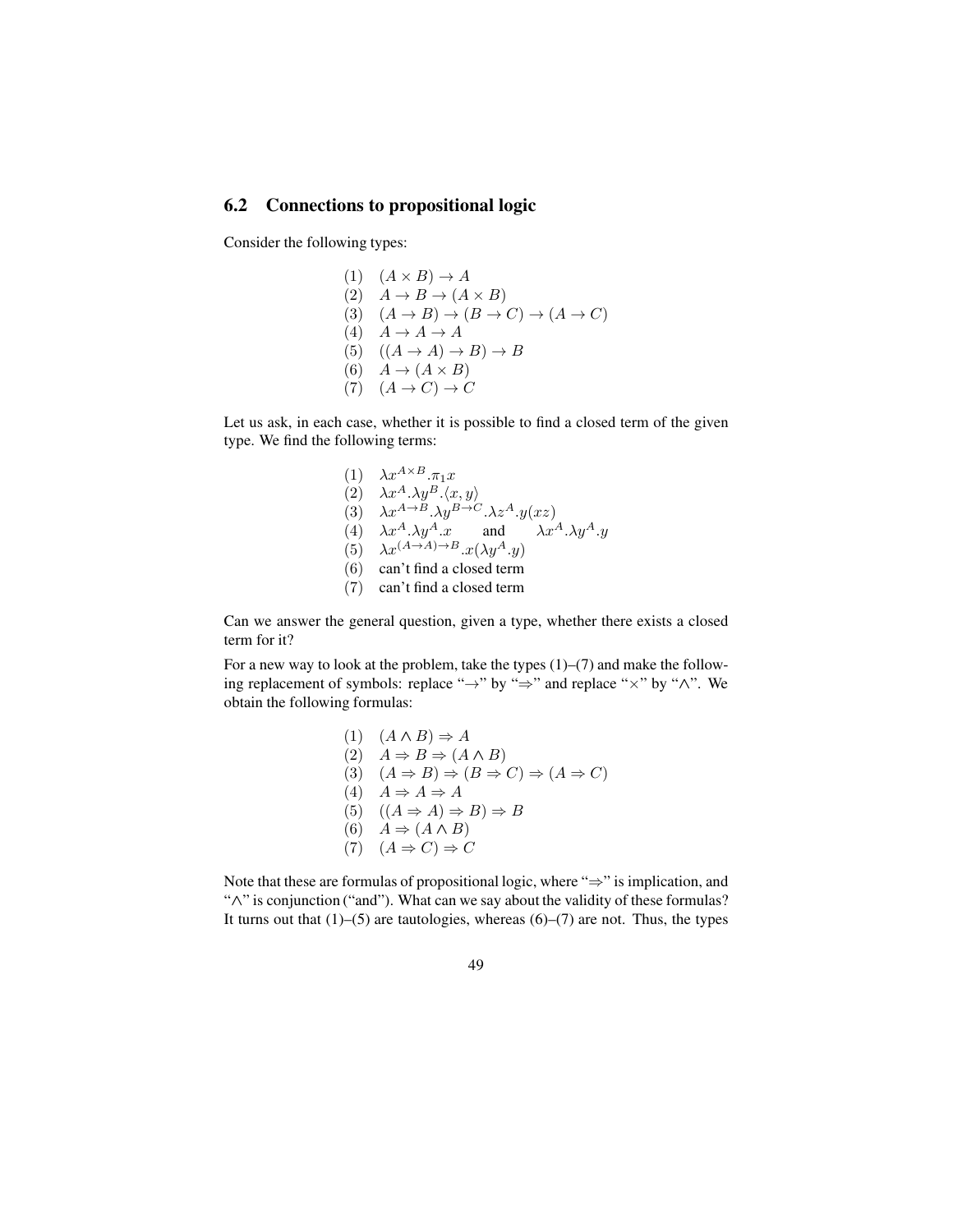for which we could find a lambda term turn out to be the ones that are valid when considered as formulas in propositional logic! This is not entirely coincidental.

Let us consider, for example, how to prove  $(A \wedge B) \Rightarrow A$ . The proof is very short. It goes as follows: "Assume  $A \wedge B$ . Then, by the first part of that assumption, A holds. Thus  $(A \wedge B) \Rightarrow A$ ." On the other hand, the lambda term of the corresponding type is  $\lambda x^{A \times B} \cdot \pi_1 x$ . You can see that there is a close connection between the proof and the lambda term. Namely, if one reads  $\lambda x^{A \times B}$  as "assume  $A \wedge B$  (call the assumption 'x')", and if one reads  $\pi_1 x$  as "by the first part of assumption  $x$ ", then this lambda term can be read as a proof of the proposition  $(A \wedge B) \Rightarrow A$ .

This connection between the simply-typed lambda calculus and propositional logic is known as the "Curry-Howard isomorphism". Since types of the lambda calculus correspond to formulas in propositional logic, and terms correspond to proofs, the concept is also known as the "proofs-as-programs" paradigm, or the "formulasas-types" correspondence. We will make the actual correspondence more precise in the next two sections.

Before we go any further, we must make one important point. When we are going to make precise the connection between simply-typed lambda calculus and propositional logic, we will see that the appropriate logic is *intuitionistic logic*, and not the ordinary *classical logic* that we are used to from mathematical practice. The main difference between intuitionistic and classical logic is that the former misses the principles of "proof by contradiction" and "excluded middle". The principle of proof by contradiction states that if the assumption "not  $A$ " leads to a contradiction then we have proved  $A$ . The principle of excluded middle states that either " $A$ " or "not  $A$ " must be true.

Intuitionistic logic is also known as *constructive logic*, because all proofs in it are by construction. Thus, in intuitionistic logic, the only way to prove the existence of some object is by actually constructing the object. This is in contrast with classical logic, where we may prove the existence of an object simply by deriving a contradiction from the assumption that the object doesn't exist. The disadvantage of constructive logic is that it is generally more difficult to prove things. The advantage is that once one has a proof, the proof can be transformed into an algorithm.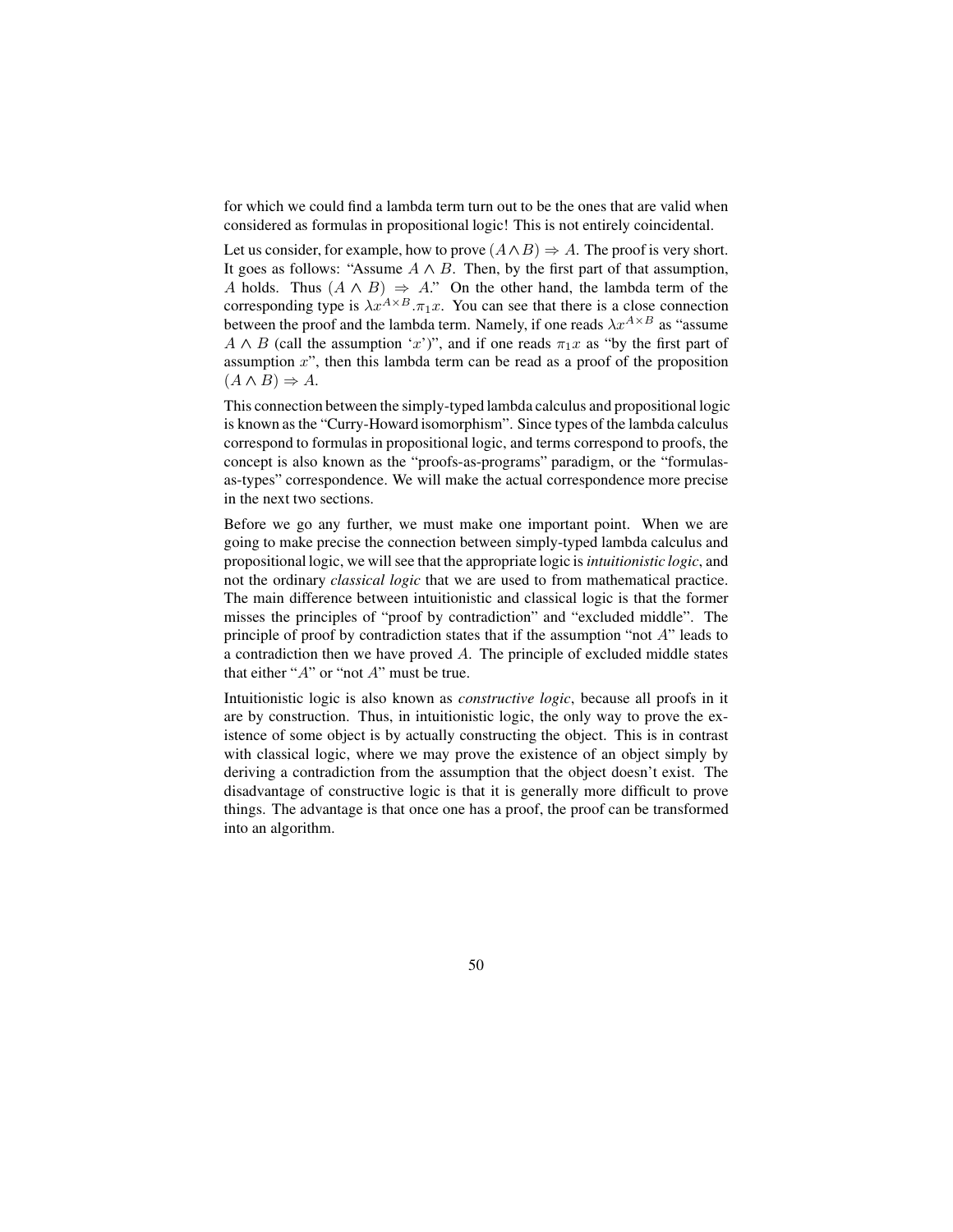## 6.3 Propositional intuitionistic logic

We start by introducing a system for intuitionistic logic that uses only three connectives: "∧", "→", and "⊤". *Formulas* A, B . . . are built from atomic formulas  $\alpha, \beta, \ldots$  via the BNF

Formulas: 
$$
A, B ::= \alpha \mid A \rightarrow B \mid A \land B \mid \top
$$
.

We now need to formalize proofs. The formalized proofs will be called "derivations". The system we introduce here is known as *natural deduction*, and is due to Gentzen (1935).

In natural deduction, derivations are certain kinds of trees. In general, we will deal with derivations of a formula A from a set of assumptions  $\Gamma = \{A_1, \ldots, A_n\}.$ Such a derivation will be written schematically as

$$
x_1: A_1, \ldots, x_n: A_n
$$

$$
\vdots
$$

$$
A
$$

We simplify the bookkeeping by giving a name to each assumption, and we will use lower-case letters such as  $x, y, z$  for such names. In using the above notation for schematically writing a derivation of A from assumptions  $\Gamma$ , it is understood that the derivation may in fact use a given assumption more than once, or zero times. The rules for constructing derivations are as follows:

1. (Axiom)

$$
(ax) \frac{x:A}{A}x
$$

is a derivation of  $A$  from assumption  $A$  (and possibly other assumptions that were used zero times). We have written the letter " $x$ " next to the rule, to indicate precisely which assumption we have used here.

2. (∧-introduction) If

| $\Gamma$ | $\Gamma$ |     |
|----------|----------|-----|
| $\vdots$ | $\vdots$ |     |
| $A$      | and      | $B$ |

51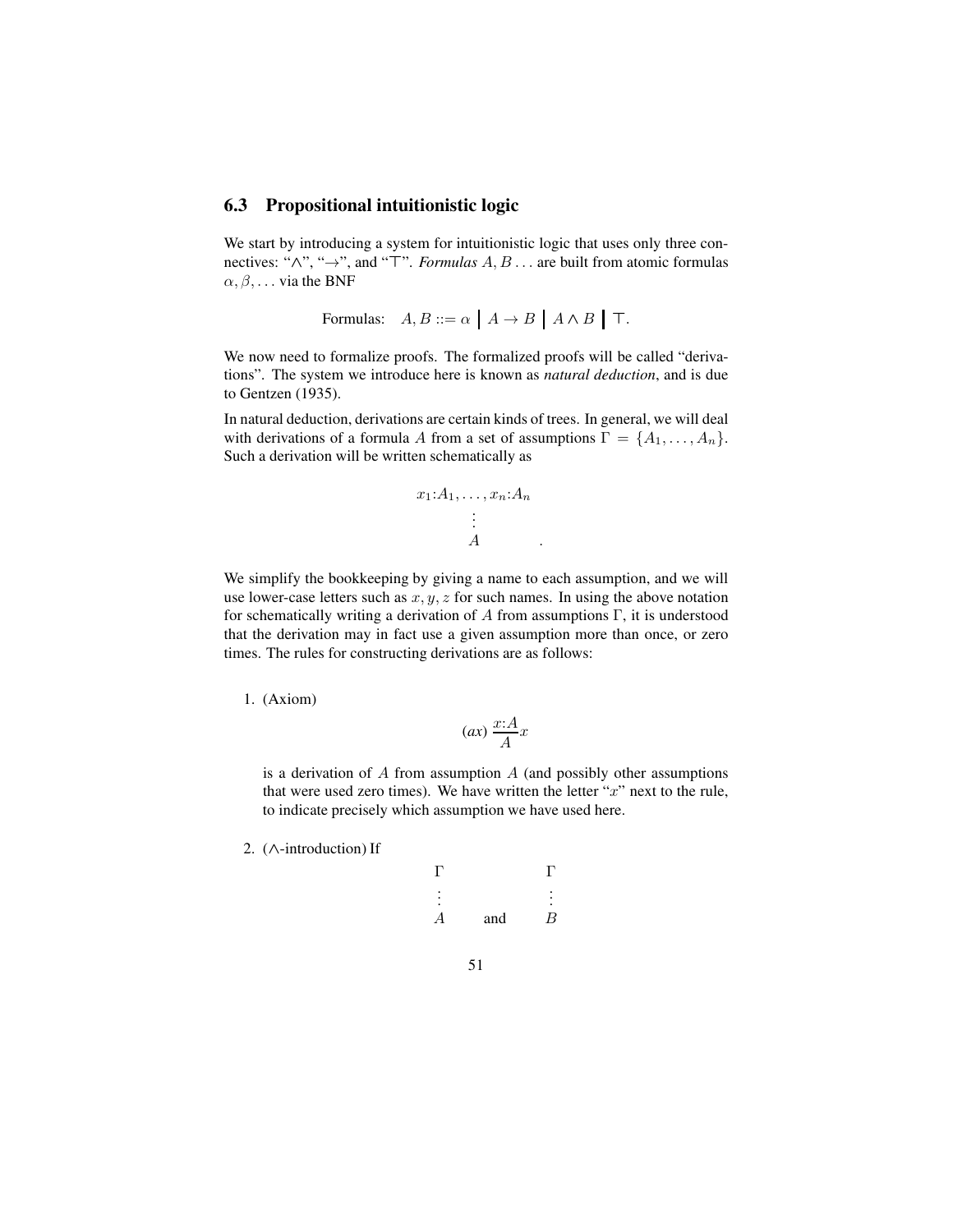are derivations of  $A$  and  $B$ , respectively, then

$$
\begin{array}{ccc}\n\Gamma & \Gamma \\
\vdots & \vdots \\
(\wedge \text{-}I) & \xrightarrow{\begin{array}{c}\nA \\
 \hline A \wedge B\n\end{array}}\n\end{array}
$$

is a derivation of  $A \wedge B$ . In other words, a proof of  $A \wedge B$  is a proof of A and a proof of B.

3. (∧-elimination) If

$$
\Gamma
$$
  

$$
\vdots
$$
  

$$
A \wedge B
$$

is a derivation of  $A \wedge B$ , then

$$
\begin{array}{ccc}\n\Gamma & \Gamma \\
\vdots & \vdots \\
(\wedge \text{-} E_1) \xrightarrow{A \wedge B} A & \text{and} \\
\end{array} \quad \text{and} \quad (\wedge \text{-} E_2) \xrightarrow{A \wedge B} B
$$

are derivations of A and B, respectively. In other words, from  $A \wedge B$ , we are allowed to conclude both A and B.

4. (⊤-introduction)

$$
(T-I)\frac{1}{T}
$$

is a derivation of ⊤ (possibly from some assumptions, which were not used). In other words, ⊤ is always true.

5.  $(\rightarrow$ -introduction) If

$$
\Gamma, x{:}A
$$

$$
\vdots
$$

$$
B
$$

is a derivation of B from assumptions  $\Gamma$  and A, then

$$
\Gamma, [x:A]
$$
  
\n
$$
\vdots
$$
  
\n
$$
(\rightarrow I) \frac{B}{A \rightarrow B} x
$$

52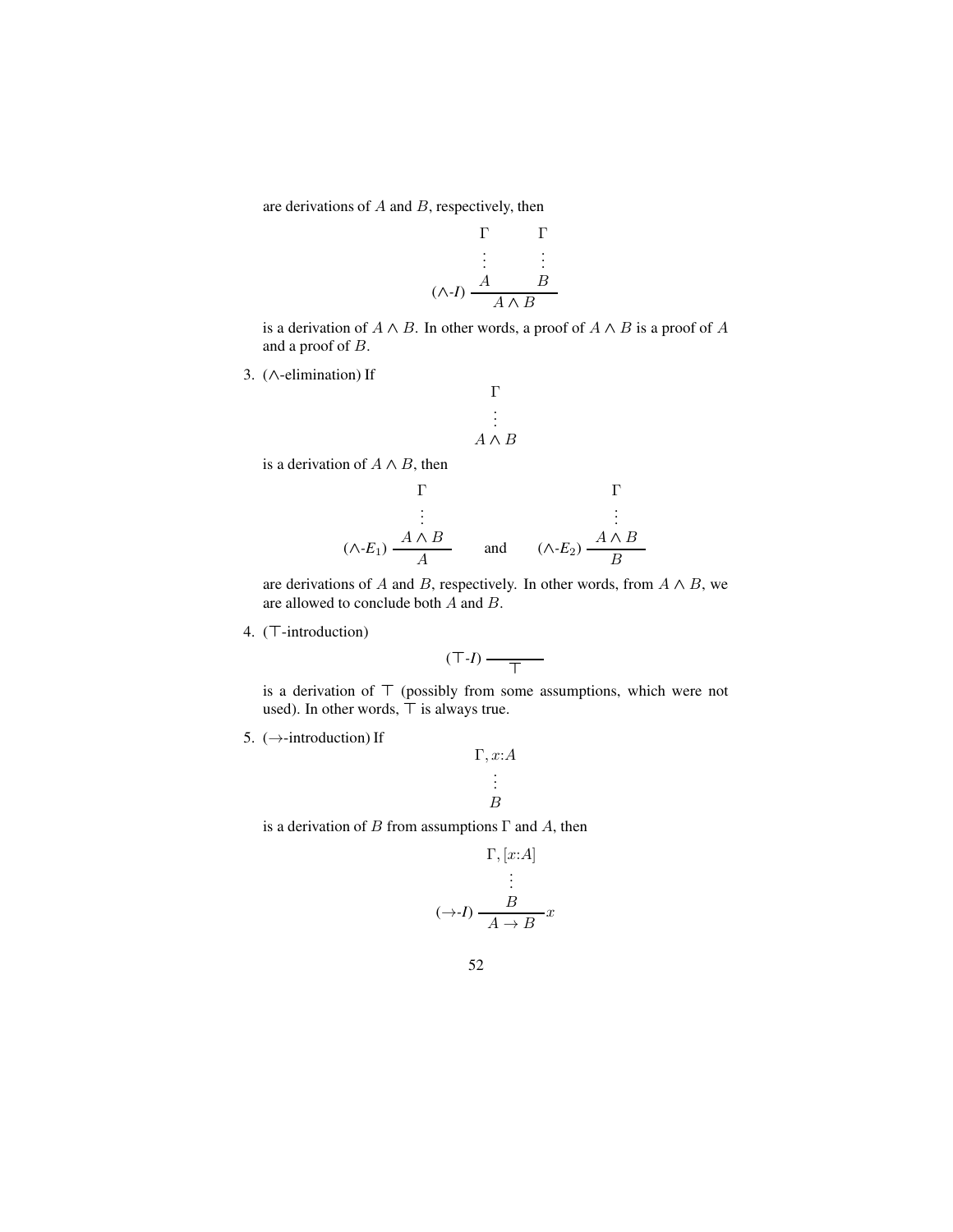is a derivation of  $A \rightarrow B$  from  $\Gamma$  alone. Here, the assumption x:A is no longer an assumption of the new derivation — we say that it has been "cancelled". We indicate cancelled assumptions by enclosing them in brackets [ ], and we indicate the place where the assumption was cancelled by writing the letter  $x$  next to the rule where it was cancelled.

6.  $(\rightarrow$ -elimination) If



(→*-E*)

is a derivation of *B*. In other words, from 
$$
A \rightarrow B
$$
 and *A*, we are allowed to conclude *B*. This rule is sometimes called by its Latin name, "modus ponens".

This finishes the definition of derivations in natural deduction. Note that, with the exception of the axiom, each rule belongs to some specific logical connective, and there are introduction and elimination rules. "∧" and "→" have both introduction and elimination rules, whereas "⊤" only has an introduction rule.

In natural deduction, like in real mathematical life, assumptions can be made at any time. The challenge is to get rid of assumptions once they are made. In the end, we would like to have a derivation of a given formula that depends on as few assumptions as possible — in fact, we don't regard the formula as proven unless we can derive it from *no* assumptions. The rule  $(\rightarrow -I)$  allows us to discard temporary assumptions that we might have made during the proof.

Exercise 29. Give a derivation, in natural deduction, for each of the formulas  $(1)$ – $(5)$  from Section 6.2.

## 6.4 An alternative presentation of natural deduction

The above notation for natural deduction derivations suffers from a problem of presentation: since assumptions are first written down, later cancelled dynam-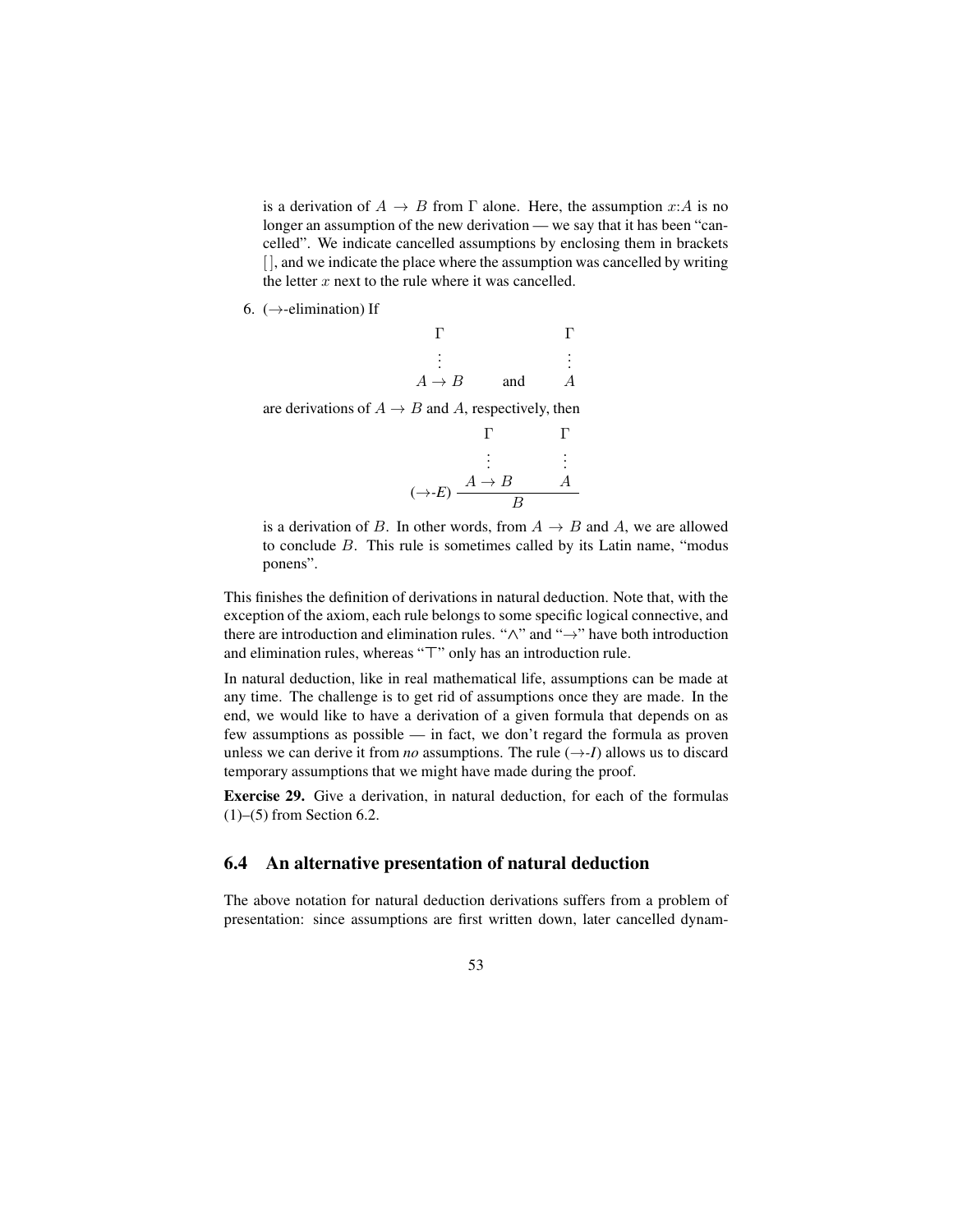ically, it is not easy to see when each assumption in a finished derivation was cancelled.

The following alternate presentation of natural deduction works by deriving entire *judgments*, rather than *formulas*. Rather than keeping track of assumptions as the leaves of a proof tree, we annotate each formula in a derivation with the entire set of assumptions that were used in deriving it. In practice, this makes derivations more verbose, by repeating most assumptions on each line. In theory, however, such derivations are easier to reason about.

A *judgment* is a statement of the form  $x_1:A_1,\ldots,x_n:A_n \vdash B$ . It states that the formula B is a consequence of the (labelled) assumptions  $A_1, \ldots, A_n$ . The rules of natural deduction can now be reformulated as rules for deriving judgments:

1. (Axiom)

$$
(ax_x)\ \frac{}{\Gamma, x:A\vdash A}
$$

2. (∧-introduction)

$$
(\wedge \text{-} I) \, \frac{\Gamma \vdash A \qquad \Gamma \vdash B}{\Gamma \vdash A \wedge B}
$$

3. (∧-elimination)

$$
(\wedge \text{-} E_1) \frac{\Gamma \vdash A \wedge B}{\Gamma \vdash A} \qquad (\wedge \text{-} E_2) \frac{\Gamma \vdash A \wedge B}{\Gamma \vdash B}
$$

4. (⊤-introduction)

$$
(\top \text{-} I) \frac{}{\Gamma \vdash \top}
$$

5.  $(\rightarrow$ -introduction)

$$
(\rightarrow I_x) \frac{\Gamma, x:A \vdash B}{\Gamma \vdash A \to B}
$$

6.  $(\rightarrow$ -elimination)

$$
(\rightarrow E) \frac{\Gamma \vdash A \to B \qquad \Gamma \vdash A}{\Gamma \vdash B}
$$

54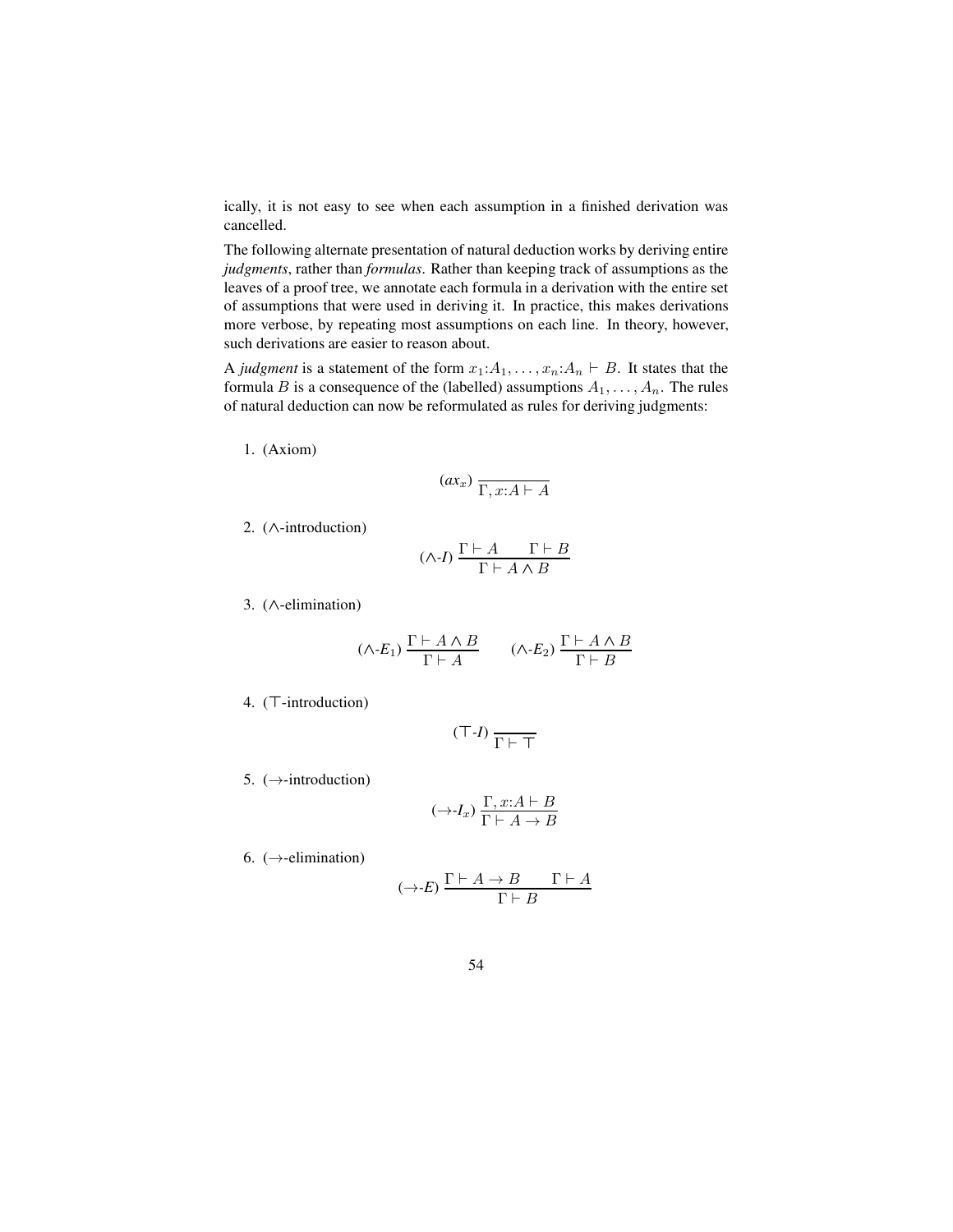## 6.5 The Curry-Howard Isomorphism

There is an obvious one-to-one correspondence between types of the simply-typed lambda calculus and the formulas of propositional intuitionistic logic introduced in Section 6.3 (provided that the set of basic types can be identified with the set of atomic formulas). We will identify formulas and types from now on, where it is convenient to do so.

Perhaps less obvious is the fact that derivations are in one-to-one correspondence with simply-typed lambda terms. To be precise, we will give a translation from derivations to lambda terms, and a translation from lambda terms to derivations, which are mutually inverse up to  $\alpha$ -equivalence.

To any derivation of  $x_1:A_1, \ldots, x_n:A_n \vdash B$ , we will associate a lambda term M such that  $x_1:A_1,\ldots,x_n:A_n \vdash M:B$  is a valid typing judgment. We define M by recursion on the definition of derivations. We prove simultaneously, by induction, that  $x_1:A_1,\ldots,x_n:A_n \vdash M:B$  is indeed a valid typing judgment.

1. (Axiom) If the derivation is

$$
(ax_x)\frac{}{\Gamma, x:A\vdash A},
$$

then the lambda term is  $M = x$ . Clearly,  $\Gamma, x:A \vdash x : A$  is a valid typing judgment by (*var*).

2. (∧-introduction) If the derivation is

$$
\begin{array}{c}\n\vdots & \vdots \\
(\wedge \text{-} I) \xrightarrow{\Gamma \vdash A} \qquad \Gamma \vdash B \\
\hline\n\Gamma \vdash A \wedge B\n\end{array}
$$

then the lambda term is  $M = \langle P, Q \rangle$ , where P and Q are the terms associated to the two respective subderivations. By induction hypothesis,  $\Gamma \vdash P : A$  and  $\Gamma \vdash Q : B$ , thus  $\Gamma \vdash \langle P, Q \rangle : A \times B$  by (*pair*).

3. (∧-elimination) If the derivation is

$$
\vdots
$$
  
( $\wedge$ - $E_1$ )  $\frac{\Gamma \vdash A \wedge B}{\Gamma \vdash A}$ ,

55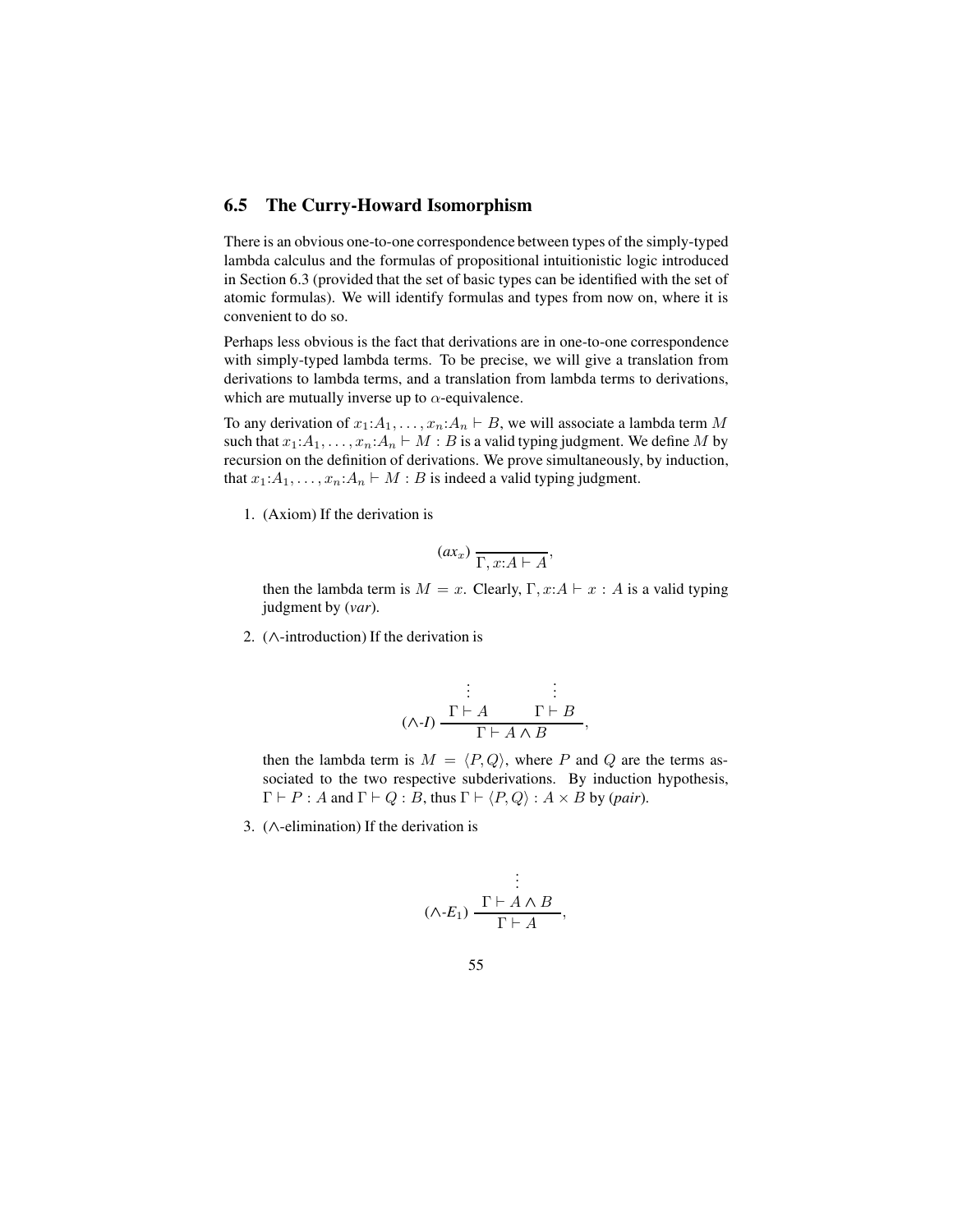then we let  $M = \pi_1 P$ , where P is the term associated to the subderivation. By induction hypothesis,  $\Gamma \vdash P : A \times B$ , thus  $\Gamma \vdash \pi_1 P : A$  by  $(\pi_1)$ . The case of  $(\wedge$ *-E*<sub>2</sub>) is entirely symmetric.

4. (⊤-introduction) If the derivation is

$$
(\top \text{-} I) \frac{}{\Gamma \vdash \top},
$$

then let  $M = *$ . We have  $\vdash * : 1$  by  $(*)$ .

5.  $(\rightarrow$ -introduction) If the derivation is

$$
\vdots
$$
  

$$
(\rightarrow I_x) \frac{\Gamma, x:A \vdash B}{\Gamma \vdash A \rightarrow B},
$$

then we let  $M = \lambda x^A P$ , where P is the term associated to the subderivation. By induction hypothesis,  $\Gamma$ ,  $x:A \vdash P : B$ , hence  $\Gamma \vdash \lambda x^A \cdot P : A \to B$ by (*abs*).

6. ( $\rightarrow$ -elimination) Finally, if the derivation is

$$
\vdots
$$
  

$$
(\rightarrow E) \frac{\Gamma \vdash A \rightarrow B \qquad \Gamma \vdash A}{\Gamma \vdash B},
$$

then we let  $M = PQ$ , where P and Q are the terms associated to the two respective subderivations. By induction hypothesis,  $\Gamma \vdash P : A \rightarrow B$  and  $\Gamma \vdash Q : A$ , thus  $\Gamma \vdash PQ : B$  by (*app*).

Conversely, given a well-typed lambda term M, with associated typing judgment  $Γ ⊢ M : A$ , then we can construct a derivation of A from assumptions Γ. We define this derivation by recursion on the type derivation of  $\Gamma \vdash M : A$ . The details are too tedious to spell them out here; we simply go through each of the rules (*var*), (*abs*), (*app*), (*pair*), ( $\pi$ <sub>1</sub>), ( $\pi$ <sub>2</sub>), (\*) and apply the corresponding rule  $(ax), (\rightarrow -I), (\rightarrow -E), (\land \neg I), (\land \neg E_1), (\land \neg E_2), (\top -I)$ , respectively.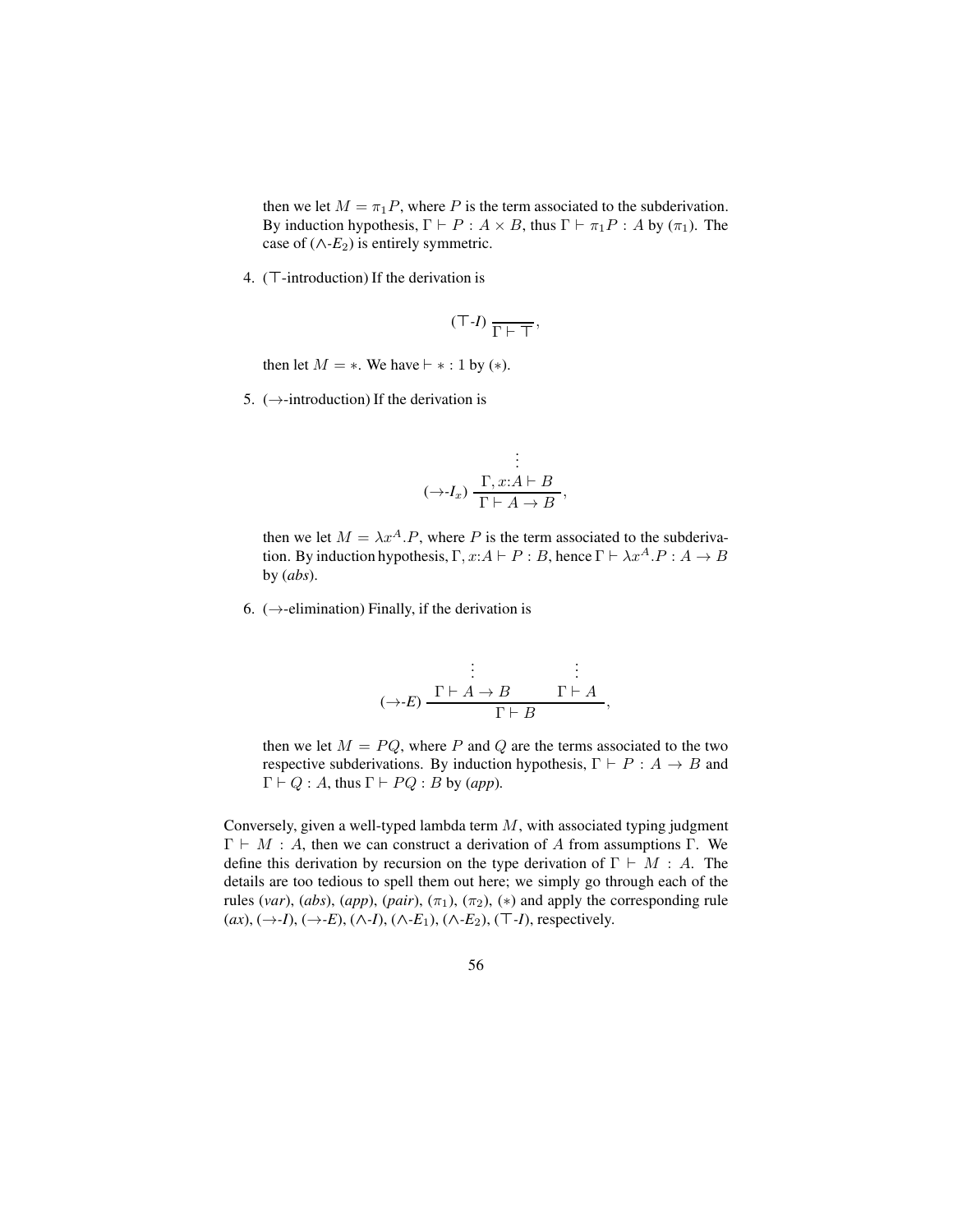#### 6.6 Reductions in the simply-typed lambda calculus

 $\beta$ - and  $\eta$ -reductions in the simply-typed lambda calculus are defined much in the same way as for the untyped lambda calculus, except that we have introduced some additional terms (such as pairs and projections), which calls for some additional reduction rules. We define the following reductions:

|                        | $(\beta_{\rightarrow}) \quad (\lambda x^A.M)N$            |                  | $\rightarrow$ $M[N/x],$ |                          |
|------------------------|-----------------------------------------------------------|------------------|-------------------------|--------------------------|
| $(\eta_{\rightarrow})$ | $\lambda x^{A}.Mx$                                        |                  | $\rightarrow$ M,        | where $x \notin FV(M)$ , |
|                        | $(\beta_{\times,1})$ $\pi_1 \langle M, N \rangle$         |                  | $\rightarrow$ M,        |                          |
|                        | $(\beta_{\times,2})$ $\pi_2 \langle M,N \rangle$          |                  | $\rightarrow$ N,        |                          |
|                        | $(\eta_{\times}) \qquad \langle \pi_1 M, \pi_2 M \rangle$ |                  | $\rightarrow$ M,        |                          |
| $(\eta_1)$             | M                                                         | $\rightarrow$ *. |                         | if $M:1$ .               |

Then single- and multi-step  $\beta$ - and  $\eta$ -reduction are defined as the usual contextual closure of the above rules, and the definitions of  $\beta$ - and  $\eta$ -equivalence also follow the usual pattern. In addition to the usual  $(cong)$  and  $(\xi)$  rules, we now also have congruence rules that apply to pairs and projections.

We remark that, to be perfectly precise, we should have defined reductions between typing judgments, and not between terms. This is necessary because some of the reduction rules, notably  $(\eta_1)$ , depend on the type of the terms involved. However, this would be notationally very cumbersome, and we will blur the distinction, pretending at times that terms appear in some implicit typing context that we do not write.

An important property of the reduction is the "subject reduction" property, which states that well-typed terms reduce only to well-typed terms of the same type. This has an immediate application to programming: subject reduction guarantees that if we write a program of type "integer", then the final result of evaluating the program, if any, will indeed be an integer, and not, say, a boolean.

**Theorem 6.1** (Subject Reduction). *If*  $\Gamma \vdash M : A$  *and*  $M \rightarrow_{\beta\eta} M'$ , *then*  $\Gamma \vdash$ M′ : A*.*

*Proof.* By induction on the derivation of  $M \to_{\beta\eta} M'$ , and by case distinction on the last rule used in the derivation of  $\Gamma \vdash M : A$ . For instance, if  $M \rightarrow_{\beta n} M'$  by ( $\beta \rightarrow$ ), then  $M = (\lambda x^B.P)Q$  and  $M' = P[Q/x]$ . If  $\Gamma \vdash M : A$ , then we must have  $\Gamma, x:B \vdash P : A$  and  $\Gamma \vdash Q : B$ . It follows that  $\Gamma \vdash P[Q/x] : A$ ; the latter statement can be proved separately (as a "substitution lemma") by induction on P and makes crucial use of the fact that  $x$  and  $Q$  have the same type.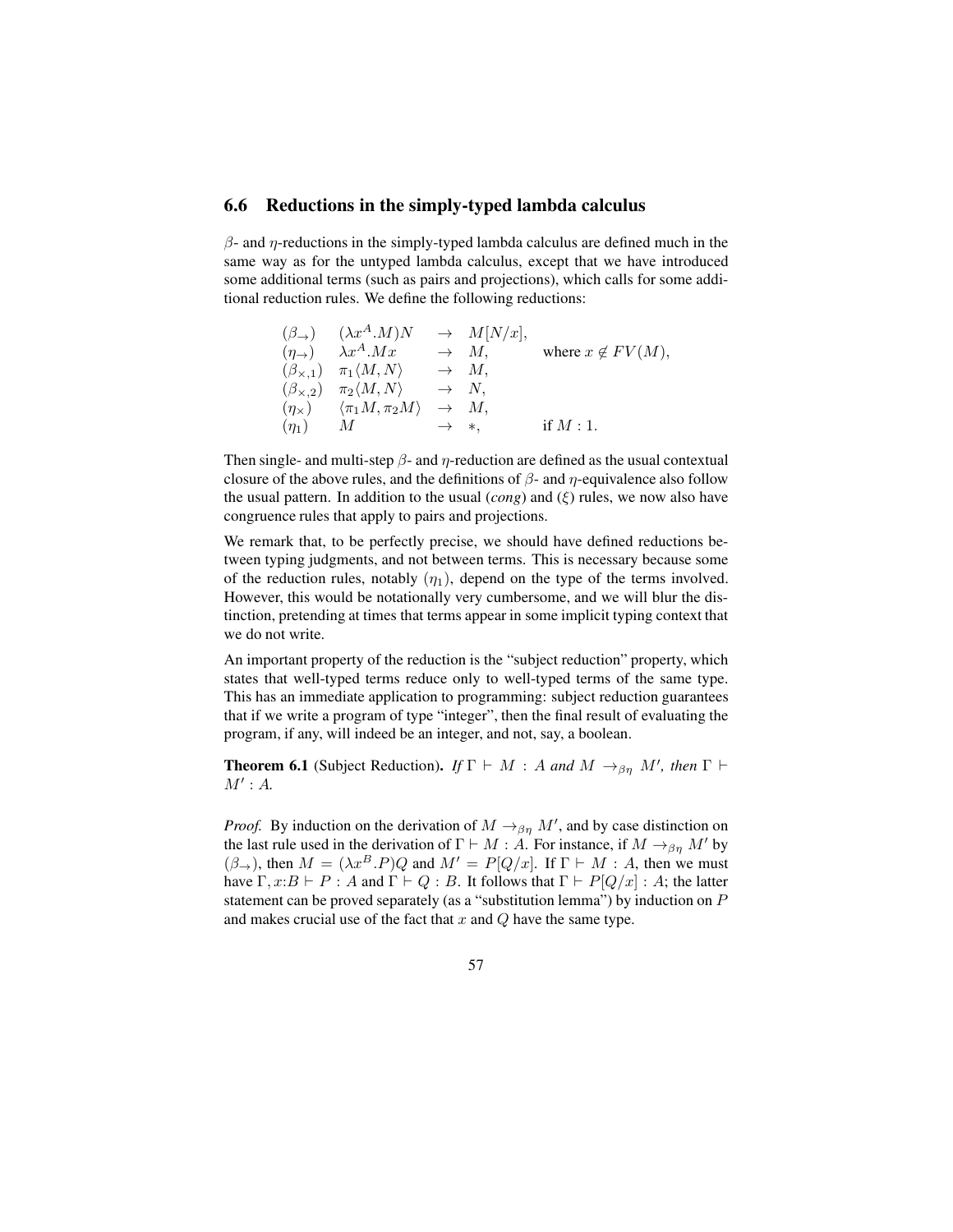The other cases are similar, and we leave them as an exercise. Note that, in particular, one needs to consider the  $(cong)$ ,  $(\xi)$ , and other congruence rules as well.  $\Box$ 

#### 6.7 A word on Church-Rosser

One important theorem that does *not* hold for βη-reduction in the simply-typed  $\lambda$ <sup>→, ×,1</sup>-calculus is the Church-Rosser theorem. The culprit is the rule  $(\eta_1)$ . For instance, if x is a variable of type  $A \times 1$ , then the term  $M = \langle \pi_1 x, \pi_2 x \rangle$  reduces to x by  $(\eta_{\times})$ , but also to  $\langle \pi_1 x, * \rangle$  by  $(\eta_1)$ . Both these terms are normal forms. Thus, the Church-Rosser property fails.



There are several ways around this problem. For instance, if we omit all the  $\eta$ reductions and consider only  $\beta$ -reductions, then the Church-Rosser property does hold. Eliminating  $\eta$ -reductions does not have much of an effect on the lambda calculus from a computational point of view; already in the untyped lambda calculus, we noticed that all interesting calculations could in fact be carried out with β-reductions alone. We can say that  $β$ -reductions are the engine for computation, whereas  $\eta$ -reductions only serve to clean up the result. In particular, it can never happen that some  $\eta$ -reduction inhibits another  $\beta$ -reduction: if  $M \to_{\eta} M'$ , and if  $M'$  has a  $\beta$ -redex, then it must be the case that M already has a corresponding β-redex. Also, *η*-reductions always reduce the size of a term. It follows that if M is a  $\beta$ -normal form, then M can always be reduced to a  $\beta\eta$ -normal form (not necessarily unique) in a finite sequence of  $\eta$ -reductions.

**Exercise 30.** Prove the Church-Rosser theorem for  $\beta$ -reductions in the  $\lambda^{\rightarrow}$ ,  $\times$ , 1. calculus. Hint: use the same method that we used in the untyped case.

Another solution is to omit the type 1 and the term ∗ from the language. In this case, the Church-Rosser property holds even for  $\beta\eta$ -reduction.

**Exercise 31.** Prove the Church-Rosser theorem for  $\beta\eta$ -reduction in the  $\lambda^{\rightarrow}$ . calculus, i.e., the simply-typed lambda calculus without 1 and ∗.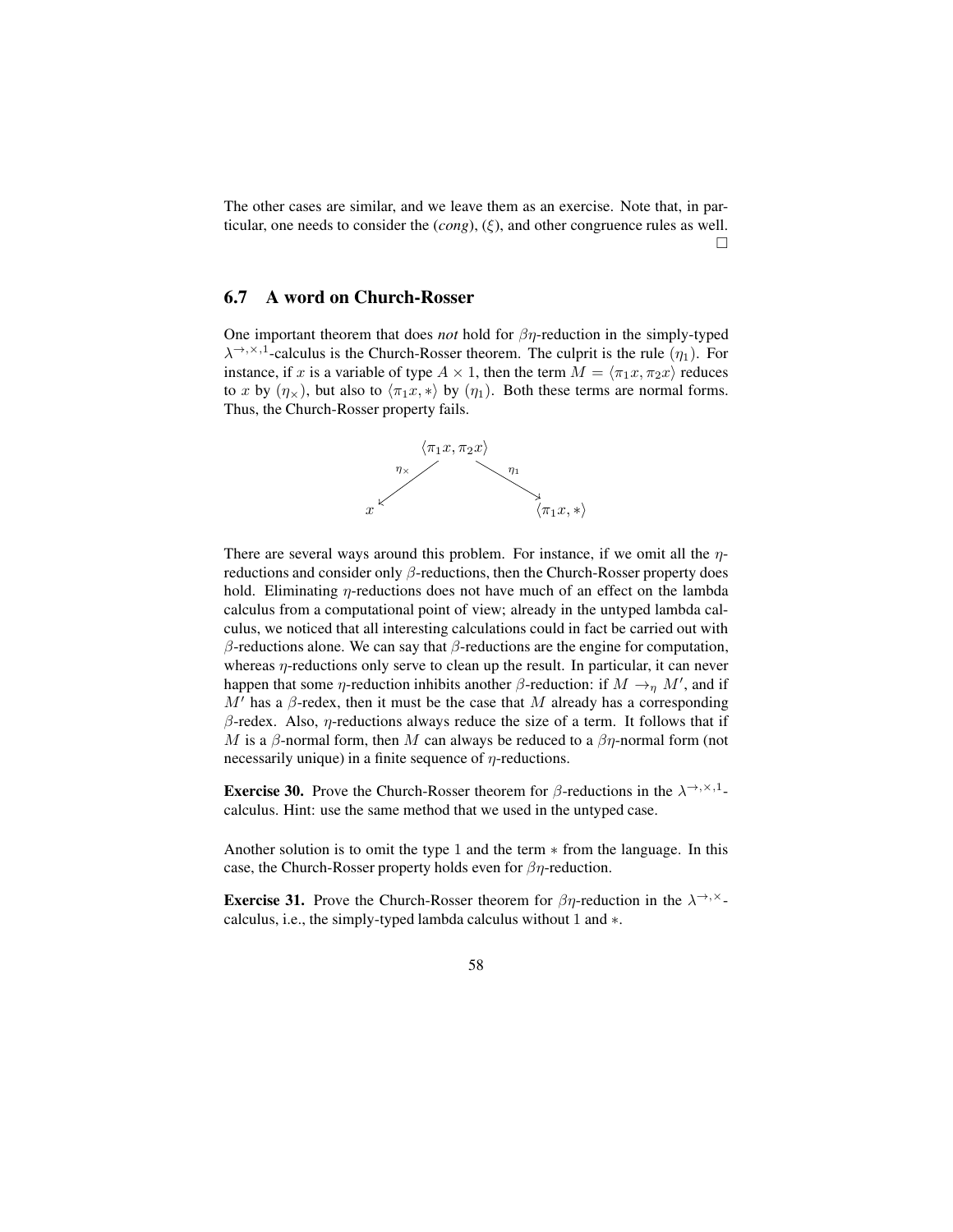#### 6.8 Reduction as proof simplification

Having made a one-to-one correspondence between simply-typed lambda terms and derivations in intuitionistic natural deduction, we may now ask what  $\beta$ - and  $\eta$ -reductions correspond to under this correspondence. It turns out that these reductions can be thought of as "proof simplification steps".

Consider for example the  $\beta$ -reduction  $\pi_1\langle M, N \rangle \to M$ . If we translate the lefthand side and the right-hand side via the Curry-Howard isomorphism (here we use the first notation for natural deduction), we get

$$
\begin{array}{ccc}\n & \Gamma & \Gamma \\
 & \vdots & \vdots & \Gamma \\
(\wedge \neg L) \xrightarrow{\underline{A} \wedge B} & & \vdots \\
 & \wedge \neg E_1) \xrightarrow{\underline{A} \wedge B} & & \rightarrow & \underline{A} \ .\n\end{array}
$$

We can see that the left derivation contains an introduction rule immediately followed by an elimination rule. This leads to an obvious simplification if we replace the left derivation by the right one.

In general,  $\beta$ -redexes correspond to situations where an introduction rule is immediately followed by an elimination rule, and  $\eta$ -redexes correspond to situations where an elimination rule is immediately followed by an introduction rule. For example, consider the *η*-reduction  $\langle \pi_1 M, \pi_2 M \rangle \to M$ . This translates to:

$$
\begin{array}{cccc}\n\Gamma & \Gamma \\
\vdots & \vdots & \Gamma \\
(\wedge \neg L) & \xrightarrow{A \wedge B} & (A \neg L) \wedge B \\
\hline\n(A \wedge B) & \xrightarrow{A \wedge B} & A \wedge B\n\end{array}
$$

Again, this is an obvious simplification step, but it has a side condition: the left and right subderivation must be the same! This side condition corresponds to the fact that in the redex  $\langle \pi_1 M, \pi_2 M \rangle$ , the two subterms called M must be equal. It is another characteristic of  $\eta$ -reductions that they often carry such side conditions.

The reduction  $M \to *$  translates as follows:

$$
\begin{array}{ccc}\n\Gamma & & \\
\vdots & & \\
T & \to & (T-I) \quad \text{or} \\
\end{array}
$$

59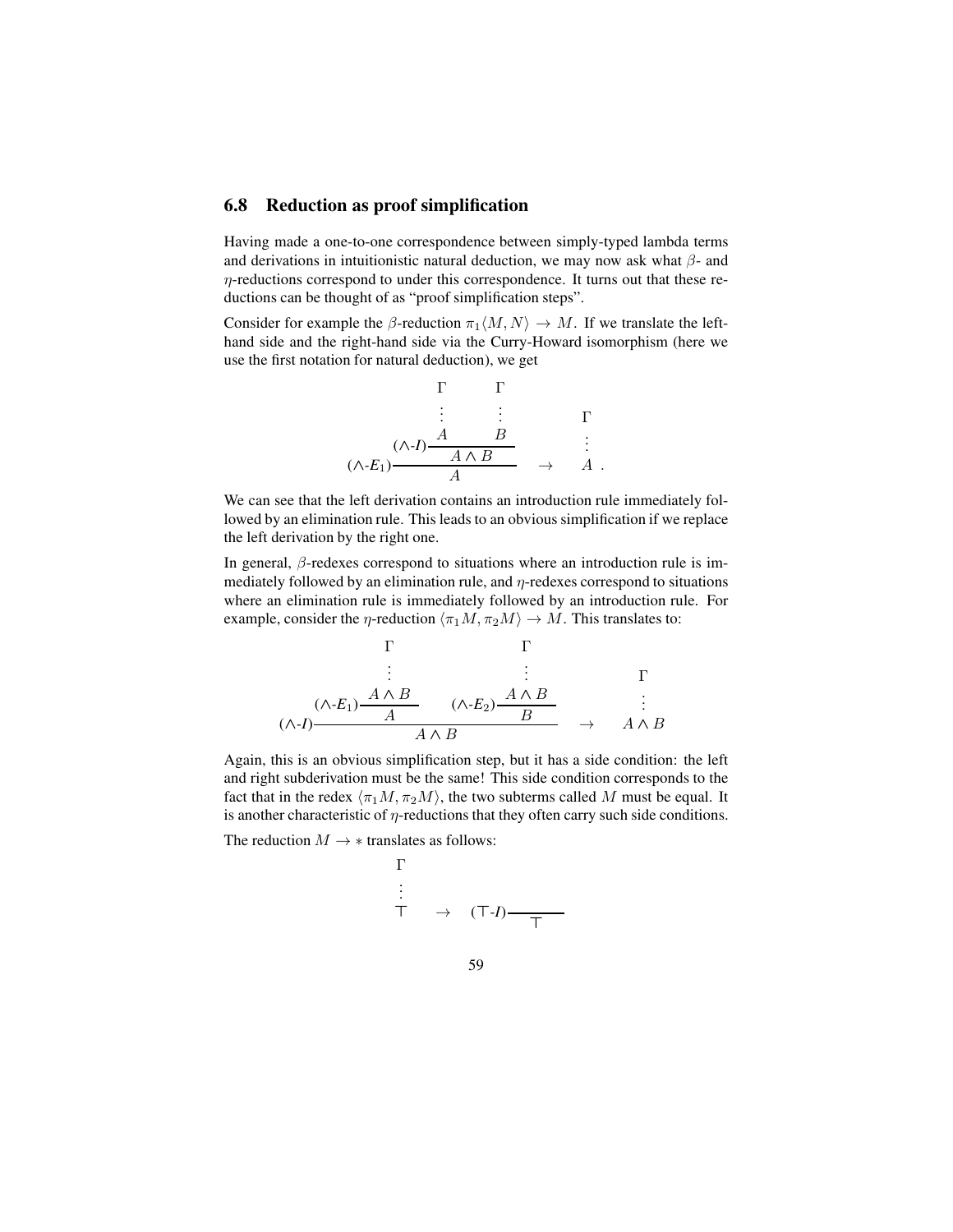In other words, any derivation of ⊤ can be replaced by the canonical such derivation.

More interesting is the case of the  $(\beta_{\rightarrow})$  rule. Here, we have  $(\lambda x^A \cdot M)N \rightarrow$  $M[N/x]$ , which can be translated via the Curry-Howard Isomorphism as follows:

$$
\Gamma, [x:A] \qquad \Gamma \qquad \vdots
$$
\n
$$
\vdots \qquad \Gamma, A
$$
\n
$$
(\rightarrow -E) \frac{( \rightarrow -I) \frac{B}{A \rightarrow B} x \qquad A}{B} \rightarrow B
$$

What is going on here is that we have a derivation  $M$  of  $B$  from assumptions  $\Gamma$ and A, and we have another derivation N of A from Γ. We can directly obtain a derivation of B from  $\Gamma$  by stacking the second derivation on top of the first!

Notice that this last proof "simplification" step may not actually be a simplification. Namely, if the hypothesis labelled  $x$  is used many times in the derivation  $M$ , then  $N$  will have to be copied many times in the right-hand side term. This corresponds to the fact that if x occurs several times in M, then  $M[N/x]$  might be a longer and more complicated term than  $(\lambda x.M)N$ .

Finally, consider the  $(\eta_{\rightarrow})$  rule  $\lambda x^A \cdot Mx \rightarrow M$ , where  $x \notin FV(M)$ . This translates to derivations as follows:

$$
\Gamma
$$
\n
$$
\vdots
$$
\n
$$
( \rightarrow -I) \frac{A \rightarrow B \quad (ax) \frac{[x:A]}{A}x}{B}x \rightarrow A \rightarrow B
$$
\n
$$
( \rightarrow -I) \frac{B}{A \rightarrow B}x \rightarrow A \rightarrow B
$$

## 6.9 Getting mileage out of the Curry-Howard isomorphism

The Curry-Howard isomorphism makes a connection between the lambda calculus and logic. We can think of it as a connection between "programs" and "proofs". What is such a connection good for? Like any isomorphism, it allows us to switch back and forth and think in whichever system suits our intuition in a given situation. Moreover, we can save a lot of work by transferring theorems that were proved about the lambda calculus to logic, and vice versa. As an example, we will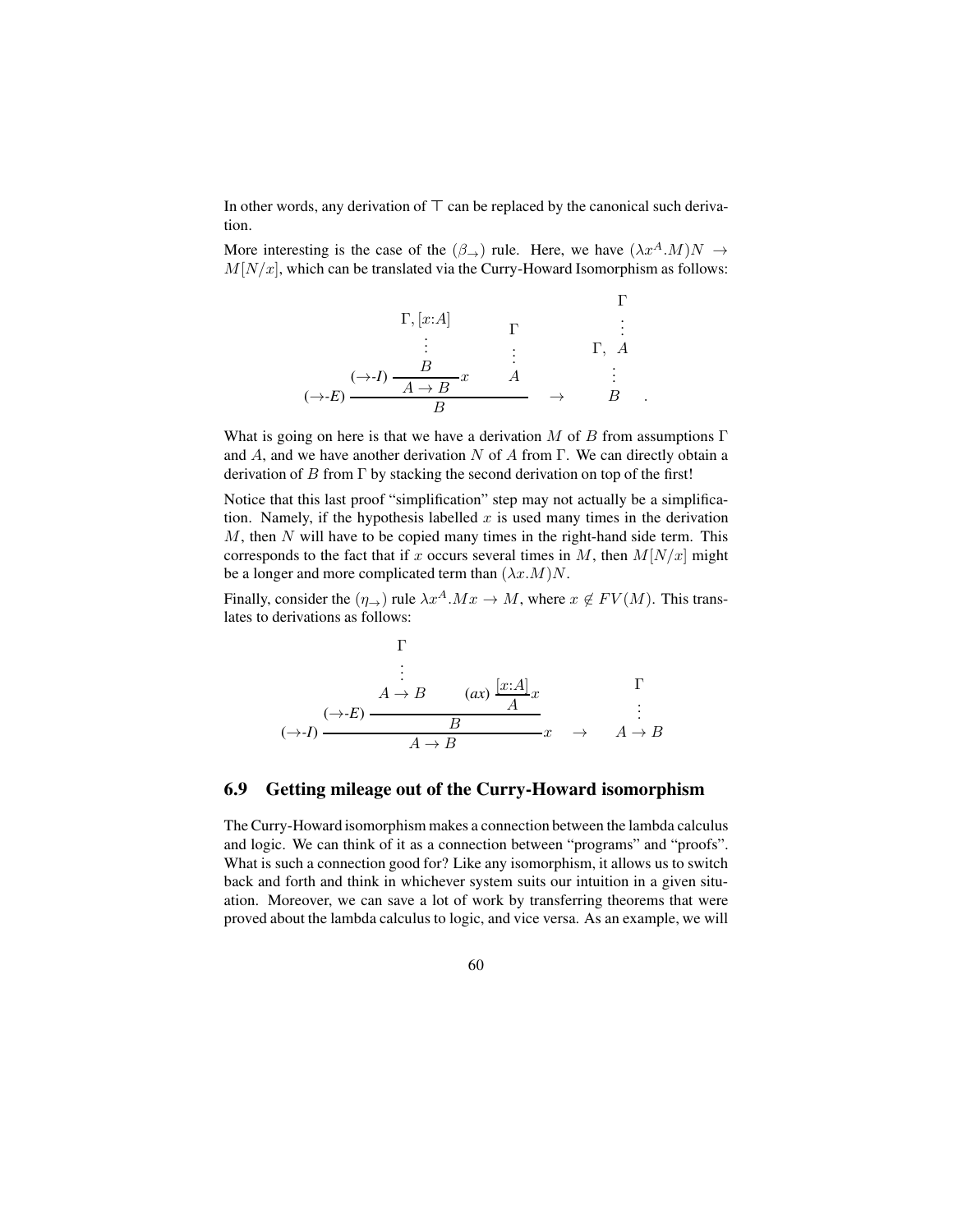see in the next section how to add disjunctions to propositional intuitionistic logic, and then we will explore what we can learn about the lambda calculus from that.

## 6.10 Disjunction and sum types

To the BNF for formulas of propositional intuitionistic logic from Section 6.3, we add the following clauses:

Formulas: 
$$
A, B ::= \dots | A \vee B | \bot
$$
.

Here,  $A \vee B$  stands for disjunction, or "or", and  $\perp$  stands for falsity, which we can also think of as zero-ary disjunction. The symbol  $\perp$  is also known by the names of "bottom", "absurdity", or "contradiction". The rules for constructing derivations are extended by the following cases:

7. (∨-introduction)

$$
(\vee I_1) \frac{\Gamma \vdash A}{\Gamma \vdash A \vee B} \qquad (\vee I_2) \frac{\Gamma \vdash B}{\Gamma \vdash A \vee B}
$$

In other words, if we have proven  $A$  or we have proven  $B$ , then we may conclude  $A \vee B$ .

8. (∨-elimination)

$$
(\vee E_{x,y}) \; \frac{\Gamma \vdash A \lor B \qquad \Gamma, x:A \vdash C \qquad \Gamma, y:B \vdash C}{\Gamma \vdash C}
$$

This is known as the "principle of case distinction". If we know  $A \vee B$ , and we wish to prove some formula  $C$ , then we may proceed by cases. In the first case, we assume A holds and prove  $C$ . In the second case, we assume  $B$  holds and prove  $C$ . In either case, we prove  $C$ , which therefore holds independently.

Note that the ∨-elimination rule differs from all other rules we have considered so far, because it involves some arbitrary formula  $C$  that is not directly related to the principal formula  $A \vee B$  being eliminated.

9. (⊥-elimination)

$$
(\perp E)\frac{\Gamma\vdash\perp}{\Gamma\vdash C},
$$

for an arbitrary formula  $C$ . This rule formalizes the familiar principle "exfalsum quodlibet", which means that falsity implies anything.

61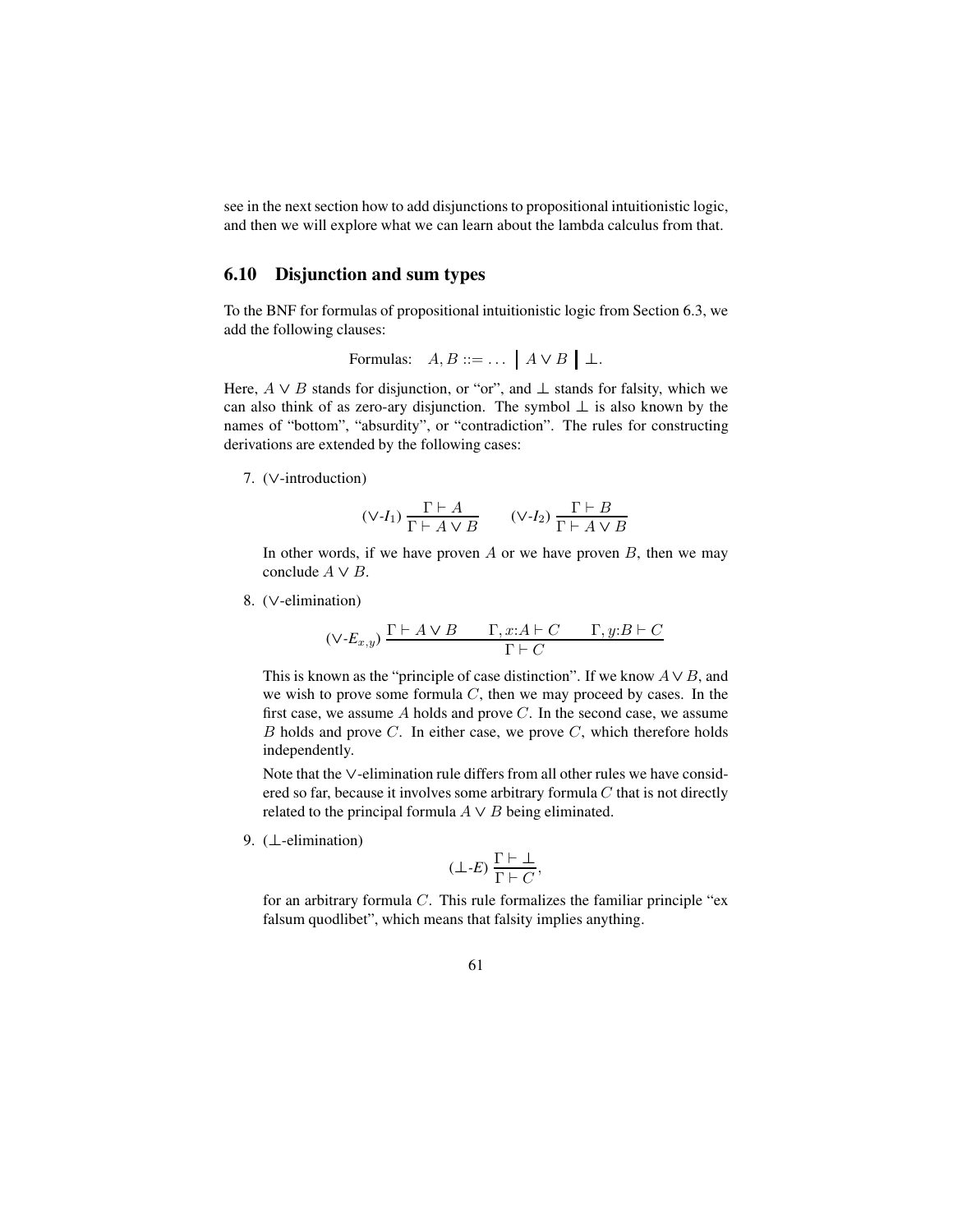There is no ⊥-introduction rule. This is symmetric to the fact that there is no ⊤-elimination rule.

Having extended our logic with disjunctions, we can now ask what these disjunctions correspond to under the Curry-Howard isomorphism. Naturally, we need to extend the lambda calculus by as many new terms as we have new rules in the logic. It turns out that disjunctions correspond to a concept that is quite natural in programming: "sum" or "union" types.

To the lambda calculus, add type constructors  $A + B$  and 0.

Simple types:  $A, B ::= \dots | A + B | 0$ .

Intuitively,  $A + B$  is the disjoint union of A and B, as in set theory: an element of  $A + B$  is either an element of A or an element of B, together with an indication of which one is the case. In particular, if we consider an element of  $A + A$ , we can still tell whether it is in the left or right component, even though the two types are the same. In programming languages, this is sometimes known as a "union" or "variant" type. We call it a "sum" type here. The type 0 is simply the empty type, corresponding to the empty set in set theory.

What should the lambda terms be that go with these new types? We know from our experience with the Curry-Howard isomorphism that we have to have precisely one term constructor for each introduction or elimination rule of natural deduction. Moreover, we know that if such a rule has  $n$  subderivations, then our term constructor has to have  $n$  immediate subterms. We also know something about bound variables: Each time a hypothesis is cancelled in a natural deduction rule, there must be a binder of the corresponding variable in the lambda calculus. This information more or less uniquely determines what the lambda terms should be; the only choice that is left is what to call them!

We add four terms to the lambda calculus:

$$
\begin{array}{ll}\n\text{Raw terms:} & M, N, P & ::= & \dots \mid \text{in}_1 M \mid \text{in}_2 M \\
& \mid \text{case } M \text{ of } x^A \Rightarrow N \mid y^B \Rightarrow P \mid \square_A M\n\end{array}
$$

The typing rules for these new terms are shown in Table 5. By comparing these rules to  $(\vee I_1)$ ,  $(\vee I_2)$ ,  $(\vee E)$ , and  $(\perp E)$ , you can see that they are precisely analogous.

But what is the meaning of these new terms? The term  $\text{in}_1 M$  is simply an element of the left component of  $A + B$ . We can think of in<sub>1</sub> as the injection function  $A \to A + B$ . Similar for in<sub>2</sub>. The term (case M of  $x^A \Rightarrow N | y^B \Rightarrow P$ ) is a case distinction: evaluate M of type  $A + B$ . The answer is either an element of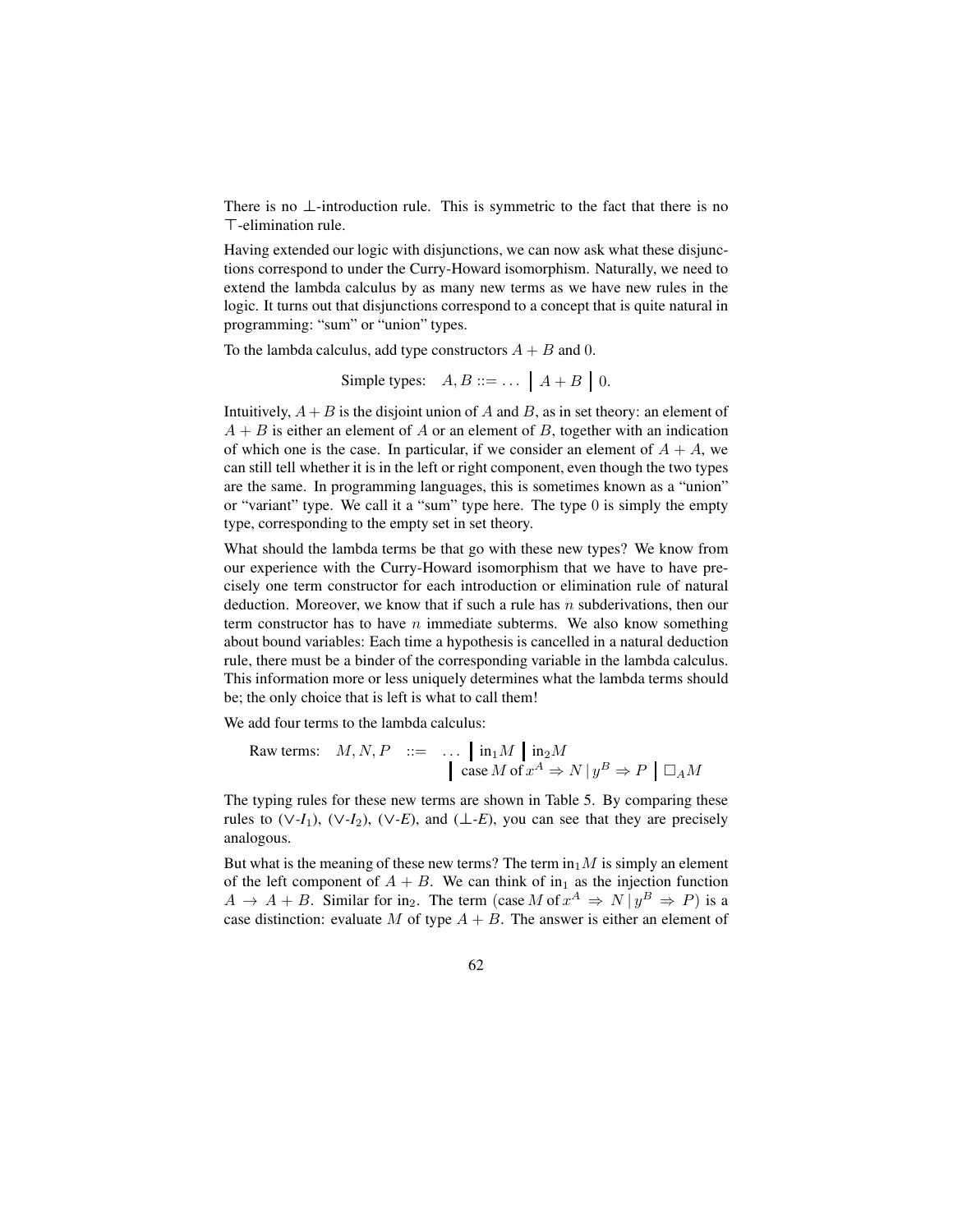$$
(in_1) \qquad \qquad \frac{\Gamma \vdash M : A}{\Gamma \vdash \text{in}_1 M : A + B}
$$

$$
(in_2) \qquad \qquad \frac{\Gamma \vdash M : B}{\Gamma \vdash in_2 M : A + B}
$$

$$
\begin{array}{ll}\n\text{(case)} & \frac{\Gamma \vdash M : A + B \quad \Gamma, x : A \vdash N : C \quad \Gamma, y : B \vdash P : C}{\Gamma \vdash (\text{case } M \text{ of } x^A \Rightarrow N \mid y^B \Rightarrow P) : C} \\
& \text{(C)} & \frac{\Gamma \vdash M : 0}{\Gamma \vdash \Box_A M : A}\n\end{array}
$$

Table 5: Typing rules for sums

the left component  $A$  or of the right component  $B$ . In the first case, assign the answer to the variable  $x$  and evaluate  $N$ . In the second case, assign the answer to the variable  $y$  and evaluate  $P$ . Since both  $N$  and  $P$  are of type  $C$ , we get a final result of type  $C$ . Note that the case statement is very similar to an if-thenelse; the only difference is that the two alternatives also carry a value. Indeed, the booleans can be defined as  $1 + 1$ , in which case  $T = in_1*, F = in_2*,$  and **if then else**  $MNP = \text{case } M \text{ of } x^1 \Rightarrow N \mid y^1 \Rightarrow P$ , where x and y don't occur in  $N$  and  $P$ , respectively.

Finally, the term  $\Box_A M$  is a simple type cast, corresponding to the unique function  $\square_A : 0 \to A$  from the empty set to any set A.

### 6.11 Classical logic vs. intuitionistic logic

We have mentioned before that the natural deduction calculus we have presented corresponds to intuitionistic logic, and not classical logic. But what exactly is the difference? Well, the difference is that in intuitionistic logic, we have no rule for proof by contradiction, and we do not have  $A \vee \neg A$  as an axiom.

Let us adopt the following convention for negation: the formula  $\neg A$  ("not A") is regarded as an abbreviation for  $A \to \bot$ . This way, we do not have to introduce special formulas and rules for negation; we simply use the existing rules for  $\rightarrow$ and  $\perp$ .

In intuitionistic logic, there is no derivation of  $A \vee \neg A$ , for general A. Or equivalently, in the simply-typed lambda calculus, there is no closed term of type  $A + (A \rightarrow 0)$ . We are not yet in a position to prove this formally, but informally, the argument goes as follows: If the type  $A$  is empty, then there can be no closed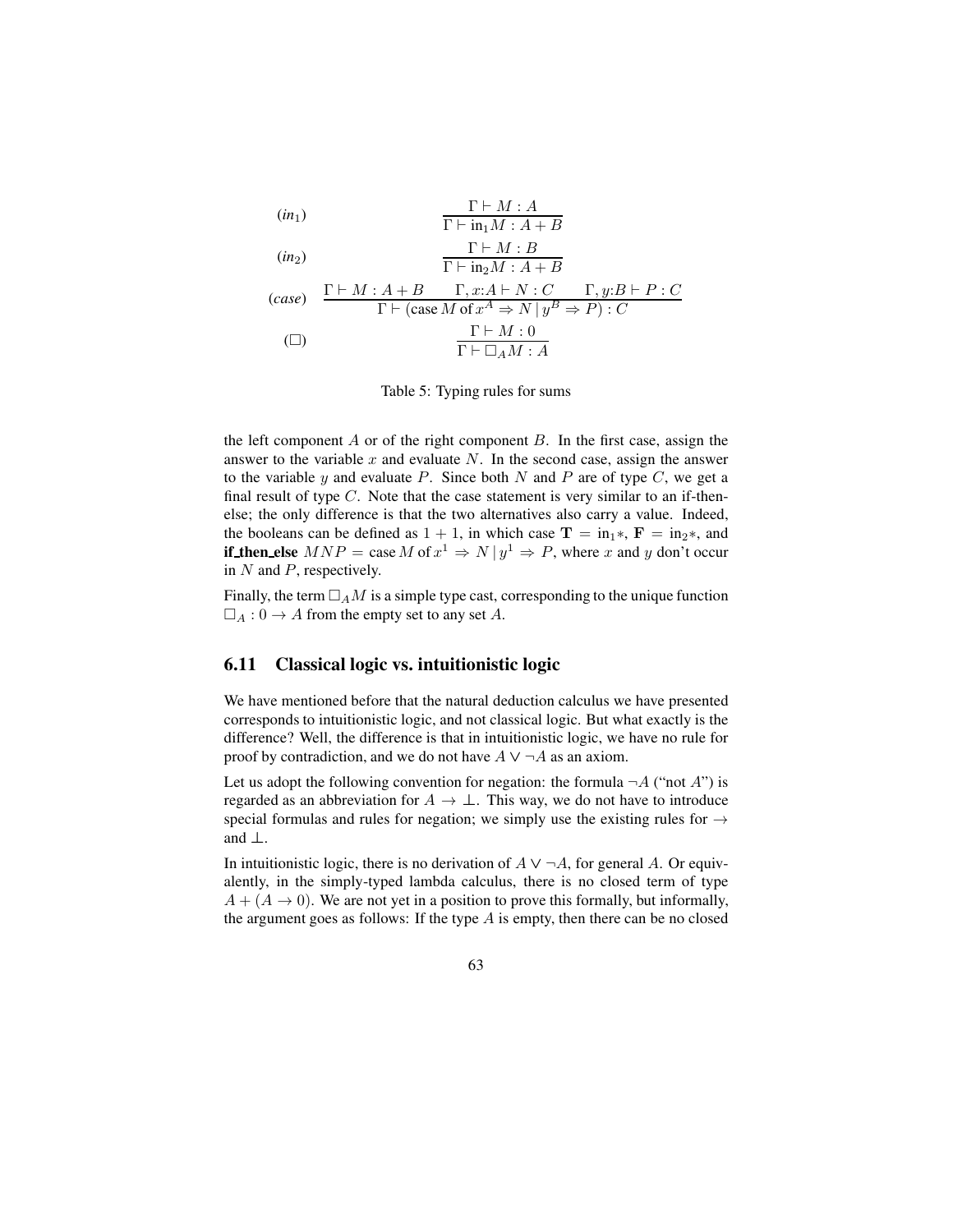term of type  $A$  (otherwise  $A$  would have that term as an element). On the other hand, if the type A is non-empty, then there can be no closed term of type  $A \rightarrow 0$ (or otherwise, if we applied that term to some element of A, we would obtain an element of 0). But if we were to write a *generic* term of type  $A + (A \rightarrow 0)$ , then this term would have to work no matter what  $A$  is. Thus, the term would have to decide whether to use the left or right component independently of A. But for any such term, we can get a contradiction by choosing A either empty or non-empty.

Closely related is the fact that in intuitionistic logic, we do not have a principle of proof by contradiction. The "proof by contradiction" rule is the following:

$$
(contra_x) \frac{\Gamma, x: \neg A \vdash \bot}{\Gamma \vdash A}.
$$

This is *not* a rule of intuitionistic propositional logic, but we can explore what would happen if we were to add such a rule. First, we observe that the contradiction rule is very similar to the following:

$$
\frac{\Gamma, x{:}A \vdash \bot}{\Gamma \vdash \neg A}.
$$

However, since we defined  $\neg A$  to be the same as  $A \rightarrow \bot$ , the latter rule is an instance of  $(\rightarrow -I)$ . The contradiction rule, on the other hand, is not an instance of  $(\rightarrow$ *-I*).

If we admit the rule (*contra*), then  $A ∨ \neg A$  can be derived. The following is such a derivation:

$$
(ax_y) \underbrace{\frac{(ax_x)}{y:(A\vee\neg A), x:A\vdash A} \quad (\vee I_1) \underbrace{\frac{(ax_x)}{y:(A\vee\neg A), x:A\vdash A}} \quad (\vee I_2) \underbrace{\frac{(ax_x)}{y:(A\vee\neg A), x:A\vdash A}} \quad (\vee I_3) \underbrace{\frac{(ax_x)}{y:(A\vee\neg A), x:A\vdash A}} \quad (\vee I_2) \underbrace{\frac{y:(A\vee\neg A), x:A\vdash \bot}{y:(A\vee\neg A)\vdash\neg A}} \quad (\vee I_3) \underbrace{\frac{y:(A\vee\neg A)\vdash A}{y:(A\vee\neg A)\vdash A}} \quad (\vee I_4) \underbrace{\frac{(ax_x)}{y:(A\vee\neg A)\vdash A}} \quad (\vee I_5) \underbrace{\frac{(ax_x)}{y:(A\vee\neg A)\vdash A}} \quad (\vee I_6) \underbrace{\frac{(ax_x)}{y:(A\vee\neg A)\vdash A}} \quad (\vee I_7) \underbrace{\frac{(ax_x)}{y:(A\vee\neg A)\vdash A}} \quad (\vee I_8) \underbrace{\frac{(ax_x)}{y:(A\vee\neg A)\vdash A}} \quad (\vee I_9) \underbrace{\frac{(ax_x)}{y:(A\vee\neg A)\vdash A}} \quad (\vee I_9) \underbrace{\frac{(ax_x)}{y:(A\vee\neg A)\vdash A}} \quad (\vee I_9) \underbrace{\frac{(ax_x)}{y:(A\vee\neg A)\vdash A}} \quad (\vee I_9) \underbrace{\frac{(ax_x)}{y:(A\vee\neg A)\vdash A}} \quad (\vee I_9) \underbrace{\frac{(ax_x)}{y:(A\vee\neg A)\vdash A}} \quad (\vee I_9) \underbrace{\frac{(ax_x)}{y:(A\vee\neg A)\vdash A}} \quad (\vee I_9) \underbrace{\frac{(ax_x)}{y:(A\vee\neg A)\vdash A}} \quad (\vee I_9) \underbrace{\frac{(ax_x)}{y:(A\vee\neg A)\vdash A}} \quad (\vee I_9) \underbrace{\frac{(ax_x)}{y:(A\vee\neg A)\vdash A}} \quad (\vee I_9) \underbrace{\frac{(ax_x)}{y:(A\vee\neg A)\vdash A}} \quad (\vee I_9) \underbrace{\frac{(ax_x)}{y:(A\vee\neg A)\vdash A}} \
$$

Conversely, if we added  $A \vee \neg A$  as an axiom to intuitionistic logic, then this already implies the *(contra)* rule. Namely, from any derivation of  $\Gamma, x : \neg A \vdash \bot$ , we can obtain a derivation of  $\Gamma \vdash A$  by using  $A \vee \neg A$  as an axiom. Thus, we can *simulate* the (*contra*) rule, in the presence of  $A \vee \neg A$ .

$$
(\vee E_{x,y}) \frac{\text{(excluded middle)}}{\Gamma \vdash A \lor \neg A} \qquad (\bot \neg E) \frac{\Gamma, x \neg A \vdash \bot}{\Gamma, x \neg A \vdash A} \qquad (ax_y) \frac{\Gamma, y \neg A \vdash A}{\Gamma, y \neg A \vdash A}
$$

64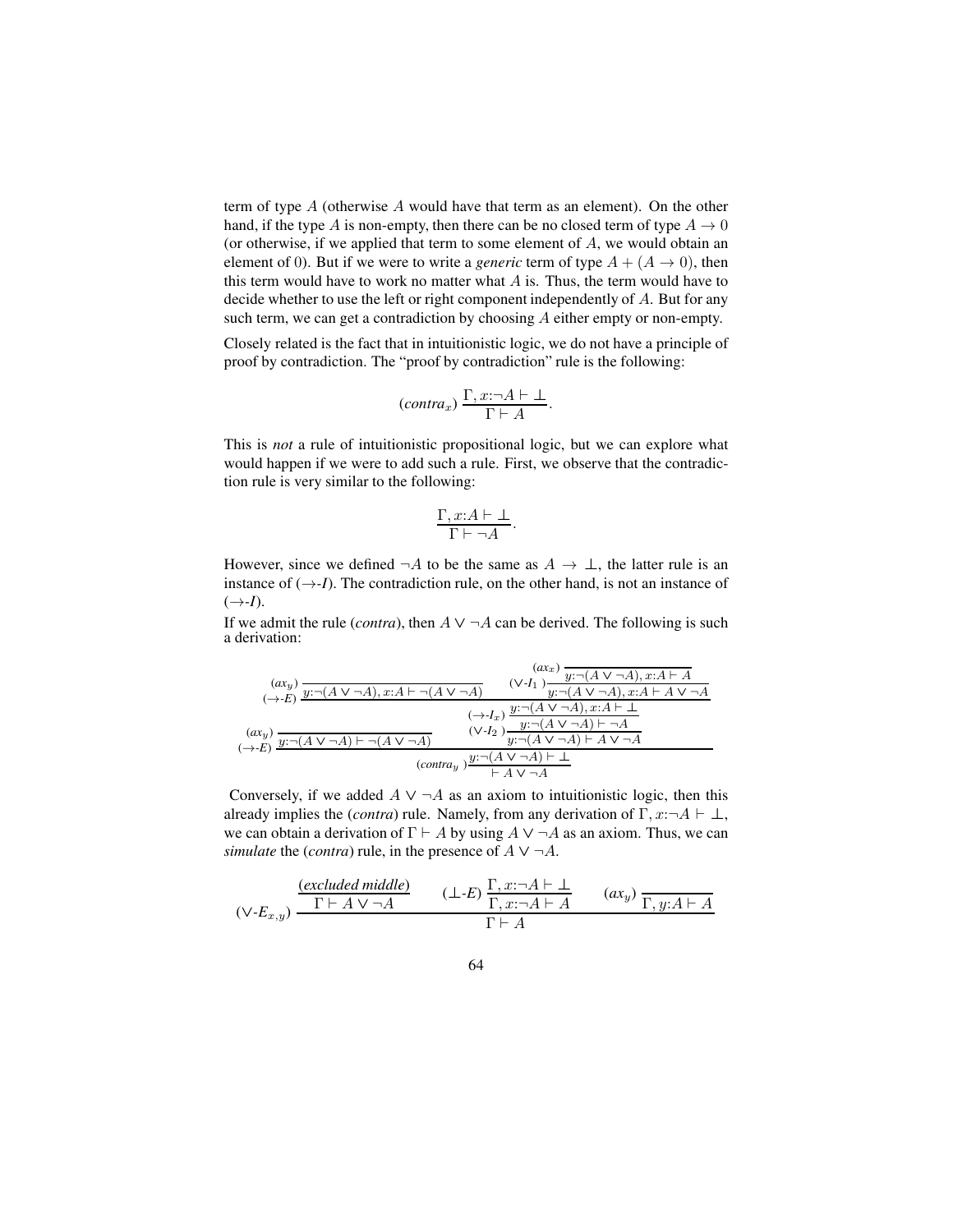In this sense, we can say that the rule (*contra*) and the axiom  $A \vee \neg A$  are equivalent, in the presence of the other axioms and rules of intuitionistic logic.

It turns out that the system of intuitionistic logic plus (*contra*) is equivalent to classical logic as we know it. It is in this sense that we can say that intuitionistic logic is "classical logic without proofs by contradiction".

**Exercise 32.** The formula  $((A \rightarrow B) \rightarrow A) \rightarrow A$  is called "Peirce's law". It is valid in classical logic, but not in intuitionistic logic. Give a proof of Peirce's law in natural deduction, using the rule (*contra*).

Conversely, Peirce's law, when added to intuitionistic logic for all  $A$  and  $B$ , implies (*contra*). Here is the proof. Recall that  $\neg A$  is an abbreviation for  $A \to \bot$ .

$$
\underbrace{(Peirce's law for B = \bot)}_{(\rightarrow -E)} \xrightarrow{\text{(1--}E)} \underbrace{\frac{(\bot - E)}{\Gamma, x:A \rightarrow \bot \vdash \bot}}_{\Gamma \vdash A} \underbrace{(\rightarrow -I_x)}_{\Gamma \vdash A} \xrightarrow{\text{(2--}E)} \frac{\bot}{\Gamma, x:A \rightarrow \bot \vdash A}
$$

We summarize the results of this section in terms of a slogan:

intuitionistic logic + (*contra*)  $=$  intuitionistic logic + " $A \vee \neg A$ "  $=$  intuitionistic logic + Peirce's law = classical logic.

The proof theory of intuitionistic logic is a very interesting subject in its own right, and an entire course could be taught just on that subject.

## 6.12 Classical logic and the Curry-Howard isomorphism

To extend the Curry-Howard isomorphism to classical logic, according to the observations of the previous section, it is sufficient to add to the lambda calculus a term representing Peirce's law. All we have to do is to add a term  $\mathfrak{C}$  :  $((A \rightarrow$  $B) \rightarrow A$   $\rightarrow A$ , for all types A and B.

Such a term is known as *Felleisen's*  $\mathfrak{C}$ , and it has a specific interpretation in terms of programming languages. It can be understood as a control operator (similar to "goto", "break", or exception handling in some procedural programming languages).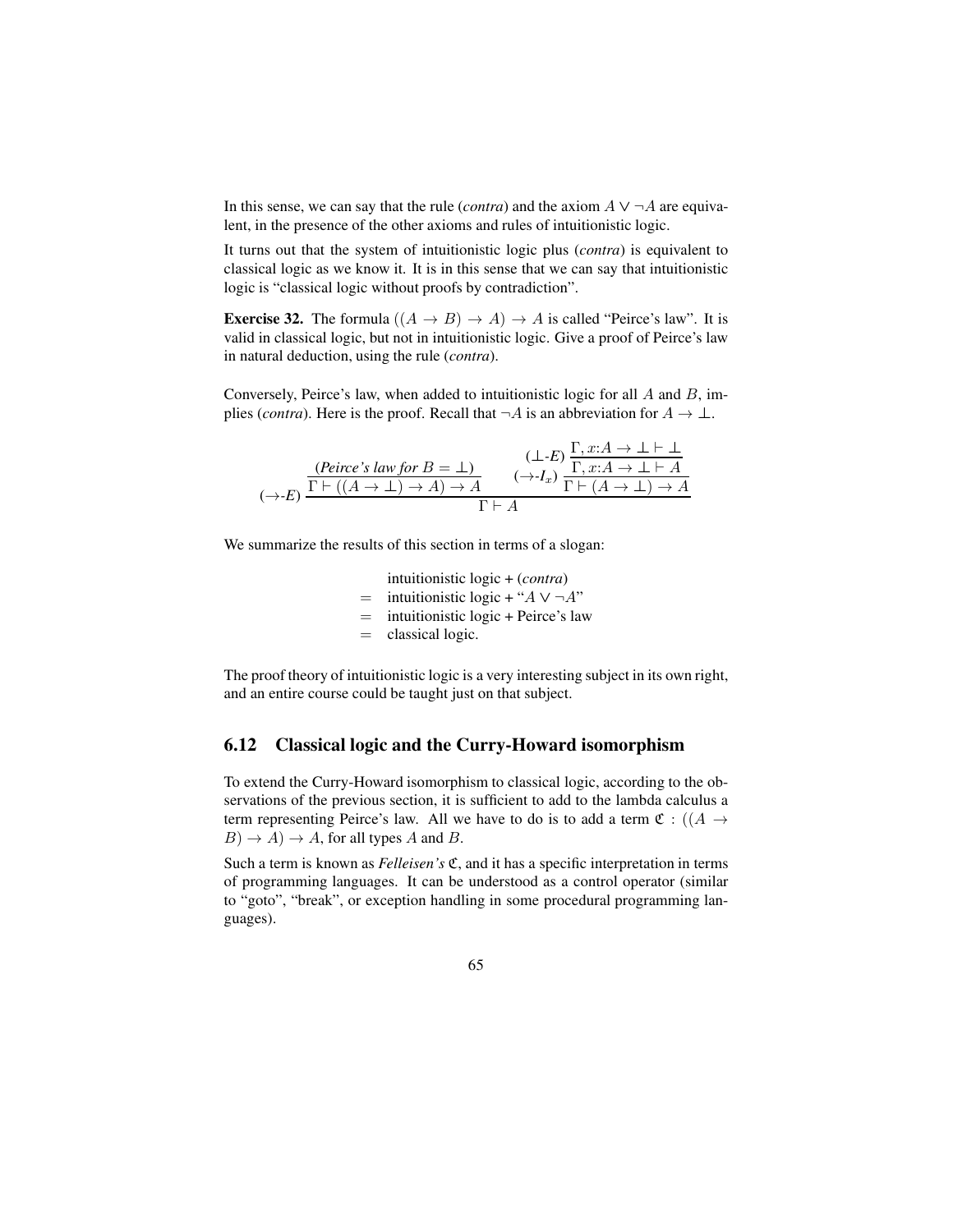Specifically, Felleisen's interpretation requires a term of the form

$$
M = \mathfrak{C}(\lambda k^{A \to B} . N) : A
$$

to be evaluated as follows. To evaluate  $M$ , first evaluate  $N$ . Note that both  $M$  and  $N$  have type  $A$ . If  $N$  returns a result, then this immediately becomes the result of M as well. On the other hand, if during the evaluation of  $N$ , the function  $k$  is ever called with some argument  $x : A$ , then the further evaluation of N is aborted, and  $x$  immediately becomes the result of  $M$ .

In other words, the final result of  $M$  can be calculated anywhere inside  $N$ , no matter how deeply nested, by passing it to  $k$  as an argument. The function  $k$  is known as a *continuation*.

There is a lot more to programming with continuations than can be explained in these lecture notes. For an interesting application of continuations to compiling, see e.g. [9] from the bibliography (Section 15). The above explanation of what it means to "evaluate" the term  $M$  glosses over several details. In particular, we have not given a reduction rule for C in the style of  $\beta$ -reduction. To do so is rather complicated and is beyond the scope of these notes.

# 7 Weak and strong normalization

#### 7.1 Definitions

As we have seen, computing with lambda terms means reducing lambda terms to normal form. By the Church-Rosser theorem, such a normal form is guaranteed to be unique if it exists. But so far, we have paid little attention to the question whether normal forms exist for a given term, and if so, how we need to reduce the term to find a normal form.

**Definition.** Given a notion of term and a reduction relation, we say that a term M is *weakly normalizing* if there exists a finite sequence of reductions  $M \to M_1 \to$  $\ldots \rightarrow M_n$  such that  $M_n$  is a normal form. We say that M is *strongly normalizing* if there does not exist an infinite sequence of reductions starting from  $M$ , or in other words, if *every* sequence of reductions starting from M is finite.

Recall the following consequence of the Church-Rosser theorem, which we stated as Corollary 4.2: If M has a normal form N, then  $M \rightarrow N$ . It follows that a term M is weakly normalizing if and only if it has a normal form. This does not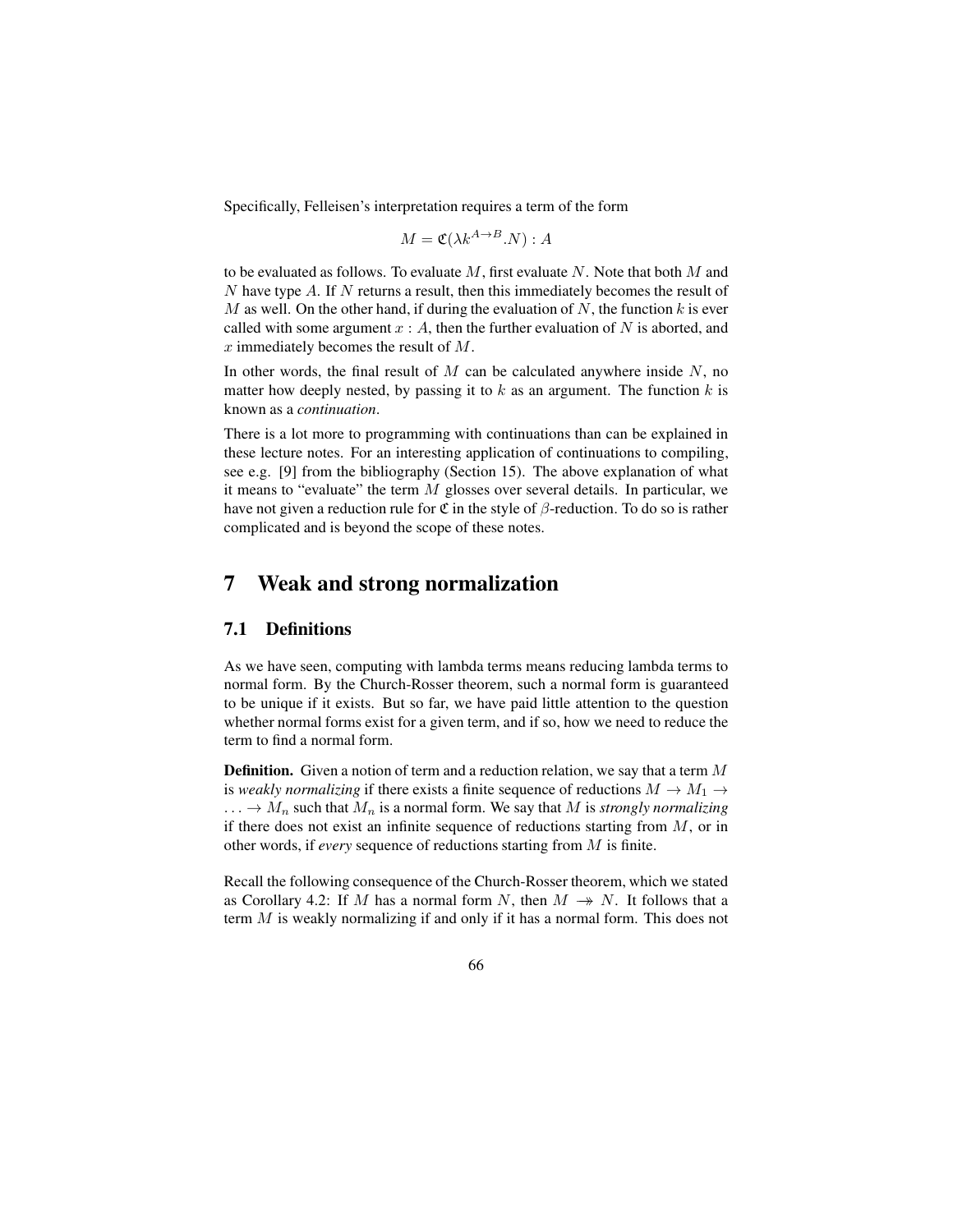imply that every possible way of reducing  $M$  leads to a normal form. A term is strongly normalizing if and only if every way of reducing it leads to a normal form in finitely many steps.

Consider for example the following terms in the untyped lambda calculus:

- 1. The term  $\Omega = (\lambda x . xx)(\lambda x . xx)$  is neither weakly nor strongly normalizing. It does not have a normal form.
- 2. The term  $(\lambda x.y)\Omega$  is weakly normalizing, but not strongly normalizing. It reduces to the normal form y, but it also has an infinite reduction sequence.
- 3. The term  $(\lambda x.y)((\lambda x.x)(\lambda x.x))$  is strongly normalizing. While there are several different ways to reduce this term, they all lead to a normal form in finitely many steps.
- 4. The term  $\lambda x.x$  is strongly normalizing, since it has no reductions, much less an infinite reduction sequence. More generally, every normal form is strongly normalizing.

We see immediately that strongly normalizing implies weakly normalizing. However, as the above examples show, the converse is not true.

#### 7.2 Weak and strong normalization in typed lambda calculus

We found that the term  $\Omega = (\lambda x . xx)(\lambda x . xx)$  is not weakly or strongly normalizing. On the other hand, we also know that this term is not typable in the simplytyped lambda calculus. This is not a coincidence, as the following theorem shows.

Theorem 7.1 (Weak normalization theorem). *In the simply-typed lambda calculus, all terms are weakly normalizing.*

Theorem 7.2 (Strong normalization theorem). *In the simply-typed lambda calculus, all terms are strongly normalizing.*

Clearly, the strong normalization theorem implies the weak normalization theorem. However, the weak normalization theorem is much easier to prove, which is the reason we proved both these theorems in class. In particular, the proof of the weak normalization theorem gives an explicit measure of the complexity of a term, in terms of the number of redexes of a certain degree in the term. There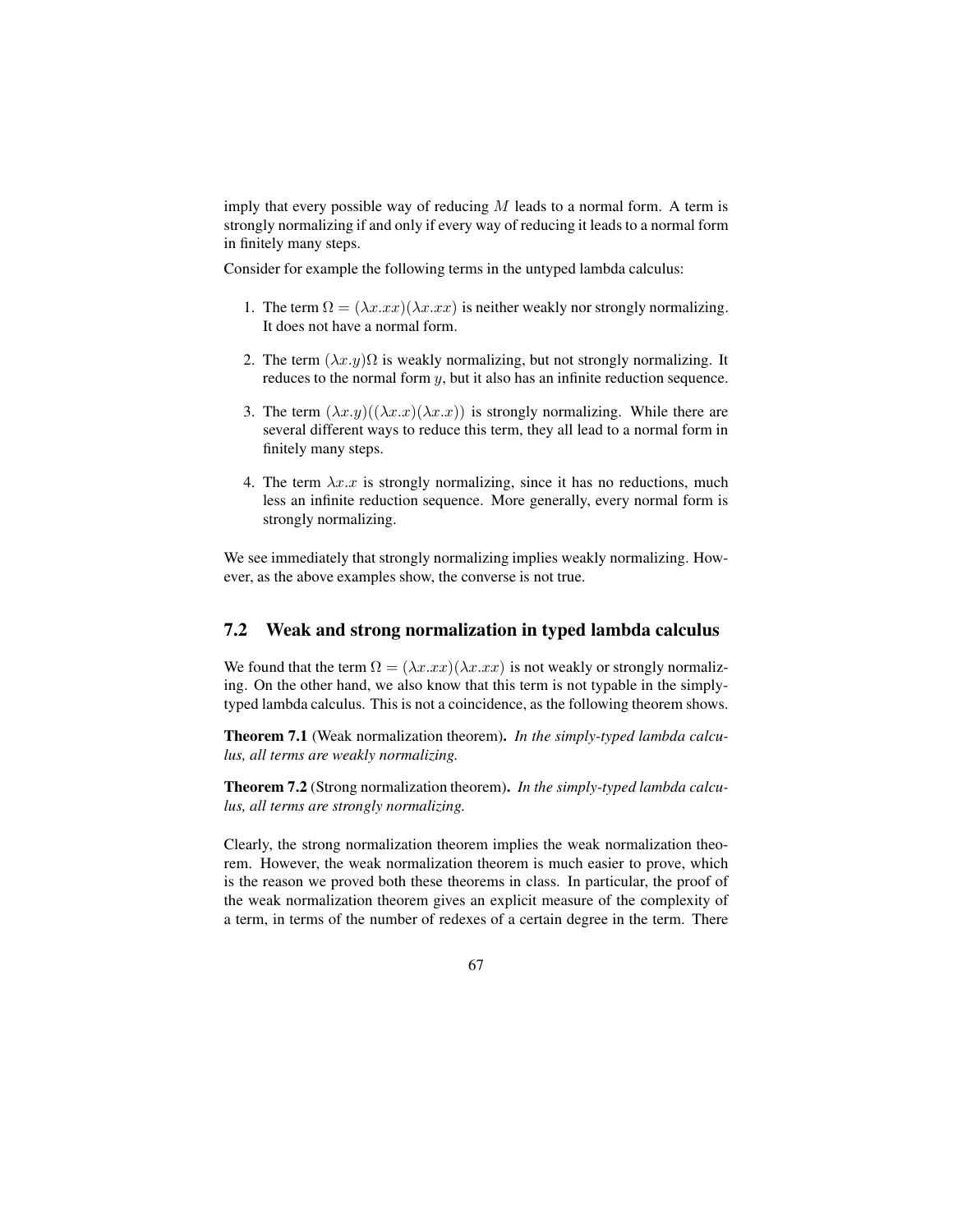is no corresponding complexity measure in the proof of the strong normalization theorem.

Please refer to Chapters 4 and 6 of "Proofs and Types" by Girard, Lafont, and Taylor [2] for the proofs of Theorems 7.1 and 7.2, respectively.

# 8 Polymorphism

The polymorphic lambda calculus, also known as "System F", is obtained extending the Curry-Howard isomorphism to the quantifier ∀. For example, consider the identity function  $\lambda x^A.x$ . This function has type  $A \to A$ . Another identity function is  $\lambda x^B.x$  of type  $B \to B$ , and so forth for every type. We can thus think of the identity function as a family of functions, one for each type. In the polymorphic lambda calculus, there is a dedicated syntax for such families, and we write  $\Lambda \alpha.\lambda x^{\alpha}.x$  of type  $\forall \alpha.\alpha \rightarrow \alpha$ .

System F was independently discovered by Jean-Yves Girard and John Reynolds in the early 1970s.

#### 8.1 Syntax of System F

The primary difference between System F and simply-typed lambda calculus is that System F has a new kind of function that takes a *type*, rather than a *term*, as its argument. We can also think of such a function as a family of terms that is indexed by a type.

Let  $\alpha, \beta, \gamma$  range over a countable set of *type variables*. The types of System F are given by the grammar

Types: 
$$
A, B ::= \alpha \mid A \rightarrow B \mid \forall \alpha.A
$$

 $\mathbb{R}^2$ 

 $\mathcal{L}$ 

A type of the form  $A \to B$  is called a *function type*, and a type of the form  $\forall \alpha.A$ is called a *universal type*. The type variable  $\alpha$  is bound in  $\forall \alpha.A$ , and we identify types up to renaming of bound variables; thus,  $\forall \alpha \cdot \alpha \rightarrow \alpha$  and  $\forall \beta \cdot \beta \rightarrow \beta$  are the same type. We write  $FTV(A)$  for the set of free type variables of a type A, defined inductively by:

- $FTV(\alpha) = {\alpha},$
- $FTV(A \rightarrow B) = FTV(A) \cup FTV(B),$ 
	- 68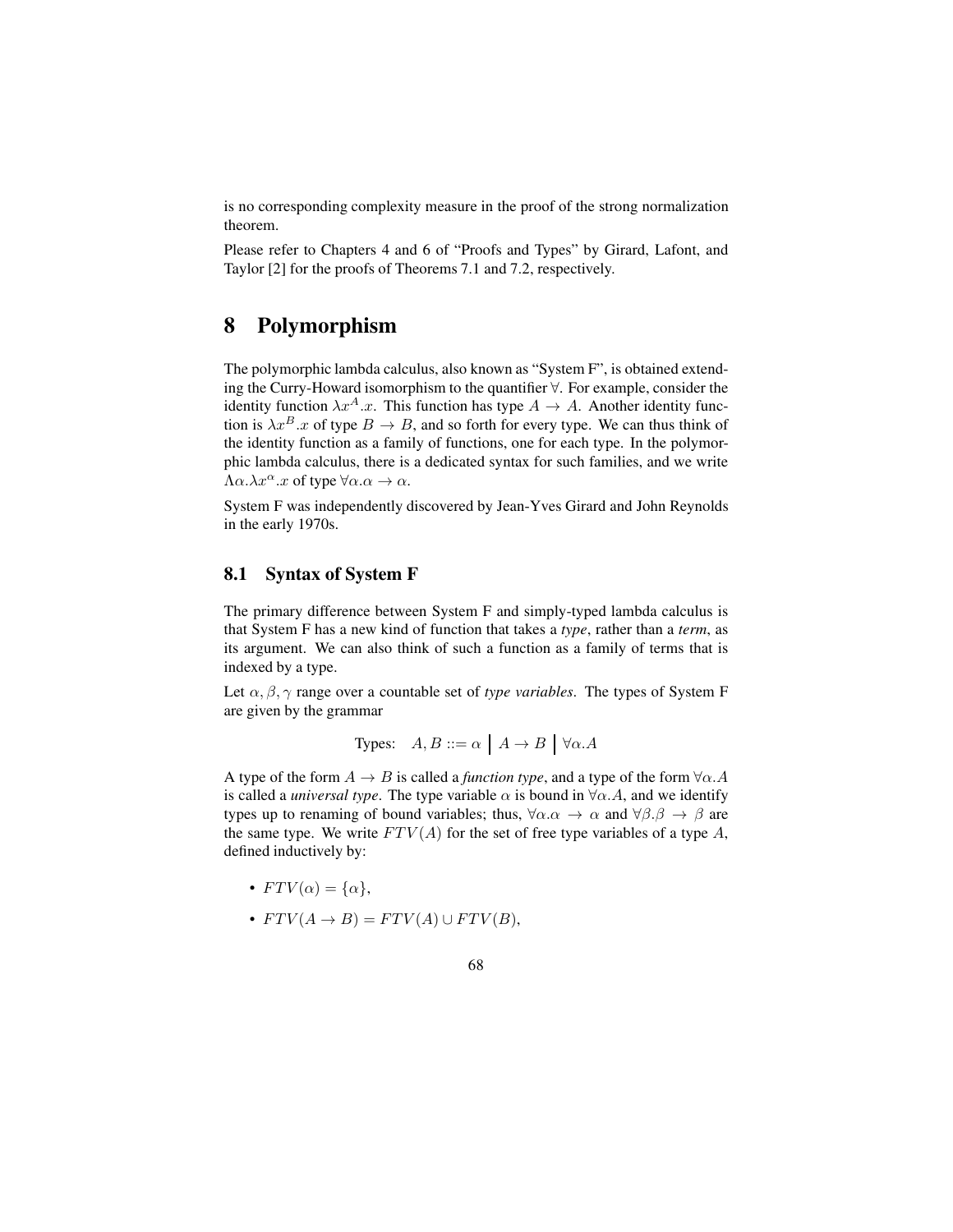(var)

\n
$$
\frac{\Gamma \vdash M : A \rightarrow B \quad \Gamma \vdash N : A}{\Gamma \vdash MN : B}
$$
\n(abs)

\n
$$
\frac{\Gamma \vdash M : A \rightarrow B \quad \Gamma \vdash N : A}{\Gamma \vdash MN : B}
$$
\n(typeapp)

\n
$$
\frac{\Gamma \vdash M : \forall \alpha A}{\Gamma \vdash MB : A[B/\alpha]}
$$
\n(typeabs)

\n
$$
\frac{\Gamma \vdash M : A \quad \alpha \notin \varGamma V(\Gamma)}{\Gamma \vdash \Lambda \alpha.M : \forall \alpha.A}
$$



•  $FTV(\forall \alpha.A) = FTV(A) \setminus {\alpha}.$ 

We also write  $A[B/\alpha]$  for the result of replacing all free occurrences of  $\alpha$  by B in A. Just like the substitution of terms (see Section 2.3), this type substitution must be *capture-free*, i.e., special care must be taken to rename any bound variables of A so that their names are different from the free variables of B.

The terms of System F are:

Terms: 
$$
M, N ::= x \mid MN \mid \lambda x^A.M \mid MA \mid \Lambda \alpha.M
$$

Of these, variables x, applications  $MN$ , and lambda abstractions  $\lambda x^A \cdot M$  are exactly as for the simply-typed lambda calculus. The new terms are *type application* MA, which is the application of a type function M to a type A, and *type abstraction*  $\Lambda \alpha$ .*M*, which denotes the type function that maps a type  $\alpha$  to a term M. The typing rules for System F are shown in Table 6.

We also write  $FTV(M)$  for the set of free type variables in the term M. We need a final notion of substitution: if M is a term, B a type, and  $\alpha$  a type variable, we write  $M[B/\alpha]$  for the capture-free substitution of B for  $\alpha$  in M.

## 8.2 Reduction rules

In System F, there are two rules for  $\beta$ -reduction. The first one is the familiar rule for the application of a function to a term. The second one is an analogous rule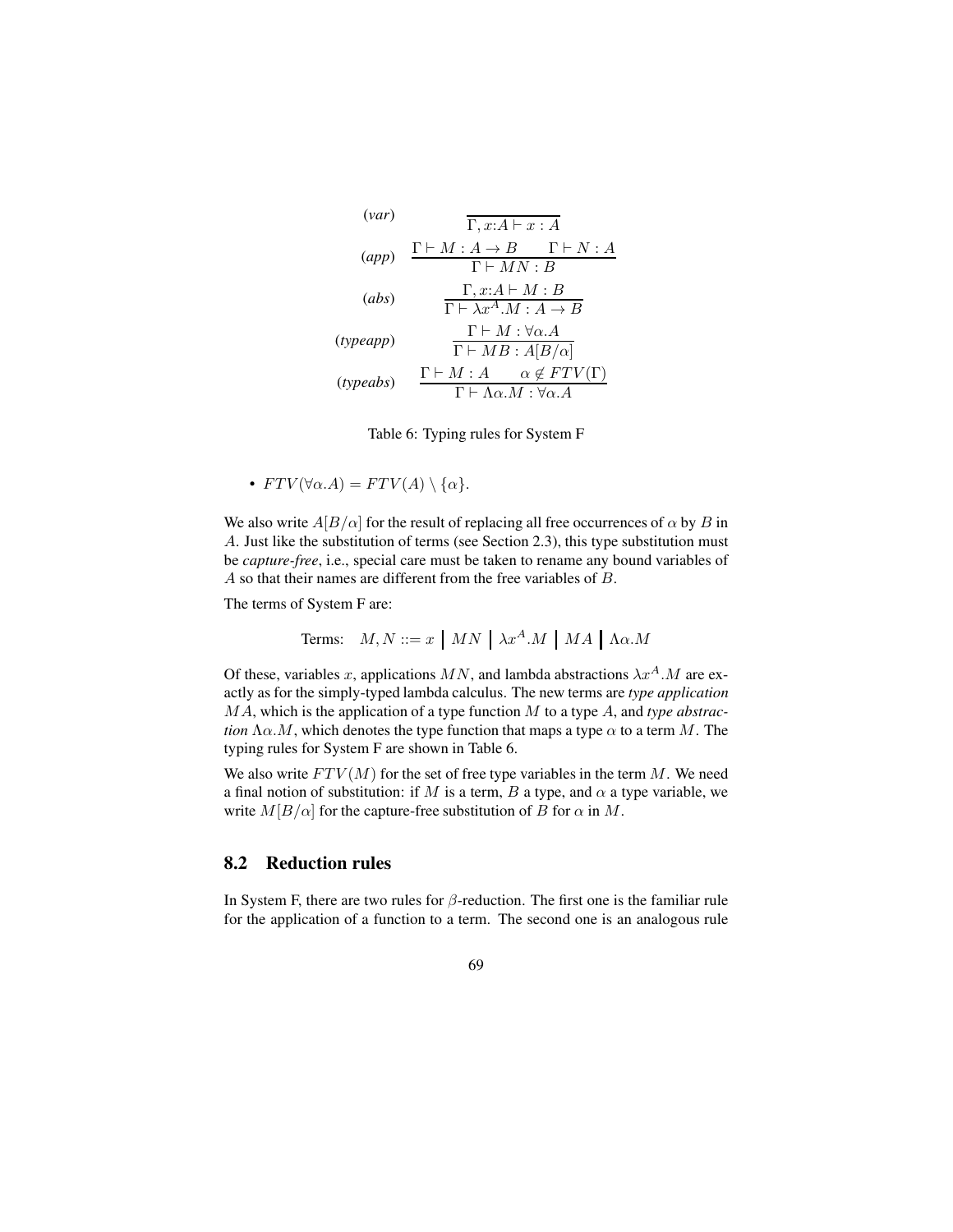for the application of a type function to a type.

$$
\begin{array}{rcl}\n(\beta_{\rightarrow}) & (\lambda x^{A}.M)N & \rightarrow & M[N/x], \\
(\beta_{\forall}) & (\Lambda \alpha.M)A & \rightarrow & M[A/\alpha],\n\end{array}
$$

Similarly, there are two rules for  $\eta$ -reduction.

$$
\begin{array}{rcl}\n(\eta_{\rightarrow}) & \lambda x^{A}.Mx & \rightarrow & M, & \text{if } x \notin FV(M), \\
(\eta_{\forall}) & \Lambda \alpha.M\alpha & \rightarrow & M, & \text{if } \alpha \notin FTV(M).\n\end{array}
$$

The congruence and  $\xi$ -rules are as expected:

$$
\frac{M \to M'}{MN \to M'N} \qquad \frac{N \to N'}{MN \to MN'} \qquad \frac{M \to M'}{\lambda x^A M \to \lambda x^A M'}
$$

$$
\frac{M \to M'}{MA \to M'A} \qquad \frac{M \to M'}{\Lambda \alpha M \to \Lambda \alpha M'}
$$

## 8.3 Examples

Just as in the untyped lambda calculus, many interesting data types and operations can be encoded in System F.

#### 8.3.1 Booleans

Define the System F type bool , and terms T, F : bool , as follows:

**bool** = 
$$
\forall \alpha . \alpha \rightarrow \alpha \rightarrow \alpha
$$
,  
\n**T** =  $\Lambda \alpha . \lambda x^{\alpha} . \lambda y^{\alpha} . x$ ,  
\n**F** =  $\Lambda \alpha . \lambda x^{\alpha} . \lambda y^{\alpha} . y$ .

It is easy to see from the typing rules that  $\vdash$  T : **bool** and  $\vdash$  **F** : **bool** are valid typing judgments. We can define an if-then-else operation

> if\_then\_else :  $\forall \beta$ . bool  $\rightarrow \beta \rightarrow \beta \rightarrow \beta$ , if then else  $= \Lambda \beta . \lambda z^{bool} . z \beta$ .

It is then easy to see that, for any type  $B$  and any pair of terms  $M, N : B$ , we have

if then else  $B T M N \rightarrow_{\beta} M$ , **if\_then\_else**  $B \mathbf{F} M N \rightarrow_B^{\mathcal{B}} N$ .

$$
70\,
$$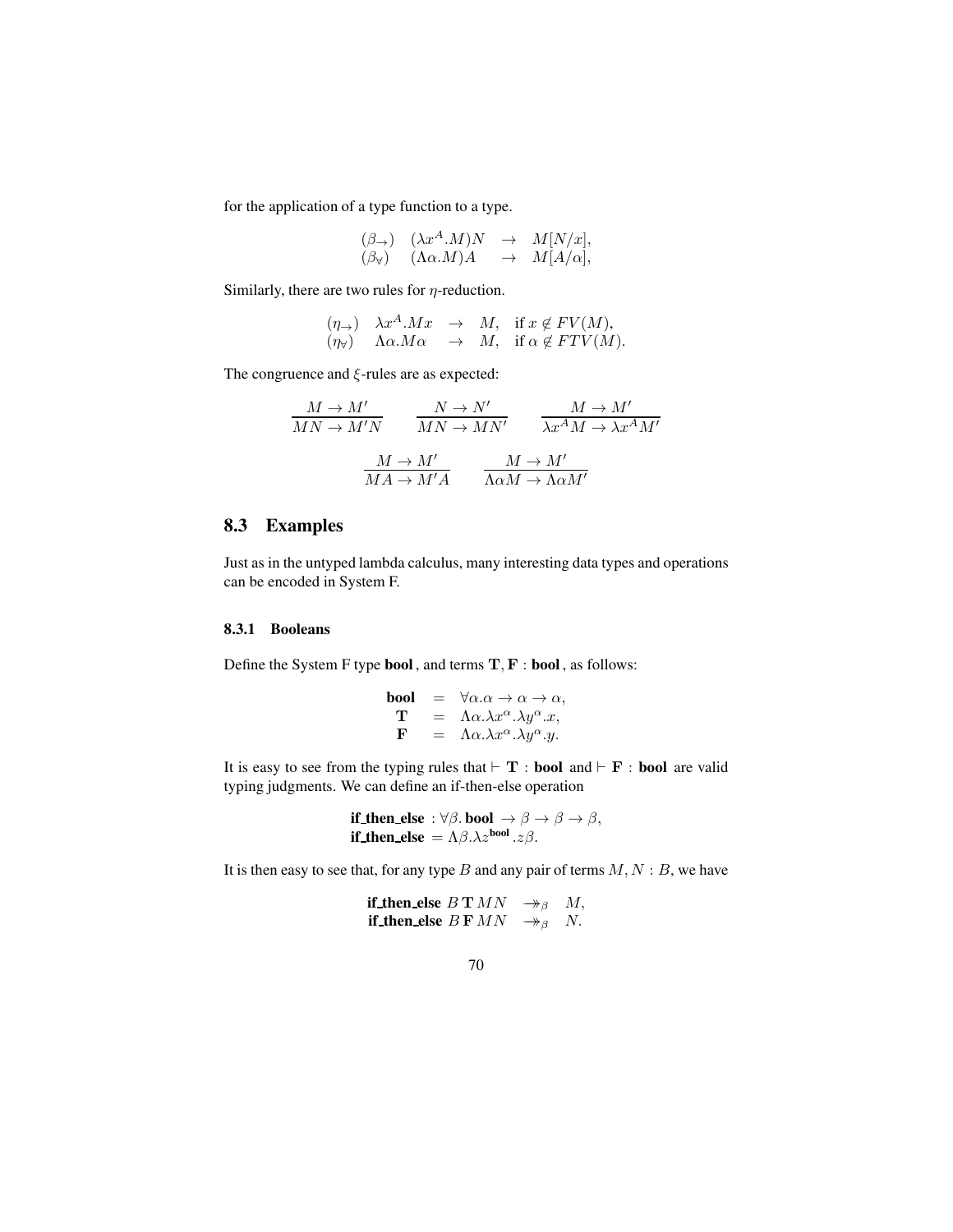Once we have if-then-else, it is easy to define other boolean operations, for example

| and  | $= \lambda a^{\text{bool}} \cdot \lambda b^{\text{bool}}$ . if then else bool $a b \mathbf{F}$ , |
|------|--------------------------------------------------------------------------------------------------|
| - or | $= \lambda a^{\text{bool}} \cdot \lambda b^{\text{bool}}$ if then else bool $a \mathbf{T} b$ ,   |
| not  | $= \lambda a^{\text{bool}}$ . if then else bool $a \, \text{F T}$ .                              |

Later, in Proposition 8.8, we will show that up to  $\beta\eta$  equality, T and and F are the *only* closed terms of type bool . This, together with the if-then-else operation, justifies calling this the type of booleans.

Note that the above encodings of the booleans and their if-then-else operation in System F is exactly the same as the corresponding encodings in the untyped lambda calculus from Section 3.1, provided that one erases all the types and type abstractions. However, there is an important difference: in the untyped lambda calculus, the booleans were just two terms among many, and there was no guarantee that the argument of a boolean function (such as and and or ) was actually a boolean. In System F, the typing guarantees that all closed boolean terms eventually reduce to either T or F.

#### 8.3.2 Natural numbers

We can also define a type of Church numerals in System F. We define:

nat =  $\forall \alpha . (\alpha \rightarrow \alpha) \rightarrow \alpha \rightarrow \alpha$ ,  $\overline{\frac{0}{1}}$  =  $\Lambda \alpha . \lambda f^{\alpha \to \alpha} . \lambda x^{\alpha} . x,$ <br>  $\overline{1}$  =  $\Lambda \alpha . \lambda f^{\alpha \to \alpha} . \lambda x^{\alpha} . f x$  $= \Lambda \alpha.\lambda f^{\alpha \to \alpha}.\lambda x^{\alpha}.fx,$  $\overline{\frac{2}{3}} = \Lambda \alpha . \lambda f^{\alpha \to \alpha} . \lambda x^{\alpha} . f(fx),$ <br>  $\overline{3} = \Lambda \alpha . \lambda f^{\alpha \to \alpha} . \lambda x^{\alpha} . f(f(fx)).$  $= \Lambda \alpha.\lambda f^{\alpha \to \alpha}.\lambda x^{\alpha}.f(f(fx)),$ . . .

It is then easy to define simple functions, such as successor, addition, and multiplication:

$$
\begin{array}{rcl}\n\textbf{succ} & = & \lambda n^{\textbf{nat}} \cdot \Lambda \alpha \cdot \lambda f^{\alpha \to \alpha} \cdot \lambda x^{\alpha} \cdot f(n \alpha f x), \\
\textbf{add} & = & \lambda n^{\textbf{nat}} \cdot \lambda m^{\textbf{nat}} \cdot \Lambda \alpha \cdot \lambda f^{\alpha \to \alpha} \cdot \lambda x^{\alpha} \cdot n \alpha f(m \alpha f x), \\
\textbf{mult} & = & \lambda n^{\textbf{nat}} \cdot \lambda m^{\textbf{nat}} \cdot \Lambda \alpha \cdot \lambda f^{\alpha \to \alpha} \cdot n \alpha (m \alpha f).\n\end{array}
$$

Just as for the booleans, these encodings of the Church numerals and functions are exactly the same as those of the untyped lambda calculus from Section 3.2, if one erases all the types and type abstractions. We will show in Proposition 8.9 below that the Church numerals are, up to  $\beta\eta$ -equivalence, the only closed terms of type nat.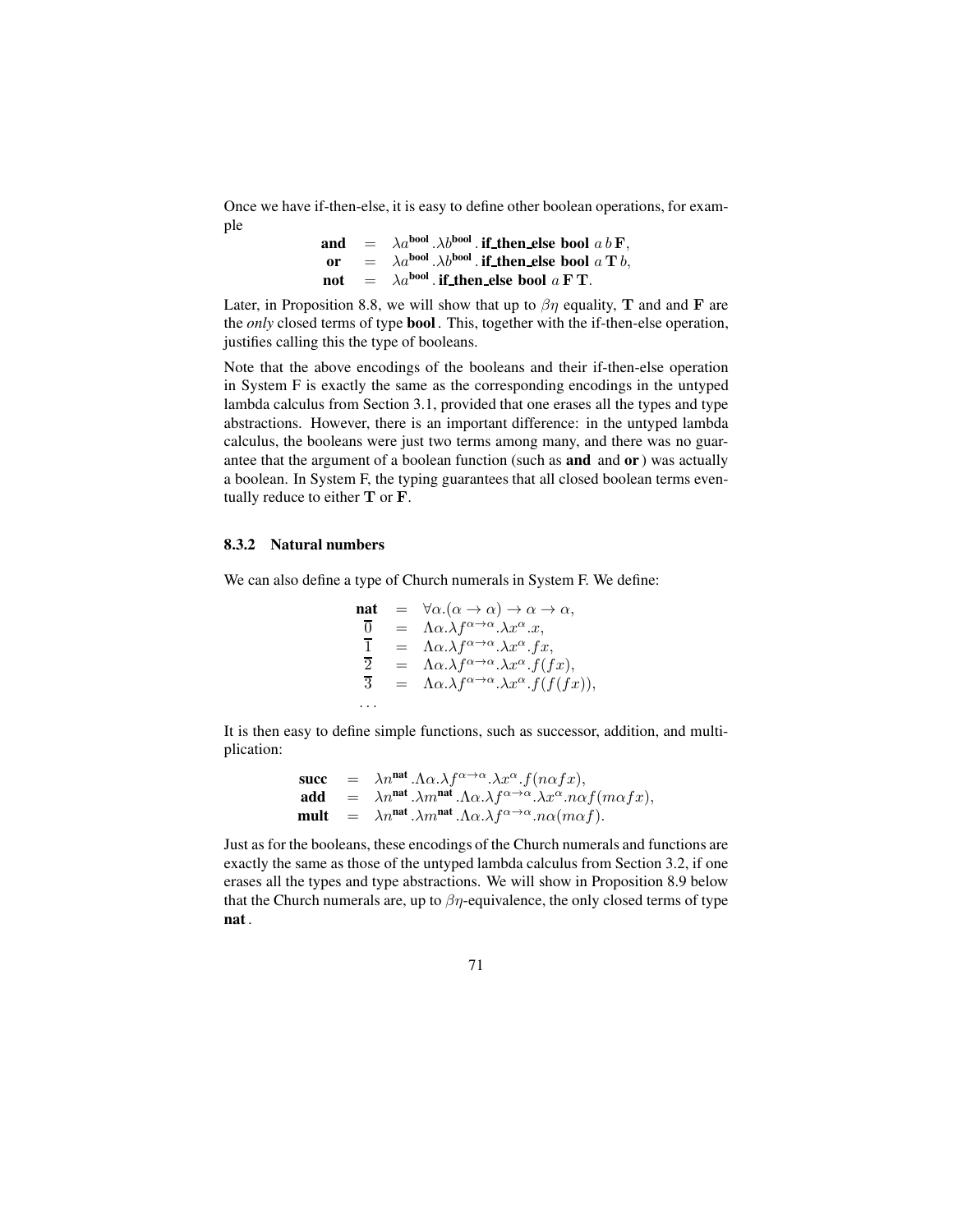#### 8.3.3 Pairs

You will have noticed that we didn't include a cartesian product type  $A \times B$  in the definition of System F. This is because such a type is definable. Specifically, let

$$
\begin{array}{rcl} A\times B&=&\forall \alpha.(A\rightarrow B\rightarrow \alpha)\rightarrow \alpha,\\ \langle M,N\rangle&=&\Lambda \alpha.\lambda f^{A\rightarrow B\rightarrow \alpha}.fMN. \end{array}
$$

Note that when  $M : A$  and  $N : B$ , then  $\langle M, N \rangle : A \times B$ . Moreover, for any pair of types A, B, we have projection functions  $\pi_1 AB : A \times B \to A$  and  $\pi_2 AB$ :  $A \times B \rightarrow B$ , defined by

$$
\begin{array}{rcl}\n\pi_1 & = & \Lambda \alpha . \Lambda \beta . \lambda p^{\alpha \times \beta} . p\alpha (\lambda x^\alpha . \lambda y^\beta . x), \\
\pi_2 & = & \Lambda \alpha . \Lambda \beta . \lambda p^{\alpha \times \beta} . p\beta (\lambda x^\alpha . \lambda y^\beta . y).\n\end{array}
$$

This satisfies the usual laws

$$
\begin{array}{ccc}\n\pi_1 AB \langle M, N \rangle & \twoheadrightarrow_{\beta} & M, \\
\pi_2 AB \langle M, N \rangle & \twoheadrightarrow_{\beta} & N.\n\end{array}
$$

Once again, these encodings of pairs and projections are exactly the same as those we used in the untyped lambda calculus, when one erases all the type-related parts of the terms. You will show in Exercise 36 that every closed term of type  $A \times B$ is  $\beta \eta$ -equivalent to a term of the form  $\langle M, N \rangle$ .

*Remark* 8.1. It is also worth noting that the corresponding  $\eta$ -laws, such as

$$
\langle \pi_1 AB \, M, \pi_2 AB \, M \rangle = M,
$$

are *not* derivable in System F. These laws hold whenever M is a closed term, but not necessarily when M contains free variables.

**Exercise 33.** Find suitable encodings in System F of the types 1,  $A + B$ , and 0, along with the corresponding terms  $*,$  in<sub>1</sub>, in<sub>2</sub>, case M of  $x^A \Rightarrow N \, | \, y^B \Rightarrow P$ , and  $\square_A M$ .

### 8.4 Church-Rosser property and strong normalization

Theorem 8.2 (Church-Rosser). *System F satisfies the Church-Rosser property, both for* β*-reduction and for* βη*-reduction.*

Theorem 8.3 (Strong normalization). *In System F, all terms are strongly normalizing.*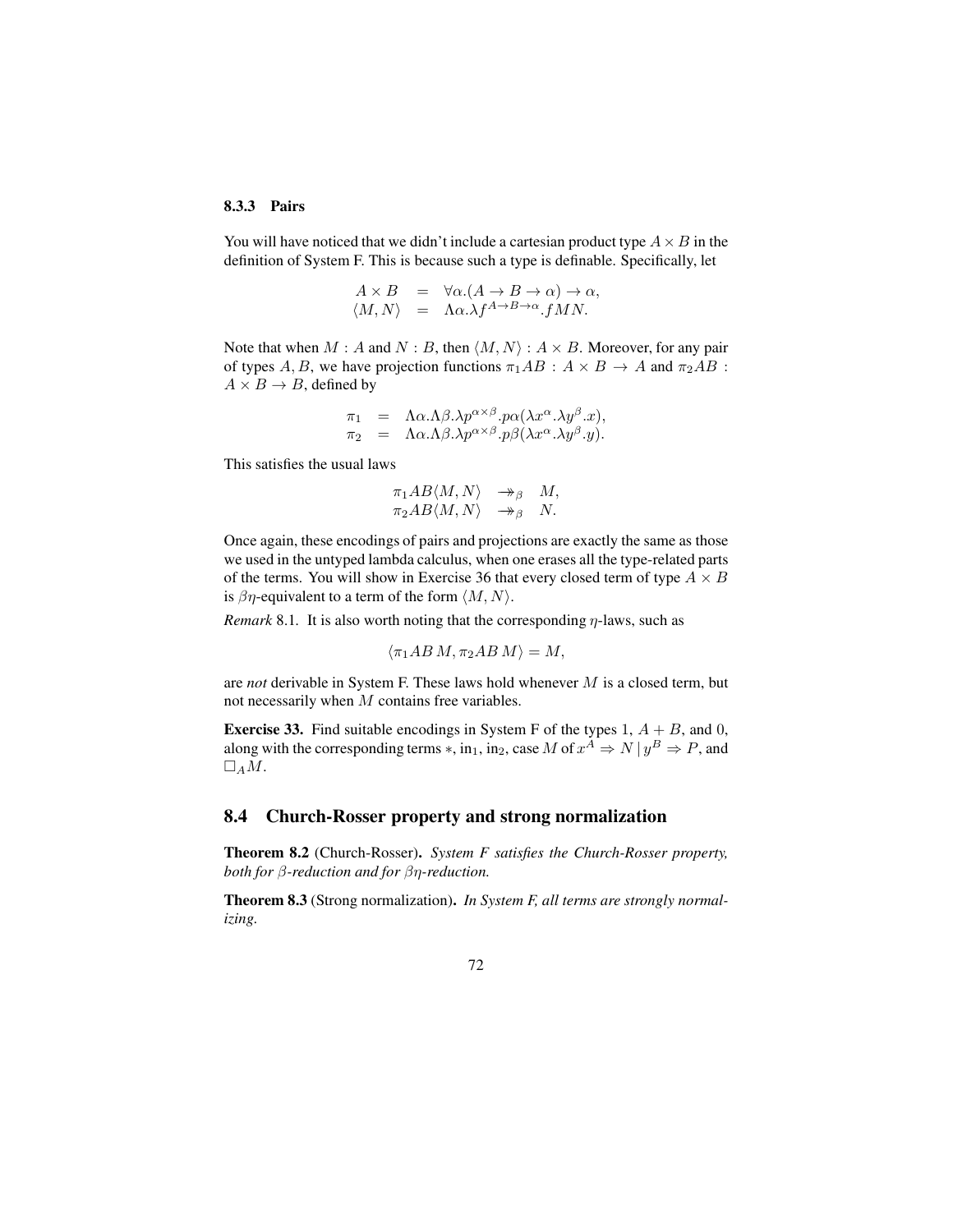The proof of the Church-Rosser property is similar to that of the simply-typed lambda calculus, and is left as an exercise. The proof of strong normalization is much more complex; it can be found in Chapter 14 of "Proofs and Types" [2].

## 8.5 The Curry-Howard isomorphism

From the point of view of the Curry-Howard isomorphism,  $\forall \alpha$ . A is the universally quantified logical statement "for all  $\alpha$ , A is true". Here  $\alpha$  ranges over atomic propositions. For example, the formula  $\forall \alpha \cdot \forall \beta \cdot \alpha \rightarrow (\beta \rightarrow \alpha)$  expresses the valid fact that the implication  $\alpha \to (\beta \to \alpha)$  is true for all propositions  $\alpha$  and  $\beta$ . Since this quantifier ranges over *propositions*, it is called a *second-order quantifier*, and the corresponding logic is *second-order propositional logic*.

Under the Curry-Howard isomorphism, the typing rules for System F become the following logical rules:

• (Axiom)

$$
(ax_x)\ \frac{}{\Gamma, x:A\vdash A}
$$

•  $(\rightarrow$ -introduction)

$$
(\rightarrow I_x) \frac{\Gamma, x:A \vdash B}{\Gamma \vdash A \to B}
$$

•  $(\rightarrow$ -elimination)

$$
(\rightarrow\text{-}E)\ \frac{\Gamma\vdash A\rightarrow B\qquad \Gamma\vdash A}{\Gamma\vdash B}
$$

• (∀-introduction)

$$
(\forall\text{-}I)\ \frac{\Gamma\vdash A\qquad \alpha\not\in\mathit{FTV}(\Gamma)}{\Gamma\vdash\forall\alpha.A}
$$

• (∀-elimination)

$$
(\forall E)\ \frac{\Gamma \vdash \forall \alpha A}{\Gamma \vdash A[B/\alpha]}
$$

The first three of these rules are familiar from propositional logic.

The ∀-introduction rule is also known as *universal generalization*. It corresponds to a well-known logical reasoning principle: If a statement A has been proven for some *arbitrary*  $\alpha$ , then it follows that it holds for *all*  $\alpha$ . The requirement that  $\alpha$  is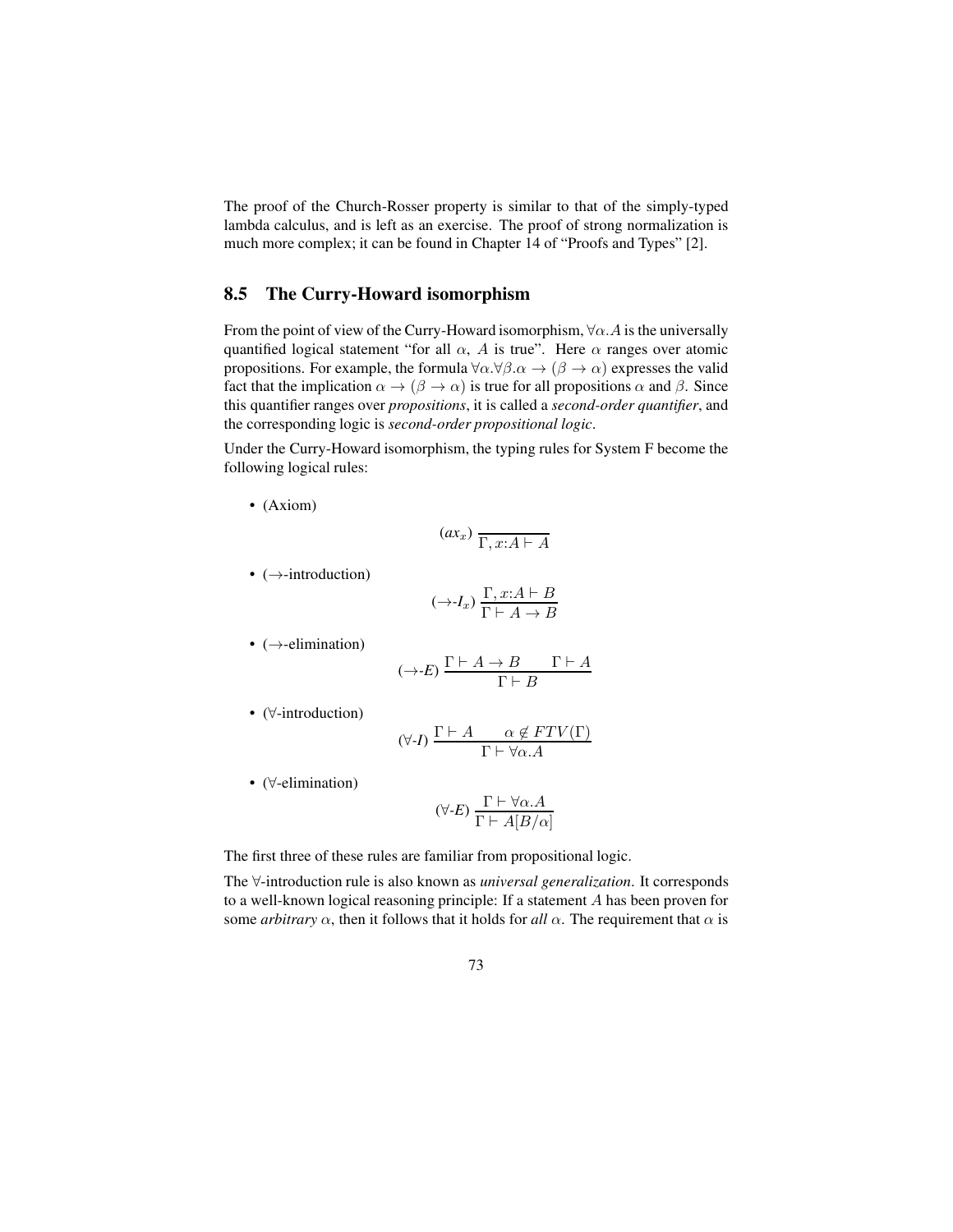"arbitrary" has been formalized in the logic by requiring that  $\alpha$  does not appear in any of the hypotheses that were used to derive A, or in other words, that  $\alpha$  is not among the free type variables of Γ.

The ∀-elimination rule is also known as *universal specialization*. It is the simple principle that if some statement is true for all propositions  $\alpha$ , then the same statement is true for any particular proposition  $B$ . Note that, unlike the  $\forall$ -introduction rule, this rule does not require a side condition.

Finally, we note that the side condition in the ∀-introduction rule is of course the same as that of the typing rule (*typeabs*) of Table 6. From the point of view of logic, the side condition is justified because it asserts that  $\alpha$  is "arbitrary", i.e., no assumptions have been made about it. From a lambda calculus view, the side condition also makes sense: otherwise, the term  $\lambda x^{\alpha}.\Lambda \alpha.x$  would be well-typed of type  $\alpha \to \forall \alpha \cdot \alpha$ , which clearly does not make any sense: there is no way that an element x of some fixed type  $\alpha$  could suddenly become an element of an arbitrary type.

#### 8.6 Supplying the missing logical connectives

It turns out that a logic with only implication  $\rightarrow$  and a second-order universal quantifier ∀ is sufficient for expressing all the other usual logical connectives, for example:

$$
A \wedge B \iff \forall \alpha. (A \to B \to \alpha) \to \alpha,\tag{1}
$$

$$
A \lor B \iff \forall \alpha. (A \to \alpha) \to (B \to \alpha) \to \alpha,\tag{2}
$$

$$
\neg A \iff \forall \alpha . A \to \alpha,\tag{3}
$$

$$
\top \iff \forall \alpha . \alpha \to \alpha,\tag{4}
$$

$$
\perp \iff \forall \alpha.\alpha,
$$
 (5)

$$
\exists \beta. A \iff \forall \alpha. (\forall \beta. (A \to \alpha)) \to \alpha. \tag{6}
$$

Exercise 34. Using informal intuitionistic reasoning, prove that the left-hand side is logically equivalent to the right-hand side for each of (1)–(6).

*Remark* 8.4*.* The definitions (1)–(6) are somewhat reminiscent of De Morgan's laws and double negations. Indeed, if we replace the type variable  $\alpha$  by the constant F in (1), the right-hand side becomes  $(A \rightarrow B \rightarrow F) \rightarrow F$ , which is intuitionistically equivalent to  $\neg \neg (A \land B)$ . Similarly, the right-hand side of (2) becomes  $(A \to \mathbf{F}) \to (B \to \mathbf{F}) \to \mathbf{F}$ , which is intuitionistically equivalent to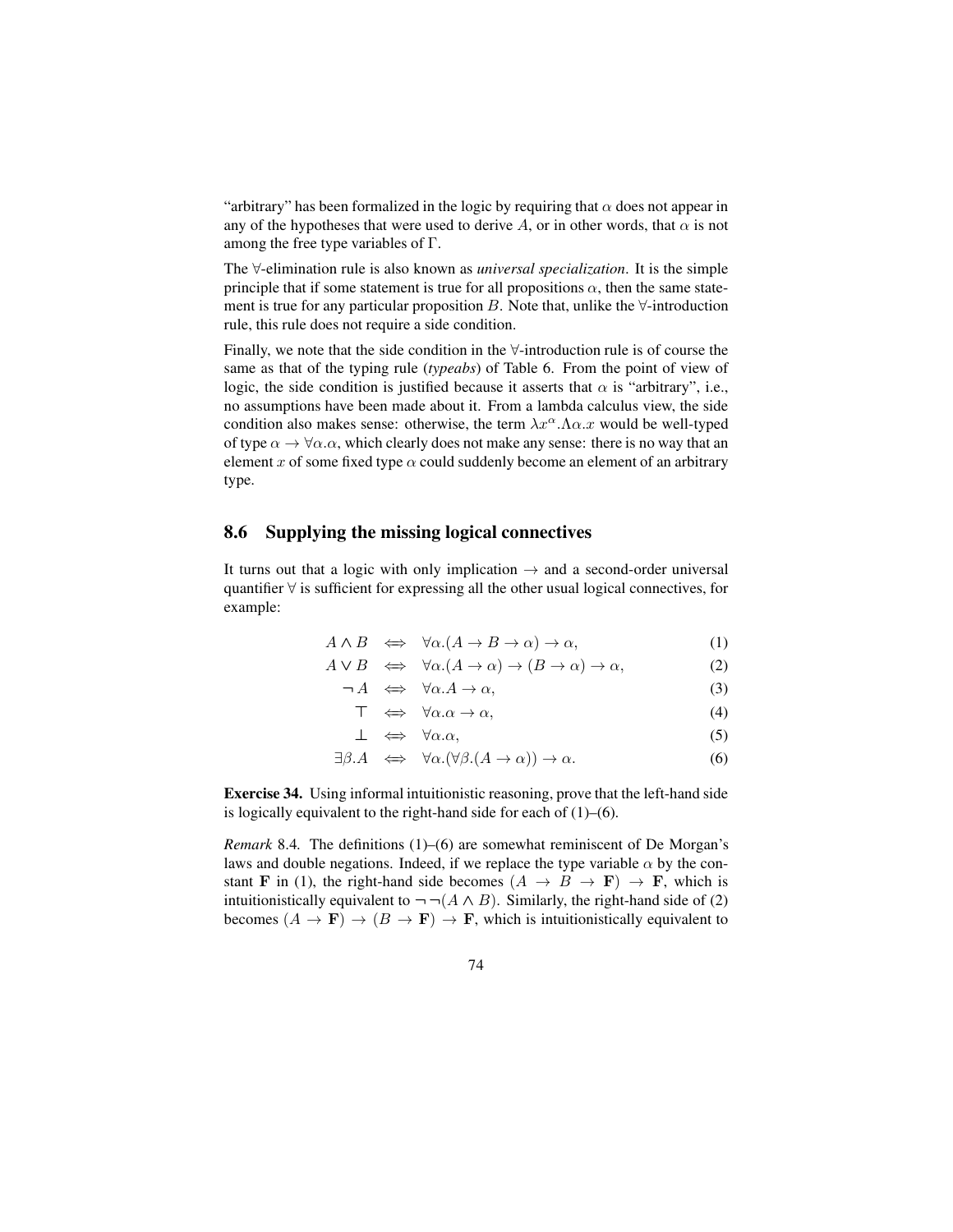$\neg(\neg A \land \neg B)$ , and similarly for the remaining connectives. However, the versions of (1), (2), and (6) using F are only *classically*, but not *intuitionistically* equivalent to their respective left-hand sides. On the other hand, it is remarkable that by the use of  $\forall \alpha$ , each right-hand side is *intuitionistically* equivalent to the left-hand sides.

*Remark* 8.5. Note the resemblance between (1) and the definition of  $A \times B$  given in Section 8.3.3. Naturally, this is not a coincidence, as logical conjunction  $A \wedge B$ should correspond to cartesian product  $A \times B$  under the Curry-Howard correspondence. Indeed, by applying the same principle to the other logical connectives, one arrives at a good hint for Exercise 33.

**Exercise 35.** Extend System F with an existential quantifier  $\exists \beta.A$ , not by using (6), but by adding a new type with explicit introduction and elimination rules to the language. Justify the resulting rules by comparing them with the usual rules of mathematical reasoning for "there exists". Can you explain the meaning of the type ∃β.A from a programming language or lambda calculus point of view?

## 8.7 Normal forms and long normal forms

Recall that a  $\beta$ -normal form of System F is, by definition, a term that contains no β-redex, i.e., no subterm of the form  $(λx^A.M)N$  or  $(Λα.M)A$ . The following proposition gives another useful way to characterize the  $\beta$ -normal forms.

Proposition 8.6 (Normal forms). *A term of System F is a* β*-normal form if and only if it is of the form*

$$
\Lambda a_1 \Lambda a_2 \ldots \Lambda a_n \, z Q_1 Q_2 \ldots Q_k,\tag{7}
$$

*where:*

- $n \geqslant 0$  and  $k \geqslant 0$ ;
- Each  $\Lambda a_i$  is either a lambda abstraction  $\lambda x_i^{A_i}$  or a type abstraction  $\Lambda \alpha_i$ ;
- Each  $Q_i$  is either a term  $M_i$  or a type  $B_i$ ; and
- Each  $Q_j$ , when it is a term, is recursively in normal form.

*Proof.* First, it is clear that every term of the form (7) is in normal form: the term cannot itself be a redex, and the only place where a redex could occur is inside one of the  $Q_j$ , but these are assumed to be normal.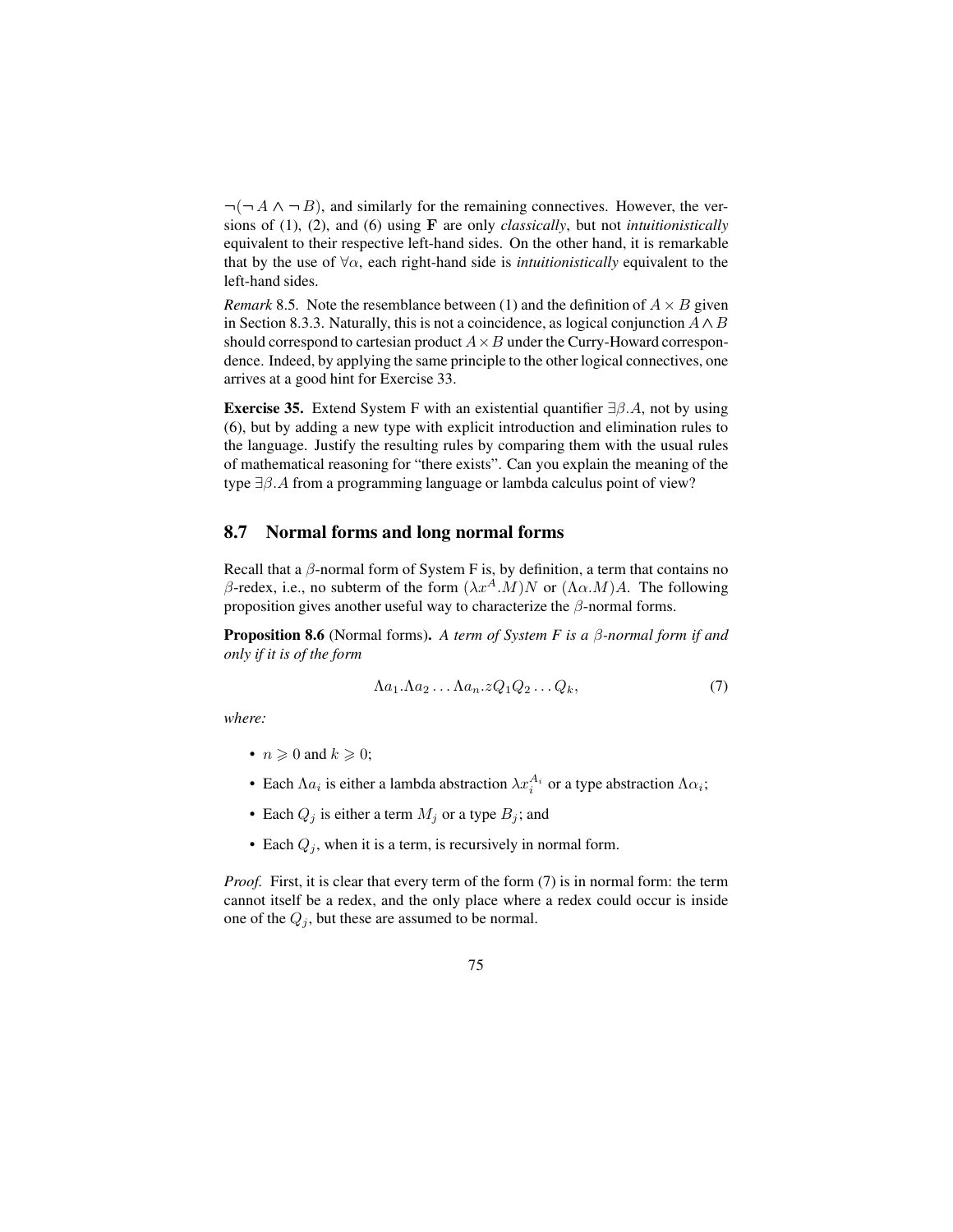For the converse, consider a term M in  $\beta$ -normal form. We show that M is of the form  $(7)$  by induction on M.

- If  $M = z$  is a variable, then it is of the form (7) with  $n = 0$  and  $k = 0$ .
- If  $M = NP$  is normal, then N is normal, so by induction hypothesis, N is of the form (7). But since  $NP$  is normal, N cannot be a lambda abstraction, so we must have  $n = 0$ . It follows that  $NP = zQ_1Q_2 \dots Q_kP$  is itself of the form (7).
- If  $M = \lambda x^A N$  is normal, then N is normal, so by induction hypothesis, N is of the form (7). It follows immediately that  $\lambda x^A$ . N is also of the form (7).
- The case for  $M = NA$  is like the case for  $M = NP$ .
- The case for  $M = \Lambda \alpha N$  is like the case for  $M = \lambda x^A N$ .

**Definition.** In a term of the form (7), the variable z is called the *head variable* of the term.

Of course, by the Church-Rosser property together with strong normalization, it follows that every term of System F is  $\beta$ -equivalent to a unique  $\beta$ -normal form, which must then be of the form (7). On the other hand, the normal forms (7) are not unique up to  $\eta$ -conversion; for example,  $\lambda x^{A\rightarrow B}$ .x and  $\lambda x^{A\rightarrow B}$ . $\lambda y^A$ .xy are  $\eta$ -equivalent terms and are both of the form (7). In order to achieve uniqueness up to βη-conversion, we introduce the notion of a *long normal form*.

Definition. A term of System F is a *long normal form* if

- it is of the form (7);
- the body  $zQ_1 \ldots Q_k$  is of atomic type (i.e., its type is a type variable); and
- each  $Q_j$ , when it is a term, is recursively in long normal form.

Proposition 8.7. *Every term of System F is* βη*-equivalent to a unique long normal form.*

*Proof.* By strong normalization and the Church-Rosser property of  $\beta$ -reduction, we already know that every term is  $\beta$ -equivalent to a unique  $\beta$ -normal form. It therefore suffices to show that every  $\beta$ -normal form is  $\eta$ -equivalent to a unique long normal form.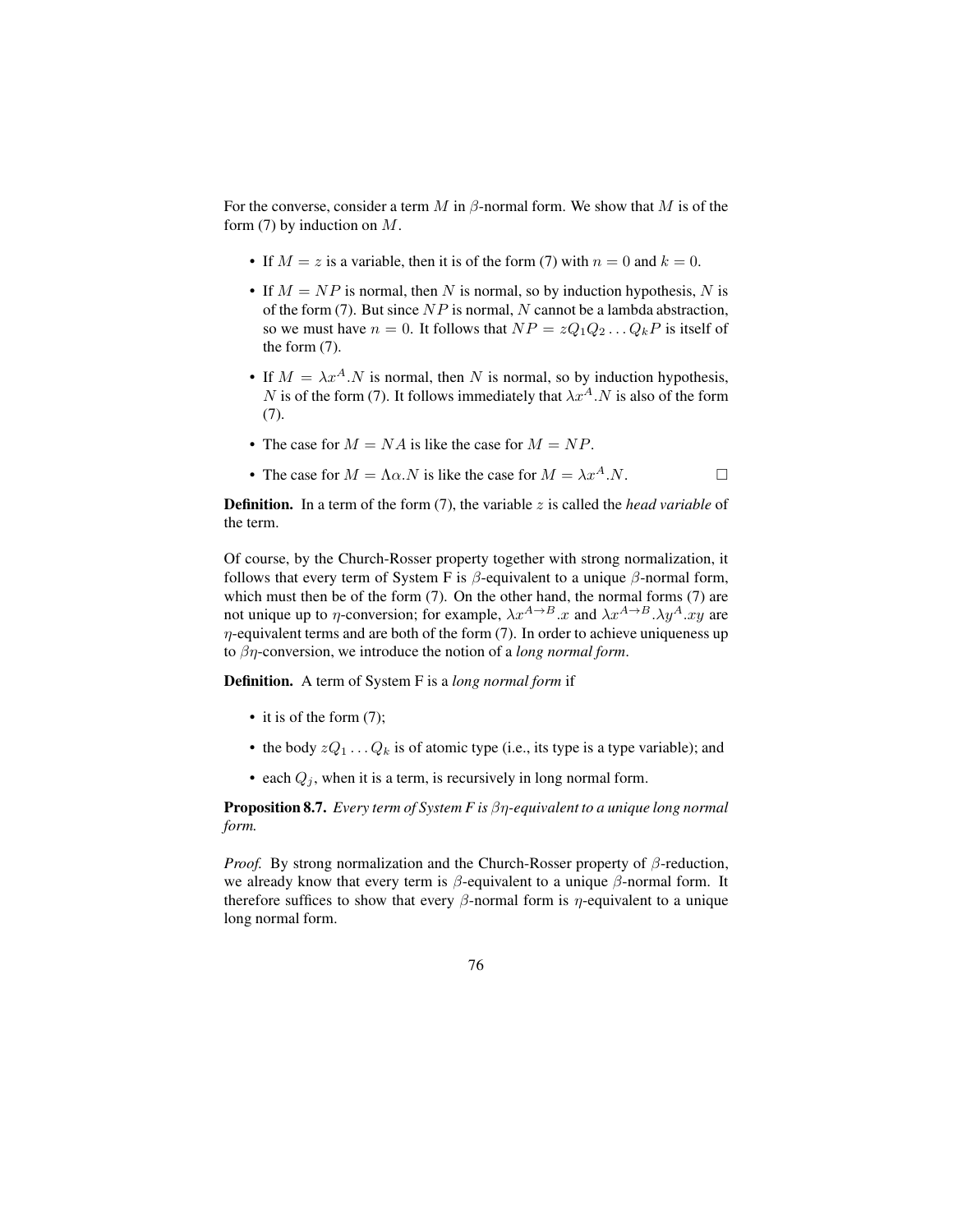We first show that every  $\beta$ -normal form is  $\eta$ -equivalent to some long normal form. We prove this by induction. Indeed, consider a  $\beta$ -normal form of the form (7). By induction hypothesis, each of  $Q_1, \ldots, Q_k$  can be  $\eta$ -converted to long normal form. Now we proceed by induction on the type A of  $zQ_1 \dots Q_k$ . If  $A = \alpha$  is atomic, then the normal form is already long, and there is nothing to show. If  $A = B \rightarrow C$ , then we can  $\eta$ -expand (7) to

$$
\Lambda a_1.\Lambda a_2 \ldots \Lambda a_n.\lambda w^B.zQ_1Q_2 \ldots Q_k w
$$

and proceed by the inner induction hypothesis. If  $A = \forall \alpha.B$ , then we can  $\eta$ expand (7) to

$$
\Lambda a_1.\Lambda a_2 \ldots \Lambda a_n.\Lambda \alpha.zQ_1Q_2 \ldots Q_k \alpha
$$

and proceed by the inner induction hypothesis.

For uniqueness, we must show that no two different long normal forms can be  $\beta$ η-equivalent to each other. We leave this as an exercise.

## 8.8 The structure of closed normal forms

It is a remarkable fact that if  $M$  is in long normal form, then a lot of the structure of M is completely determined by its type. Specifically: if the type of M is atomic, then  $M$  must start with a head variable. If the type of  $M$  is of the form  $B \to C$ , then M must be, up to  $\alpha$ -equivalence, of the form  $\lambda x^B N$ , where N is a long normal form of type C. And if the type of M is of the form  $\forall \alpha$ .C, then M must be, up to  $\alpha$ -equivalence, of the form  $\Lambda \alpha$ . N, where N is a long normal form of type  $C$ .

So for example, consider the type

$$
A = B_1 \to B_2 \to \forall \alpha_3 . B_4 \to \forall \alpha_5 . \beta.
$$

We say that this type have five *prefixes*, where each prefix is of the form " $B_i \rightarrow$ " or " $\forall \alpha_i$ .". Therefore, every long normal form of type A must also start with five prefixes; specifically, it must start with

$$
\lambda x_1^{B_1}.\lambda x_2^{B_2}.\Lambda \alpha_3.\lambda x_4^{B_4}.\Lambda \alpha_5.\ldots
$$

The next part of the long normal form is a choice of head variable. If the term is closed, the head variable must be one of the  $x_1, x_2,$  or  $x_4$ . Once the head variable has been chosen, then *its* type determines how many arguments  $Q_1, \ldots, Q_k$  the head variable must be applied to, and the types of these arguments. The structure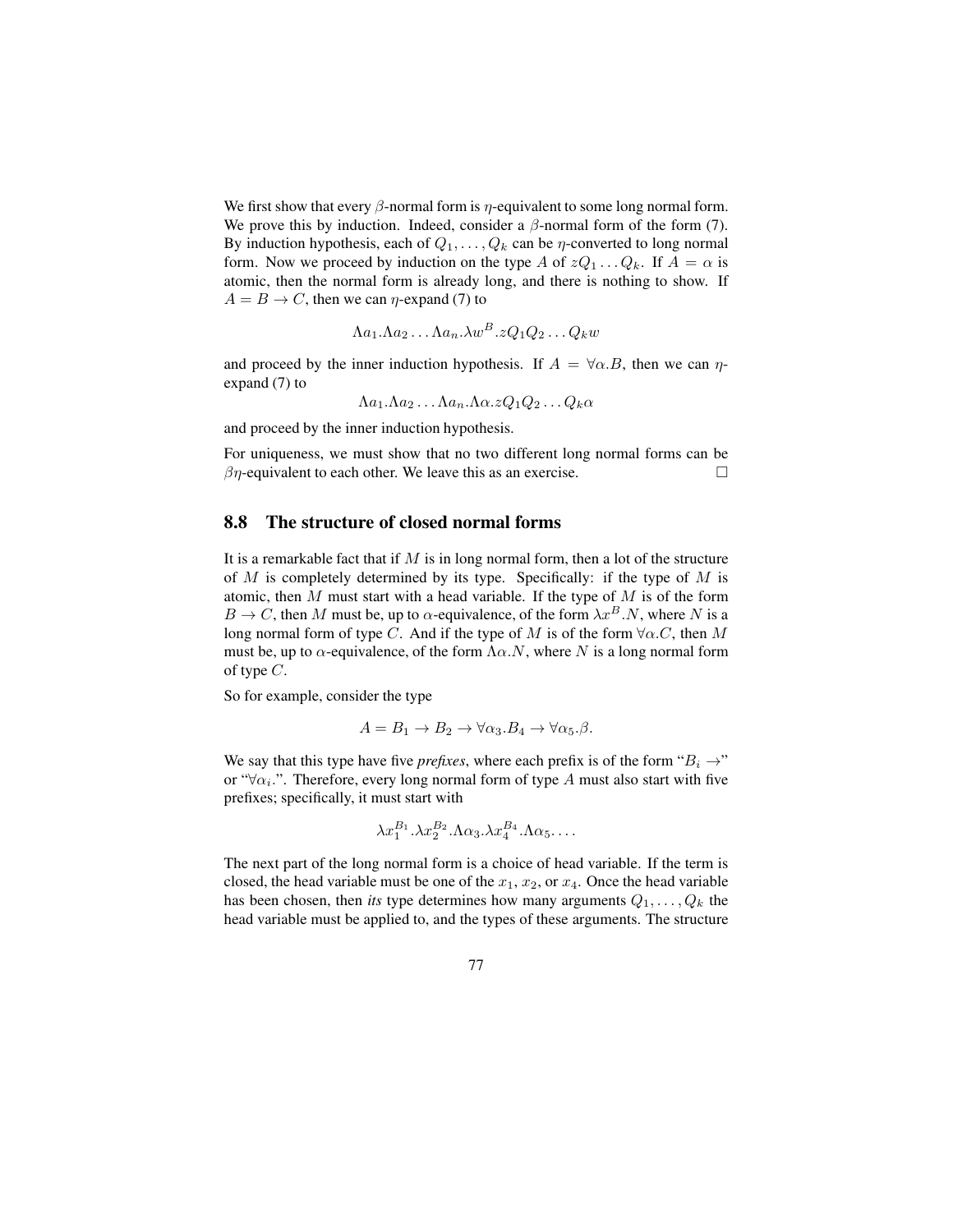of each of  $Q_1, \ldots, Q_k$  is then recursively determined by its type, with its own choice of head variable, which then recursively determines its subterms, and so on.

In other words, the degree of freedom in a long normal form is a choice of head variable at each level. This choice of head variables completely determines the long normal form.

Perhaps the preceding discussion can be made more comprehensible by means of some concrete examples. The examples take the form of the following propositions and their proofs.

Proposition 8.8. *Every closed term of type* bool *is* βη*-equivalent to either* T *or* F*.*

*Proof.* Let M be a closed term of type **bool**. By Proposition 8.7, we may assume that M is a long normal form. Since **bool** =  $\forall \alpha \cdot \alpha \rightarrow \alpha$ , every long normal form of this type must start, up to  $\alpha$ -equivalence, with

$$
\Lambda \alpha . \lambda x^{\alpha} . \lambda y^{\alpha} . \ldots
$$

This must be followed by a head variable, which, since  $M$  is closed, can only be x or y. Since both x and y have atomic type, neither of them can be applied to further arguments, and therefore, the only two possible long normal forms are:

$$
\Lambda \alpha . \lambda x^{\alpha} . \lambda y^{\alpha} . x
$$

$$
\Lambda \alpha . \lambda x^{\alpha} . \lambda y^{\alpha} . y,
$$

which are  $T$  and  $F$ , respectively.

Proposition 8.9. *Every closed term of type* nat *is* βη*-equivalent to a Church numeral*  $\overline{n}$ *, for some*  $n \in \mathbb{N}$ *.* 

*Proof.* Let M be a closed term of type **nat**. By Proposition 8.7, we may assume that M is a long normal form. Since **nat**  $= \forall \alpha . (\alpha \rightarrow \alpha) \rightarrow \alpha \rightarrow \alpha$ , every long normal form of this type must start, up to  $\alpha$ -equivalence, with

$$
\Lambda \alpha . \lambda f^{\alpha \to \alpha} . \lambda x^{\alpha} . \ldots
$$

This must be followed by a head variable, which, since  $M$  is closed, can only be x or f. If the head variable is x, then it takes no argument, and we have

$$
M = \Lambda \alpha . \lambda f^{\alpha \to \alpha} . \lambda x^{\alpha} . x
$$

78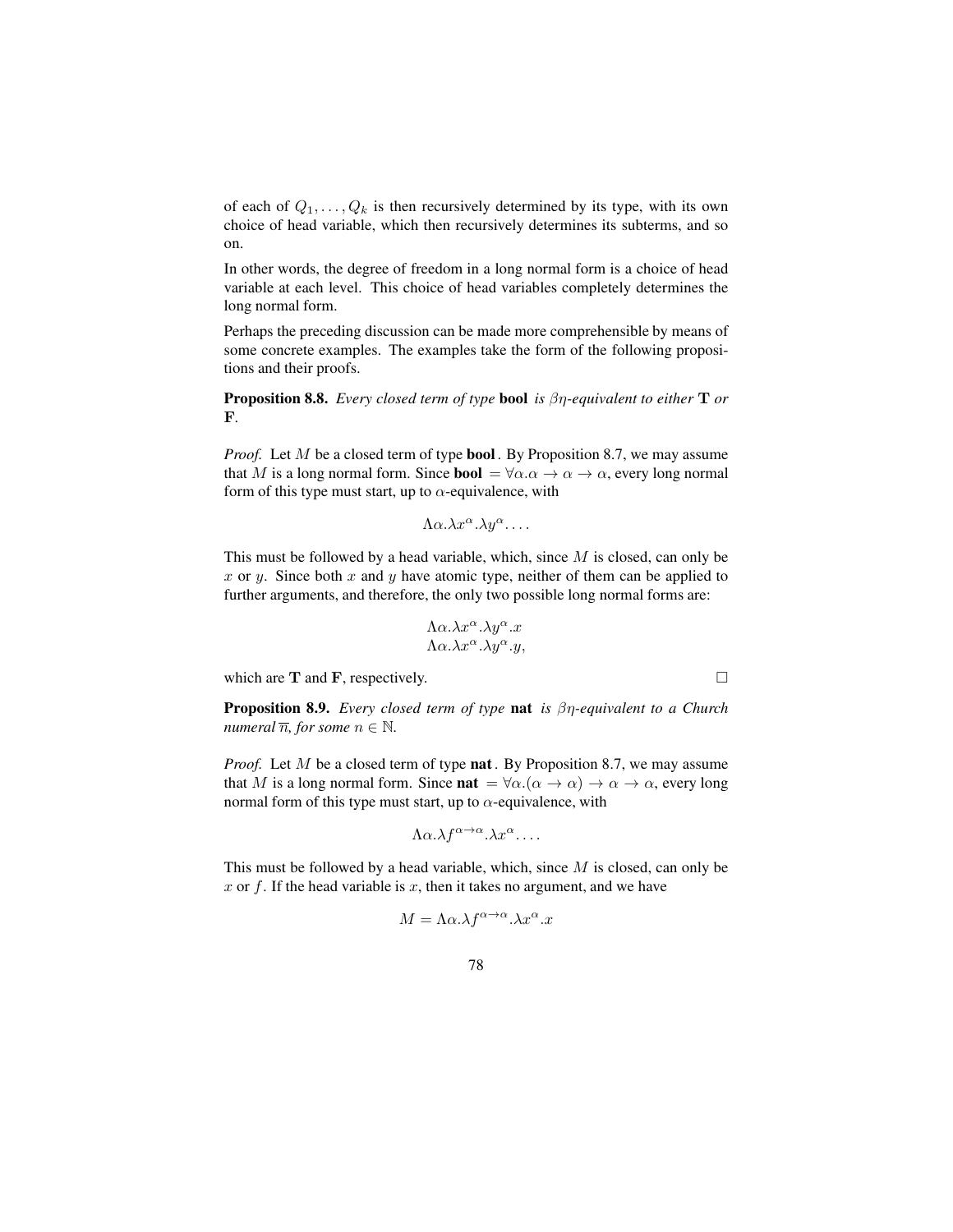If the head variable is  $f$ , then it takes exactly one argument, so  $M$  is of the form

$$
M=\Lambda \alpha.\lambda f^{\alpha\rightarrow\alpha}.\lambda x^\alpha.fQ_1.
$$

Because  $Q_1$  has type  $\alpha$ , its own long normal form has no prefix; therefore  $Q_1$ must start with a head variable, which must again be x or f. If  $Q_1 = x$ , we have

$$
M = \Lambda \alpha \cdot \lambda f^{\alpha \to \alpha} \cdot \lambda x^{\alpha} . fx.
$$

If  $Q_1$  has head variable f, then we have  $Q_1 = fQ_2$ , and proceeding in this manner, we find that M has to be of the form

$$
M = \Lambda \alpha \cdot \lambda f^{\alpha \to \alpha} \cdot \lambda x^{\alpha} \cdot f(f(\ldots(fx) \ldots)),
$$

i.e., a Church numeral.

**Exercise 36.** Prove that every closed term of type  $A \times B$  is  $\beta \eta$ -equivalent to a term of the form  $\langle M, N \rangle$ , where  $M : A$  and  $N : B$ .

## 8.9 Application: representation of arbitrary data in System F

Let us consider the definition of a long normal form one more time. By definition, every long normal form is of the form

$$
\Lambda a_1 \Lambda a_2 \ldots \Lambda a_n \, z Q_1 Q_2 \ldots Q_k,\tag{8}
$$

where  $zQ_1Q_2 \ldots Q_k$  has atomic type and  $Q_1, \ldots, Q_k$  are, recursively, long normal forms. Instead of writing the long normal form on a single line as in (8), let us write it in tree form instead:



where the long normal forms  $Q_1, \ldots, Q_k$  are recursively also written as trees. For example, with this notation, the Church numeral  $\overline{2}$  becomes

$$
\Lambda \alpha . \lambda f^{\alpha \to \alpha} . \lambda x^{\alpha} . f
$$
\n
$$
\downarrow
$$
\n
$$
\downarrow
$$
\n
$$
\downarrow
$$
\n
$$
\downarrow
$$
\n
$$
\downarrow
$$
\n
$$
\downarrow
$$
\n
$$
\downarrow
$$
\n
$$
\tag{9}
$$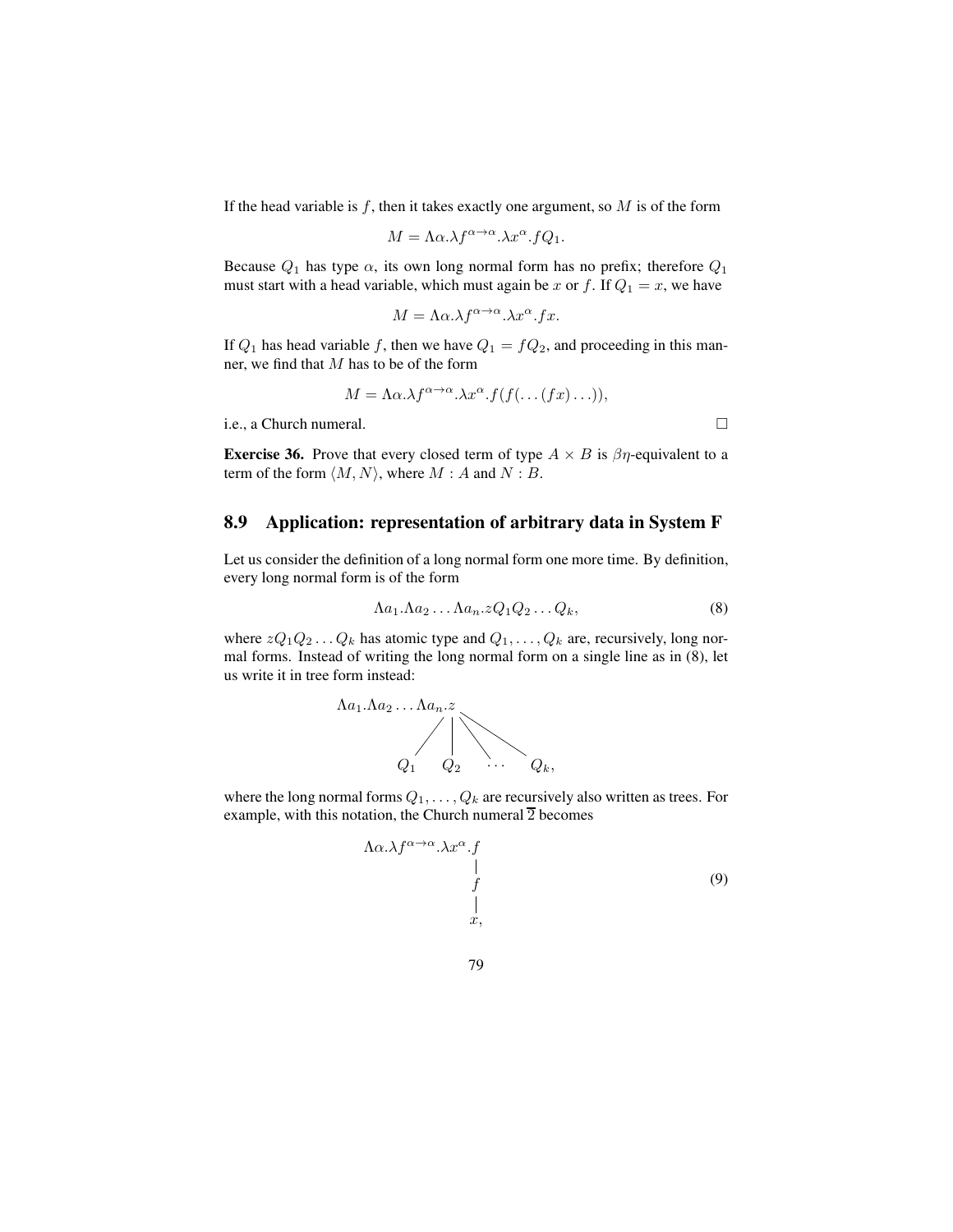and the pair  $\langle M, N \rangle$  becomes

$$
\Lambda \alpha . \lambda f^{A \to B \to \alpha} . f \wedge M
$$

We can use this very idea to encode (almost) arbitrary data structures. For example, suppose that the data structure we wish to encode is a binary tree whose leaves are labelled by natural numbers. Let's call such a thing a *leaf-labelled binary tree*. Here is an example:

$$
\begin{array}{c}\n5 \\
8 \\
7\n\end{array}
$$
\n(10)

In general, every leaf-labelled binary tree is either a *leaf*, which is labelled by a natural number, or else a *branch* that has exactly two *children* (a left one and a right one), each of which is a leaf-labelled binary tree. Written as a BNF, we have the following grammar for leaf-labelled binary trees:

$$
Tree: T, S ::= leaf(n) | branch(T, S).
$$

 $\mathbf{r}$ 

When translating this as a System F type, we think along the lines of long normal forms. We need a type variable  $\alpha$  to represent leaf-labelled binary trees. We need two head variables whose type ends in  $\alpha$ : The first head variable, let's call it  $\ell$ , represents a leaf, and takes a single argument that is a natural number. Thus  $\ell$ : **nat**  $\rightarrow \alpha$ . The second head variable, let's call it b, represents a branch, and takes two arguments that are leaf-labelled binary trees. Thus  $b : \alpha \to \alpha \to \alpha$ . We end up with the following System F type:

$$
tree = \forall \alpha. (nat \rightarrow \alpha) \rightarrow (\alpha \rightarrow \alpha \rightarrow \alpha) \rightarrow \alpha.
$$

A typical long normal form of this type is:

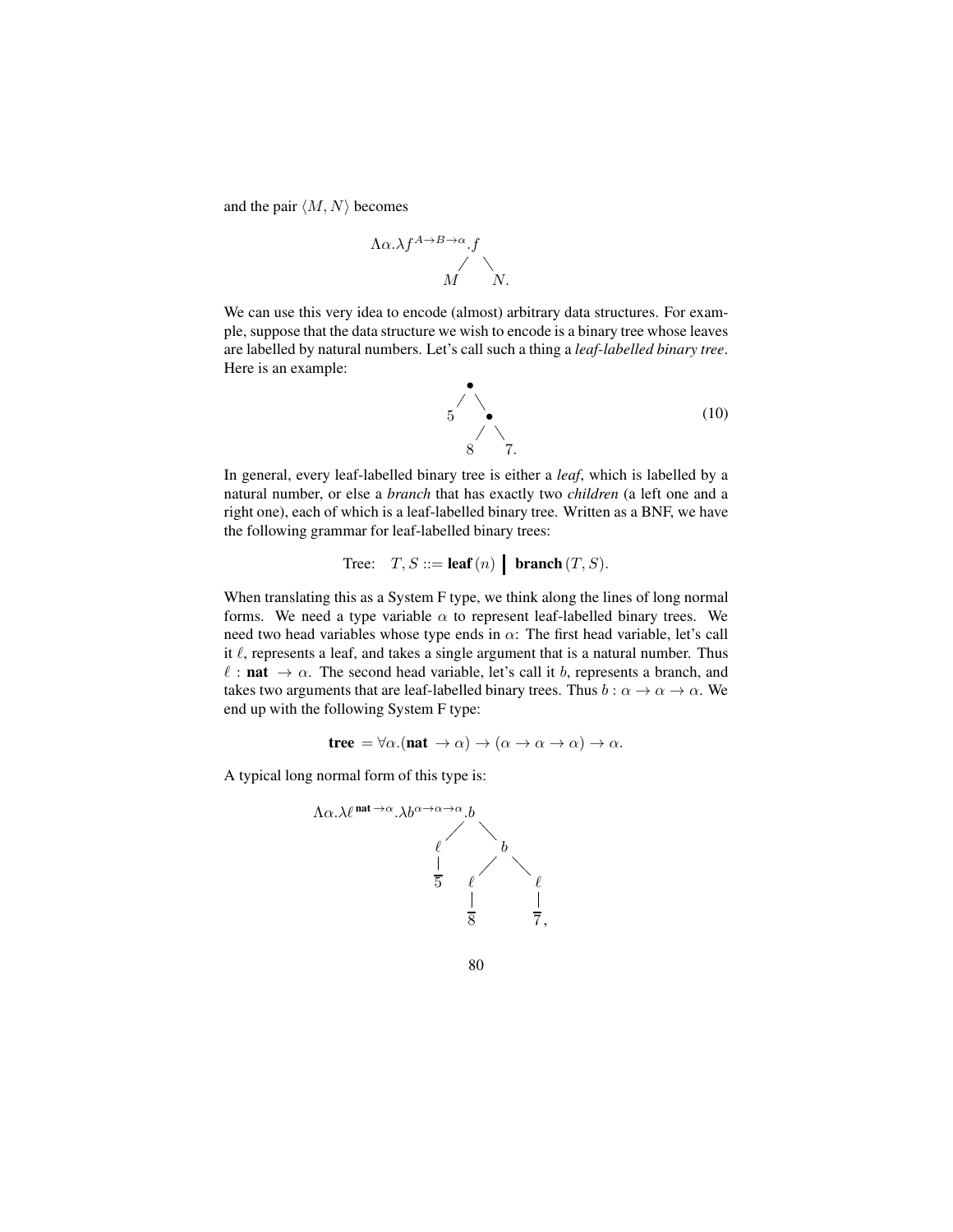where  $\overline{5}$ ,  $\overline{7}$ , and  $\overline{8}$  denote Church numerals as in (9), here not expanded into long normal form for brevity. Notice how closely this long normal form follows (10). Here is the same term written on a single line:

$$
\Lambda \alpha.\lambda \ell^{\text{nat}\to\alpha}.\lambda b^{\alpha\to\alpha\to\alpha}.b(\ell\,\overline{5})(b(\ell\,\overline{8})(\ell\,\overline{7}))
$$

Exercise 37. Prove that the closed long normal forms of type tree are in one-toone correspondence with leaf-labelled binary trees.

## 9 Type inference

In Section 6, we introduced the simply-typed lambda calculus, and we discussed what it means for a term to be well-typed. We have also asked the question, for a given term, whether it is typable or not.

In this section, we will discuss an algorithm that decides, given a term, whether it is typable or not, and if the answer is yes, it also outputs a type for the term. Such an algorithm is known as a *type inference algorithm*.

A weaker kind of algorithm is a *type checking algorithm*. A type checking algorithm takes as its input a term with full type annotations, as well as the types of any free variables, and it decides whether the term is well-typed or not. Thus, a type checking algorithm does not infer any types; the type must be given to it as an input and the algorithm merely checks whether the type is legal.

Many compilers of programming languages include a type checker, and programs that are not well-typed are typically refused. The compilers of some programming languages, such as ML or Haskell, go one step further and include a type inference algorithm. This allows programmers to write programs with no or very few type annotations, and the compiler will figure out the types automatically. This makes the programmer's life much easier, especially in the case of higher-order languages, where types such as  $((A \rightarrow B) \rightarrow C) \rightarrow D$  are not uncommon and would be very cumbersome to write down. However, in the event that type inference *fails*, it is not always easy for the compiler to issue a meaningful error message that can help the human programmer fix the problem. Often, at least a basic understanding of how the type inference algorithm works is necessary for programmers to understand these error messages.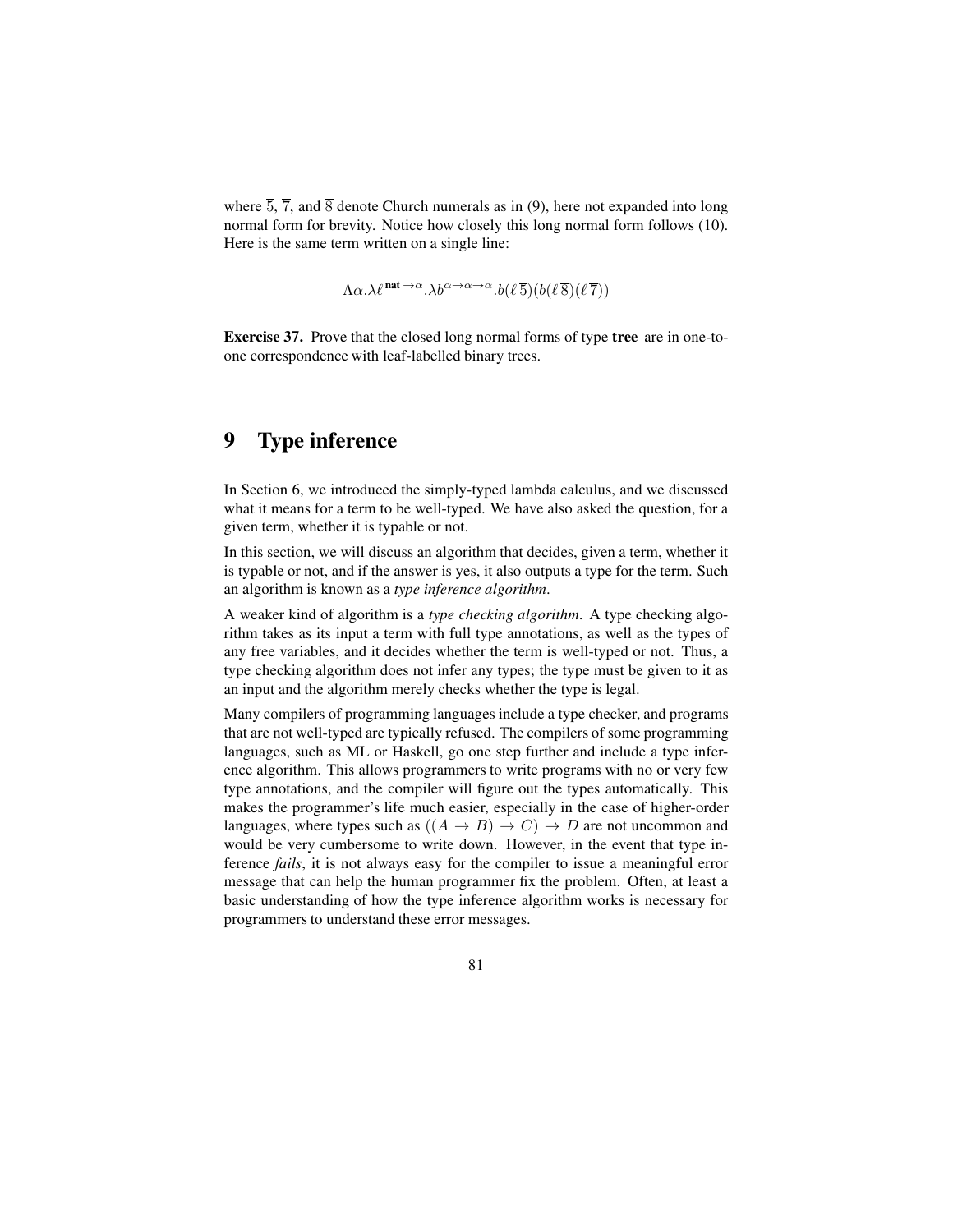## 9.1 Principal types

A simply-typed lambda term can have more than one possible type. Suppose that we have three basic types  $\iota_1, \iota_2, \iota_3$  in our type system. Then the following are all valid typing judgments for the term  $\lambda x.\lambda y.yx$ :

```
\vdash \lambda x^{\iota_1}.\lambda y^{\iota_1 \to \iota_1}.yx : \iota_1 \to (\iota_1 \to \iota_1) \to \iota_1,\vdash \lambda x^{\iota_2 \to \iota_3}.\lambda y^{(\iota_2 \to \iota_3) \to \iota_3}.yx : (\iota_2 \to \iota_3) \to ((\iota_2 \to \iota_3) \to \iota_3) \to \iota_3,\vdash \lambda x^{\iota_1}.\lambda y^{\iota_1 \to \iota_3}.yx : \iota_1 \to (\iota_1 \to \iota_3) \to \iota_3,\vdash \lambda x^{\iota_1}.\lambda y^{\iota_1 \to \iota_3 \to \iota_2}.yx : \iota_1 \to (\iota_1 \to \iota_3 \to \iota_2) \to \iota_3 \to \iota_2,\vdash \lambda x^{\iota_1}.\lambda y^{\iota_1 \to \iota_1 \to \iota_1}.yx : \iota_1 \to (\iota_1 \to \iota_1 \to \iota_1) \to \iota_1 \to \iota_1.
```
What all these typing judgments have in common is that they are of the form

 $\vdash \lambda x^A \cdot \lambda y^{A \to B} \cdot yx : A \to (A \to B) \to B$ ,

for certain types A and B. In fact, as we will see, *every* possible type of the term  $\lambda x.\lambda y.yx$  is of this form. We also say that  $A \to (A \to B) \to B$  is the *most general type* or the *principal type* of this term, where A and B are placeholders for arbitrary types.

The existence of a most general type is not a peculiarity of the term  $\lambda xy.yx$ , but it is true of the simply-typed lambda calculus in general: every typable term has a most general type. This statement is known as the *principal type property*.

We will see that our type inference algorithm not only calculates a possible type for a term, but in fact it calculates the most general type, if any type exists at all. In fact, we will prove the principal type property by closely examining the type inference algorithm.

## 9.2 Type templates and type substitutions

In order to formalize the notion of a most general type, we need to be able to speak of types with placeholders.

Definition. Suppose we are given an infinite set of *type variables*, which we denote by upper case letters X, Y, Z etc. A *type template* is a simple type, built from type variables and possibly basic types. Formally, type templates are given by the BNF

Type templates:  $A, B ::= X \mid \iota \mid A \rightarrow B \mid A \times B \mid 1$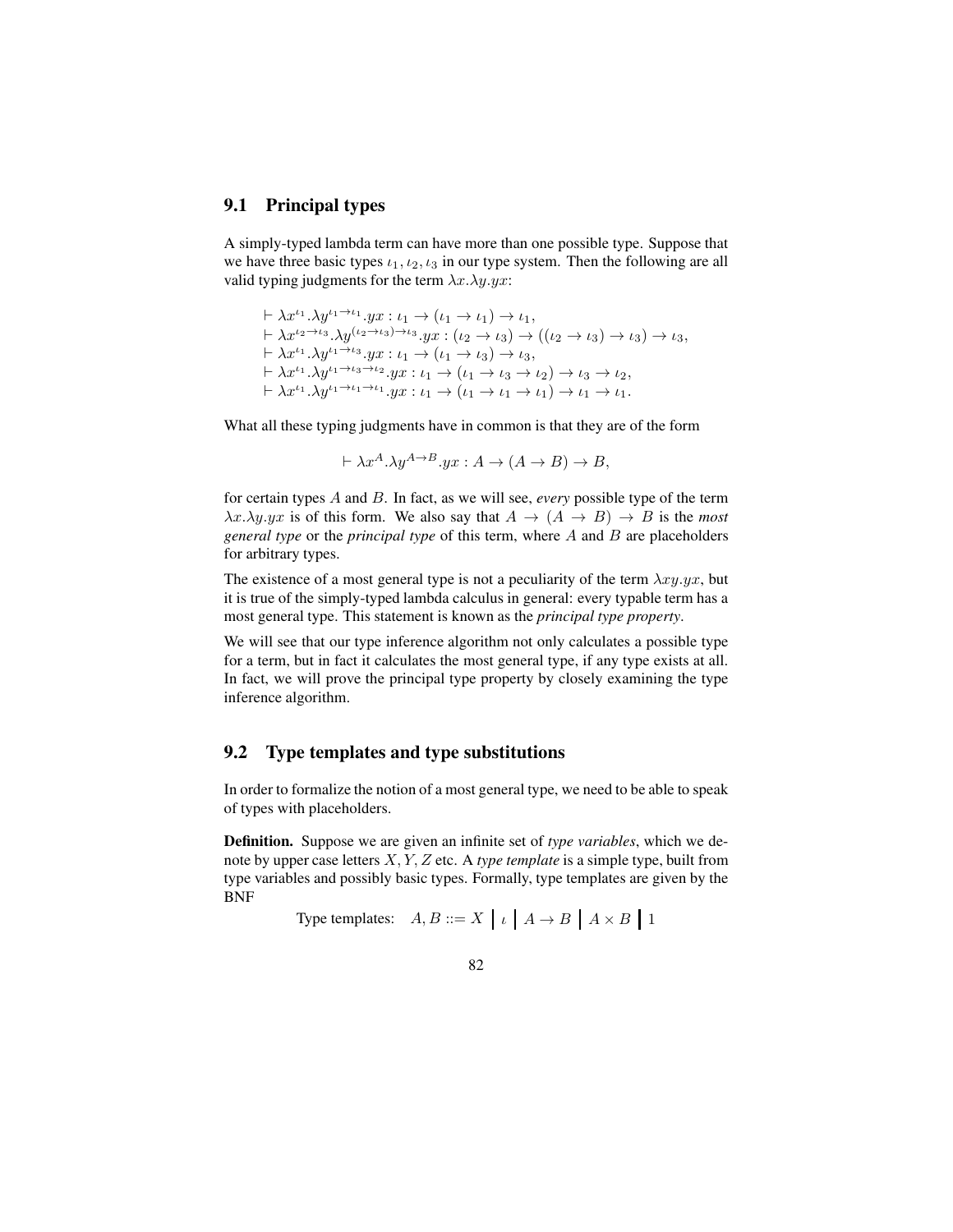Note that we use the same letters  $A, B$  to denote type templates that we previously used to denote types. In fact, from now on, we will simply regard types as special type templates that happen to contain no type variables.

The point of type variables is that they are placeholders (just like any other kind of variables). This means, we can replace type variables by arbitrary types, or even by type templates. A type substitution is just such a replacement.

**Definition.** A *type substitution*  $\sigma$  is a function from type variables to type templates. We often write  $[X_1 \mapsto A_1, \ldots, X_n \mapsto A_n]$  for the substitution defined by  $\sigma(X_i) = A_i$  for  $i = 1 \dots n$ , and  $\sigma(Y) = Y$  if  $Y \notin \{X_1, \dots, X_n\}$ . If  $\sigma$  is a type substitution, and A is a type template, then we define  $\bar{\sigma}A$ , the *application* of  $\sigma$  to A, as follows by recursion on A:

$$
\begin{array}{rcl}\n\bar{\sigma}X &=& \sigma X, \\
\bar{\sigma}\iota &=& \iota, \\
\bar{\sigma}(A \to B) &=& \bar{\sigma}A \to \bar{\sigma}B, \\
\bar{\sigma}(A \times B) &=& \bar{\sigma}A \times \bar{\sigma}B, \\
\bar{\sigma}1 &=& 1.\n\end{array}
$$

In words,  $\bar{\sigma}A$  is simply the same as A, except that all the type variables have been replaced according to  $\sigma$ . We are now in a position to formalize what it means for one type template to be more general than another.

Definition. Suppose A and B are type templates. We say that A is *more general* than B if there exists a type substitution  $\sigma$  such that  $\bar{\sigma}A = B$ .

In other words, we consider A to be more general than  $B$  if  $B$  can be obtained from A by a substitution. We also say that B is an *instance* of A. Examples:

- $X \to Y$  is more general than  $X \to X$ .
- $X \to X$  is more general than  $\iota \to \iota$ .
- $X \to X$  is more general than  $(\iota \to \iota) \to (\iota \to \iota)$ .
- Neither of  $\iota \to \iota$  and  $(\iota \to \iota) \to (\iota \to \iota)$  is more general than the other. We say that these types are *incomparable*.
- $X \to Y$  is more general than  $W \to Z$ , and vice versa. We say that  $X \to Y$ and  $W \rightarrow Z$  are *equally general*.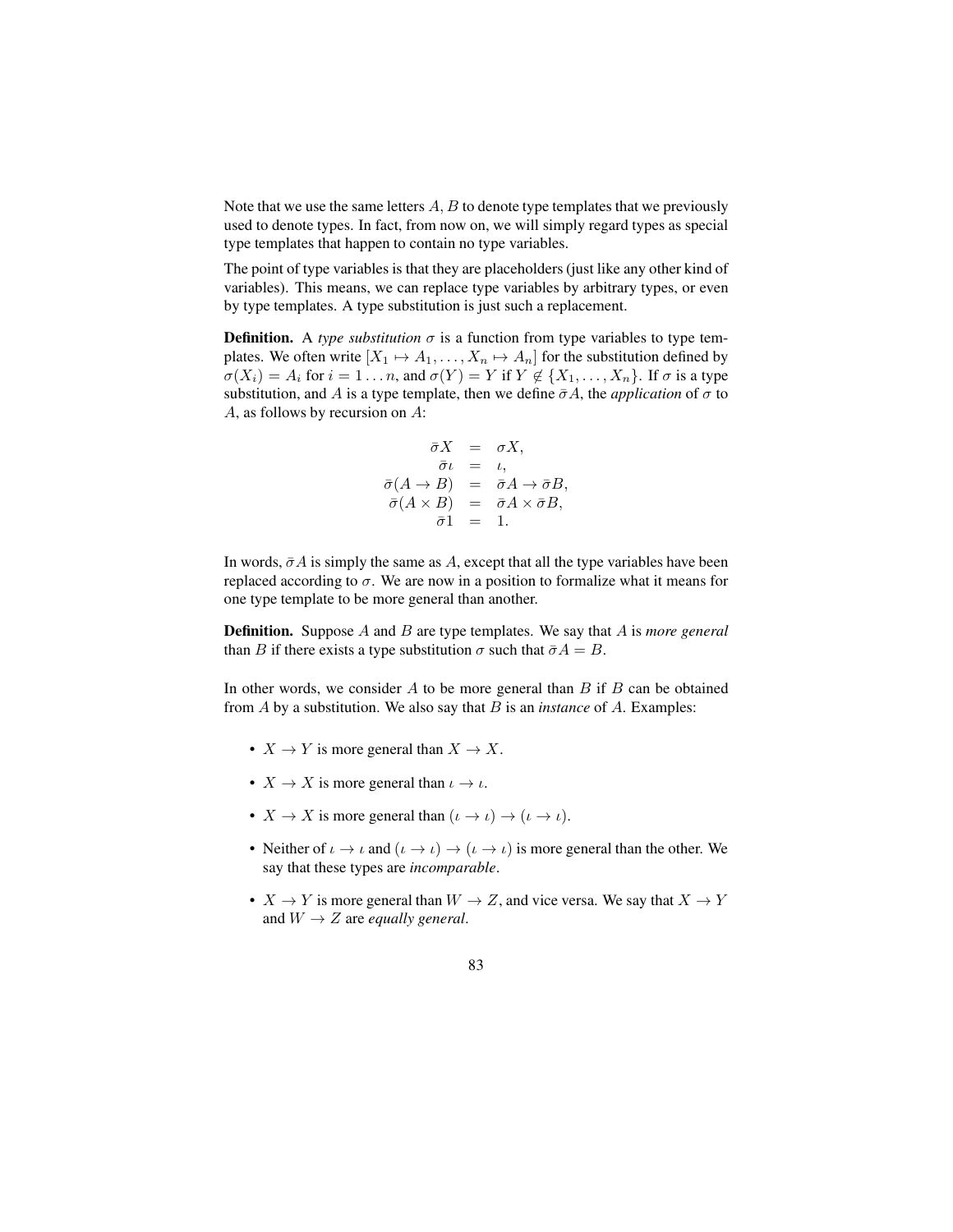We can also speak of one substitution being more general than another:

**Definition.** If  $\tau$  and  $\rho$  are type substitutions, we say that  $\tau$  is more general than  $\rho$ if there exists a type substitution  $\sigma$  such that  $\bar{\sigma} \circ \tau = \rho$ .

### 9.3 Unifiers

We will be concerned with solving equations between type templates. The basic question is not very different from solving equations in arithmetic: given an equation between expressions, for instance  $x + y = x^2$ , is it possible to find values for  $x$  and  $y$  that make the equation true? The answer is yes in this case, for instance  $x = 2, y = 2$  is one solution, and  $x = 1, y = 0$  is another possible solution. We can even give the most general solution, which is  $x =$  arbitrary,  $y = x^2 - x$ .

Similarly, for type templates, we might ask whether an equation such as

$$
X \to (X \to Y) = (Y \to Z) \to W
$$

has any solutions. The answer is yes, and one solution, for instance, is  $X = \iota \to \iota$ ,  $Y = \iota$ ,  $Z = \iota$ ,  $W = (\iota \to \iota) \to \iota$ . But this is not the most general solution; the most general solution, in this case, is  $Y =$  arbitrary,  $Z =$  arbitrary,  $X = Y \rightarrow Z$ ,  $W = (Y \rightarrow Z) \rightarrow Y$ .

We use substitutions to represent the solutions to such equations. For instance, the most general solution to the sample equation from the last paragraph is represented by the substitution

$$
\sigma = [X \mapsto Y \to Z, W \mapsto (Y \to Z) \to Y].
$$

If a substitution  $\sigma$  solves the equation  $A = B$  in this way, then we also say that  $\sigma$ is a *unifier* of A and B.

To give another example, consider the equation

$$
X \times (X \to Z) = (Z \to Y) \times Y.
$$

This equation does not have any solution, because we would have to have both  $X = Z \rightarrow Y$  and  $Y = X \rightarrow Z$ , which implies  $X = Z \rightarrow (X \rightarrow Z)$ , which is impossible to solve in simple types. We also say that  $X \times (X \rightarrow Z)$  and  $(Z \rightarrow Y) \times Y$  cannot be unified.

In general, we will be concerned with solving not just single equations, but systems of several equations. The formal definition of unifiers and most general unifiers is as follows: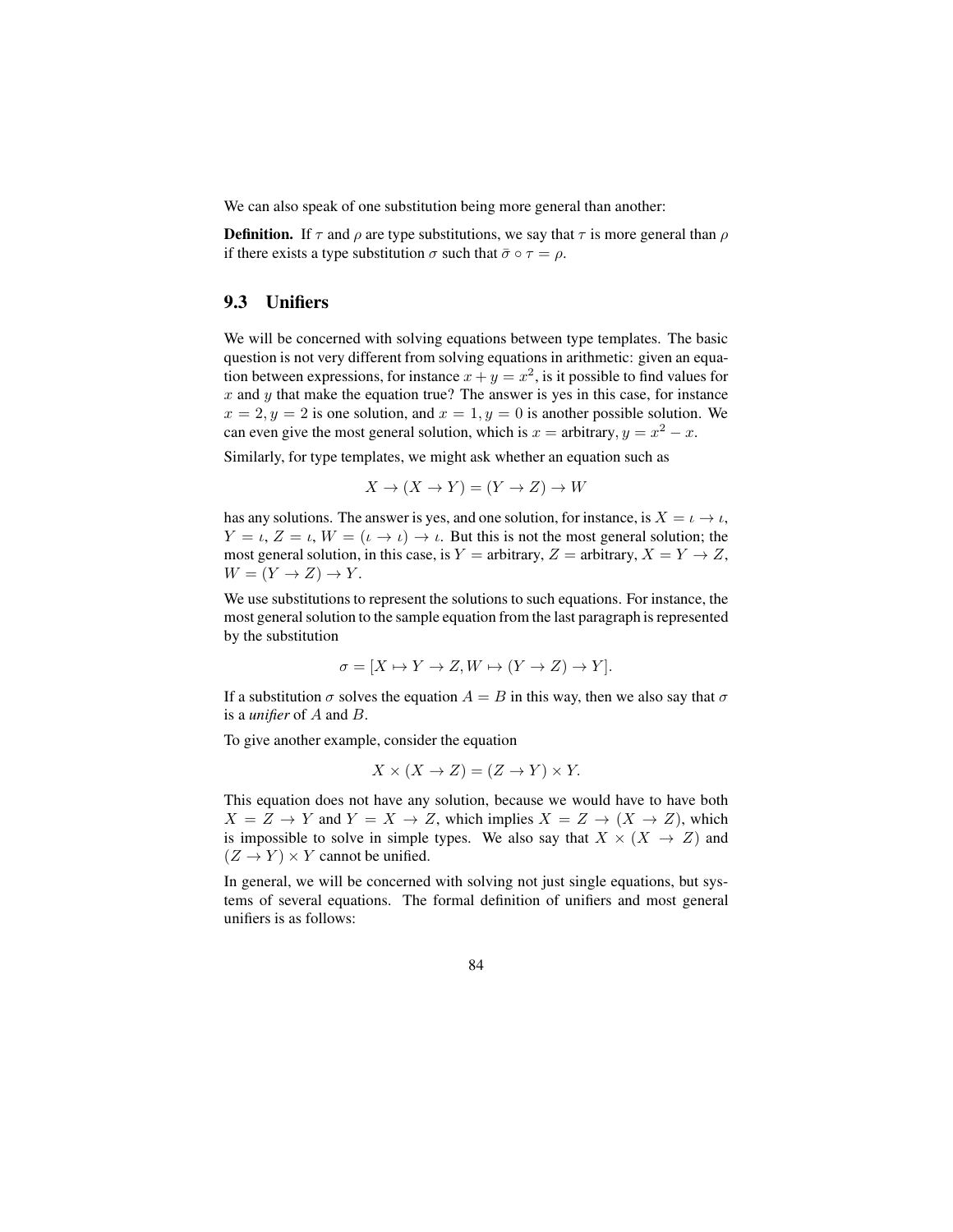**Definition.** Given two sequences of type templates  $\overline{A} = A_1, \ldots, A_n$  and  $\overline{B} =$  $B_1, \ldots, B_n$ , we say that a type substitution  $\sigma$  is a *unifier* of  $\bar{A}$  and  $\bar{B}$  if  $\bar{\sigma}A_i =$  $\bar{\sigma}B_i$ , for all  $i = 1...n$ . Moreover, we say that  $\sigma$  is a *most general unifier* of  $\bar{A}$ and  $B$  if it is a unifier, and if it is more general than any other unifier of  $A$  and  $B$ .

#### 9.4 The unification algorithm

Unification is the process of determining a most general unifier. More specifically, unification is an algorithm whose input are two sequences of type templates  $\overline{A} =$  $A_1, \ldots, A_n$  and  $\overline{B} = B_1, \ldots, B_n$ , and whose output is either "failure", if no unifier exists, or else a most general unifier  $\sigma$ . We call this algorithm mgu for "most general unifier", and we write  $mgu(\overline{A}; \overline{B})$  for the result of applying the algorithm to  $\overline{A}$  and  $\overline{B}$ .

Before we state the algorithm, let us note that we only use finitely many type variables, namely, the ones that occur in  $\overline{A}$  and  $\overline{B}$ . In particular, the substitutions generated by this algorithm are finite objects that can be represented and manipulated by a computer.

The algorithm for calculating  $mgu(\bar{A}; \bar{B})$  is as follows. By convention, the algorithm chooses the first applicable clause in the following list. Note that the algorithm is recursive.

- 1. mgu $(X; X) = id$ , the identity substitution.
- 2. mgu $(X; B) = [X \mapsto B]$ , if X does not occur in B.
- 3. mgu(X; B) fails, if X occurs in B and  $B \neq X$ .
- 4. mgu $(A; Y) = [Y \mapsto A]$ , if Y does not occur in A.
- 5. mgu $(A; Y)$  fails, if Y occurs in A and  $A \neq Y$ .
- 6. mgu $(\iota; \iota) = id$ .
- 7. mgu $(A_1 \rightarrow A_2; B_1 \rightarrow B_2) = \text{mgu}(A_1, A_2; B_1, B_2)$ .
- 8. mgu $(A_1 \times A_2; B_1 \times B_2) = \text{mgu}(A_1, A_2; B_1, B_2).$
- 9. mgu $(1; 1) = id$ .
- 10. mgu $(A; B)$  fails, in all other cases.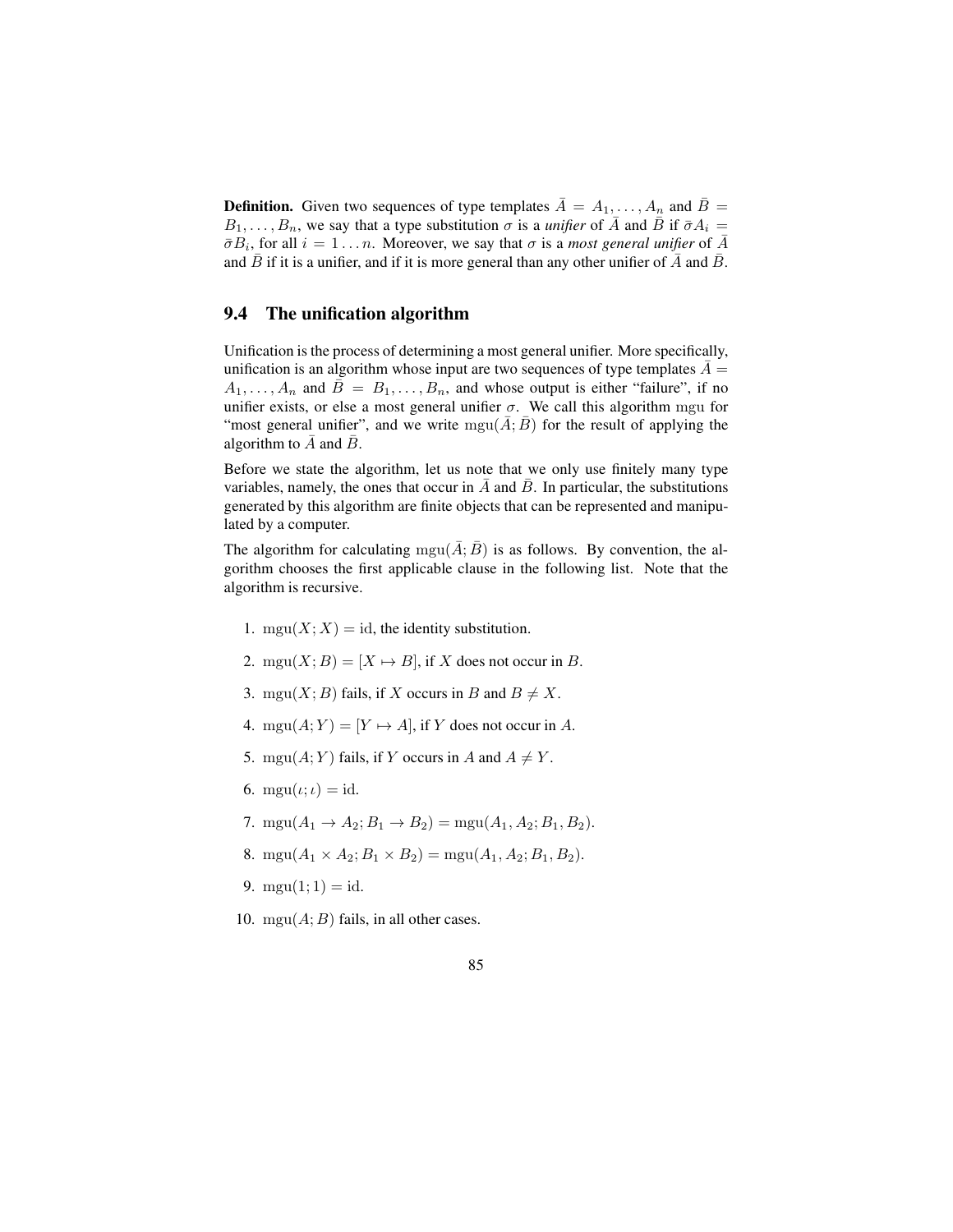11. mgu $(A, \overline{A}; B, \overline{B}) = \overline{\tau} \circ \rho$ , where  $\rho = \text{mgu}(\overline{A}; \overline{B})$  and  $\tau = \text{mgu}(\overline{\rho}A; \overline{\rho}B)$ .

Note that clauses 1–10 calculate the most general unifier of two type templates, whereas clause 11 deals with lists of type templates. Clause 10 is a catch-all clause that fails if none of the earlier clauses apply. In particular, this clause causes the following to fail:  $mgu(A_1 \rightarrow A_2; B_1 \times B_2)$ ,  $mgu(A_1 \rightarrow A_2; \iota)$ , etc.

**Proposition 9.1.** *If*  $mgu(\overline{A}; \overline{B}) = \sigma$ , then  $\sigma$  is a most general unifier of  $\overline{A}$  and  $\overline{B}$ . *If* mgu $(\bar{A}; \bar{B})$  *fails, then*  $\bar{A}$  *and*  $\bar{B}$  *have no unifier.* 

*Proof.* First, it is easy to prove by induction on the definition of mgu that if  $mgu(\overline{A};\overline{B}) = \sigma$ , then  $\sigma$  is a unifier of  $\overline{A}$  and  $\overline{B}$ . This is evident in all cases except perhaps clause 11: but here, by induction hypothesis,  $\bar{\rho}A = \bar{\rho}B$  and  $\bar{\tau}(\bar{\rho}A) = \bar{\tau}(\bar{\rho}B)$ , hence also  $\bar{\tau}(\bar{\rho}(A, \bar{A})) = \bar{\tau}(\bar{\rho}(B, \bar{B}))$ . Here we have used the evident notation of applying a substitution to a list of type templates.

Second, we prove that if  $\overline{A}$  and  $\overline{B}$  can be unified, then  $mgu(\overline{A}; \overline{B})$  returns a most general unifier. This is again proved by induction. For example, in clause 2, we have  $\sigma = [X \mapsto B]$ . Suppose  $\tau$  is another unifier of X and B. Then  $\bar{\tau}X = \bar{\tau}B$ . We claim that  $\overline{\tau} \circ \sigma = \tau$ . But  $\overline{\tau}(\sigma(X)) = \overline{\tau}(B) = \overline{\tau}(X) = \tau(X)$ , whereas if  $Y \neq X$ , then  $\bar{\tau}(\sigma(Y)) = \bar{\tau}(Y) = \tau(Y)$ . Hence  $\bar{\tau} \circ \sigma = \tau$ , and it follows that  $\sigma$  is more general than  $\tau$ . The clauses 1–10 all follow by similar arguments. For clause 11, suppose that  $A, \overline{A}$  and  $B, \overline{B}$  have some unifier  $\sigma'$ . Then  $\sigma'$  is also a unifier for A and B, and thus the recursive call return a most general unifier  $\rho$  of A and B. Since  $\rho$  is more general than  $\sigma'$ , we have  $\bar{\kappa} \circ \rho = \sigma'$  for some substitution  $\kappa$ . But then  $\bar{\kappa}(\bar{\rho}A) = \bar{\sigma}'A = \bar{\sigma}'B = \bar{\kappa}(\bar{\rho}B)$ , hence  $\bar{\kappa}$  is a unifier for  $\bar{\rho}A$  and  $\bar{\rho}B$ . By induction hypothesis,  $\tau = \text{mgu}(\bar{\rho}A; \bar{\rho}B)$  exists and is a most general unifier for  $\bar{\rho}A$  and  $\bar{\rho}B$ . It follows that  $\tau$  is more general than  $\bar{\kappa}$ , thus  $\bar{\kappa}' \circ \tau = \bar{\kappa}$ , for some substitution  $\kappa'$ . Finally we need to show that  $\sigma = \bar{\tau} \circ \rho$  is more general than  $\sigma'$ . But this follows because  $\bar{\kappa}' \circ \sigma = \bar{\kappa}' \circ \bar{\tau} \circ \rho = \bar{\kappa} \circ \rho = \sigma'$ . — Первый профессиональный профессиональный профессиональный профессиональный профессиональный профессиональн<br>В профессиональный профессиональный профессиональный профессиональный профессиональный профессиональный профес

*Remark* 9.2*.* Proving that the algorithm mgu terminates is tricky. In particular, termination can't be proved by induction on the size of the arguments, because in the second recursive call in clause 11, the application of  $\bar{\rho}$  may well increase the size of the arguments. To prove termination, note that each substitution  $\sigma$ generated by the algorithm is either the identity, or else it eliminates at least one variable. We can use this to prove termination by nested induction on the number of variables and on the size of the arguments. We leave the details for another time.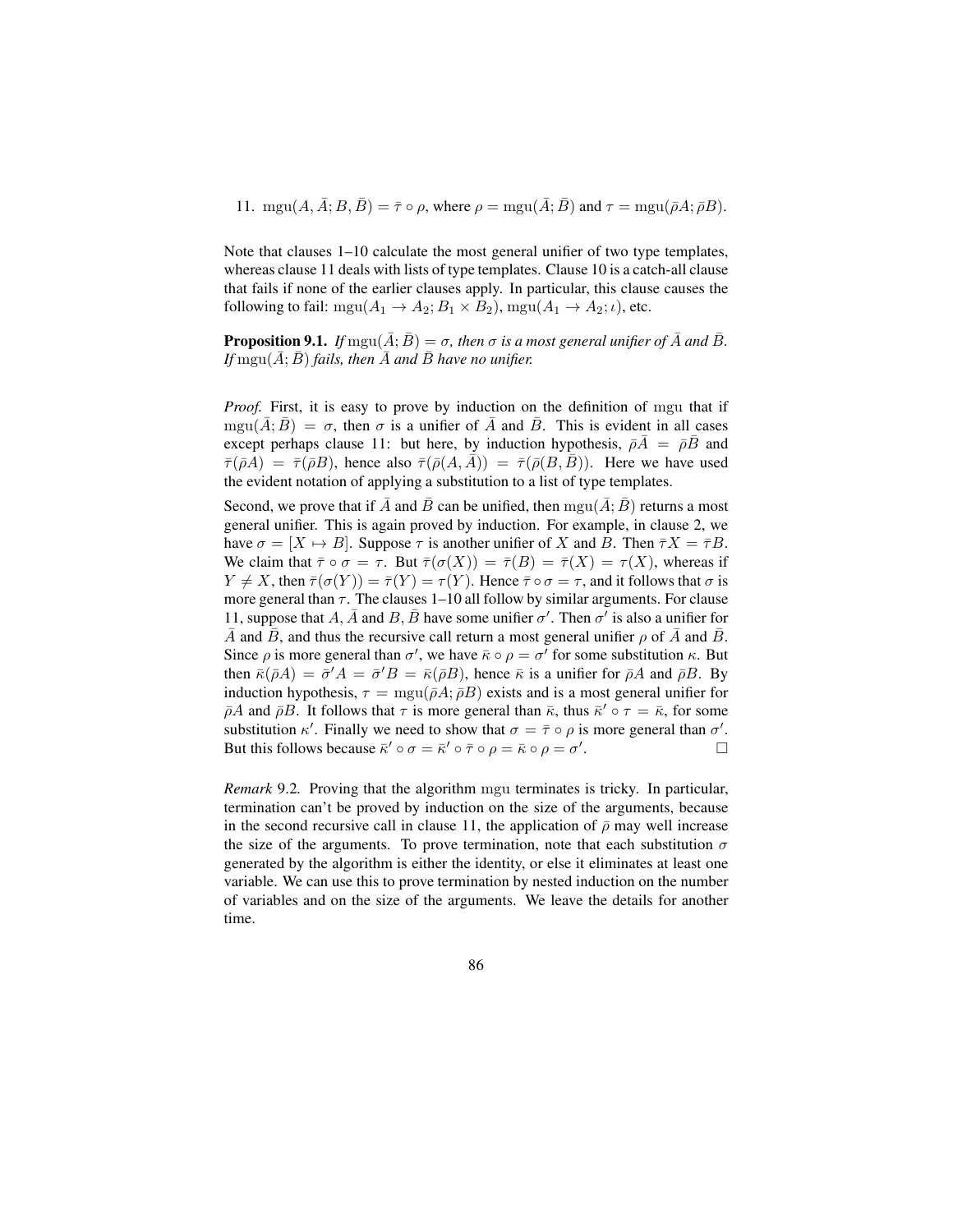#### 9.5 The type inference algorithm

Given the unification algorithm, type inference is now relatively easy. We formulate another algorithm, typeinfer, which takes a typing judgment  $\Gamma \vdash M : B$ as its input (using templates instead of types, and not necessarily a *valid* typing judgment). The algorithm either outputs a most general substitution  $\sigma$  such that  $\bar{\sigma}\Gamma \vdash M : \bar{\sigma}B$  is a valid typing judgment, or if no such  $\sigma$  exists, the algorithm fails.

In other words, the algorithm calculates the most general substitution that makes the given typing judgment valid. It is defined as follows:

- 1. typeinfer $(x_1: A_1, ..., x_n: A_n \vdash x_i : B) = \text{mgu}(A_i; B)$ .
- 2. typeinfer(Γ  $\vdash MN : B$ ) =  $\bar{\tau} \circ \sigma$ , where  $\sigma =$  typeinfer(Γ  $\vdash M : X \to B$ ),  $\tau =$  typeinfer( $\bar{\sigma} \Gamma \vdash N : \bar{\sigma} X$ ), for a fresh type variable X.
- 3. typeinfer( $\Gamma \vdash \lambda x^A \cdot M : B$ ) =  $\overline{\tau} \circ \sigma$ , where  $\sigma = \text{mgu}(B; A \rightarrow X)$  and  $\tau =$  typeinfer $(\bar{\sigma} \Gamma, x : \bar{\sigma} A \vdash M : \bar{\sigma} X)$ , for a fresh type variable X.
- 4. typeinfer( $\Gamma \vdash \langle M, N \rangle : A$ ) =  $\overline{\rho} \circ \overline{\tau} \circ \sigma$ , where  $\sigma = \text{mgu}(A; X \times Y)$ ,  $\tau =$  typeinfer( $\bar{\sigma} \Gamma \vdash M : \bar{\sigma} X$ ), and  $\rho =$  typeinfer( $\bar{\tau} \bar{\sigma} \Gamma \vdash N : \bar{\tau} \bar{\sigma} Y$ ), for fresh type variables  $X$  and  $Y$ .
- 5. typeinfer(Γ  $\vdash \pi_1 M : A$ ) = typeinfer(Γ  $\vdash M : A \times Y$ ), for a fresh type variable Y.
- 6. typeinfer( $\Gamma \vdash \pi_2 M : B$ ) = typeinfer( $\Gamma \vdash M : X \times B$ ), for a fresh type variable X.
- 7. typeinfer( $\Gamma \vdash * : A$ ) = mgu( $A; 1$ ).

Strictly speaking, the algorithm is non-deterministic, because some of the clauses involve choosing one or more fresh type variables, and the choice is arbitrary. However, the choice is not essential, since we may regard all fresh type variables are equivalent. Here, a type variable is called "fresh" if it has never been used.

Note that the algorithm typeinfer can fail; this happens if and only if the call to mgu fails in steps 1, 3, 4, or 7.

Also note that the algorithm obviously always terminates; this follows by induction on M, since each recursive call only uses a smaller term M.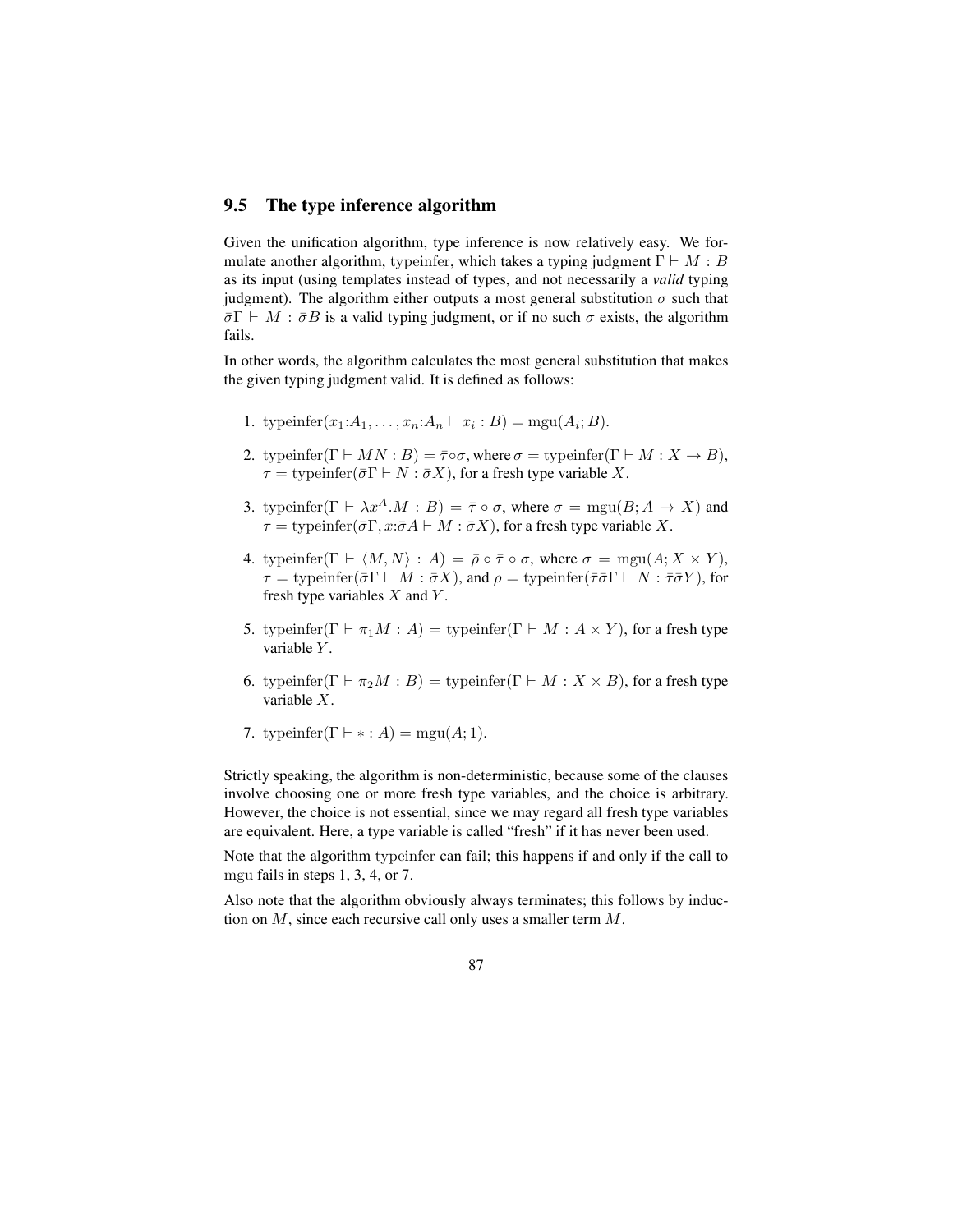**Proposition 9.3.** *If there exists a substitution*  $\sigma$  *such that*  $\bar{\sigma} \Gamma \vdash M : \bar{\sigma} B$  *is a valid typing judgment, then* typeinfer( $\Gamma \vdash M : B$ ) *will return a most general such substitution. Otherwise, the algorithm will fail.*

*Proof.* The proof is similar to that of Proposition 9.1.

Finally, the question "is  $M$  typable" can be answered by choosing distinct type variables  $X_1, \ldots, X_n, Y$  and applying the algorithm typeinfer to the typing judgment  $x_1: X_1, \ldots, x_n: X_n \vdash M : Y$ . Note that if the algorithm succeeds and returns a substitution  $\sigma$ , then  $\sigma Y$  is the most general type of M, and the free variables have types  $x_1:\sigma X_1,\ldots,x_n:\sigma X_n$ .

# 10 Denotational semantics

We introduced the lambda calculus as the "theory of functions". But so far, we have only spoken of functions in abstract terms. Do lambda terms correspond to any *actual* functions, such as, functions in set theory? And what about the notions of  $\beta$ - and  $\eta$ -equivalence? We intuitively accepted these concepts as expressing truths about the equality of functions. But do these properties really hold of real functions? Are there other properties that functions have that that are not captured by  $\beta\eta$ -equivalence?

The word "semantics" comes from the Greek word for "meaning". *Denotational semantics* means to give meaning to a language by interpreting its terms as mathematical objects. This is done by describing a function that maps syntactic objects (e.g., types, terms) to semantic objects (e.g., sets, elements). This function is called an *interpretation* or *meaning function*, and we usually denote it by  $[-]$ . Thus, if M is a term, we will usually write  $\llbracket M \rrbracket$  for the meaning of M under a given interpretation.

Any good denotational semantics should be *compositional*, which means, the interpretation of a term should be given in terms of the interpretations of its subterms. Thus, for example,  $[M N]$  should be a function of  $[M]$  and  $[N]$ .

Suppose that we have an axiomatic notion of equality  $\simeq$  on terms (for instance,  $\beta$ η-equivalence in the case of the lambda calculus). With respect to a particular class of interpretations, *soundness* is the property

 $M \simeq N \Rightarrow$   $[M] = [N]$  for all interpretations in the class.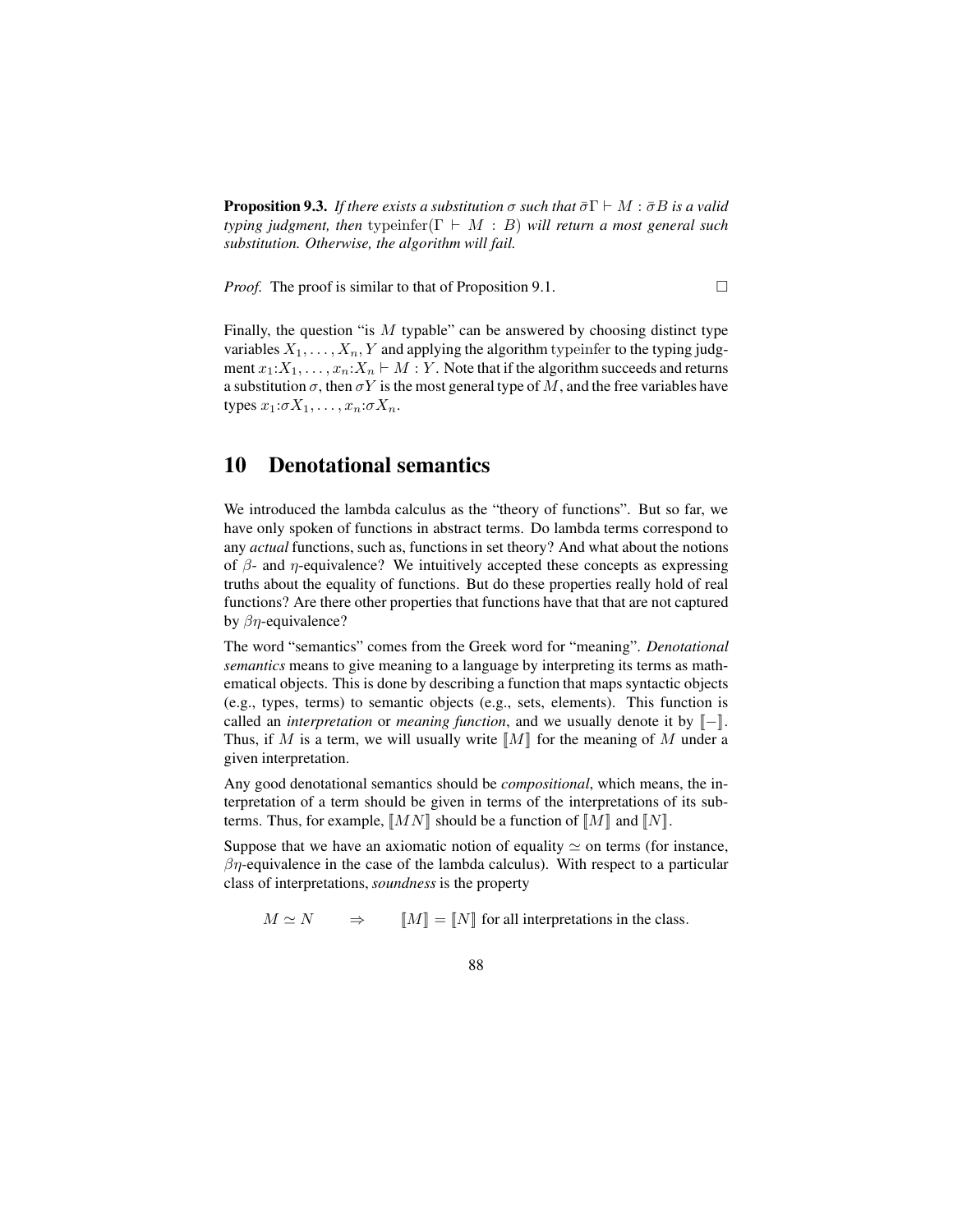*Completeness* is the property

 $[M] = [N]$  for all interpretations in the class  $\Rightarrow M \simeq N$ .

Depending on our viewpoint, we will either say the axioms are sound (with respect to a given interpretation), or the interpretation is sound (with respect to a given set of axioms). Similarly for completeness. Soundness expresses the fact that our axioms (e.g.,  $\beta$  or  $\eta$ ) are true with respect to the given interpretation. Completeness expresses the fact that our axioms are sufficient.

#### 10.1 Set-theoretic interpretation

The simply-typed lambda calculus can be given a straightforward set-theoretic interpretation as follows. We map types to sets and typing judgments to functions. For each basic type  $\iota$ , assume that we have chosen a non-empty set  $S_{\iota}$ . We can then associate a set  $\llbracket A \rrbracket$  to each type A recursively:

$$
\begin{array}{ccc} \llbracket \iota \rrbracket & = & S_{\iota} \\ \llbracket A \rightarrow B \rrbracket & = & \llbracket B \rrbracket \llbracket A \rrbracket \\ \llbracket A \times B \rrbracket & = & \llbracket A \rrbracket \times \llbracket B \rrbracket \\ \llbracket 1 \rrbracket & = & \{ * \} \end{array}
$$

Here, for two sets  $X, Y$ , we write  $Y^X$  for the set of all functions from X to Y, i.e.,  $Y^X = \{f \mid f : X \to Y\}$ . Of course,  $X \times Y$  denotes the usual cartesian product of sets, and  $\{*\}$  is some singleton set.

We can now interpret lambda terms, or more precisely, typing judgments, as certain functions. Intuitively, we already know which function a typing judgment corresponds to. For instance, the typing judgment  $x:A, f:A \to B \vdash fx : B$  corresponds to the function that takes an element  $x\in \llbracket A\rrbracket$  and an element  $f\in \llbracket B\rrbracket ^{\llbracket A\rrbracket},$ and that returns  $f(x) \in [B]$ . In general, the interpretation of a typing judgment

$$
x_1:A_1,\ldots,x_n:A_n\vdash M:B
$$

will be a function

$$
[\![A_1]\!] \times \ldots \times [\![A_n]\!] \to [\![B]\!].
$$

Which particular function it is depends of course on the term  $M$ . For convenience, if  $\Gamma = x_1:A_1,\ldots,x_n:A_n$  is a context, let us write  $\llbracket \Gamma \rrbracket = \llbracket A_1 \rrbracket \times \ldots \times \llbracket A_n \rrbracket$ . We now define  $[\![ \Gamma \vdash M : B ]\!]$  by recursion on M.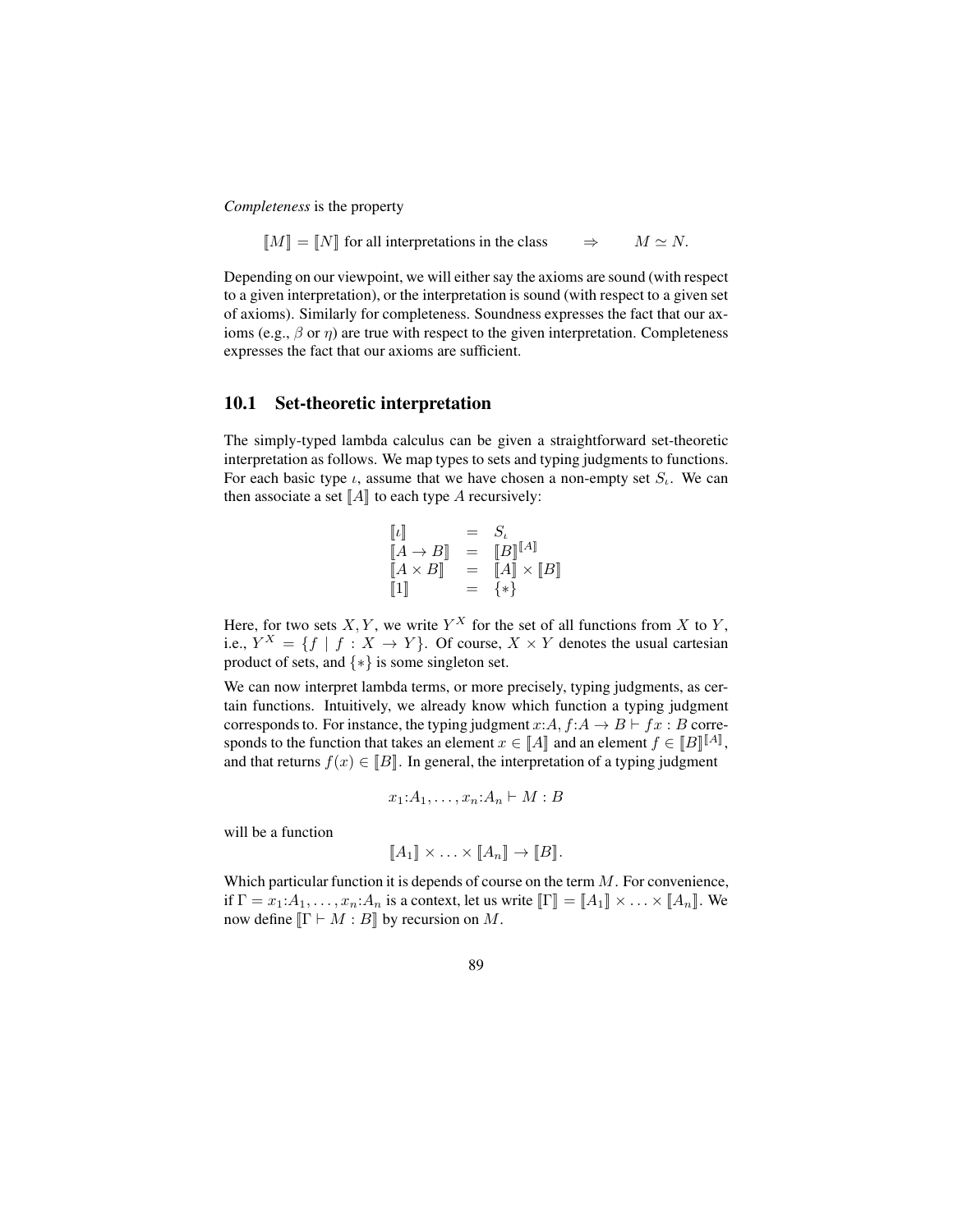• If  $M$  is a variable, we define

$$
\llbracket x_1:A_1,\ldots,x_n:A_n\vdash x_i:A_i\rrbracket = \pi_i:\llbracket A_1\rrbracket\times\ldots\times\llbracket A_n\rrbracket\rightarrow\llbracket A_i\rrbracket,
$$

where  $\pi_i(a_1,\ldots,a_n)=a_i$ .

• If  $M = NP$  is an application, we recursively calculate

$$
\begin{array}{rcl} f & = & \left[\!\left[ \Gamma \vdash N : A \to B \right]\!\right] : \left[\!\left[ \Gamma \right]\!\right] \to \left[\!\left[ B \right]\!\right]^{\llbracket A \rrbracket}, \\ g & = & \left[\!\left[ \Gamma \vdash P : A \right]\!\right] : \left[\!\left[ \Gamma \right]\!\right] \to \left[\!\left[ A \right]\!\right]. \end{array}
$$

We then define

$$
[\![\Gamma \vdash NP : B]\!] = h : [\![\Gamma]\!] \to [\![B]\!]
$$

by  $h(\bar{a}) = f(\bar{a})(g(\bar{a}))$ , for all  $\bar{a} \in [\Gamma]$ .

• If  $M = \lambda x^A \cdot N$  is an abstraction, we recursively calculate

$$
f = [\![\Gamma, x : A \vdash N : B]\!] : [\![\Gamma]\!] \times [\![A]\!] \to [\![B]\!].
$$

We then define

$$
[\![\Gamma \vdash \lambda x^A . N : A \to B]\!] = h : [\![\Gamma]\!] \to [\![B]\!]^{[\![A]\!]}
$$

by  $h(\bar{a})(a) = f(\bar{a}, a)$ , for all  $\bar{a} \in [\![\Gamma]\!]$  and  $a \in [\![A]\!]$ .

• If  $M = \langle N, P \rangle$  is an pair, we recursively calculate

$$
\begin{array}{lll} f & = & \left[\! \left[ \Gamma \vdash N : A \right]\! \right] : \left[\! \left[ \Gamma \right]\! \right] \to \left[\! \left[ A \right]\! \right], \\ g & = & \left[\! \left[ \Gamma \vdash P : B \right]\! \right] : \left[\! \left[ \Gamma \right]\! \right] \to \left[\! \left[ B \right]\! \right]. \end{array}
$$

We then define

$$
\llbracket \Gamma \vdash \langle N, P \rangle : A \times B \rrbracket = h : \llbracket \Gamma \rrbracket \to \llbracket A \rrbracket \times \llbracket B \rrbracket
$$

by  $h(\bar{a}) = (f(\bar{a}), g(\bar{a}))$ , for all  $\bar{a} \in [\![\Gamma]\!]$ .

• If  $M = \pi_i N$  is a projection (for  $i = 1, 2$ ), we recursively calculate

 $f = [\Gamma \vdash N : B_1 \times B_2] : [\Gamma] \rightarrow [B_1] \times [B_2].$ 

We then define

$$
[\![\Gamma \vdash \pi_i N : B_i]\!] = h : [\![\Gamma]\!] \to [\![B_i]\!]
$$

by  $h(\bar{a}) = \pi_i(f(\bar{a}))$ , for all  $\bar{a} \in [\![\Gamma]\!]$ . Here  $\pi_i$  in the meta-language denotes the set-theoretic function  $\pi_i : [B_1] \times [B_2] \rightarrow [B_i]$  given by  $\pi_i(b_1, b_2) =$  $b_i$ .

90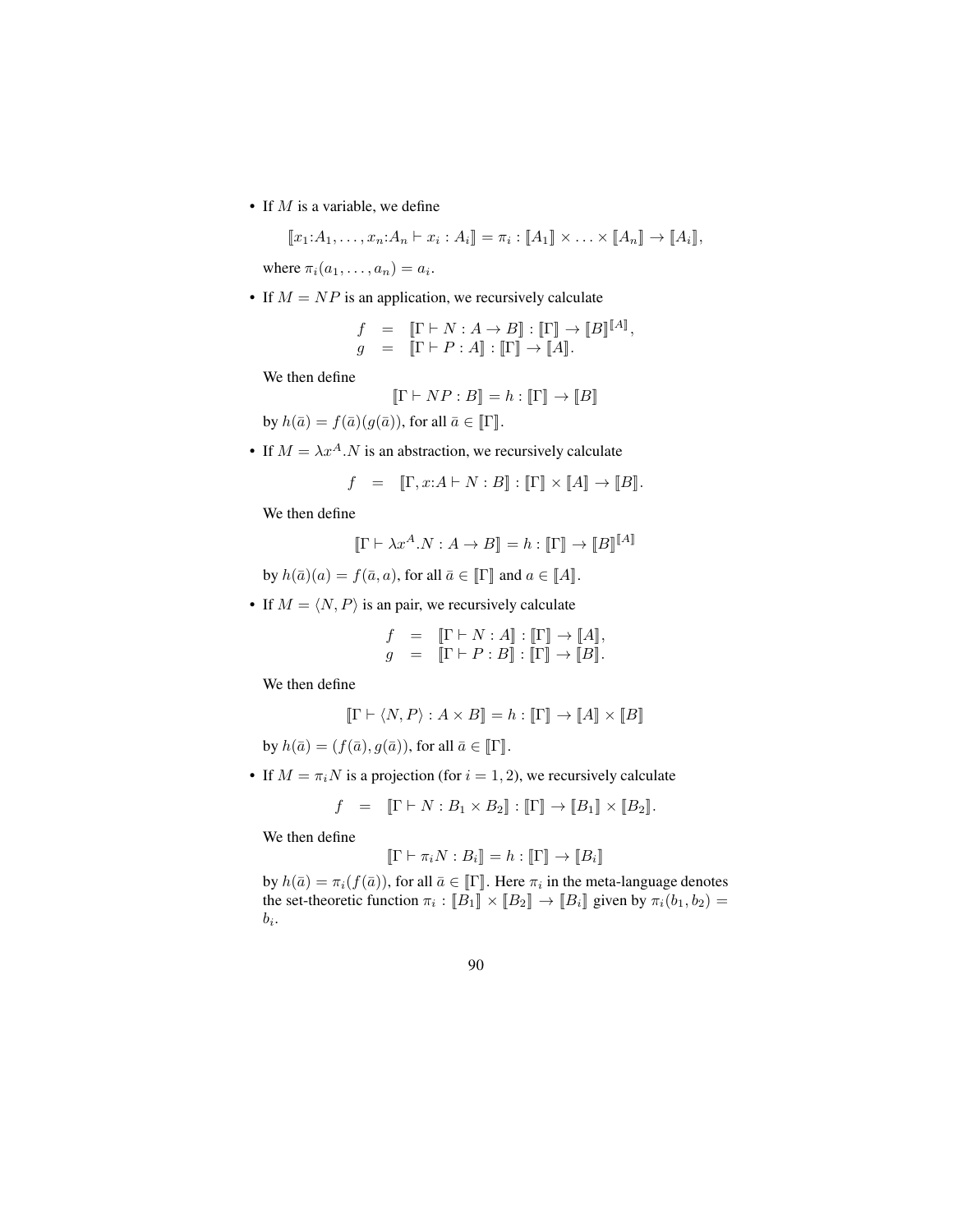• If  $M = *$ , we define

$$
[\![\Gamma \vdash * : 1]\!] = h : [\![\Gamma]\!] \to \{*\}
$$

by  $h(\bar{a}) = *$ , for all  $\bar{a} \in [\![\Gamma]\!]$ .

To minimize notational inconvenience, we will occasionally abuse the notation and write  $[M]$  instead of  $[\Gamma \vdash M : B]$ , thus pretending that terms are typing judgments. However, this is only an abbreviation, and it will be understood that the interpretation really depends on the typing judgment, and not just the term, even if we use the abbreviated notation.

We also refer to an interpretation as a *model*.

### 10.2 Soundness

Lemma 10.1 (Context change). *The interpretation behaves as expected under reordering of contexts and under the addition of dummy variables to contexts. More precisely, if*  $\sigma : \{1, \ldots, n\} \rightarrow \{1, \ldots, m\}$  *is an injective map, and if the free variables of* M *are among*  $x_{\sigma 1}, \ldots, x_{\sigma n}$ , then the interpretations of the two *typing judgments,*

$$
f = [x_1: A_1, \dots, x_m: A_m \vdash M : B] : [A_1] \times \dots \times [A_m] \to [B],
$$
  

$$
g = [x_{\sigma 1}: A_{\sigma 1}, \dots, x_{\sigma n}: A_{\sigma n} \vdash M : B] : [A_{\sigma 1}] \times \dots \times [A_{\sigma n}] \to [B]
$$

*are related as follows:*

$$
f(a_1,\ldots,a_m)=g(a_{\sigma 1},\ldots,a_{\sigma n}),
$$

*for all*  $a_1 \in [A_1], \ldots, a_m \in [A_m]$ *.* 

*Proof.* Easy, but tedious, induction on *M*. □

The significance of this lemma is that, to a certain extent, the context does not matter. Thus, if the free variables of M and N are contained in  $\Gamma$  as well as  $\Gamma'$ , then we have

$$
[\![ \Gamma \vdash M : B ]\!] = [\![ \Gamma \vdash N : B ]\!] \qquad \text{iff} \qquad [\![ \Gamma' \vdash M : B ]\!] = [\![ \Gamma' \vdash N : B ]\!].
$$

Thus, whether  $M$  and  $N$  have equal denotations only depends on  $M$  and  $N$ , and not on Γ.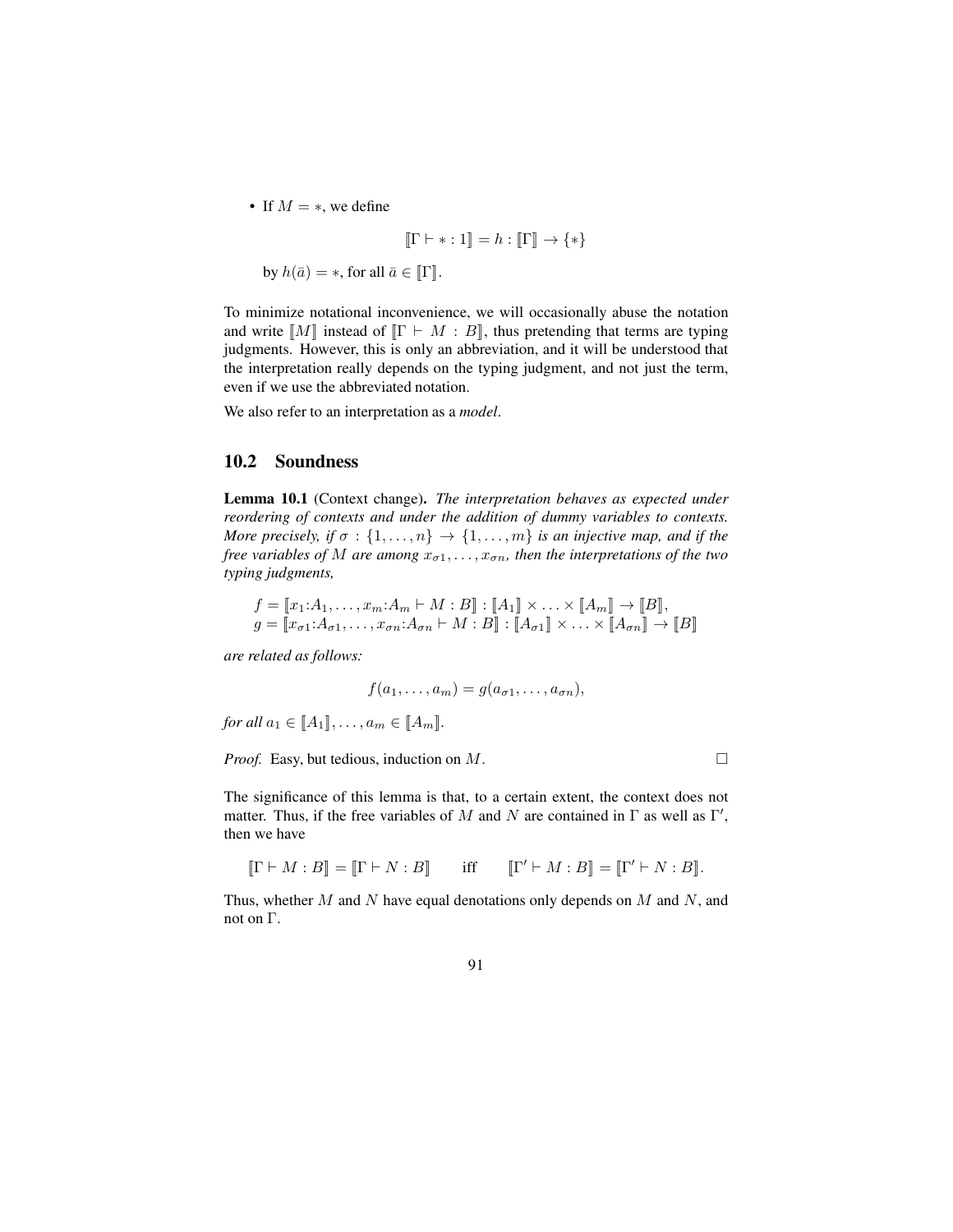Lemma 10.2 (Substitution Lemma). *If*

$$
[\![\Gamma, x : A \vdash M : B]\!] = f : [\![\Gamma]\!] \times [\![A]\!] \to [\![B]\!] \quad \text{and} \quad [\![\Gamma \vdash N : A]\!] = g : [\![\Gamma]\!] \to [\![A]\!],
$$

*then*

$$
[\![\Gamma \vdash M[N/x] : B]\!] = h : [\![\Gamma]\!] \to [\![B]\!],
$$

*where*  $h(\bar{a}) = f(\bar{a}, g(\bar{a}))$ *, for all*  $\bar{a} \in [\Gamma]$ *.* 

*Proof.* Very easy, but very tedious, induction on  $M$ .

Proposition 10.3 (Soundness). *The set-theoretic interpretation is sound for* βη*reasoning. In other words,*

$$
M =_{\beta\eta} N \qquad \Rightarrow \qquad [\![\Gamma \vdash M : B]\!] = [\![\Gamma \vdash N : B]\!].
$$

*Proof.* Let us write  $M \sim N$  if  $[\Gamma \vdash M : B] = [\Gamma \vdash N : B]$ . By the remark after Lemma 10.1, this notion is independent of  $\Gamma$ , and thus a well-defined relation on terms (as opposed to typing judgments). To prove soundness, we must show that  $M =_{\beta n} N$  implies  $M \sim N$ , for all M and N. It suffices to show that ∼ satisfies all the axioms of  $\beta\eta$ -equivalence.

The axioms (*refl*), (*symm*), and (*trans*) hold trivially. Similarly, all the (*cong*) and (ξ) rules hold, due to the fact that the meaning of composite terms was defined solely in terms of the meaning of their subterms. It remains to prove that each of the various ( $\beta$ ) and ( $\eta$ ) laws is satisfied (see page 57). We prove the rule ( $\beta_{\rightarrow}$ ) as an example; the remaining rules are left as an exercise.

Assume  $\Gamma$  is a context such that  $\Gamma, x:A \vdash M : B$  and  $\Gamma \vdash N : A$ . Let

$$
f = [\Gamma, x:A \vdash M : B] : [\Gamma] \times [A] \to [B],
$$
  
\n
$$
g = [\Gamma \vdash N : A] : [\Gamma] \to [A],
$$
  
\n
$$
h = [\Gamma \vdash (\lambda x^A \cdot M) : A \to B] : [\Gamma] \to [B]^{[A]},
$$
  
\n
$$
k = [\Gamma \vdash (\lambda x^A \cdot M)N : B] : [\Gamma] \to [B],
$$
  
\n
$$
l = [\Gamma \vdash M[N/x] : B] : [\Gamma] \to [B].
$$

We must show  $k = l$ . By definition, we have  $k(\bar{a}) = h(\bar{a})(g(\bar{a})) = f(\bar{a}, g(\bar{a}))$ . On the other hand,  $l(\bar{a}) = f(\bar{a}, g(\bar{a}))$  by the substitution lemma.

Note that the proof of soundness amounts to a simple calculation; while there are many details to attend to, no particularly interesting new idea is required. This is typical of soundness proofs in general. Completeness, on the other hand, is usually much more difficult to prove and often requires clever ideas.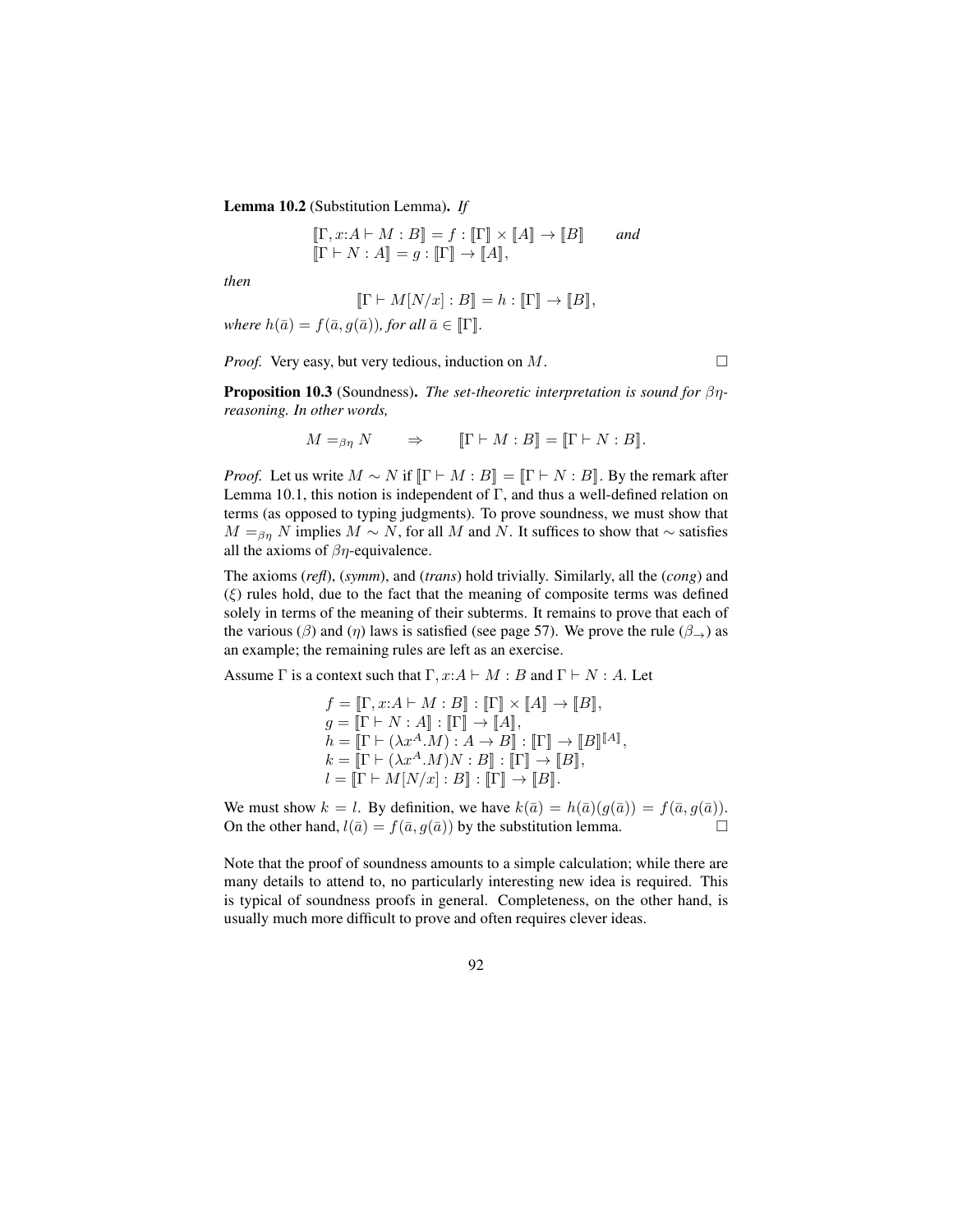#### 10.3 Completeness

We cite two completeness theorems for the set-theoretic interpretation. The first one is for the class of all models with finite base type. The second one is for the single model with one countably infinite base type.

Theorem 10.4 (Completeness, Plotkin, 1973). *The class of set-theoretic models with finite base types is complete for the lambda-*βη *calculus.*

Recall that completeness for a class of models means that if  $[M] = [N]$  holds in *all* models of the given class, then  $M =_{\beta\eta} N$ . This is not the same as completeness for each individual model in the class.

Note that, for each *fixed* choice of finite sets as the interpretations of the base types, there are some lambda terms such that  $[M] = [N]$  but  $M \neq_{\beta\eta} N$ . For instance, consider terms of type  $(\iota \to \iota) \to \iota \to \iota$ . There are infinitely many  $\beta$ η-distinct terms of this type, namely, the Church numerals. On the other hand, if  $S_{\iota}$  is a finite set, then  $[(\iota \to \iota) \to \iota \to \iota]$  is also a finite set. Since a finite set cannot have infinitely many distinct elements, there must necessarily be two distinct Church numerals  $M, N$  such that  $\llbracket M \rrbracket = \llbracket N \rrbracket$ .

Plotkin's completeness theorem, on the other hand, shows that whenever  $M$  and N are distinct lambda terms, then there exist *some* set-theoretic model with finite base types in which  $M$  and  $N$  are different.

The second completeness theorem is for a *single* model, namely the one where  $S<sub>i</sub>$ is a countably infinite set.

Theorem 10.5 (Completeness, Friedman, 1975). *The set-theoretic model with base type equal to* N*, the set of natural numbers, is complete for the lambda-*βη *calculus.*

We omit the proofs.

# 11 The language PCF

PCF stands for "programming with computable functions". The language PCF is an extension of the simply-typed lambda calculus with booleans, natural numbers, and recursion. It was first introduced by Dana Scott as a simple programming language on which to try out techniques for reasoning about programs. Although PCF is not intended as a "real world" programming language, many real programming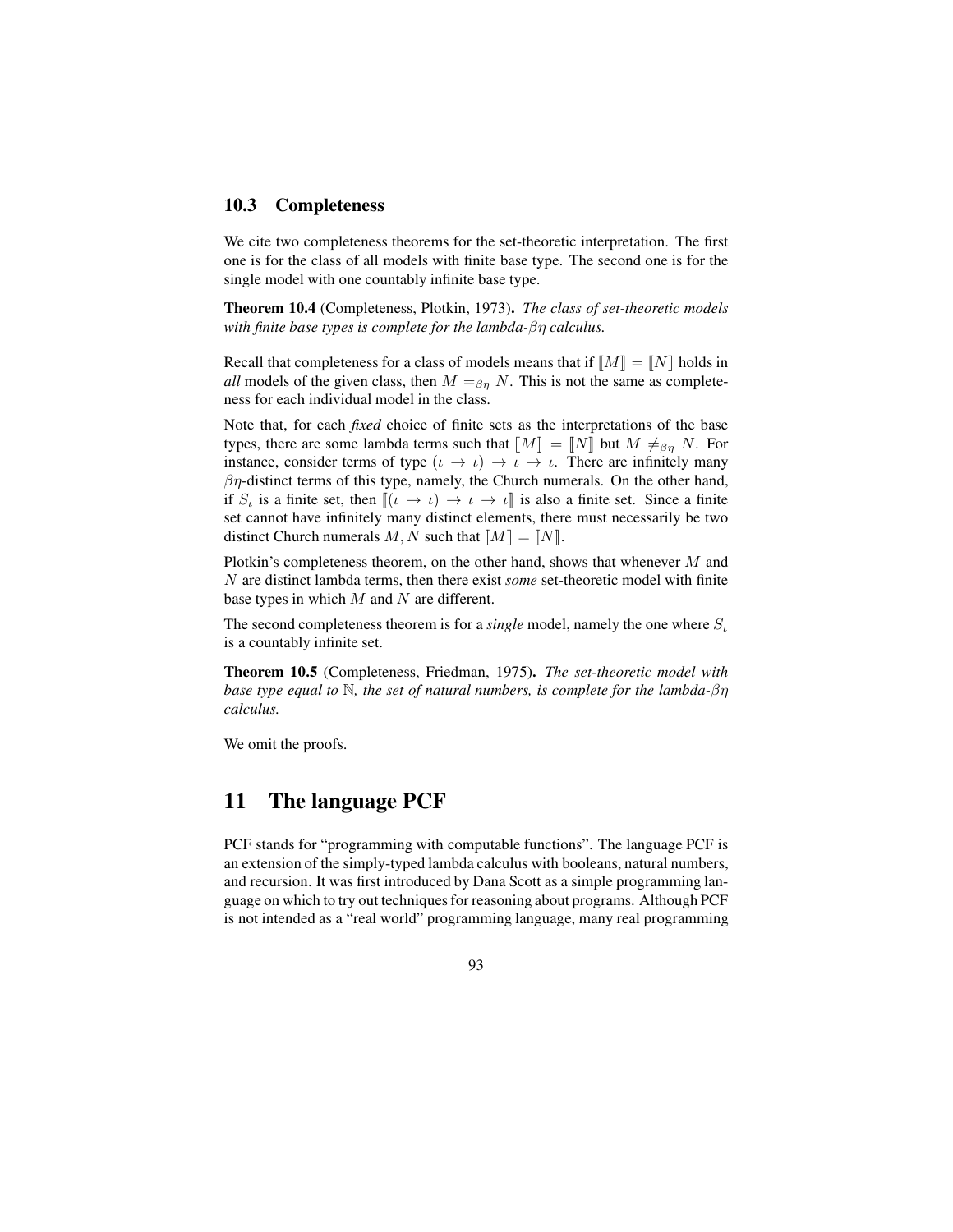languages can be regarded as (syntactic variants of) extensions of PCF, and many of the reasoning techniques developed for PCF also apply to more complicated languages.

PCF is a "programming language", not just a "calculus". By this we mean, PCF is equipped with a specific evaluation order, or rules that determine precisely how terms are to be evaluated. We follow the slogan:

Programming language = syntax + evaluation rules.

After introducing the syntax of PCF, we will look at three different equivalence relations on terms.

- *Axiomatic equivalence*  $=_{ax}$  will be given by axioms in the spirit of  $\beta\eta$ equivalence.
- *Operational equivalence*  $=_{op}$  will be defined in terms of the operational behavior of terms. Two terms are operationally equivalent if one can be substituted for the other in any context without changing the behavior of a program.
- *Denotational equivalence*  $=_{den}$  is defined via a denotational semantics.

We will develop methods for reasoning about these equivalences, and thus for reasoning about programs. We will also investigate how the three equivalences are related to each other.

#### 11.1 Syntax and typing rules

PCF types are simple types over two base types **bool** and **nat**.

$$
A, B ::= \textbf{bool} \mid \textbf{nat} \mid A \rightarrow B \mid A \times B \mid 1
$$

The raw terms of PCF are those of the simply-typed lambda calculus, together with some additional constructs that deal with booleans, natural numbers, and recursion.

M, N, P ::= x MN λx<sup>A</sup>.M hM, Ni π1M π2M ∗ T F zero succ (M) pred (M) iszero (M) if M then N else P Y(M)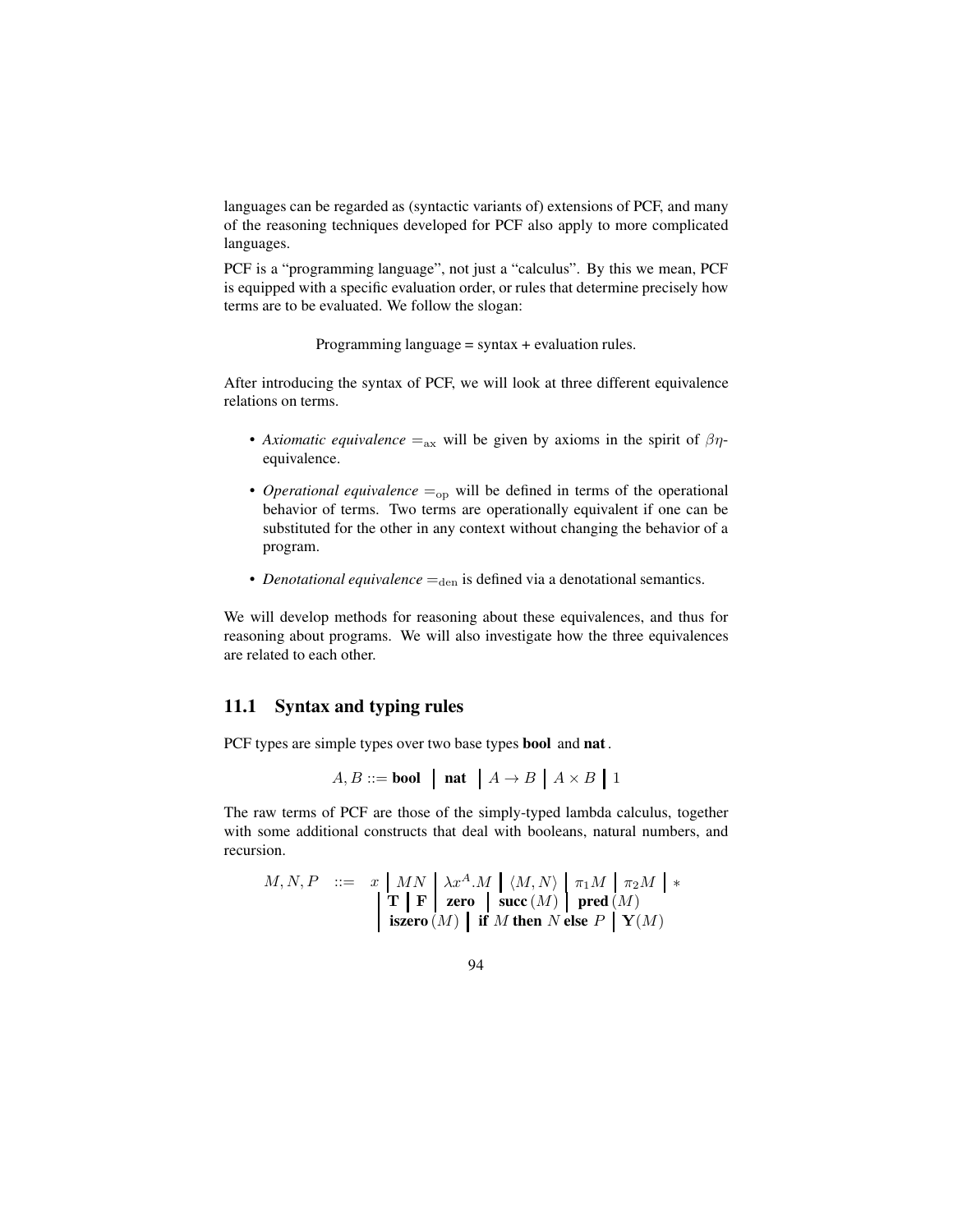$$
(true)
$$
\n
$$
\overline{\Gamma \vdash T : bool}
$$
\n
$$
(false)
$$
\n
$$
\overline{\Gamma \vdash F : bool}
$$
\n
$$
(zero)
$$
\n
$$
\overline{\Gamma \vdash zero : nat}
$$
\n
$$
(succ)
$$
\n
$$
\overline{\Gamma \vdash succ \cap M : nat}
$$
\n
$$
(succ)
$$
\n
$$
\overline{\Gamma \vdash succ (M) : nat}
$$
\n
$$
(if)
$$
\n
$$
\overline{\Gamma \vdash M : \mathbf{act}}
$$
\n
$$
(if)
$$
\n
$$
\overline{\Gamma \vdash M : bool}
$$
\n
$$
\Gamma \vdash N : A \rightarrow A
$$
\n
$$
\overline{\Gamma \vdash Y (M) : A}
$$
\n
$$
(if)
$$
\n
$$
\overline{\Gamma \vdash M : bool}
$$
\n
$$
\Gamma \vdash N : A
$$
\n
$$
\Gamma \vdash P : A
$$
\n
$$
\Gamma \vdash \mathbf{if} M \mathbf{then} N \mathbf{else} P : A
$$

Table 7: Typing rules for PCF

The intended meaning of these terms is the same as that of the corresponding terms we used to program in the untyped lambda calculus: T and F are the boolean constants, zero is the constant zero, succ and pred are the successor and predecessor functions, iszero tests whether a given number is equal to zero, if M then N else P is a conditional, and  $Y(M)$  is a fixed point of M.

The typing rules for PCF are the same as the typing rules for the simply-typed lambda calculus, shown in Table 4, plus the additional typing rules shown in Table 7.

#### 11.2 Axiomatic equivalence

The axiomatic equivalence of PCF is based on the  $\beta\eta$ -equivalence of the simplytyped lambda calculus. The relation  $=_{ax}$  is the least relation given by the following:

- All the  $\beta$  and  $\eta$ -axioms of the simply-typed lambda calculus, as shown on page 57.
- One congruence or  $\xi$ -rule for each term constructor. This means, for instance

 $M =_{\text{ax}} M'$   $N =_{\text{ax}} N'$   $P =_{\text{ax}} P'$ if M then N else  $P =_{ax}$  if M' then N' else  $P'$ ,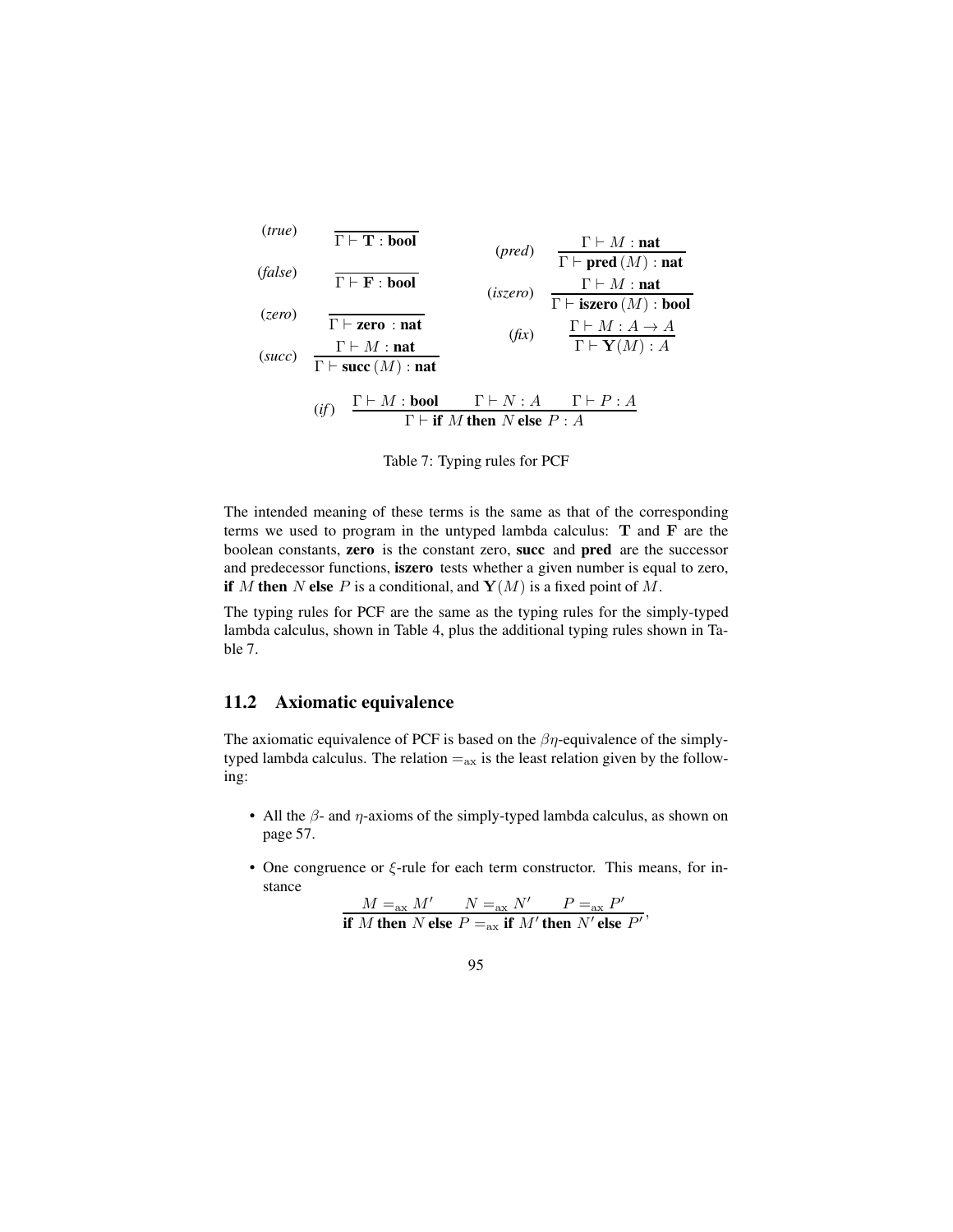```
\text{pred}(zero) = zeropred (succ (n)) = niszero (zero ) = T
  iszero (succ (n)) = F
if T then N else P = Nif F then N else P = P\mathbf{Y}(M) = M(\mathbf{Y}(M))
```
Table 8: Axiomatic equivalence for PCF

and similar for all the other term constructors.

• The additional axioms shown in Table 8. Here, n stands for a *numeral*, i.e., a term of the form succ  $(\dots (\text{succ (zero)})) \dots)$ .

## 11.3 Operational semantics

The operational semantics of PCF is commonly given in two different styles: the *small-step* or *shallow* style, and the *big-step* or *deep* style. We give the small-step semantics first, because it is closer to the notion of  $\beta$ -reduction that we considered for the simply-typed lambda calculus.

There are some important differences between an operational semantics, as we are going to give it here, and the notion of  $\beta$ -reduction in the simply-typed lambda calculus. Most importantly, the operational semantics is going to be *deterministic*, which means, each term can be reduced in at most one way. Thus, there will never be a choice between more than one redex. Or in other words, it will always be uniquely specified which redex to reduce next.

As a consequence of the previous paragraph, we will abandon many of the congruence rules, as well as the  $(\xi)$ -rule. We adopt the following informal conventions:

- never reduce the body of a lambda abstraction,
- never reduce the argument of a function (except for primitive functions such as succ and pred ),
- never reduce the "then" or "else" part of an if-then-else statement,
- never reduce a term inside a pair.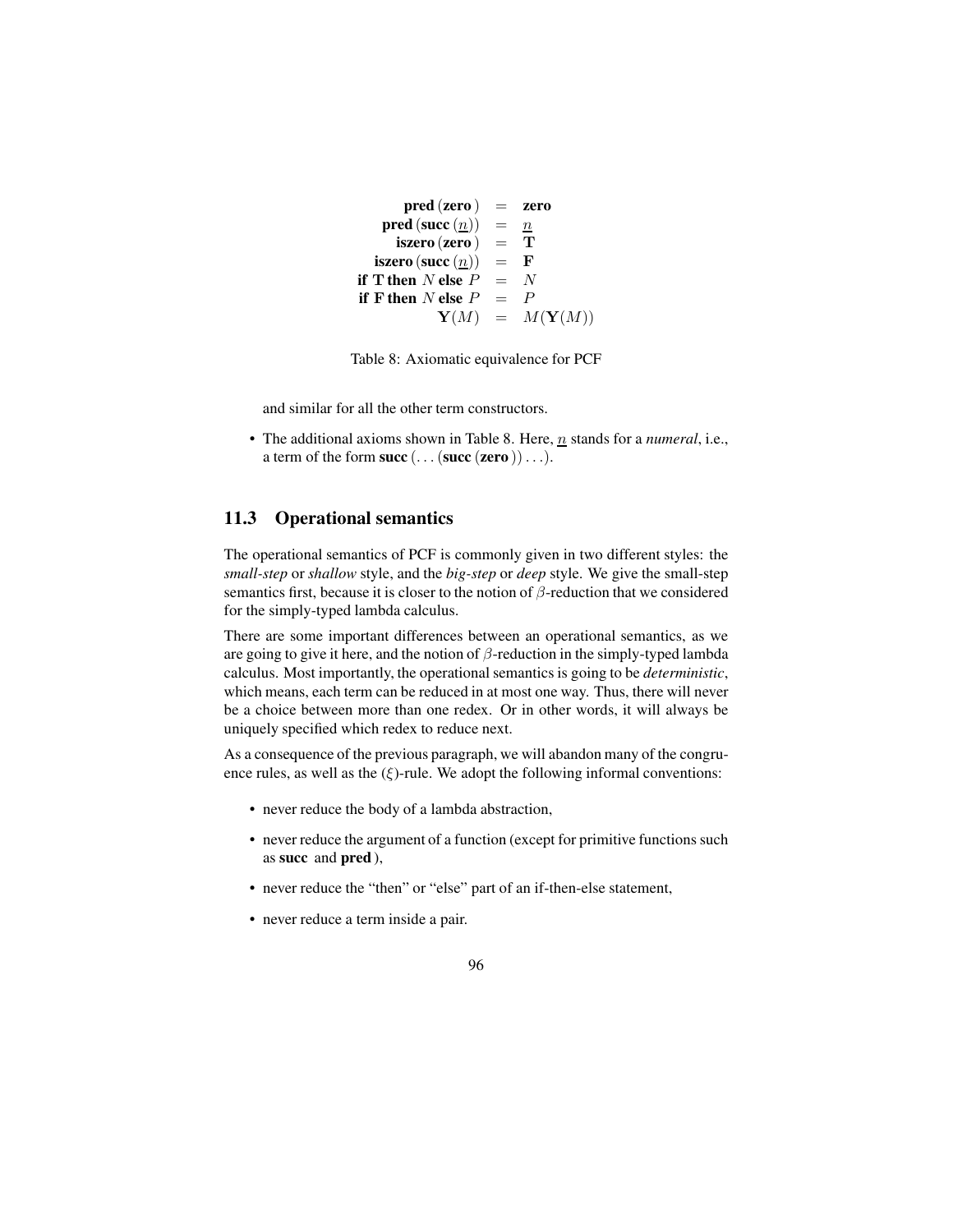Of course, the terms that these rules prevent from being reduced can nevertheless become subject to reduction later: the body of a lambda abstraction and the argument of a function can be reduced after a  $\beta$ -reduction causes the  $\lambda$  to disappear and the argument to be substituted in the body. The "then" or "else" parts of an if-then-else term can be reduced after the "if" part evaluates to true or false. And the terms inside a pair can be reduced after the pair has been broken up by a projection.

An important technical notion is that of a *value*, which is a term that represents the result of a computation and cannot be reduced further. Values are given as follows:

Values:  $V, W ::= \mathbf{T} | \mathbf{F} | \mathbf{zero} | \mathbf{succ}(V) | * | \langle M, N \rangle | \lambda x^A \cdot M$ 

The transition rules for the small-step operational semantics of PCF are shown in Table 9.

We write  $M \to N$  if M reduces to N by these rules. We write  $M \to \infty$  if there does not exist N such that  $M \to N$ . The first two important technical properties of small-step reduction are summarized in the following lemma.

**Lemma 11.1.** *1.* Values are normal forms. *If V is a value, then*  $V \nrightarrow$ .

2. Evaluation is deterministic. *If*  $M \to N$  *and*  $M \to N'$ *, then*  $N \equiv N'$ *.* 

Another important property is subject reduction: a well-typed term reduces only to another well-typed term of the same type.

**Lemma 11.2** (Subject Reduction). *If*  $\Gamma \vdash M : A$  *and*  $M \rightarrow N$ *, then*  $\Gamma \vdash N : A$ *.* 

Next, we want to prove that the evaluation of a well-typed term does not get "stuck". If M is some term such that  $M \nrightarrow$ , but M is not a value, then we regard this as an error, and we also write  $M \to$  error. Examples of such terms are  $\pi_1(\lambda x.M)$  and  $\langle M, N \rangle P$ . The following lemma shows that well-typed closed terms cannot lead to such errors.

Lemma 11.3 (Progress). *If* M *is a closed, well-typed term, then either* M *is a value, or else there exists* N *such that*  $M \rightarrow N$ .

The Progress Lemma is very important, because it implies that a well-typed term cannot "go wrong". It guarantees that a well-typed term will either evaluate to a value in finitely many steps, or else it will reduce infinitely and thus not terminate.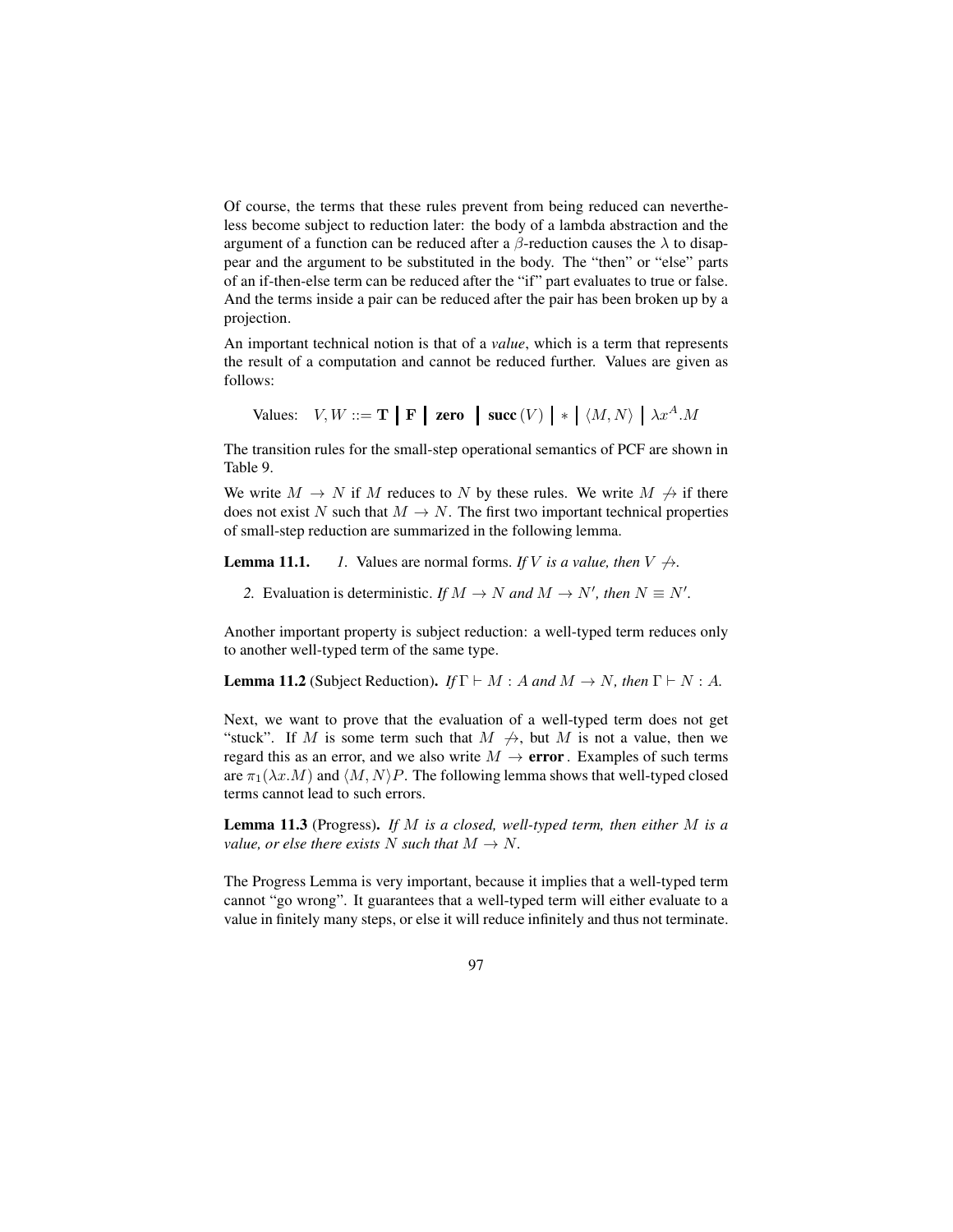| $M \to N$                                   |                                                      |
|---------------------------------------------|------------------------------------------------------|
| $pred(M) \rightarrow pred(N)$               | $M \to M'$                                           |
|                                             | $\pi_i M \to \pi_i M'$                               |
| $pred (zero) \rightarrow zero$              |                                                      |
|                                             | $\pi_1\langle M,N\rangle \to M$                      |
| <b>pred</b> (succ $(V)$ ) $\rightarrow$ $V$ |                                                      |
| $M \to N$                                   | $\pi_2\langle M,N\rangle\to N$                       |
| iszero $(M) \rightarrow$ iszero $(N)$       | $M:1, M \neq *$                                      |
|                                             | $M \rightarrow *$                                    |
| iszero (zero ) $\rightarrow$ T              | $M \to M'$                                           |
|                                             | if M then N else $P \rightarrow$ if M' then N else P |
| iszero (succ $(V)$ ) $\rightarrow$ F        |                                                      |
| $M \to N$                                   | if T then N else $P \to N$                           |
| succ $(M) \rightarrow$ succ $(N)$           |                                                      |
| $M \to N$                                   | if F then N else $P \rightarrow P$                   |
| $MP \rightarrow NP$                         |                                                      |
|                                             | $\mathbf{Y}(M) \to M(\mathbf{Y}(M))$                 |
| $(\lambda x^A \cdot M)N \to M[N/x]$         |                                                      |

Table 9: Small-step operational semantics of PCF

But a well-typed term can never generate an error. In programming language terms, a term that type-checks at *compile-time* cannot generate an error at *runtime*.

To express this idea formally, let us write  $M \to N$  in the usual way if M reduces to N in zero or more steps, and let us write  $M \to^*$  error if M reduces in zero or more steps to an error.

**Proposition 11.4** (Safety). If M is a closed, well-typed term, then  $M \nrightarrow^* \text{error}$ .

Exercise 38. Prove Lemmas 11.1–11.3 and Proposition 11.4.

## 11.4 Big-step semantics

In the small-step semantics, if  $M \to^* V$ , we say that M *evaluates to* V. Note that by determinacy, for every M, there exists at most one V such that  $M \to^* V$ .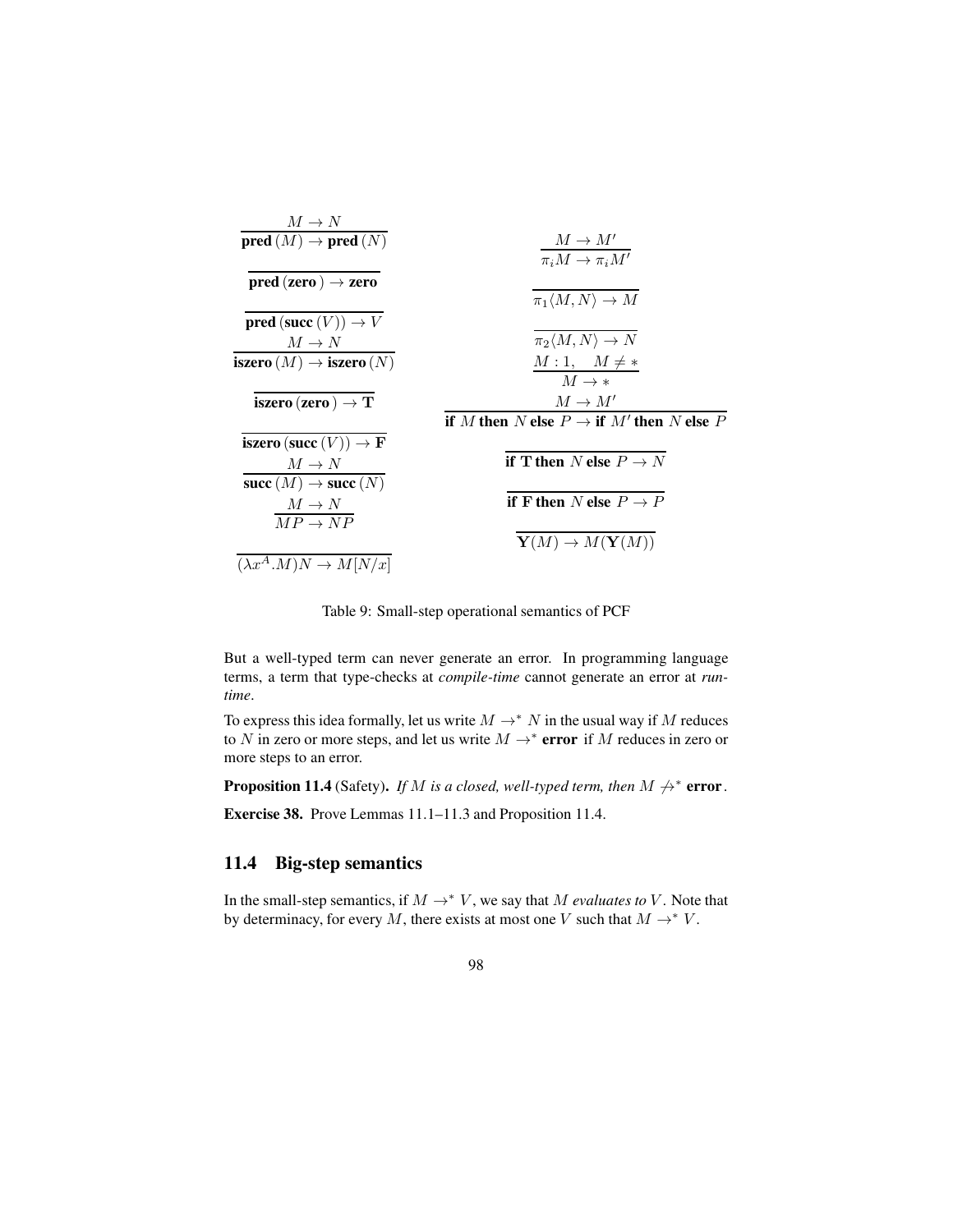| $\mathbf{T} \Downarrow \mathbf{T}$                     | $M \Downarrow V$                                           |
|--------------------------------------------------------|------------------------------------------------------------|
|                                                        | succ $(M) \Downarrow$ succ $(V)$                           |
| $F \Downarrow F$                                       | $M \Downarrow \lambda x^A.M'$ $M'[N/x] \Downarrow V$       |
|                                                        | $MN \Downarrow V$                                          |
| zero $\Downarrow$ zero                                 | $M \Downarrow \langle M_1, M_2 \rangle$ $M_1 \Downarrow V$ |
|                                                        | $\pi_1 M \Downarrow V$                                     |
| $\langle M, N \rangle \Downarrow \langle M, N \rangle$ | $M \Downarrow \langle M_1, M_2 \rangle$ $M_2 \Downarrow V$ |
|                                                        | $\pi_2 M \Downarrow V$                                     |
| $\lambda x^A.M \Downarrow \lambda x^A.M$               | M:1                                                        |
| $M \Downarrow$ zero                                    | $M \Downarrow *$                                           |
| $\mathbf{pred}\left(M\right) \Downarrow \mathbf{zero}$ | $M \Downarrow \mathbf{T}$ $N \Downarrow V$                 |
| $M \Downarrow$ succ $(V)$                              | if M then N else $P \Downarrow V$                          |
| $pred(M) \Downarrow V$                                 | $M \Downarrow \mathbf{F}$ $P \Downarrow V$                 |
| $M \Downarrow$ zero                                    | if M then N else $P \Downarrow V$                          |
| iszero $(M)\Downarrow T$                               | $M(\mathbf{Y}(M)) \Downarrow V$                            |
| $M \Downarrow$ succ $(V)$                              | $\mathbf{Y}(M) \Downarrow V$                               |
| iszero $(M)\Downarrow$ F                               |                                                            |

Table 10: Big-step operational semantics of PCF

It is also possible to axiomatize the relation " $M$  evaluates to  $V$ " directly. This is known as the big-step semantics. Here, we write  $M \Downarrow V$  if M evaluates to V. The axioms for the big-step semantics are shown in Table 10.

The big-step semantics satisfies properties similar to those of the small-step semantics.

**Lemma 11.5.** *1.* Values. *For all values V*, *we have*  $V \Downarrow V$ .

- 2. Determinacy. *If*  $M \Downarrow V$  *and*  $M \Downarrow V'$ *, then*  $V \equiv V'$ *.*
- *3.* Subject Reduction. *If*  $\Gamma \vdash M : A$  *and*  $M \Downarrow V$ *, then*  $\Gamma \vdash V : A$ *.*

The analogues of the Progress and Safety properties cannot be as easily stated for big-step reduction, because we cannot easily talk about a single reduction step or about infinite reduction sequences. However, some comfort can be taken in the fact that the big-step semantics and small-step semantics coincide: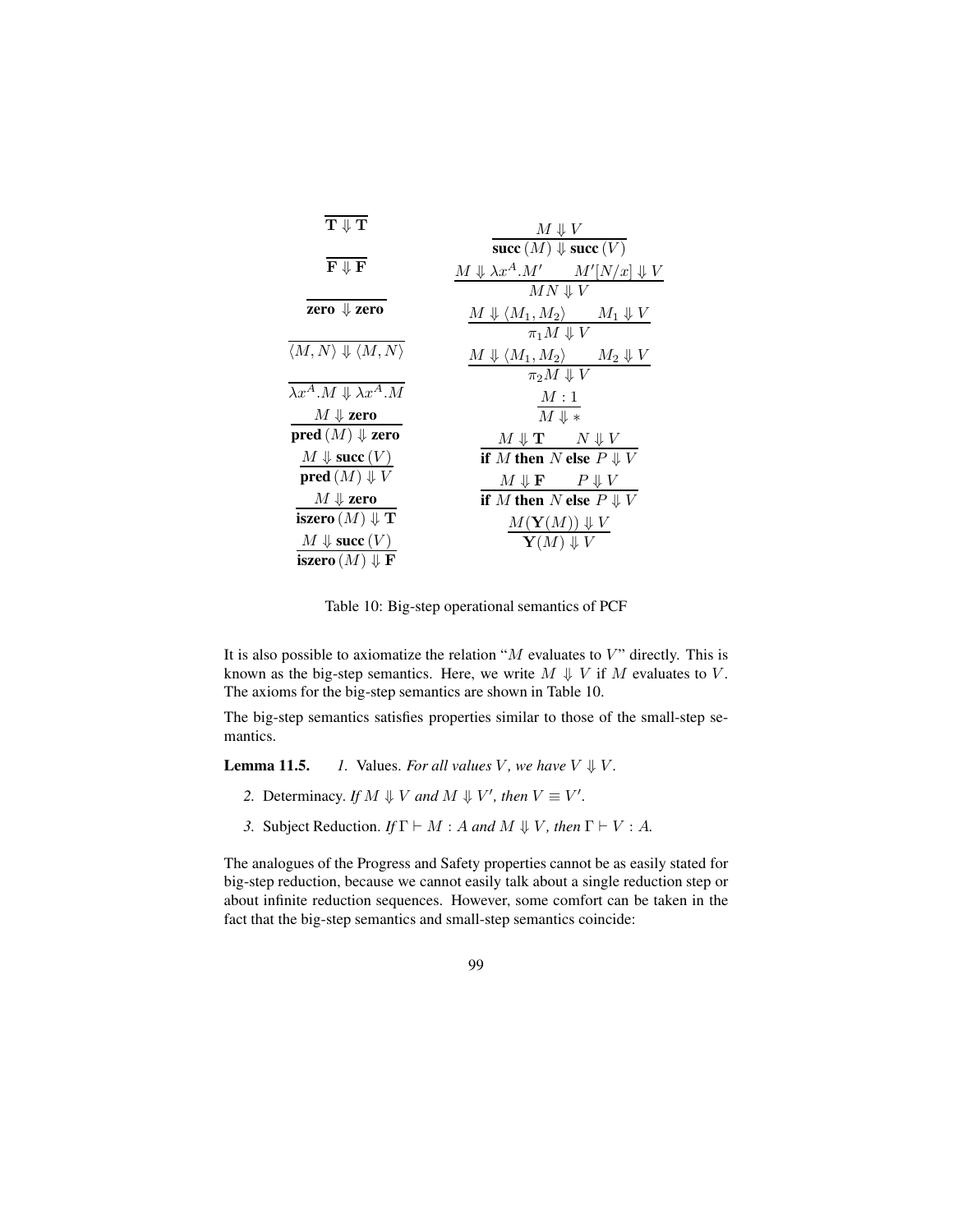**Proposition 11.6.**  $M \rightarrow^* V$  *iff*  $M \Downarrow V$ *.* 

## 11.5 Operational equivalence

Informally, two terms  $M$  and  $N$  will be called operationally equivalent if  $M$  and N are interchangeable as part of any larger program, without changing the observable behavior of the program. This notion of equivalence is also often called observational equivalence, to emphasize the fact that it concentrates on observable properties of terms.

What is an observable behavior of a program? Normally, what we observe about a program is its output, such as the characters it prints to a terminal. Since any such characters can be converted in principle to natural numbers, we take the point of view that the observable behavior of a program is a natural number that it evaluates to. Similarly, if a program computes a boolean, we regard the boolean value as observable. However, we do not regard abstract values, such as functions, as being directly observable, on the grounds that a function cannot be observed until we supply it some arguments and observe the result.

Definition. An *observable type* is either bool or nat. A *result* is a closed value of observable type. Thus, a result is either  $T$ ,  $F$ , or  $n$ . A *program* is a closed term of observable type.

A *context* is a term with a hole, written C[−]. Formally, the class of contexts is defined by a BNF:

 $C[-]$  ::=  $[-] \mid x \mid C[-]N \mid MC[-] \mid \lambda x^A.C[-] \mid \ldots$ 

and so on, extending through all the cases in the definition of a PCF term.

Well-typed contexts are defined in the same way as well-typed terms, where it is understood that the hole also has a type. The free variables of a context are defined in the same way as for terms. Moreover, we define the *captured variables* of a context to be those bound variables whose scope includes the hole. So for instance, in the context  $(\lambda x.[-]) (\lambda y. z)$ , the variable x is captured, the variable z is free, and  $y$  is neither free nor captured.

If  $C[-]$  is a context and M is a term of the appropriate type, we write  $C[M]$  for the result of replacing the hole in the context  $C[-]$  by M. Here, we do not  $\alpha$ rename any bound variables, so that we allow free variables of  $M$  to be captured by  $C[-]$ .

We are now ready to state the definition of operational equivalence.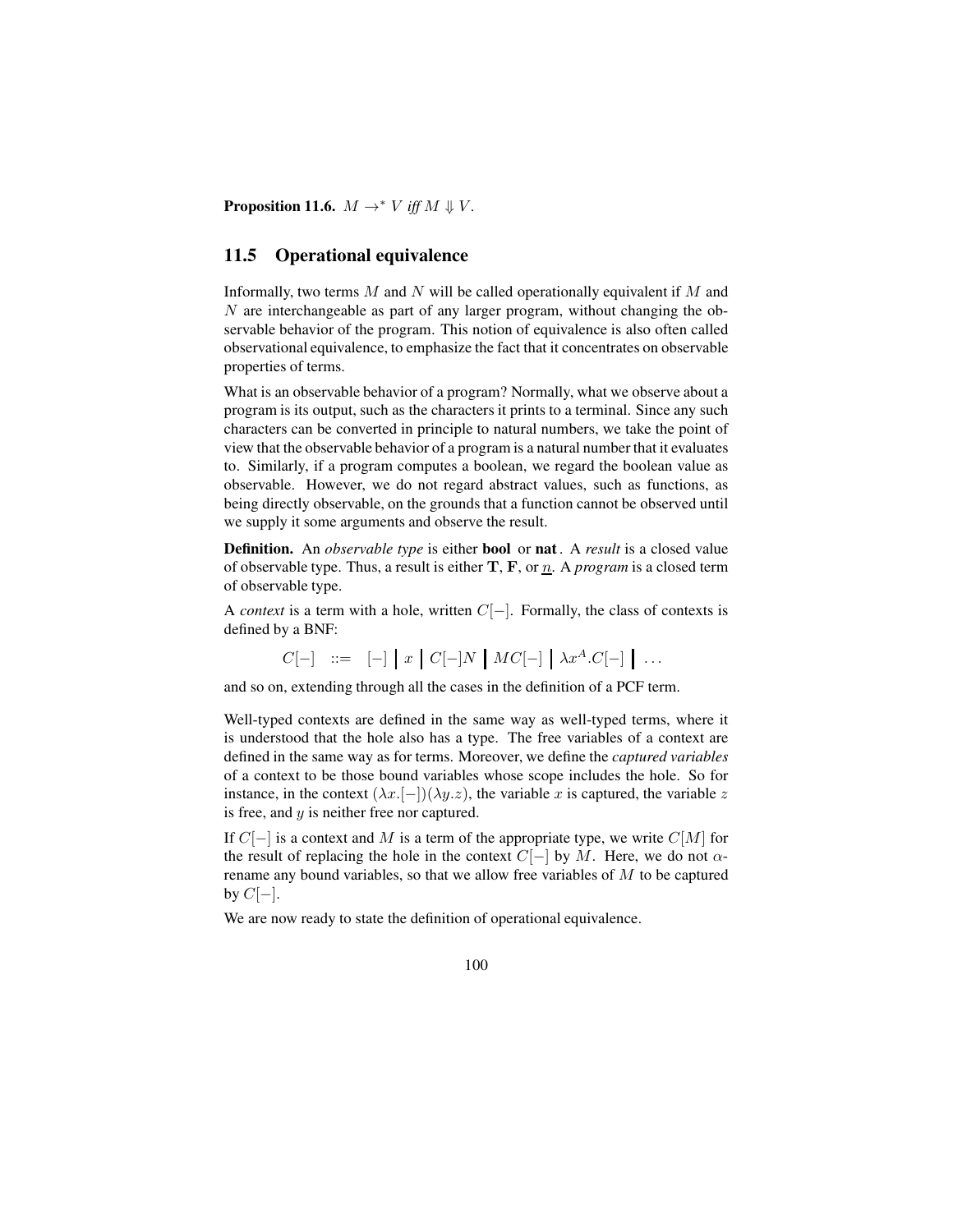**Definition.** Two terms  $M$ ,  $N$  are *operationally equivalent*, in symbols  $M =_{op} N$ , if for all closed and closing context  $C[-]$  of observable type and all values  $V$ ,

$$
C[M] \Downarrow V \Longleftrightarrow C[N] \Downarrow V.
$$

Here, by a *closing* context we mean that  $C[-]$  should capture all the free variables of M and N. This is equivalent to requiring that  $C[M]$  and  $C[N]$  are closed terms of observable types, i.e., programs. Thus, two terms are equivalent if they can be used interchangeably in any program.

### 11.6 Operational approximation

As a refinement of operational equivalence, we can also define a notion of operational approximation: We say that M *operationally approximates* N, in symbols  $M \sqsubseteq_{\text{op}} N$ , if for all closed and closing contexts  $C[-]$  of observable type and all values  $V$ ,

 $C[M] \Downarrow V \Rightarrow C[N] \Downarrow V.$ 

Note that this definition includes the case where  $C[M]$  diverges, but  $C[N]$  converges, for some  $N$ . This formalizes the notion that  $N$  is "more defined" than  $M$ . Clearly, we have  $M =_{op} N$  iff  $M \sqsubseteq_{op} N$  and  $N \sqsubseteq_{op} M$ . Thus, we get a partial order  $\sqsubseteq_{\text{op}}$  on the set of all terms of a given type, modulo operational equivalence. Also, this partial order has a least element, namely if we let  $\Omega = \mathbf{Y}(\lambda x.x)$ , then  $\Omega \sqsubseteq_{\text{op}} N$  for any term N of the appropriate type.

Note that, in general,  $\subseteq_{\text{op}}$  is not a complete partial order, due to missing limits of  $\omega$ -chains.

#### 11.7 Discussion of operational equivalence

Operational equivalence is a very useful concept for reasoning about programs, and particularly for reasoning about program fragments. If  $M$  and  $N$  are operationally equivalent, then we know that we can replace  $M$  by  $N$  in any program without affecting its behavior. For example, M could be a slow, but simple subroutine for sorting a list. The term  $N$  could be a replacement that runs much faster. If we can prove  $M$  and  $N$  to be operationally equivalent, then this means we can safely use the faster routine instead of the slower one.

Another example are compiler optimizations. Many compilers will try to optimize the code that they produce, to eliminate useless instructions, to avoid duplicate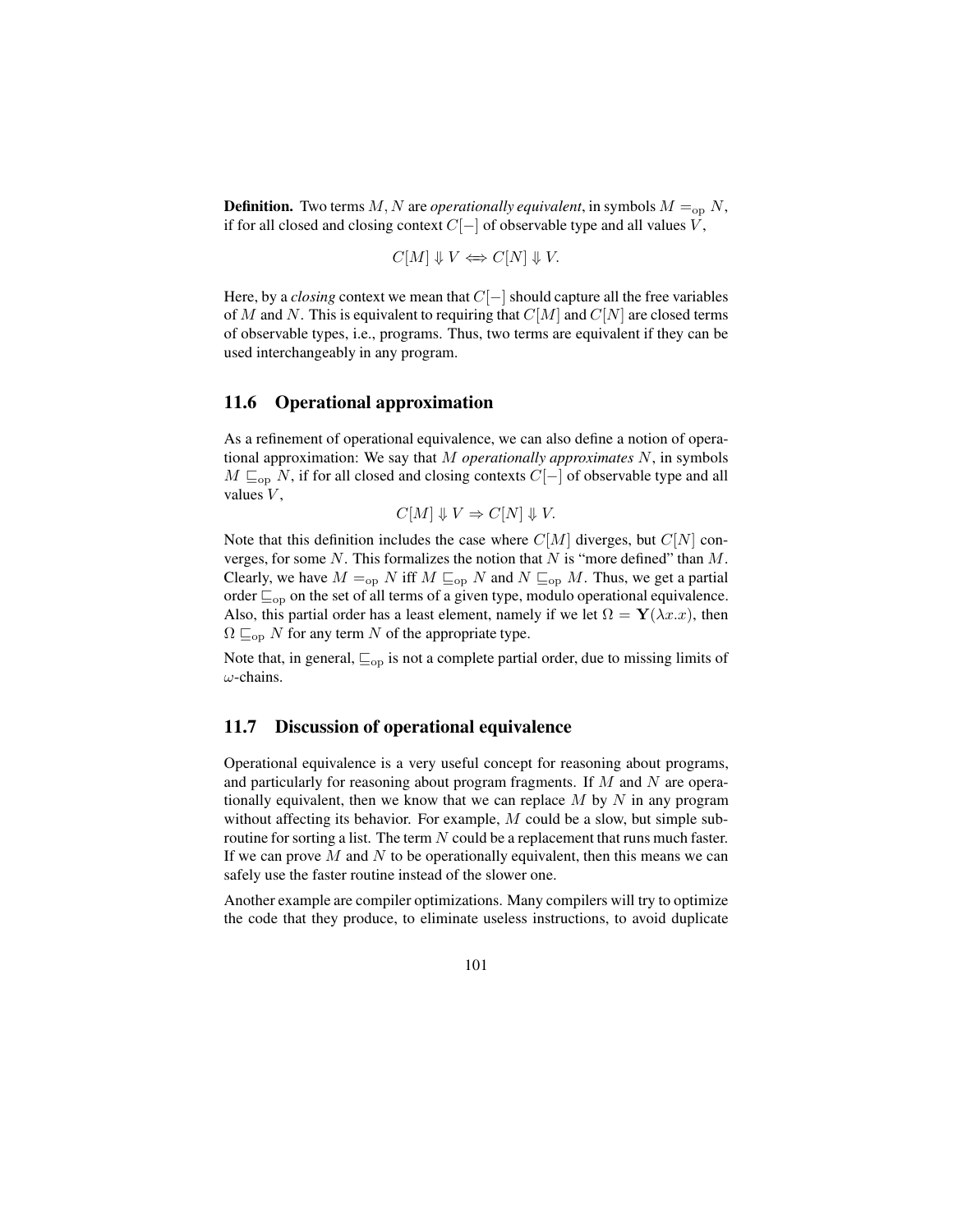calculations, etc. Such an optimization often means replacing a piece of code M by another piece of code  $N$ , without necessarily knowing much about the context in which  $M$  is used. Such a replacement is safe if  $M$  and  $N$  are operationally equivalent.

On the other hand, operational equivalence is a somewhat problematic notion. The problem is that the concept is not stable under adding new language features. It can happen that two terms,  $M$  and  $N$ , are operationally equivalent, but when a new feature is added to the language, they become nonequivalent, *even if* M *and* N *do not use the new feature*. The reason is the operational equivalence is defined in terms of contexts. Adding new features to a language also means that there will be new contexts, and these new contexts might be able to distinguish M and N.

This can be a problem in practice. Certain compiler optimizations might be sound for a sequential language, but might become unsound if new language features are added. Code that used to be correct might suddenly become incorrect if used in a richer environment. For example, many programs and library functions in C assume that they are executed in a single-threaded environment. If this code is ported to a multi-threaded environment, it often turns out to be no longer correct, and in many cases it must be re-written from scratch.

#### 11.8 Operational equivalence and parallel or

Let us now look at a concrete example in PCF. We say that a term **POR** implements the *parallel or* function if it has the following behavior:

**POR** 
$$
\text{TP} \rightarrow \text{T}
$$
, for all *P*  
\n**POR**  $N\text{T} \rightarrow \text{T}$ , for all *N*  
\n**POR**  $\text{FF} \rightarrow \text{F}$ .

Note that this in particular implies POR  $T\Omega = T$  and POR  $\Omega T = T$ , where  $\Omega$ is some divergent term. It should be clear why POR is called the "parallel" or: the only way to achieve such behavior is to evaluate both its arguments in parallel, and to stop as soon as one argument evaluates to T or both evaluate to F.

#### Proposition 11.7. POR *is not definable in PCF.*

We do not give the proof of this fact, but the idea is relatively simple: one proves by induction that every PCF context  $C[-, -]$  with two holes has the following property: either, there exists a term N such that  $C[M, M'] = N$  for all  $M, M'$ (i.e., the context does not look at M, M' at all), or else, either  $C[\Omega, M]$  diverges

102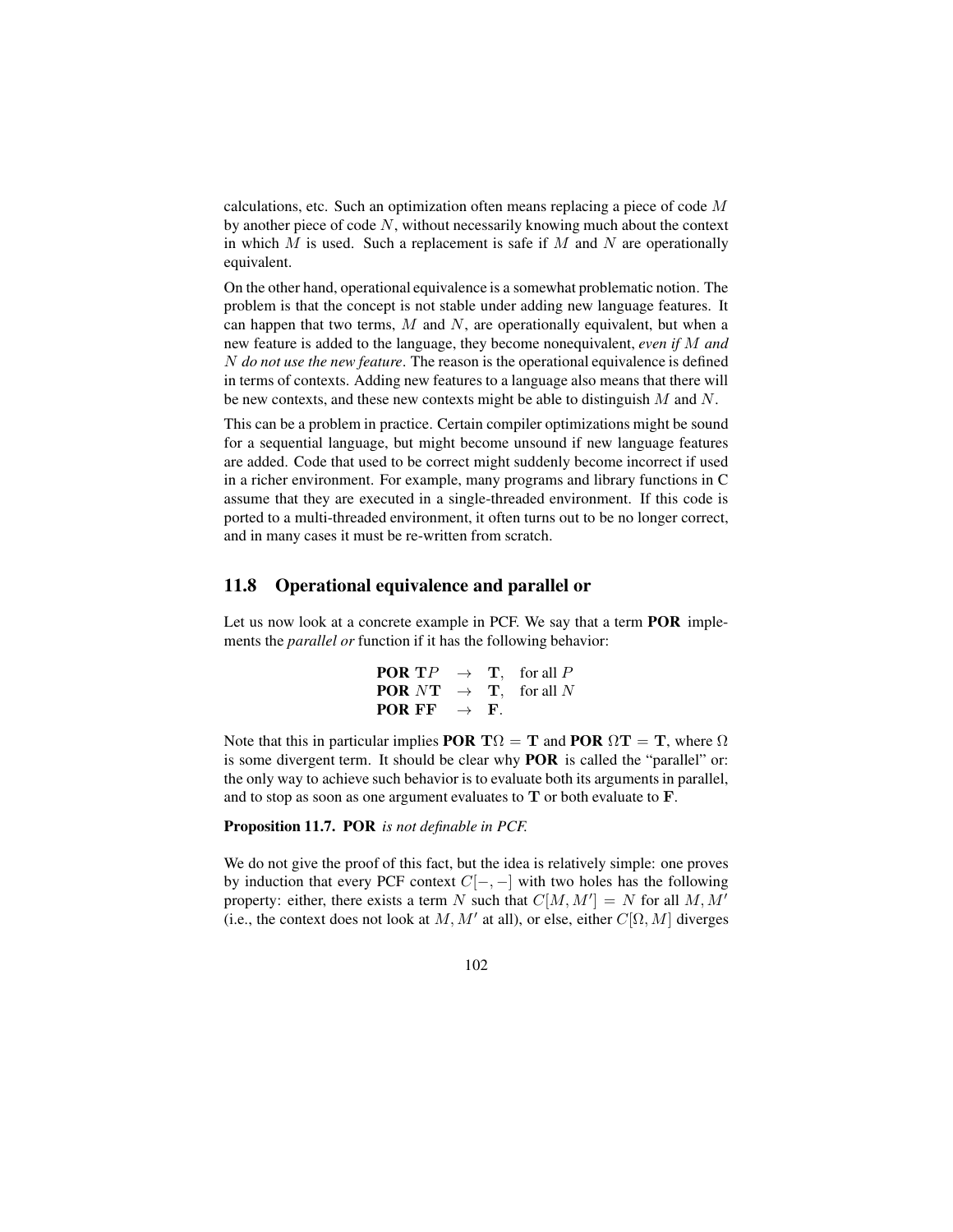for all M, or  $C[M, \Omega]$  diverges for all M. Here, again,  $\Omega$  is some divergent term such as  $Y(\lambda x.x)$ .

Although POR is not definable in PCF, we can define the following term, called the *POR-tester*:

**POR-test** = 
$$
\lambda x
$$
.**if**  $x \Omega \Upsilon$  **then**

\n**if**  $x \Omega \Upsilon$  **then**

\n**if**  $x \Gamma F$  **then**  $\Omega$ 

\n**else**  $\Omega$ 

\n**else**  $\Omega$ 

The POR-tester has the property that **POR-test**  $M = T$  if M implements the parallel or function, and in all other cases POR-test M diverges. In particular, since parallel or is not definable in PCF, we have that POR-test M diverges, for all PCF terms M. Thus, when applied to any PCF term, **POR-test** behaves precisely as the function  $\lambda x.\Omega$  does. One can make this into a rigorous argument that shows that POR-test and  $\lambda x.\Omega$  are operationally equivalent:

**POR-test** =<sub>op</sub> 
$$
\lambda x.\Omega
$$
 (in PCF).

Now, suppose we want to define an extension of PCF called *parallel PCF*. It is defined in exactly the same way as PCF, except that we add a new primitive function POR , and small-step reduction rules

$$
\frac{M \rightarrow M' \qquad N \rightarrow N'}{\text{FOR } MN \rightarrow \text{FOR } M'N'}
$$
\n
$$
\overline{\text{FOR } TN \rightarrow T}
$$
\n
$$
\overline{\text{FOR } MT \rightarrow T}
$$
\n
$$
\overline{\text{FOR } MT \rightarrow T}
$$
\n
$$
\overline{\text{FOR } FF \rightarrow F}
$$

Parallel PCF enjoys many of the same properties as PCF, for instance, Lemmas 11.1–11.3 and Proposition 11.4 continue to hold for it.

But notice that

**POR-test** 
$$
\neq_{\text{op}} \lambda x.\Omega
$$
 (in parallel PCF).

This is because the context  $C[-] = [-]$  **POR** distinguishes the two terms: clearly,  $C[\text{POR-test}] \Downarrow T$ , whereas  $C[\lambda x.\Omega]$  diverges.

103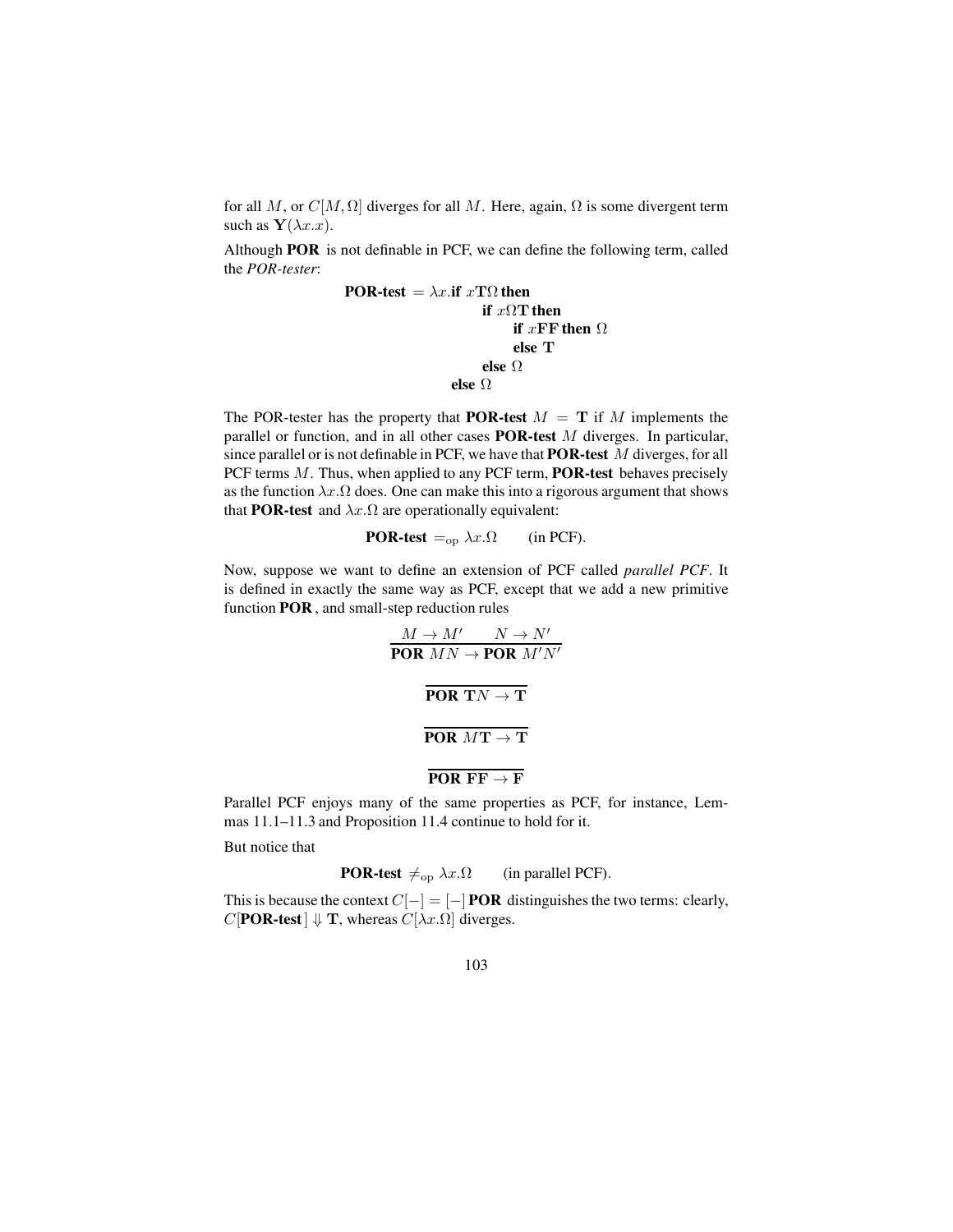## 12 Complete partial orders

#### 12.1 Why are sets not enough, in general?

As we have seen in Section 10, the interpretation of types as plain sets is quite sufficient for the simply-typed lambda calculus. However, it is insufficient for a language such as PCF. Specifically, the problem is the fixed point operator  $Y$ :  $(A \rightarrow A) \rightarrow A$ . It is clear that there are many functions  $f : A \rightarrow A$  from a set A to itself that do not have a fixed point; thus, there is no chance we are going to find an interpretation for a fixed point operator in the simple set-theoretic model.

On the other hand, if A and B are types, there are generally many functions  $f$ :  $\llbracket A \rrbracket \rightarrow \llbracket B \rrbracket$  in the set-theoretic model that are not definable by lambda terms. For instance, if  $\llbracket A \rrbracket$  and  $\llbracket B \rrbracket$  are infinite sets, then there are uncountably many functions  $f : [A] \to [B]$ ; however, there are only countably many lambda terms, and thus there are necessarily going to be functions that are not the denotation of any lambda term.

The idea is to put additional structure on the sets that interpret types, and to require functions to preserve that structure. This is going to cut down the size of the function spaces, decreasing the "slack" between the functions definable in the lambda calculus and the functions that exist in the model, and simultaneously increasing the chances that additional structure, such as fixed point operators, might exist in the model.

Complete partial orders are one such structure that is commonly used for this purpose. The method is originally due to Dana Scott.

#### 12.2 Complete partial orders

Definition. A *partially ordered set* or *poset* is a set X together with a binary relation ⊑ satisfying

- *reflexivity:* for all  $x \in X$ ,  $x \sqsubseteq x$ ,
- *antisymmetry:* for all  $x, y \in X$ ,  $x \sqsubseteq y$  and  $y \sqsubseteq x$  implies  $x = y$ ,
- *transitivity:* for all  $x, y, z \in X$ ,  $x \sqsubseteq y$  and  $y \sqsubseteq z$  implies  $x \sqsubseteq z$ .

The concept of a partial order differs from a total order in that we do not require that for any x and y, either  $x \subseteq y$  or  $y \subseteq x$ . Thus, in a partially ordered set it is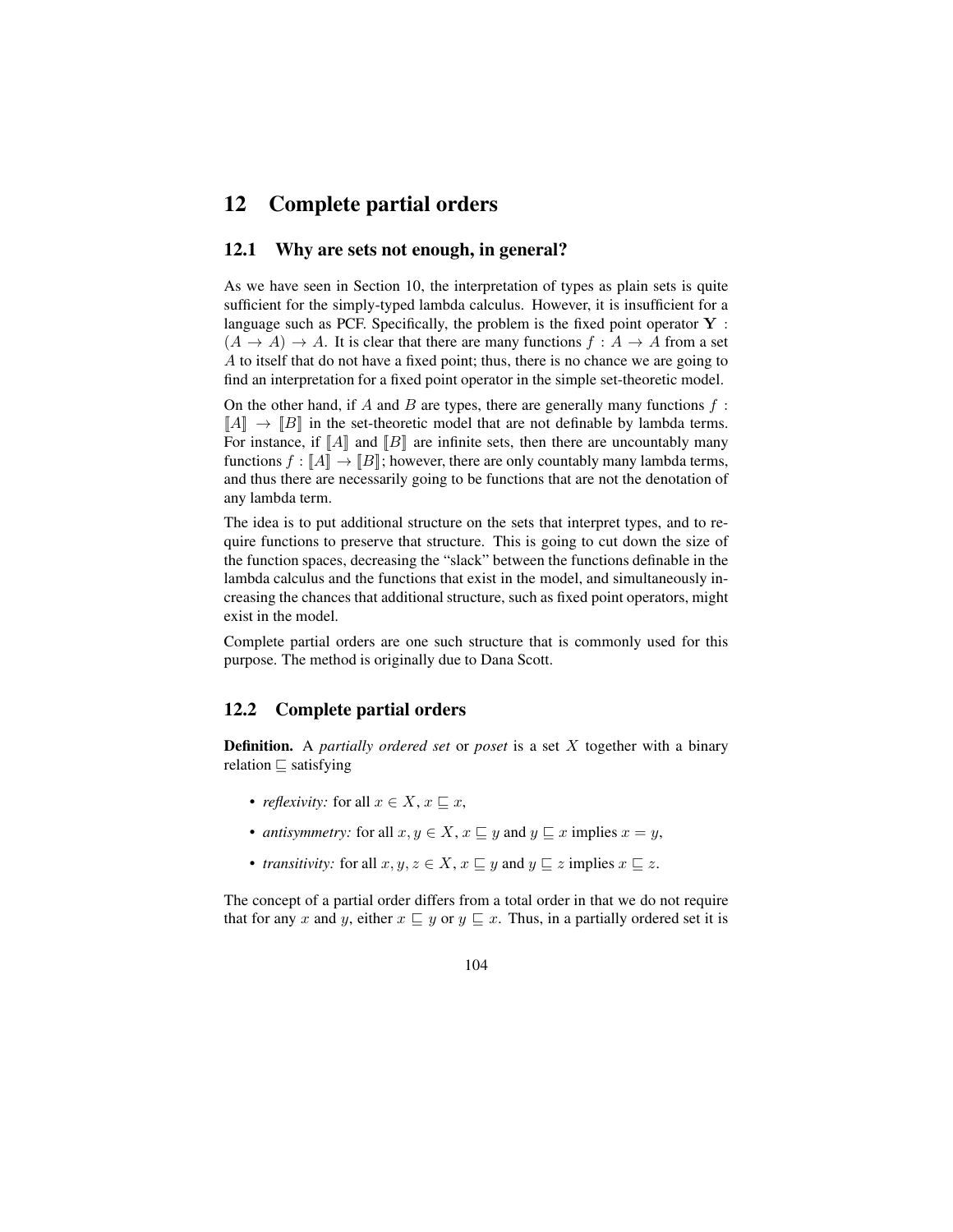

permissible to have incomparable elements.

We can often visualize posets, particularly finite ones, by drawing their line diagrams as in Figure 4. In these diagrams, we put one circle for each element of X, and we draw an edge from x upward to y if  $x \subseteq y$  and there is no z with x ⊑ z ⊑ y. Such line diagrams are also known as *Hasse diagrams*.

The idea behind using a partial order to denote computational values is that  $x \sqsubseteq y$ means that x is *less defined than* y. For instance, if a certain term diverges, then its denotation will be less defined than, or below that of a term that has a definite value. Similarly, a function is more defined than another if it converges on more inputs.

Another important idea in using posets for modelling computational value is that of *approximation*. We can think of some infinite computational object (such as, an infinite stream), to be a limit of successive finite approximations (such as, longer and longer finite streams). Thus we also read  $x \subseteq y$  as x *approximates* y. A complete partial order is a poset in which every countable chain of increasing elements approximates something.

**Definition.** Let X be a poset and let  $A \subseteq X$  be a subset. We say that  $x \in X$  is an *upper bound* for A if  $a \subseteq x$  for all  $a \in A$ . We say that x is a *least upper bound* for A if x is an upper bound, and whenever y is also an upper bound, then  $x \subseteq y$ .

**Definition.** An  $\omega$ -*chain* in a poset X is a sequence of elements  $x_0, x_1, x_2, \ldots$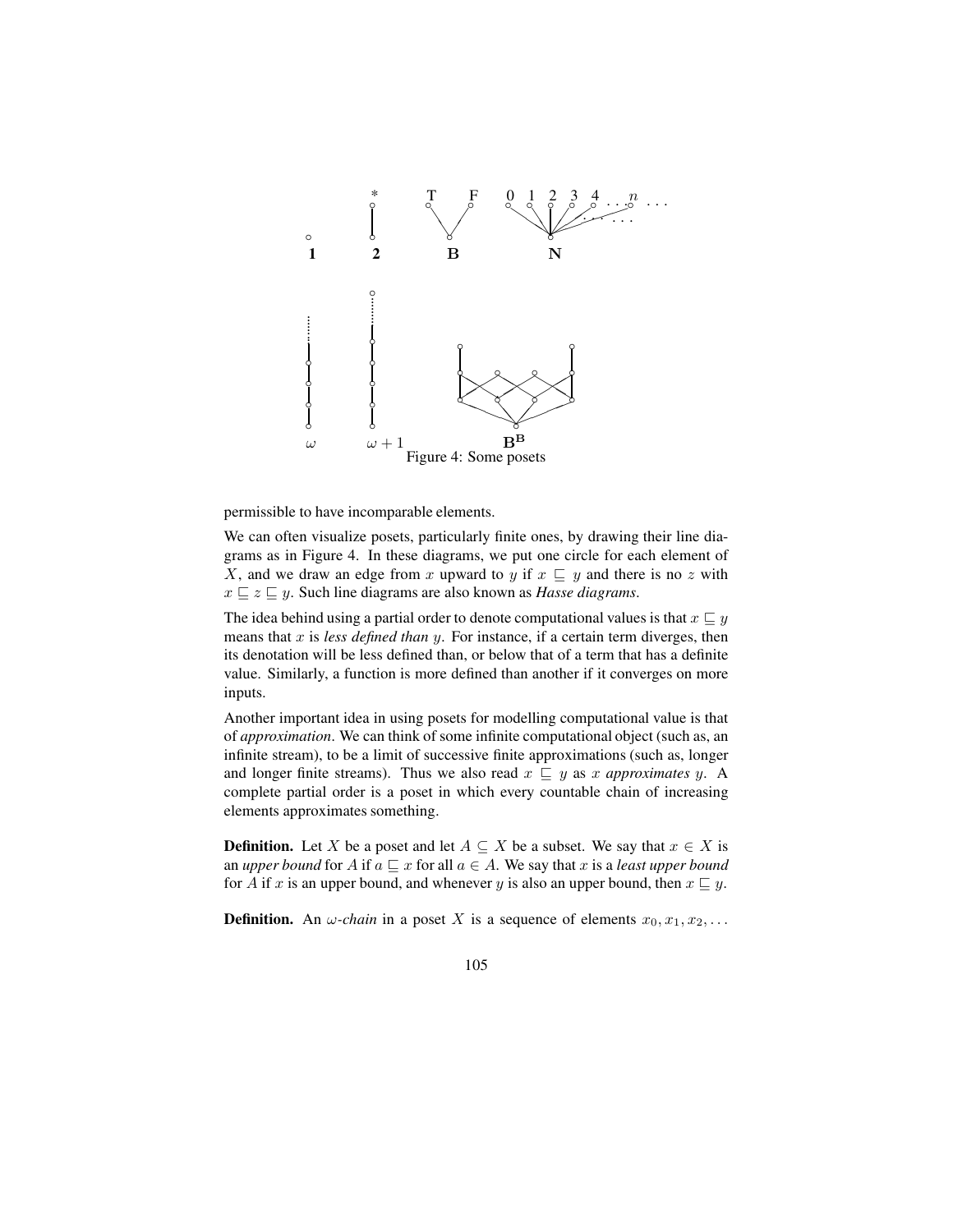such that

$$
x_0 \sqsubseteq x_1 \sqsubseteq x_2 \sqsubseteq \ldots
$$

**Definition.** A *complete partial order (cpo)* is a poset such that every  $\omega$ -chain of elements has a least upper bound.

If  $x_0, x_1, x_2, \ldots$  is an  $\omega$ -chain of elements in a cpo, we write  $\bigvee_{i\in\mathbb{N}} x_i$  for the least upper bound. We also call the least upper bound the *limit* of the ω-chain.

Not every poset is a cpo. In Figure 4, the poset labelled  $\omega$  is not a cpo, because the evident  $\omega$ -chain does not have a least upper bound (in fact, it has no upper bound at all). The other posets shown in Figure 4 are cpo's.

## 12.3 Properties of limits

**Proposition 12.1.** *1.* Monotonicity. *Suppose*  $\{x_i\}_i$  *and*  $\{y_i\}_i$  *are*  $\omega$ *-chains in*  $a$  cpo  $C$ , such that  $x_i \sqsubseteq y_i$  for all  $i.$  Then

$$
\bigvee_i x_i \sqsubseteq \bigvee_i y_i.
$$

2. Exchange. *Suppose*  $\{x_{ij}\}_{i,j\in\mathbb{N}}$  *is a doubly monotone double sequence of elements of a cpo C, i.e., whenever*  $i \leq i'$  and  $j \leq j'$ , then  $x_{ij} \sqsubseteq x_{i'j'}$ . *Then*

$$
\bigvee_{i\in\mathbb{N}}\bigvee_{j\in\mathbb{N}}x_{ij}=\bigvee_{j\in\mathbb{N}}\bigvee_{i\in\mathbb{N}}x_{ij}=\bigvee_{k\in\mathbb{N}}x_{kk}.
$$

*In particular, all limits shown are well-defined.*

Exercise 39. Prove Proposition 12.1.

### 12.4 Continuous functions

If we model data types as cpo's, it is natural to model algorithms as functions from cpo's to cpo's. These functions are subject to two constraints: they have to be monotone and continuous.

**Definition.** A function  $f: C \to D$  between posets C and D is said to be *monotone* if for all  $x, y \in C$ ,

$$
x \sqsubseteq y \qquad \Rightarrow \qquad f(x) \sqsubseteq f(y).
$$

106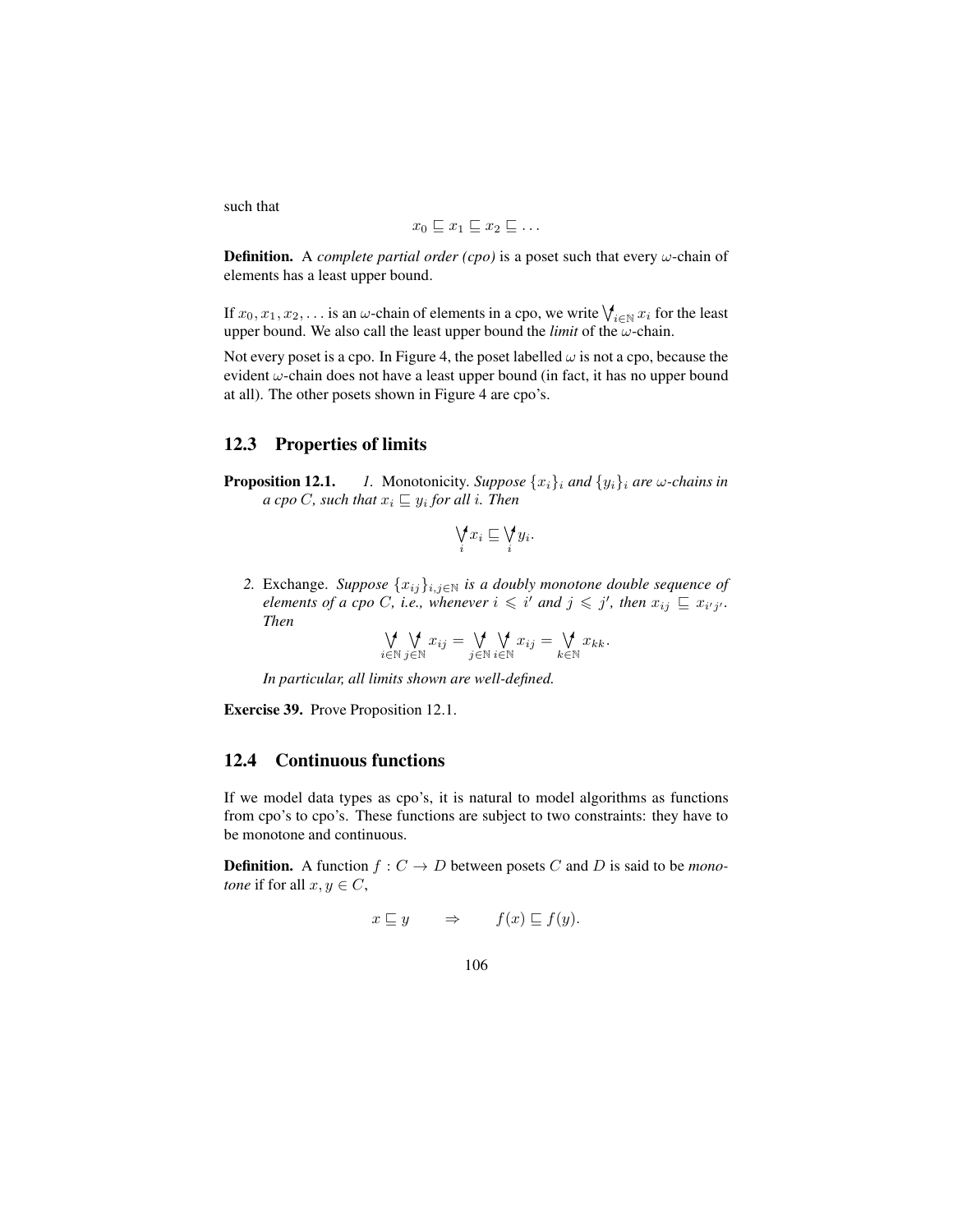A function  $f: C \to D$  between cpo's C and D is said to be *continuous* if it is monotone and it preserves least upper bounds of  $\omega$ -chains, i.e., for all  $\omega$ -chains  ${x_i}_{i\in\mathbb{N}}$  in  $C$ ,

$$
f(\bigvee_{i\in\mathbb{N}} x_i) = \bigvee_{i\in\mathbb{N}} f(x_i).
$$

The intuitive explanation for the monotonicity requirement is that information is "positive": more information in the input cannot lead to less information in the output of an algorithm. The intuitive explanation for the continuity requirement is that any particular output of an algorithm can only depend on a finite amount of input.

### 12.5 Pointed cpo's and strict functions

Definition. A cpo is said to be *pointed* if it has a least element. The least element is usually denoted  $\perp$  and pronounced "bottom". All cpo's shown in Figure 4 are pointed.

A continuous function between pointed cpo's is said to be *strict* if it preserves the bottom element.

### 12.6 Products and function spaces

If C and D are cpo's, then their *cartesian product*  $C \times D$  is also a cpo, with the pointwise order given by  $(x, y) \sqsubseteq (x', y')$  iff  $x \sqsubseteq x'$  and  $y \sqsubseteq y'$ . Least upper bounds are also given pointwise, thus

$$
\bigvee_i (x_i, y_i) = (\bigvee_i x_i, \bigvee_i y_i).
$$

**Proposition 12.2.** *The first and second projections,*  $\pi_1 : C \times D \rightarrow C$  *and*  $\pi_2 :$  $C \times D \to D$ , are continuous functions. Moreover, if  $f : E \to C$  and  $g : E \to D$ *are continuous functions, then so is the function*  $h : E \to C \times D$  *given by*  $h(z) =$  $(f(z), g(z))$ .

If C and D are cpo's, then the set of continuous functions  $f : C \to D$  forms a cpo, denoted  $D^C$ . The order is given pointwise: given two functions  $f, g: C \to D$ , we say that

 $f \sqsubseteq q$  iff for all  $x \in C$ ,  $f(x) \sqsubseteq q(x)$ .

$$
107\\
$$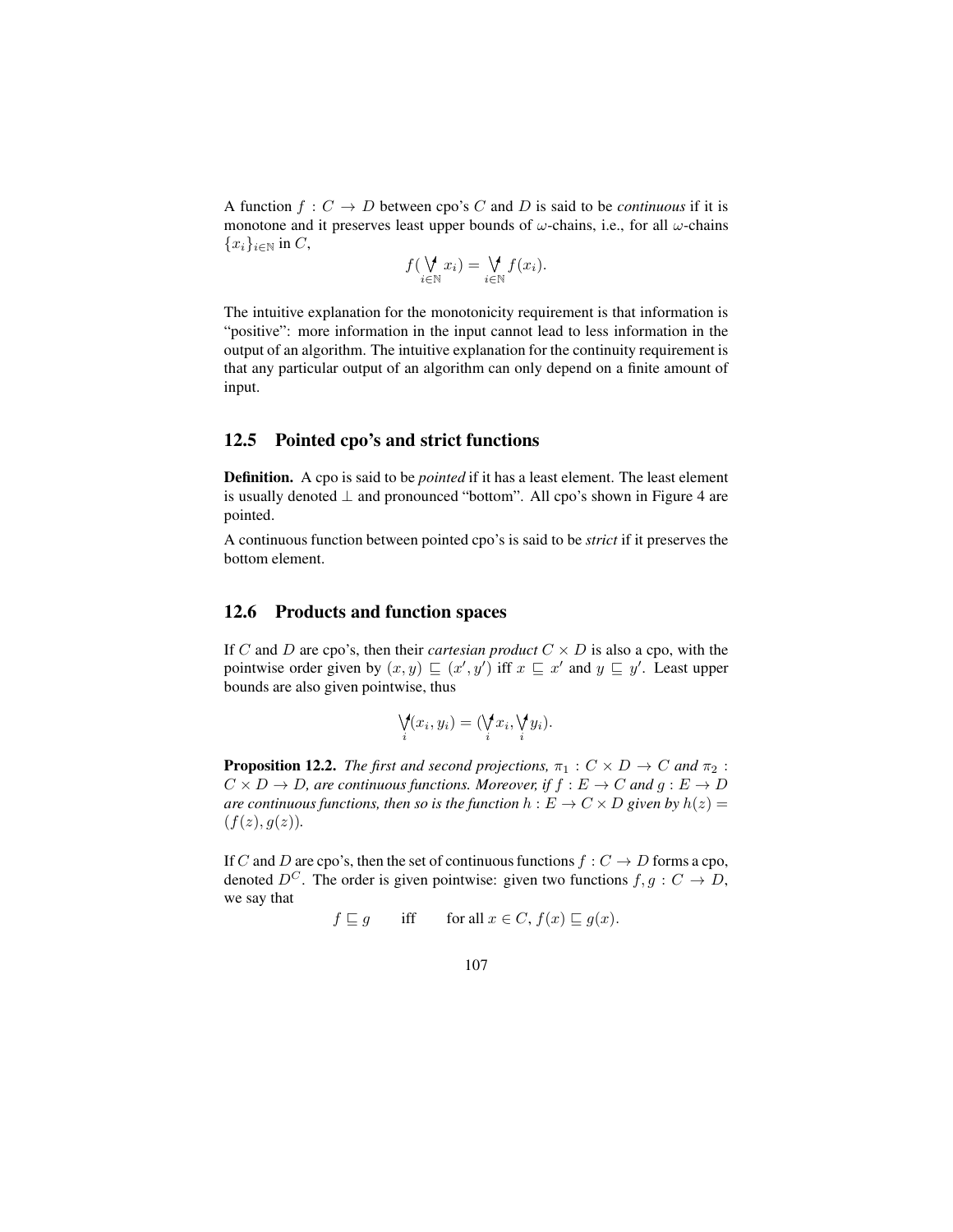**Proposition 12.3.** *The set*  $D^C$  *of continuous functions from*  $C$  *to*  $D$ *, together with the order just defined, is a complete partial order.*

*Proof.* Clearly the set  $D^C$  is partially ordered. What we must show is that least upper bounds of  $\omega$ -chains exist. Given an  $\omega$ -chain  $f_0, f_1, \ldots$  in  $D^C$ , we define  $g \in D^C$  to be the pointwise limit, i.e.,

$$
g(x) = \bigvee_{i \in \mathbb{N}} f_i(x),
$$

for all  $x \in C$ . Note that  $\{f_i(x)\}\$ i does indeed form an  $\omega$ -chain in C, so that g is a well-defined function. We claim that g is the least upper bound of  $\{f_i\}_i$ . First we need to show that g is indeed an element of  $D^C$ . To see that g is monotone, we use Proposition 12.1(1) and calculate, for any  $x \sqsubseteq y \in C$ ,

$$
g(x) = \bigvee_{i \in \mathbb{N}} f_i(x) \sqsubseteq \bigvee_{i \in \mathbb{N}} f_i(y) = g(y).
$$

To see that  $g$  is continuous, we use Proposition 12.1(2) and calculate, for any  $\omega$ -chain  $x_0, x_1, \ldots$  in  $C$ ,

$$
g(\bigvee_j x_j) = \bigvee_i \bigvee_j f_i(x_j) = \bigvee_j \bigvee_i f_i(x_j) = \bigvee_j g(x_j).
$$

Finally, we must show that g is the least upper bound of the  $\{f_i\}_i$ . Clearly,  $f_i \sqsubseteq g$ for all i, so that g is an upper bound. Now suppose  $h \in D^C$  is any other upper bound of  $\{f_i\}$ . Then for all x,  $f_i(x) \sqsubseteq h(x)$ . Since  $g(x)$  was defined to be the least upper bound of  $\{f_i(x)\}\$ i, we then have  $g(x) \sqsubseteq h(x)$ . Since this holds for all x, we have  $g \sqsubseteq h$ . Thus g is indeed the least upper bound.

**Exercise 40.** Recall the cpo B from Figure 4. The cpo  $B^B$  is also shown in Figure 4. Its 11 elements correspond to the 11 continuous functions from B to B. Label the elements of  $B^B$  with the functions they correspond to.

**Proposition 12.4.** *The application function*  $D^C \times C \rightarrow D$ *, which maps* (*f, x*) *to* f(x)*, is continuous.*

Proposition 12.5. *Continuous functions can be continuously curried and uncurried. In other words, if*  $f : C \times D \rightarrow E$  *is a continuous function, then*  $f^*: C \to E^D$ , defined by  $f^*(x)(y) = f(x, y)$ , is well-defined and continuous. *Conversely, if*  $g: C \to E^D$  *is a continuous function, then*  $g_*: C \times D \to E$ *, de*fined by  $g_*(x, y) = g(x)(y)$ , is well-defined and continuous. Moreover,  $(f^*)_*=f$ *and*  $(g_*)^* = g$ *.* 

108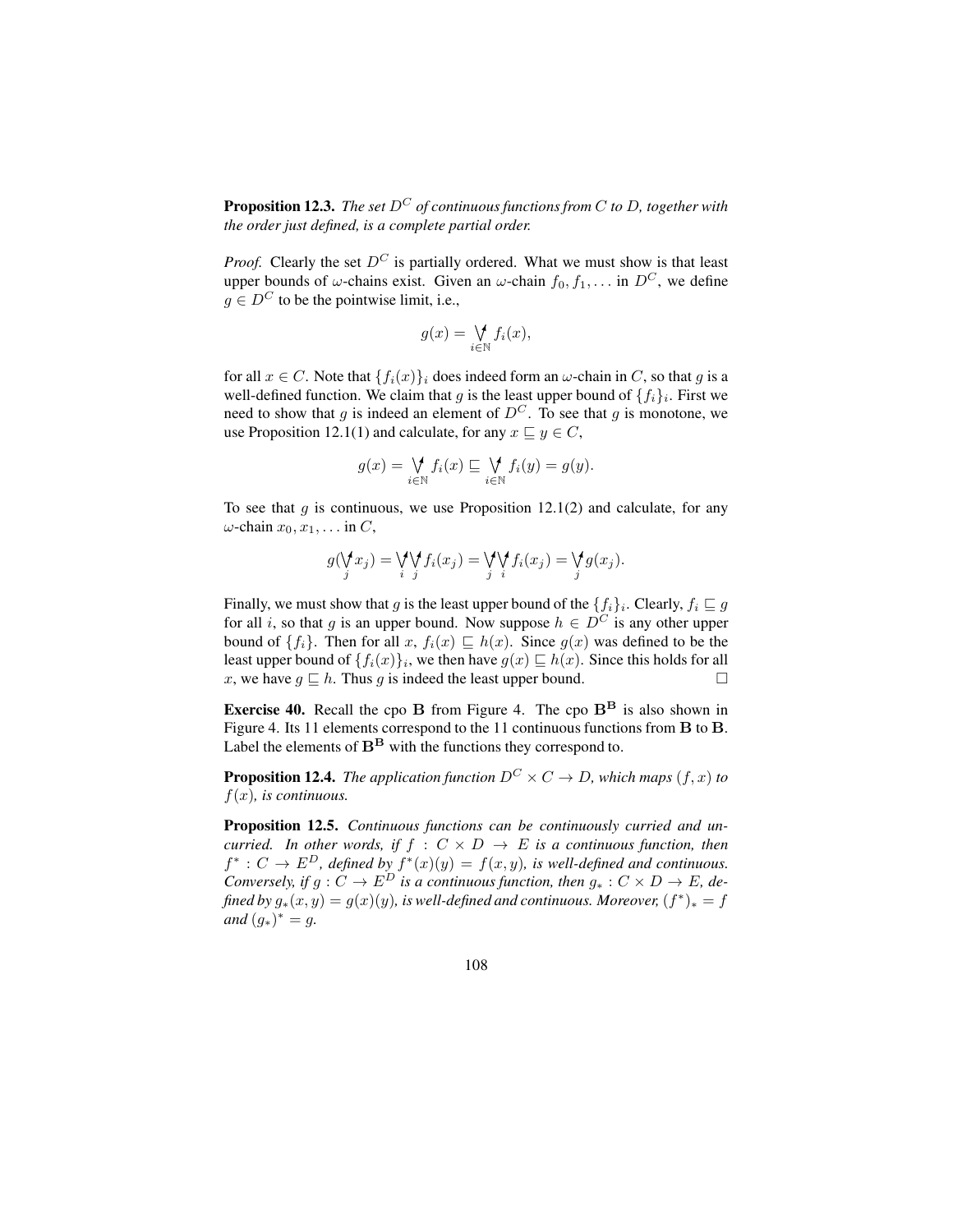## 12.7 The interpretation of the simply-typed lambda calculus in complete partial orders

The interpretation of the simply-typed lambda calculus in cpo's resembles the settheoretic interpretation, except that types are interpreted by cpo's instead of sets, and typing judgments are interpreted as continuous functions.

For each basic type  $\iota$ , assume that we have chosen a pointed cpo  $S_{\iota}$ . We can then associate a pointed cpo  $\llbracket A \rrbracket$  to each type A recursively:

$$
\begin{array}{ccc} \llbracket \iota \rrbracket & = & S_{\iota} \\ \llbracket A \rightarrow B \rrbracket & = & \llbracket B \rrbracket \llbracket \iota \rrbracket \\ \llbracket A \times B \rrbracket & = & \llbracket A \rrbracket \times \llbracket B \rrbracket \\ \llbracket 1 \rrbracket & = & 1 \end{array}
$$

Typing judgments are now interpreted as continuous functions

$$
\llbracket A_1 \rrbracket \times \ldots \times \llbracket A_n \rrbracket \to \llbracket B \rrbracket
$$

in precisely the same way as they were defined for the set-theoretic interpretation. The only thing we need to check, at every step, is that the function defined is indeed continuous. For variables, this follows from the fact that projections of cartesian products are continuous (Proposition 12.2). For applications, we use the fact that the application function of cpo's is continuous (Proposition 12.4), and for lambda-abstractions, we use the fact that currying is a well-defined, continuous operation (Proposition 12.5). Finally, the continuity of the maps associated with products and projections follows from Proposition 12.2.

Proposition 12.6 (Soundness and Completeness). *The interpretation of the simplytyped lambda calculus in pointed cpo's is sound and complete with respect to the lambda-*βη *calculus.*

## 12.8 Cpo's and fixed points

One of the reasons, mentioned in the introduction to this section, for using cpo's instead of sets for the interpretation of the simply-typed lambda calculus is that cpo's admit fixed point, and thus they can be used to interpret an extension of the lambda calculus with a fixed point operator.

**Proposition 12.7.** Let C be a pointed cpo and let  $f : C \to C$  be a continuous *function. Then* f *has a least fixed point.*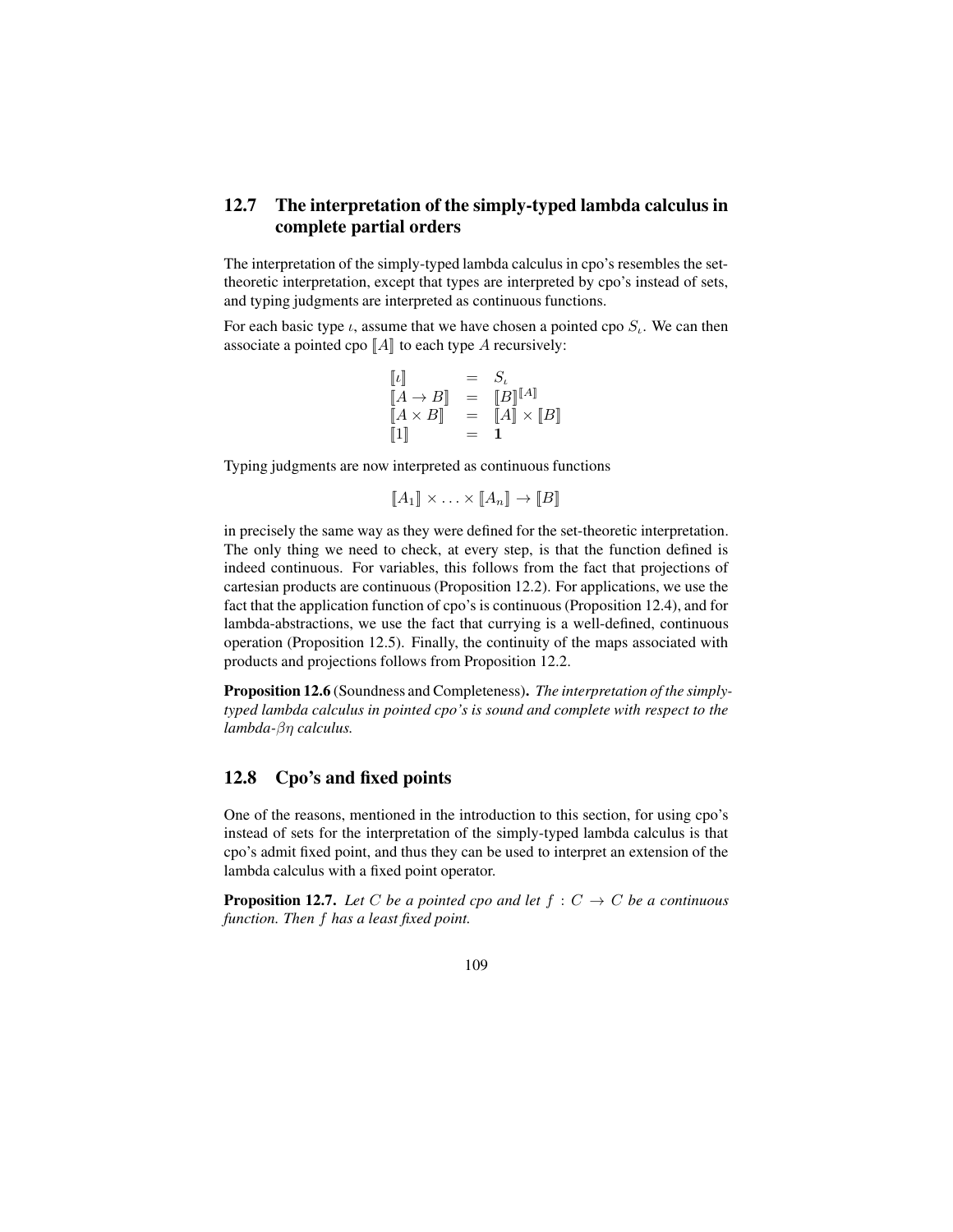*Proof.* Define  $x_0 = \perp$  and  $x_{i+1} = f(x_i)$ , for all  $i \in \mathbb{N}$ . The resulting sequence  ${x_i}_i$  is an  $\omega$ -chain, because clearly  $x_0 \sqsubseteq x_1$  (since  $x_0$  is the least element), and if  $x_i \subseteq x_{i+1}$ , then  $f(x_i) \subseteq f(x_{i+1})$  by monotonicity, hence  $x_{i+1} \subseteq x_{i+2}$ . It follows by induction that  $x_i \subseteq x_{i+1}$ . Let  $x = \bigvee_i x_i$  be the limit of this  $\omega$ -chain. Then using continuity of  $f$ , we have

$$
f(x) = f(\bigvee_i x_i) = \bigvee_i f(x_i) = \bigvee_i x_{i+1} = x.
$$

To prove that it is the least fixed point, let  $y$  be any other fixed point, i.e., let  $f(y) = y$ . We prove by induction that for all i,  $x_i \sqsubseteq y$ . For  $i = 0$  this is trivial because  $x_0 = \bot$ . Assume  $x_i \sqsubseteq y$ , then  $x_{i+1} = f(x_i) \sqsubseteq f(y) = y$ . It follows that y is an upper bound for  $\{x_i\}_i$ . Since x is, by definition, the least upper bound, we have  $x \sqsubseteq y$ . Since y was arbitrary, x is below any fixed point, hence x is the least fixed point of f.

If  $f: C \to C$  is any continuous function, let us write  $f^{\dagger}$  for its least fixed point. We claim that  $f^{\dagger}$  depends continuously on f, i.e., that  $\dagger : C^C \rightarrow C$  defines a continuous function.

**Proposition 12.8.** The function  $\dagger : C^C \to C$ , which assigns to each continuous  $f$ *iunction*  $f \in C^C$  *its least fixed point*  $f^{\dagger} \in C$ *, is continuous.* 

Exercise 41. Prove Proposition 12.8.

Thus, if we add to the simply-typed lambda calculus a family of fixed point operators  $Y_A : (A \rightarrow A) \rightarrow A$ , the resulting extended lambda calculus can then be interpreted in cpo's by letting

$$
[\![Y_A]\!] = \dagger : [\![A]\!]^{[\![A]\!]} \to [\![A]\!].
$$

#### 12.9 Example: Streams

Consider streams of characters from some alphabet A. Let  $A^{\leq \omega}$  be the set of finite or infinite sequences of characters. We order A by the *prefix ordering*: if s and t are (finite or infinite) sequences, we say  $s \nightharpoonup t$  if s is a prefix of t, i.e., if there exists a sequence s' such that  $t = ss'$ . Note that if  $s \sqsubseteq t$  and s is an infinite sequence, then necessarily  $s = t$ , i.e., the infinite sequences are the maximal elements with respect to this order.

**Exercise 42.** Prove that the set  $A^{\leq \omega}$  forms a cpo under the prefix ordering.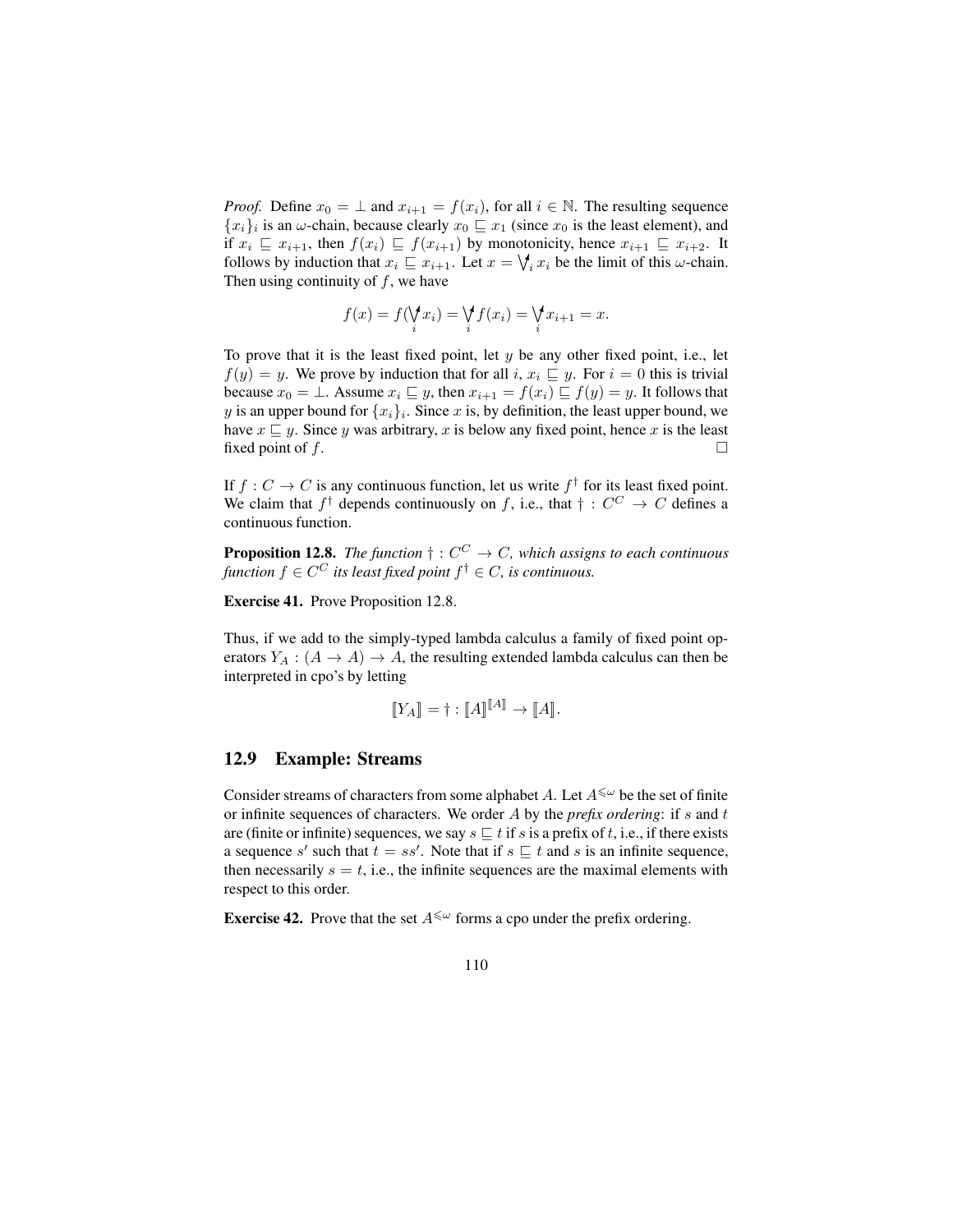Exercise 43. Consider an automaton that reads characters from an input stream and writes characters to an output stream. For each input character read, it can write zero, one, or more output characters. Discuss how such an automaton gives rise to a continuous function from  $A^{\leq \omega} \to A^{\leq \omega}$ . In particular, explain the meaning of monotonicity and continuity in this context. Give some examples.

## 13 Denotational semantics of PCF

The denotational semantics of PCF is defined in terms of cpo's. It extends the cpo semantics of the simply-typed lambda calculus. Again, we assign a cpo  $\llbracket A \rrbracket$  to each PCF type A, and a continuous function

$$
[\![\Gamma \vdash M : B]\!] : [\![\Gamma]\!] \to [\![B]\!]
$$

to every PCF typing judgment. The interpretation is defined in precisely the same way as for the simply-typed lambda calculus. The interpretation for the PCFspecific terms is shown in Table 11. Recall that  $B$  and  $N$  are the cpo's of lifted booleans and lifted natural numbers, respectively, as shown in Figure 4.

**Definition.** Two PCF terms  $M$  and  $N$  of equal types are denotationally equivalent, in symbols  $M =_{den} N$ , if  $[M] = [N]$ . We also write  $M \sqsubseteq_{den} N$  if  $[M] \sqsubseteq [N]$ .

#### 13.1 Soundness and adequacy

We have now defined the three notions of equivalence on terms:  $=_{ax}$ ,  $=_{\text{op}}$ , and  $=$ den. In general, one does not expect the three equivalences to coincide. For example, any two divergent terms are operationally equivalent, but there is no reason why they should be axiomatically equivalent. Also, the POR-tester and the term  $\lambda x.\Omega$  are operationally equivalent in PCF, but they are not denotationally equivalent (since a function representing POR clearly exists in the cpo semantics). For general terms  $M$  and  $N$ , one has the following property:

Theorem 13.1 (Soundness). *For PCF terms* M *and* N*, the following implications hold:*

$$
M =_{\text{ax}} N \qquad \Rightarrow \qquad M =_{\text{den}} N \qquad \Rightarrow \qquad M =_{\text{op}} N.
$$

111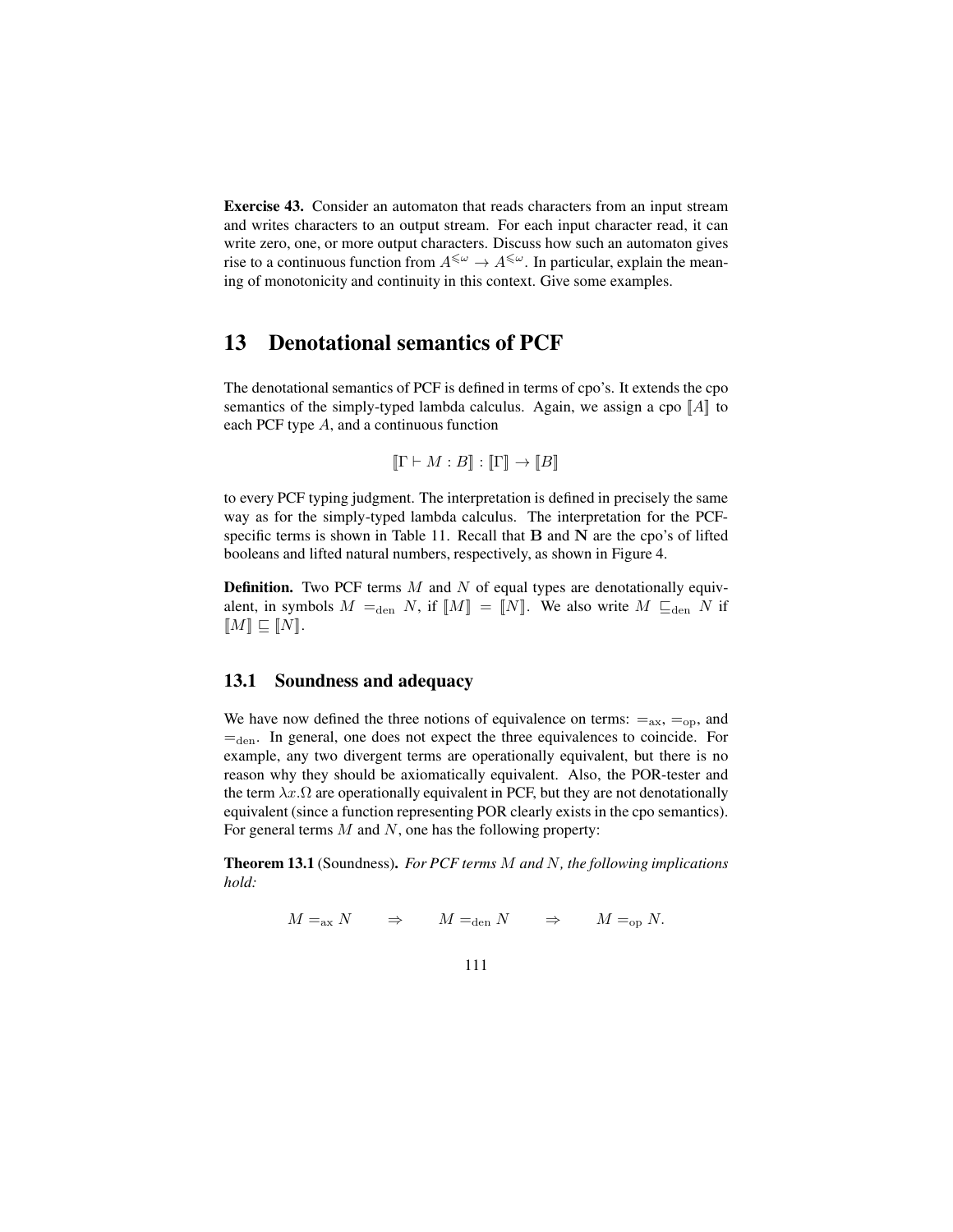| Types: <b>[bool</b> ]∣ | $\llbracket$ nat $\rrbracket$                         | $=$ B<br>$=$ N                                                                                                                                                                                                                                                                                             |
|------------------------|-------------------------------------------------------|------------------------------------------------------------------------------------------------------------------------------------------------------------------------------------------------------------------------------------------------------------------------------------------------------------|
| Terms:                 | $\Vert \mathbf{T} \Vert$<br>$\mathbb{F}$ .<br>∥zero ∥ | $=$ $T \in \mathbf{B}$<br>$=$ $F \in \mathbf{B}$<br>$= 0 \in \mathbb{N}$                                                                                                                                                                                                                                   |
|                        | $\llbracket \textbf{succ}\left(M\right) \rrbracket$   | $= \begin{cases} \perp & \text{if } \llbracket M \rrbracket = \perp, \\ n+1 & \text{if } \llbracket M \rrbracket = n \end{cases}$                                                                                                                                                                          |
|                        | $\llbracket \mathbf{pred}\left( M\right) \rrbracket$  | $\begin{array}{lll} = & \left\{ \begin{array}{ll} \bot & \text{if } \llbracket M \rrbracket = \bot, \ 0 & \text{if } \llbracket M \rrbracket = 0, \ n & \text{if } \llbracket M \rrbracket = n+1. \end{array} \right. \end{array}$                                                                         |
|                        | $\left[\textbf{iszero}\left(M\right)\right]$          | $\begin{array}{lll} = & \left\{ \begin{array}{ll} \bot & \text{if } \llbracket M \rrbracket = \bot, \ \mathbf{T} & \text{if } \llbracket M \rrbracket = 0, \ \mathbf{F} & \text{if } \llbracket M \rrbracket = n+1. \end{array} \right. \end{array}$                                                       |
|                        | [if $M$ then $N$ else $P$ ]                           | $\begin{array}{ll} \hline = & \left\{ \begin{array}{ll} \bot & \hbox{if} \; \llbracket M \rrbracket = \bot, \ \llbracket N \rrbracket & \hbox{if} \; \llbracket M \rrbracket = \mathbf{F}, \ \llbracket P \rrbracket & \hbox{if} \; \llbracket M \rrbracket = \mathbf{T}, \end{array} \right. \end{array}$ |
|                        | $\  \mathbf{Y}(M) \ $                                 | $=$ $\lbrack\!\lbrack M\rbrack\!\rbrack^{\dagger}$                                                                                                                                                                                                                                                         |

|  | Table 11: Cpo semantics of PCF |
|--|--------------------------------|
|--|--------------------------------|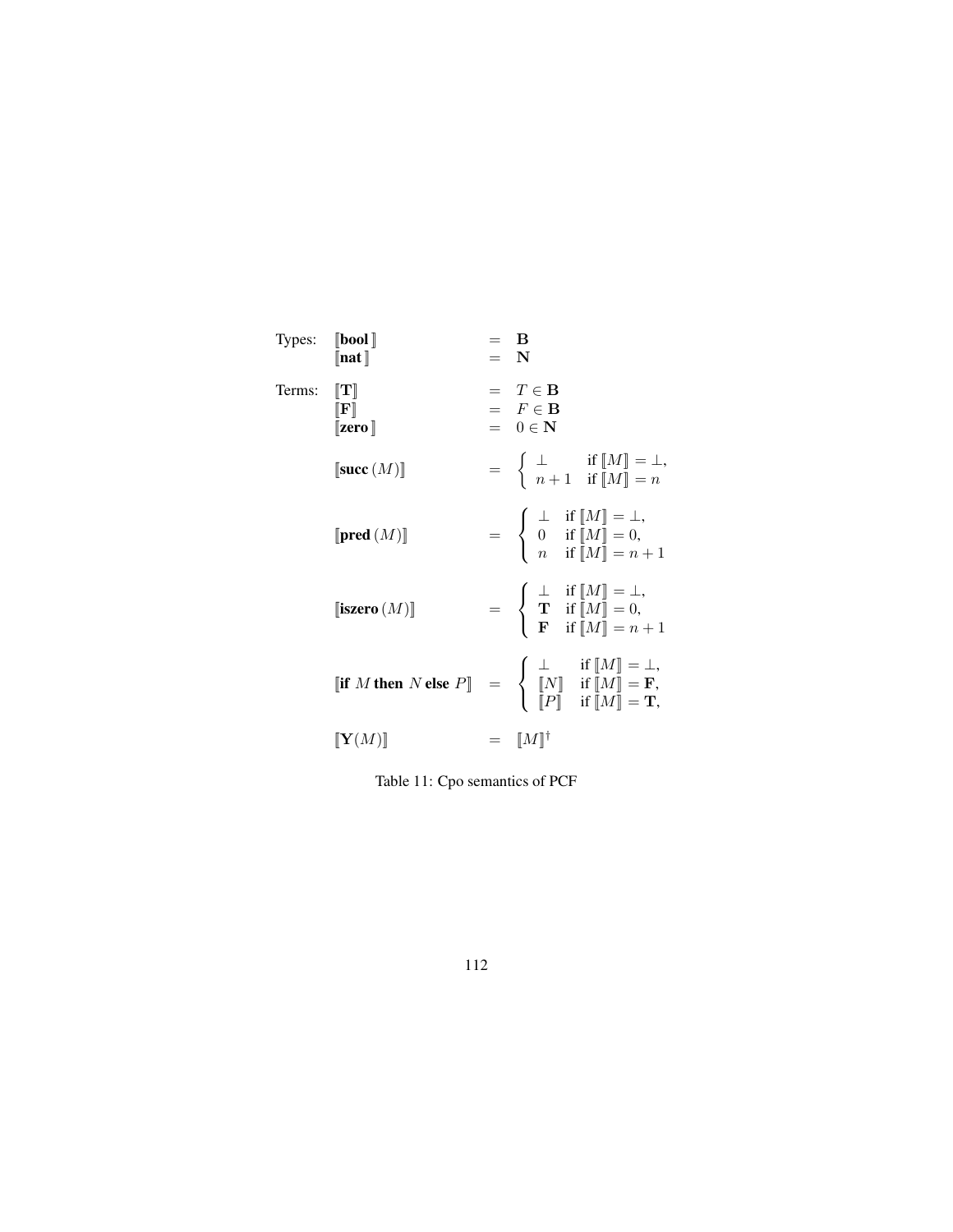Soundness is a very useful property, because  $M =_{\text{ax}} N$  is in general easier to prove than  $M =_{\text{den}} N$ , and  $M =_{\text{den}} N$  is in turns easier to prove than  $M =_{\text{op}} N$ . Thus, soundness gives us a powerful proof method: to prove that two terms are operationally equivalent, it suffices to show that they are equivalent in the cpo semantics (if they are), or even that they are axiomatically equivalent.

As the above examples show, the converse implications are not in general true. However, the converse implications hold if the terms  $M$  and  $N$  are closed and of observable type, and if  $N$  is a value. This property is called computational adequacy. Recall that a program is a closed term of observable type, and a result is a closed value of observable type.

Theorem 13.2 (Computational Adequacy). *If* M *is a program and* V *is a result, then*

 $M =_{\text{ax}} V \qquad \Longleftrightarrow \qquad M =_{\text{den}} V \qquad \Longleftrightarrow \qquad M =_{\text{op}} V.$ 

*Proof.* First note that the small-step semantics is contained in the axiomatic semantics, i.e., if  $M \to N$ , then  $M =_{\text{ax}} N$ . This is easily shown by induction on derivations of  $M \to N$ .

To prove the theorem, by soundness, it suffices to show that  $M =_{op} V$  implies  $M =_{\text{ax}} V$ . So assume  $M =_{\text{op}} V$ . Since  $V \Downarrow V$  and V is of observable type, it follows that  $M \Downarrow V$ . Therefore  $M \rightarrow^* V$  by Proposition 11.6. But this already implies  $M =_{ax} V$ , and we are done.

### 13.2 Full abstraction

We have already seen that the operational and denotational semantics do not coincide for PCF, i.e., there are some terms such that  $M =_{op} N$  but  $M \neq_{op} N$ . Examples of such terms are **POR-test** and  $\lambda x.\Omega$ .

But of course, the particular denotational semantics that we gave to PCF is not the only possible denotational semantics. One can ask whether there is a better one. For instance, instead of cpo's, we could have used some other kind of mathematical space, such as a cpo with additional structure or properties, or some other kind of object altogether. The search for good denotational semantics is a subject of much research. The following terminology helps in defining precisely what is a "good" denotational semantics.

Definition. A denotational semantics is called *fully abstract* if for all terms M and N,

$$
M =_{\text{den}} N \qquad \Longleftrightarrow \qquad M =_{\text{op}} N.
$$

113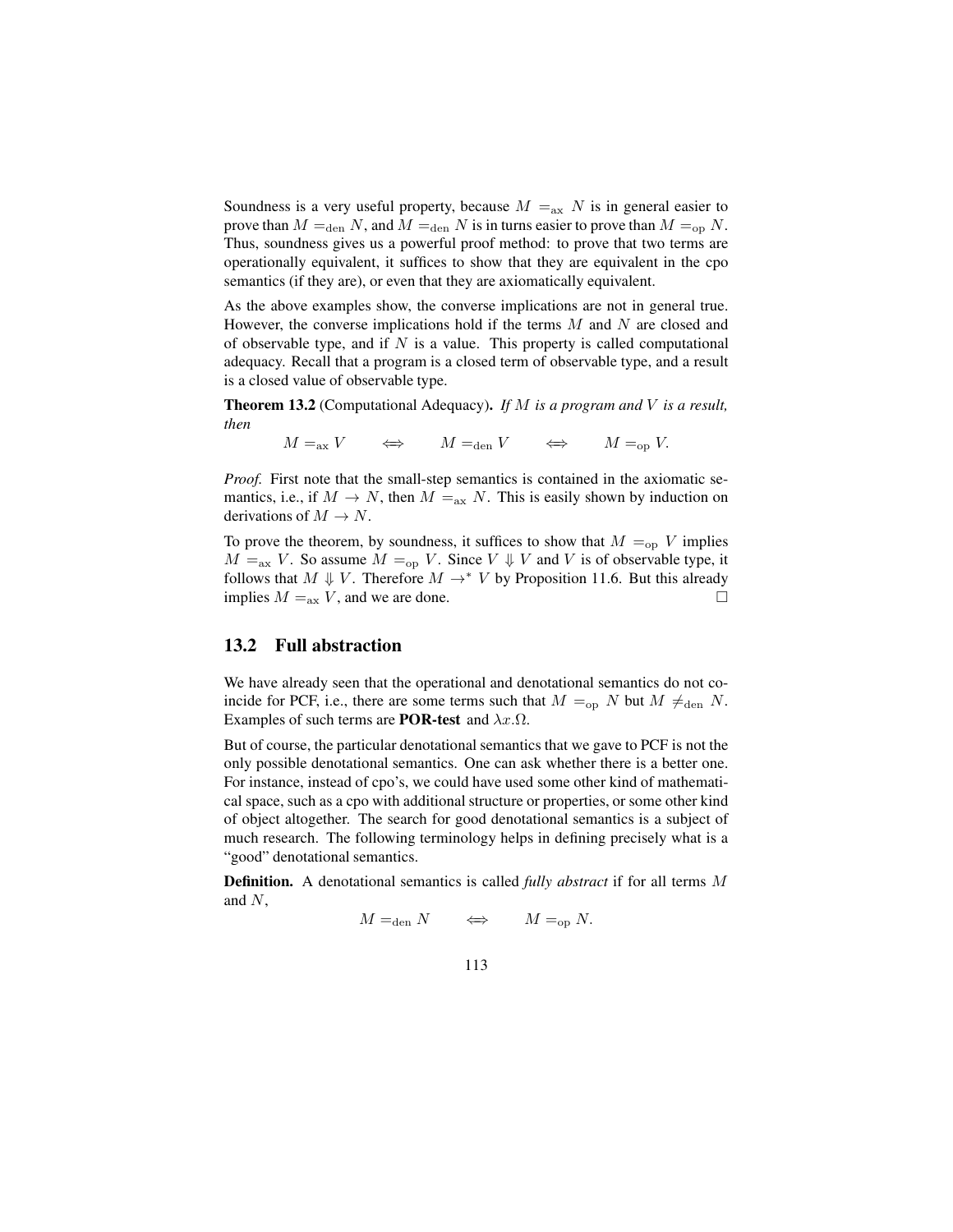If the denotational semantics involves a partial order (such as a cpo semantics), it is also called *order fully abstract* if

 $M \sqsubseteq_{\text{den}} N \qquad \Longleftrightarrow \qquad M \sqsubseteq_{\text{op}} N.$ 

The search for a fully abstract denotational semantics for PCF was an open problem for a very long time. Milner proved that there could be at most one such fully abstract model in a certain sense. This model has a syntactic description (essentially the elements of the model are PCF terms), but for a long time, no satisfactory semantic description was known. The problem has to do with sequentiality: a fully abstract model for PCF must be able to account for the fact that certain parallel constructs, such as parallel or, are not definable in PCF. Thus, the model should consist only of "sequential" functions. Berry and others developed a theory of "stable domain theory", which is based on cpo's with a additional properties intended to capture sequentiality. This research led to many interesting results, but the model still failed to be fully abstract.

Finally, in 1992, two competing teams of researchers, Abramsky, Jagadeesan and Malacaria, and Hyland and Ong, succeeded in giving a fully abstract semantics for PCF in terms of games and strategies. Games capture the interaction between a player and an opponent, or between a program and its environment. By considering certain kinds of "history-free" strategies, it is possible to capture the notion of sequentiality in just the right way to match PCF. In the last decade, game semantics has been extended to give fully abstract semantics to a variety of other programming languages, including, for instance, Algol-like languages.

Finally, it is interesting to note that the problem with "parallel or" is essentially the *only* obstacle to full abstraction for the cpo semantics. As soon as one adds "parallel or" to the language, the semantics becomes fully abstract.

Theorem 13.3. *The cpo semantics is fully abstract for parallel PCF.*

## 14 Acknowledgements

Thanks to Xiaoning Bian, Field Cady, Brendan Gillon, and Francisco Rios for reporting typos.